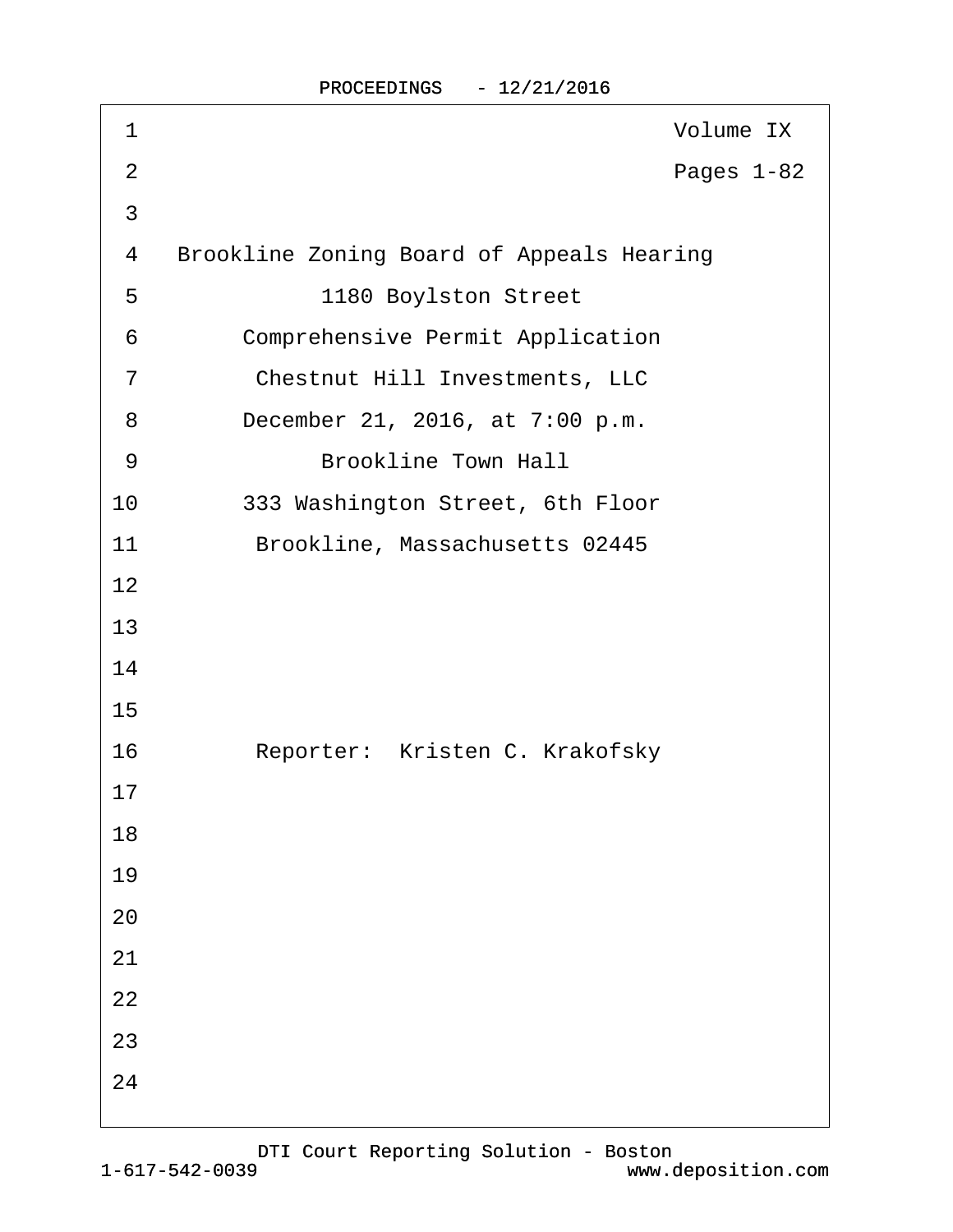| 1  | <b>APPEARANCES</b>                                  |
|----|-----------------------------------------------------|
|    | 2 Board Members:                                    |
|    | 3 Johanna Schneider, Chair                          |
|    | 4 Jonathan Book                                     |
|    | 5 Mark Zuroff                                       |
| 6  |                                                     |
|    | 7 Town Staff:                                       |
|    | 8 Alison Steinfeld, Planning Director               |
|    | 9 Maria Morelli, Senior Planner                     |
| 10 |                                                     |
|    | 11 Urban Design Peer Reviewer:                      |
|    | 12 Clifford J. Boehmer, AIA, President & Principal, |
|    | 13 Davis Square Architects                          |
| 14 |                                                     |
|    | 15 Applicant:                                       |
|    | 16 Bob Engler, President, SEB, LLC                  |
|    | 17 Haril A. Pandya, AIA, LEED AP, Principal,        |
|    | 18 CBT Architects                                   |
| 19 |                                                     |
|    | 20 Members of the Public:                           |
|    | 21 David Kobes, 629 Hammond Street                  |
| 22 |                                                     |
| 23 |                                                     |
| 24 |                                                     |
|    |                                                     |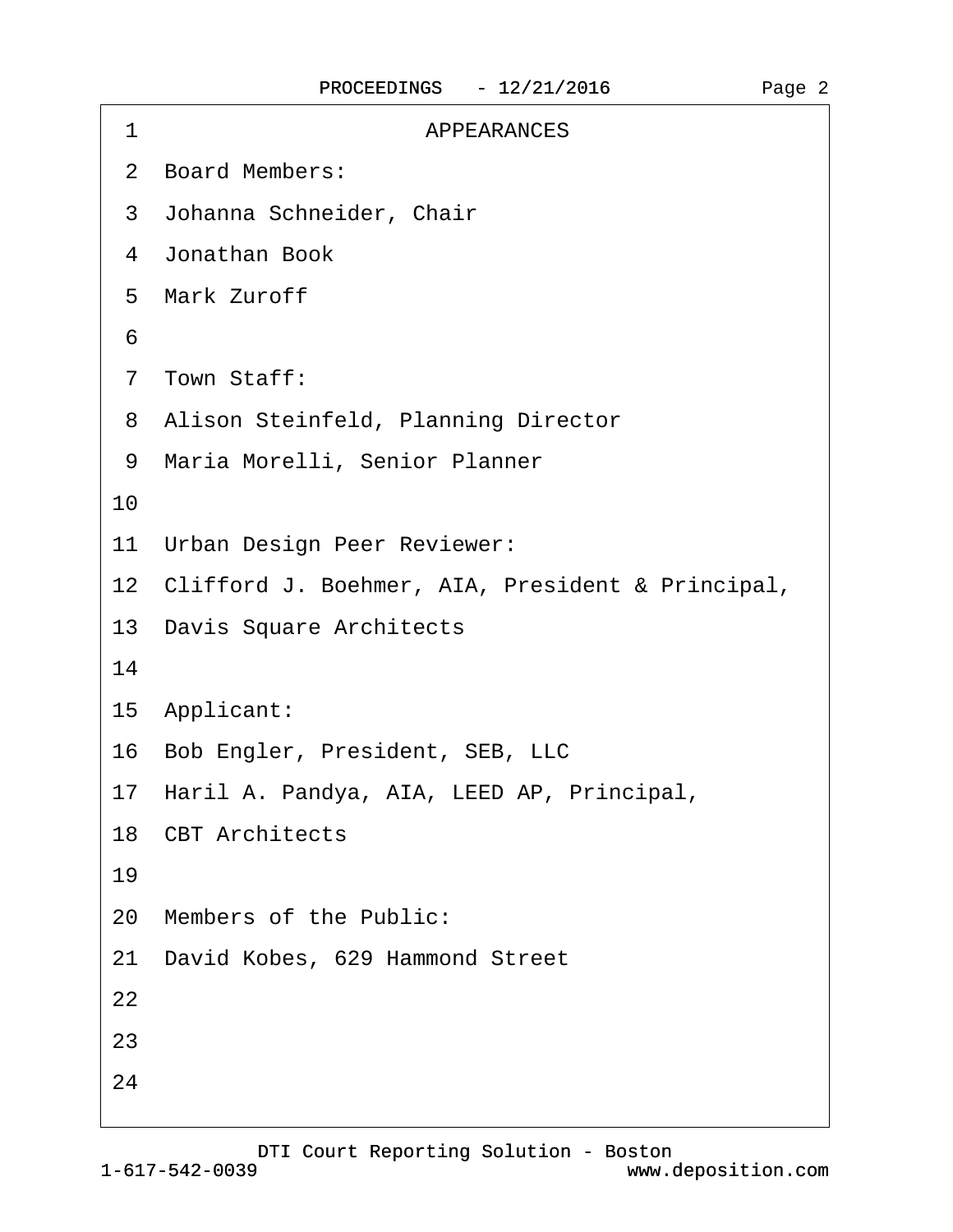| 1              | PROCEEDINGS:                                             |
|----------------|----------------------------------------------------------|
| $\overline{2}$ | 7:09 p.m.                                                |
| 3              | MS. SCHNEIDER: Okay. We're going to call                 |
|                | 4 to order the hearing on -- the continued hearing on    |
|                | 5 1180 Boylston Street, the 40B. For those of who you    |
|                | 6 don't -- who haven't been here, don't remember, my     |
|                | 7 name is Johanna Schneider. I'm chairing these          |
|                | 8 proceedings. To my right is Mark Zuroff, and           |
|                | 9 further -- on the other side of Mark is Jonathan       |
|                | 10 Book.                                                 |
| 11             | Thank you all for coming this evening.                   |
|                | 12 We've got a bunch of things that we want to cover.    |
|                | 13 The first thing I do want to address is the schedule. |
|                | 14 The town -- as many people here may know, the town,   |
|                | 15 because of the bevy of 40Bs pending in front of this  |
|                | 16 board at this time, has petitioned DHCD -- which is   |
|                | 17 the state agency whose job is to implement 40B to     |
|                | 18 give us some relief -- they have granted an extension |
|                | 19 on several of the 40B projects. That affects this     |
|                | 20 project by imposing a 30-day extension to the close   |
|                | 21 of the hearing period. So that means that the         |
|                | 22 deadline to close these proceedings has changed from  |
|                | 23 February 16, 2017, to March 17, 2017. And please      |
|                | 24 take note that the next hearing we'll continue to at  |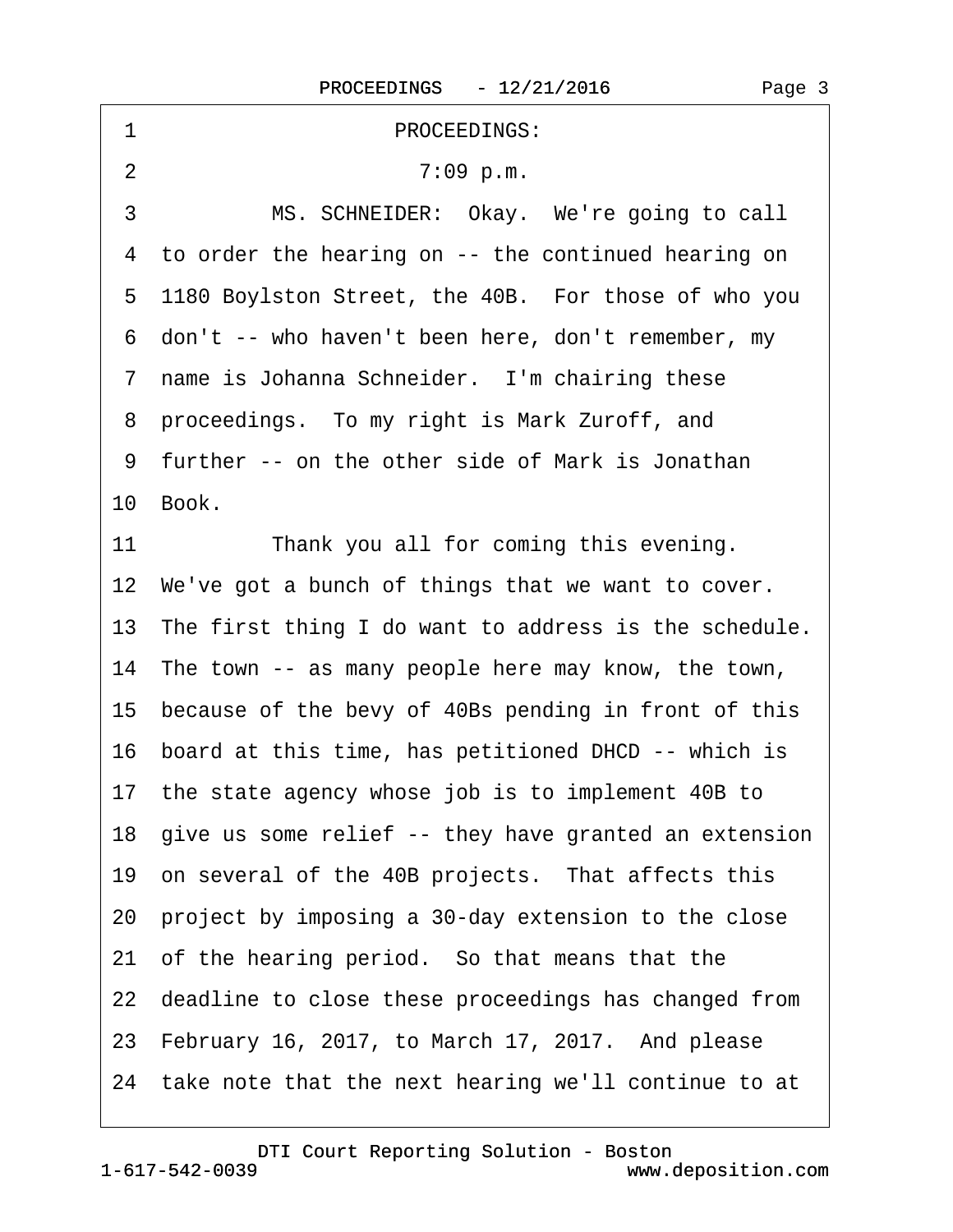·1· the end of these proceedings tonight is January 25, ·2· 2017.

3 **Just to run through what we are going to be** 4 covering tonight, we're going to start with a staff 5 report from Maria Morelli. We are going to hear a ·6· letter from the transportation board with their 7 thoughts about the project. We're going to have a 8 presentation from the applicant with respect to their ·9· latest plans in response to comments that we made to 10 them several months ago with respect to the design of 11 the project. And we will also hear from our peer 12 reviewer, Cliff Boehmer, who I understand has 13 reviewed the updated plan and has some perspective to 14 share with us. We will have public comment after we 15 hear from the applicant and Mr. Boehmer, and then by 16· the end of this hearing, this board will provide any 17 further direction to the applicant with respect to 18 how to proceed with design. 19 · · So with that, Maria, could you please give 20 us the staff update. 21 MS. MORELLI: Thank you, Chairman 22 Schneider. 23 The extension that they have imposed is

24 actually welcomed because we do have some unresolved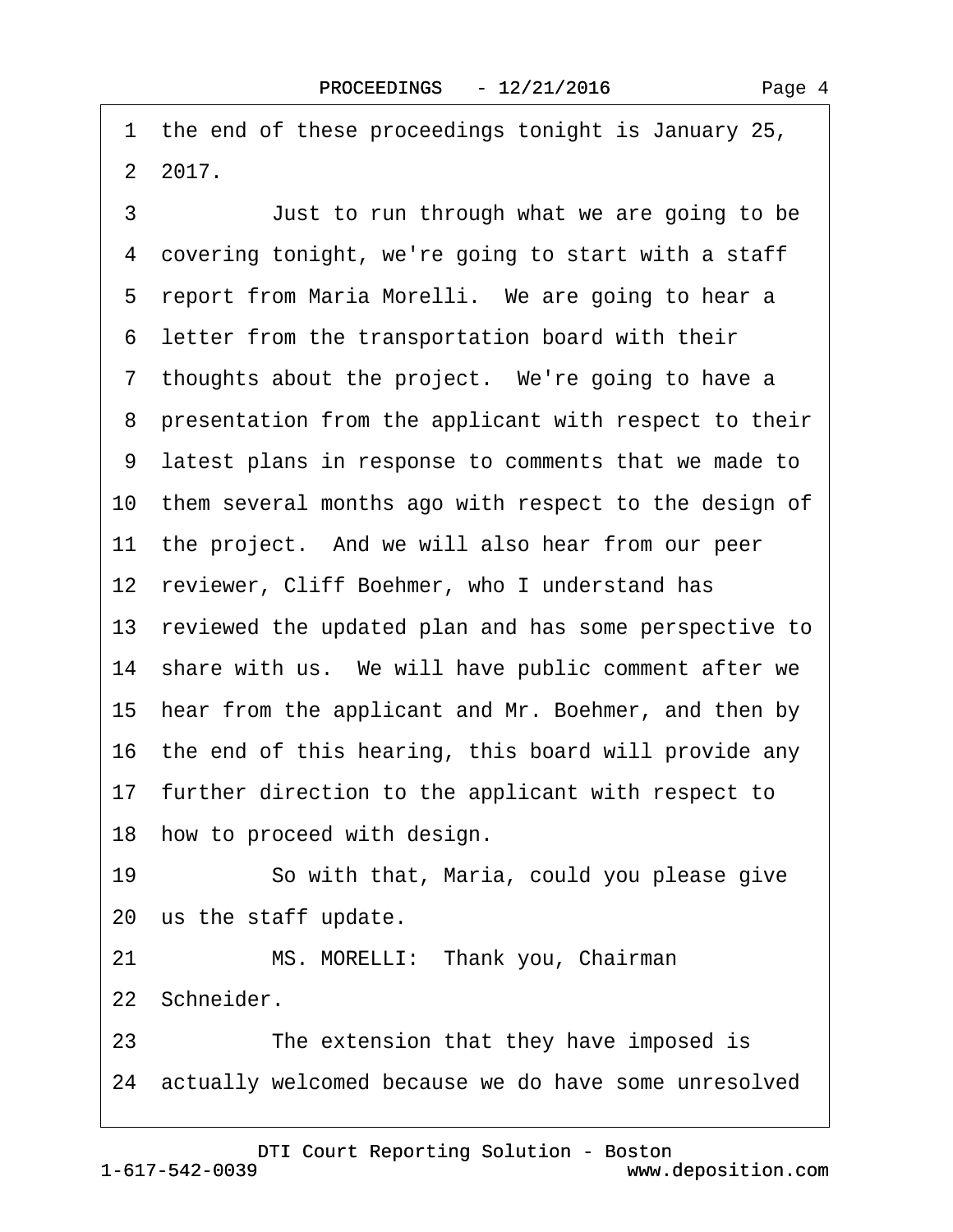1 issues regarding this project. As you know, we heard 2 reports by environmental, stormwater, parking and 3 traffic. Some of the outstanding issues pertain to 4 the loading zone, which the transportation board 5 would like to revisit, and which the project team is ·6· updating.· There, of course, are outstanding issues 7 in regard to the height and massing that Cliff will 8 get into. There's also some updates that we need 9 from MassDOT. And the commissioner is also reviewing 10 the building code analysis. 11 So over all, the applicant has been very 12 responsive to everything that staff has requested. 13· However, this is a work in progress, and what you'll 14 see tonight is really just a status of where we 15 currently are. I'm hoping that at the next hearing, 16· January 25th, we will be able to wrap up these 17 unresolved issues. 18 • About the loading zone, so we have a 19 third -- there's a third iteration, and I'm not sure 20· if the applicant will spend a lot of time on it 21· tonight, because what the third iteration actually 22 shows is depth of that loading zone reduced from 45 23 feet to 40. 40 is the typical length for a 24 commercial zone. And that also will bring that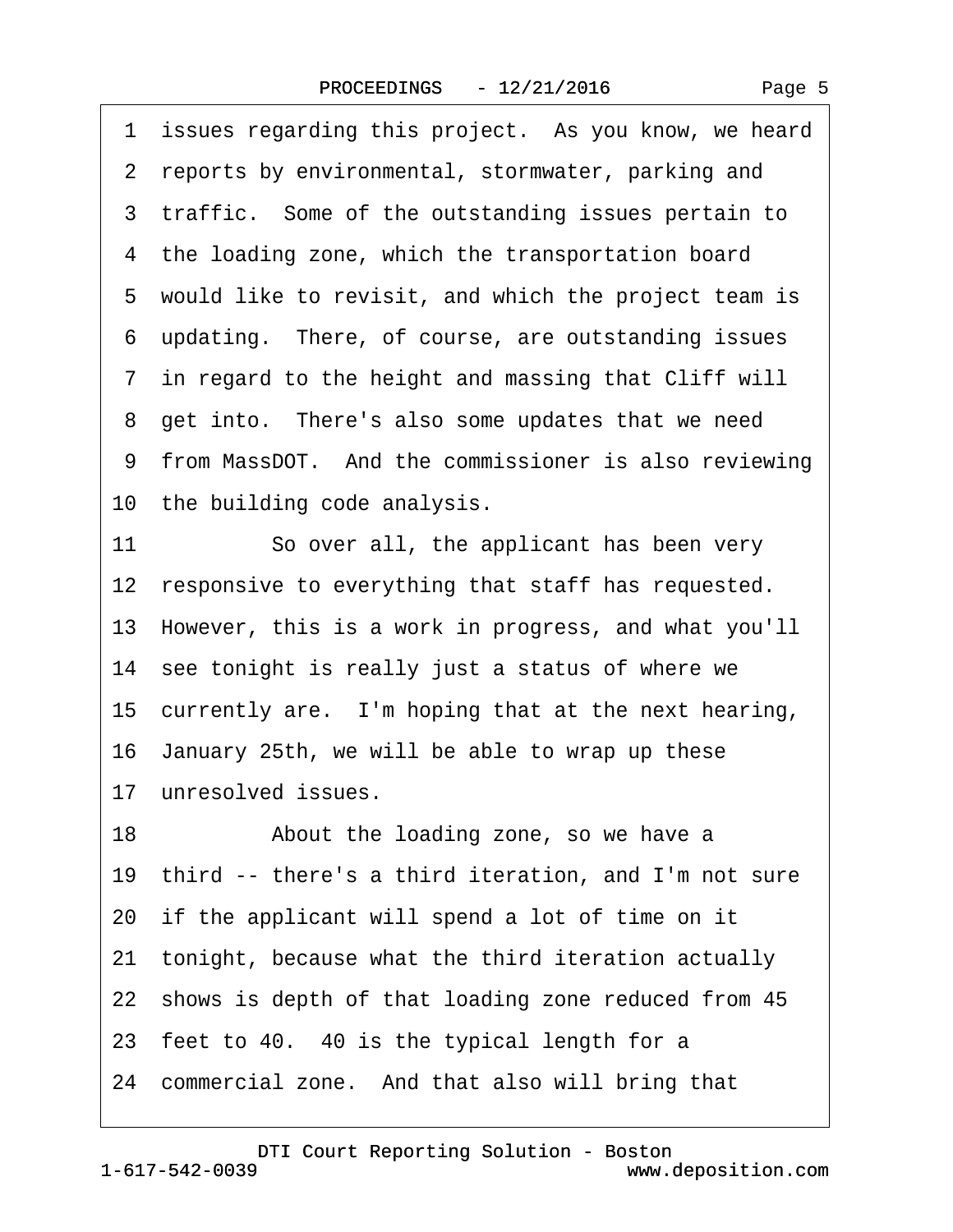·1· loading zone further back from the intersection with 2 the state highway.

3 There has been some concern in our ·4· engineering department about the proximity to the 5 state highway. What the transportation board wants ·6· to look at is actually -- they'd like to give you an ·7· opinion, but they need additional information and 8 analysis from the project team. And after my report, ·9· I will read into the record the transportation 10 board's letter.

11 I also wanted to acknowledge that back in 12 September, town counsel, at the request of the 13· transportation board, did confirm or did express 14 their opinion regarding jurisdiction. They did 15· stipulate that -- or town counsel stipulated that the 16· ZBA, not the transportation board, has jurisdiction 17 over granting the loading zone in the public way. 18 • As you know, this loading zone on Hammond 19 cuts into the sidewalk and leaves about 4 feet 20 remaining on the sidewalk. The applicant has 21· expressed a willingness to grant the town an 22 easement. However, there are some issues regarding 23 the sight line that we want to investigate. We also 24 want to circle back to MassDOT. In fact, Peter Ditto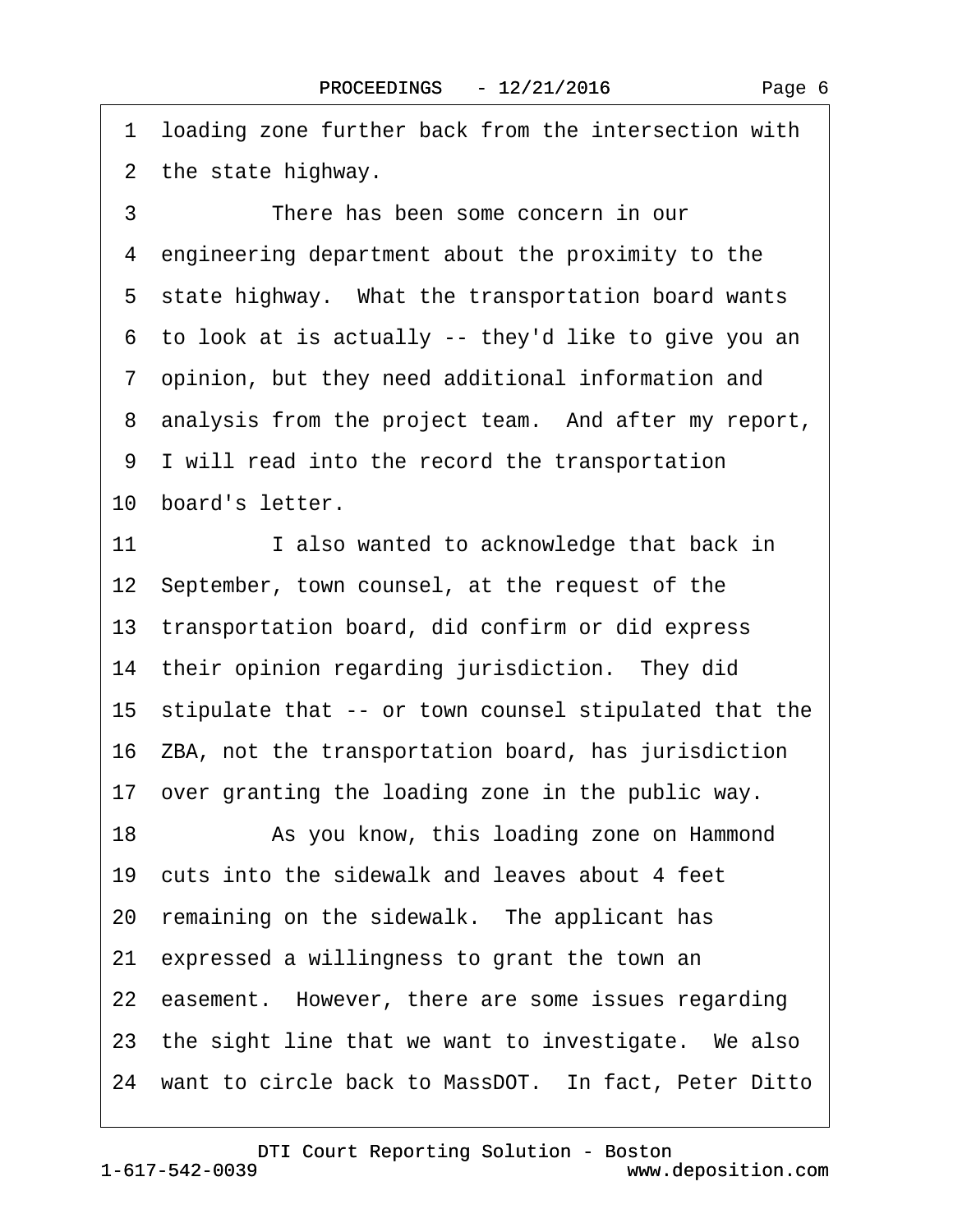| 1  | is talking to MassDOT about a number of things.          |
|----|----------------------------------------------------------|
| 2  | On the map -- there is a map that you have               |
| 3  | that shows that MassDOT doesn't have jurisdiction        |
|    | 4 over that location. There is an area that stipulates   |
|    | 5 where that right of way is. However, they do have      |
|    | 6 control over the operation of that signalized          |
|    | 7 intersection, and therefore we really do want to hear  |
|    | 8 directly from MassDOT about any comments they have     |
|    | 9 about the loading zone's proximity to the state        |
|    | 10 highway. There are other issues regarding that        |
|    | 11 easement that the applicant would be giving to the    |
|    | 12 town. We also want to have MassDOT be aware of that   |
|    | 13 possibility.                                          |
| 14 | And we understand typically MassDOT doesn't              |
|    | 15 really weigh in or give a clue as to if they're going |
|    | 16 to give an approval to any curb cuts that are on      |
|    | 17 Boylston Street, but we know that the applicant has   |
|    | 18 been diligent about working with the state. But also  |
|    | 19 the town -- they also want to do their due diligence  |
|    | 20 and speak to MassDOT directly about that issue as     |
|    | 21 well.                                                 |
|    |                                                          |

22 And also, anything on Boylston Street that 23 might affect sight lines with the driveway, we want 24 them to look at that in terms of just the design.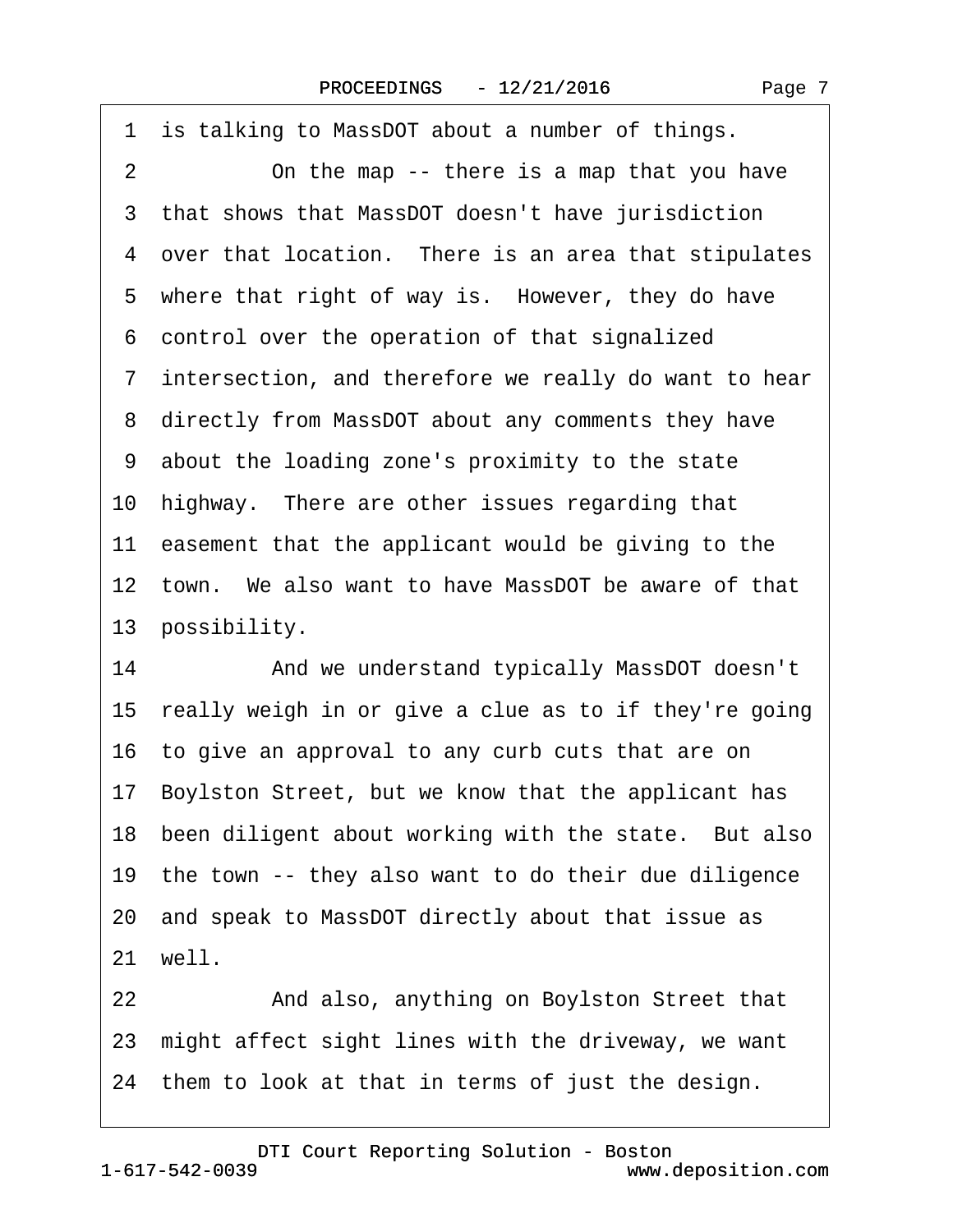1 The other things that we are also working 2 on with the project team is really the rubbish and 3 recycling plan. As you know, there are 4 retail 4 tenants and there are 45 residential units. The 5 latest rubbish plan -- we have reviewed, actually, 6 not the one that you got today. We reviewed a ·7· previous iteration yesterday with Pat Maloney, and ·8· his comments really had to -- centered around -- he ·9· really liked seeing a trash compactor, if there could 10 be a way to accommodate that on the site. 11 And I believe the project team has worked 12 quickly to see how that could be accommodated, and 13· actually to separate the receptacles for recycling 14 from receptacles for trash for fire safety issues. 15· So I believe that the project team will be showing 16· you an update based on Pat Maloney's comments.· We 17· still don't have Pat Maloney's endorsement just yet, 18 but that is something that we're working on really 19 quickly. 20 And the last report that we got from Cliff 21· Boehmer was from August 8th, so we had worked right 22 after that hearing with the applicant. And since the 23 least hearing, we had two staff meetings. They were 24 productive and responsive. As Cliff will get into --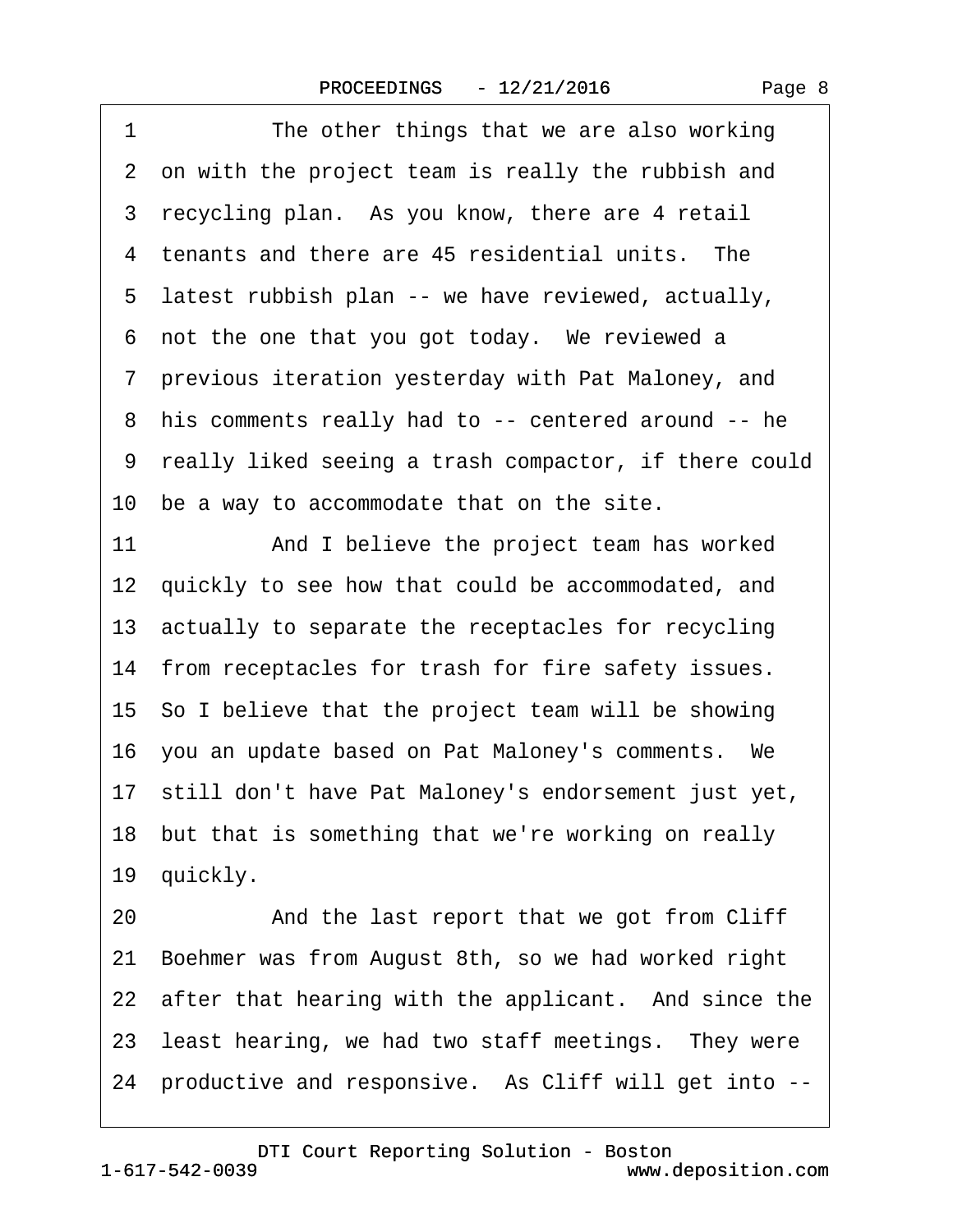|    | 1 I won't steal his thunder -- there's still some        |
|----|----------------------------------------------------------|
|    | 2 issues concerning the massing, the articulation of     |
|    | 3 those upper floors that are closest to the left-side   |
|    | 4 abutter, and that might have some impact on the        |
|    | 5 viewsheds for the two-family neighborhood on Heath     |
|    | 6 Street. So that is something we will discuss           |
|    | 7 tonight.                                               |
| 8  | And the last thing is that there is a                    |
|    | 9 building code analysis which the building              |
|    | 10 commissioner is requesting on all 40B projects. The   |
|    | 11 project team did submit a very comprehensive one, and |
|    | 12 Commissioner Bennett is reviewing that and will have  |
|    | 13 comments at the next hearing.                         |
| 14 | And if you're ready -- I'm happy -- unless               |
|    | 15 you have any questions, I'm happy to read into the    |
|    | 16 record the transportation board's comments.           |
| 17 | MS. SCHNEIDER: Please do.                                |
| 18 | MS. MORELLI: This is addressed to Chairman               |
|    | 19 Geller because it pertains to two projects. There is  |
|    | 20 this one and also 384 Harvard, JCHE. That project     |
|    | 21 also has a need for a loading zone in a public way.   |
|    | 22 It's dated December 21st.                             |
| 23 | "Dear Chairman Geller, as you're aware, the              |
|    | 24 Office of Town Counsel for the Town of Brookline has  |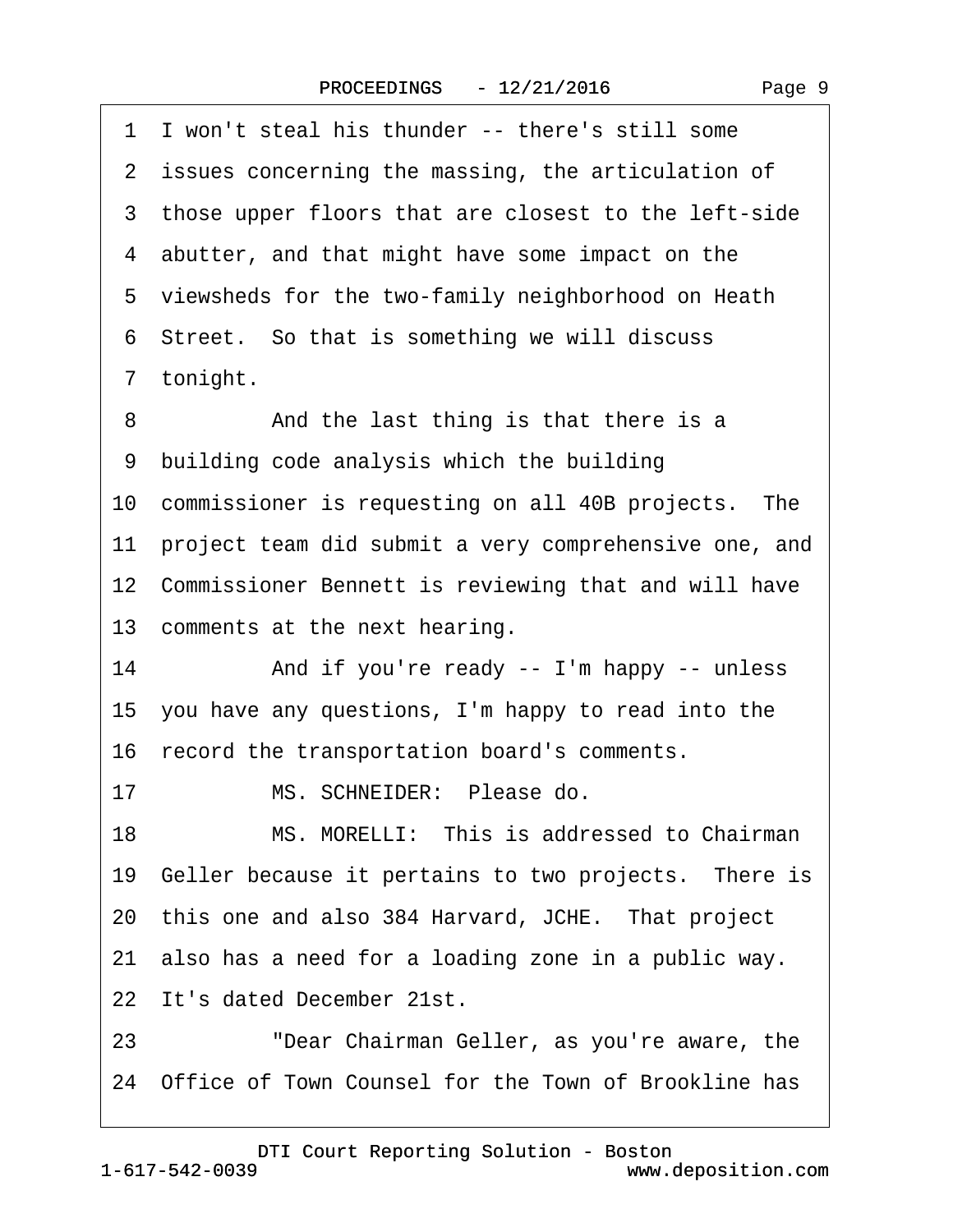·1· recently notified us that the Massachusetts General ·2· Law, Chapter 40B, Sections 20 to 23, and 760 CMR ·3· 56.02 supercedes our Enabling legislation, ·4· Chapter 317, the Acts of 1974 as amended, for not 5 only permitting but also for creating and altering ·6· the traffic rules and regulations for the town's 7 public ways. 8 • • "However, state law does require the zoning ·9· board of appeals to take into consideration the 10 opinion and recommendation of the local board 11 normally charged with these duties, and as such, we 12 are formally requesting the following data be 13· provided to us by the proponent and their consultant 14· so that we may provide a recommendation to your board 15 on the issue of creating either a commercial or 16 passenger loading zone on the public way. This 17 information represents our normal request when issues 18 are brought to our attention for approval with the 19 understanding that some of this may not be applicable 20· to all situations: 21 · <sup>"1</sup>. Proposed design on public way 22 including, A, construction drawings based on survey 23· data; B, proposed curb line; C, design truck with 24· AutoTURN; D, sidewalk width, area available for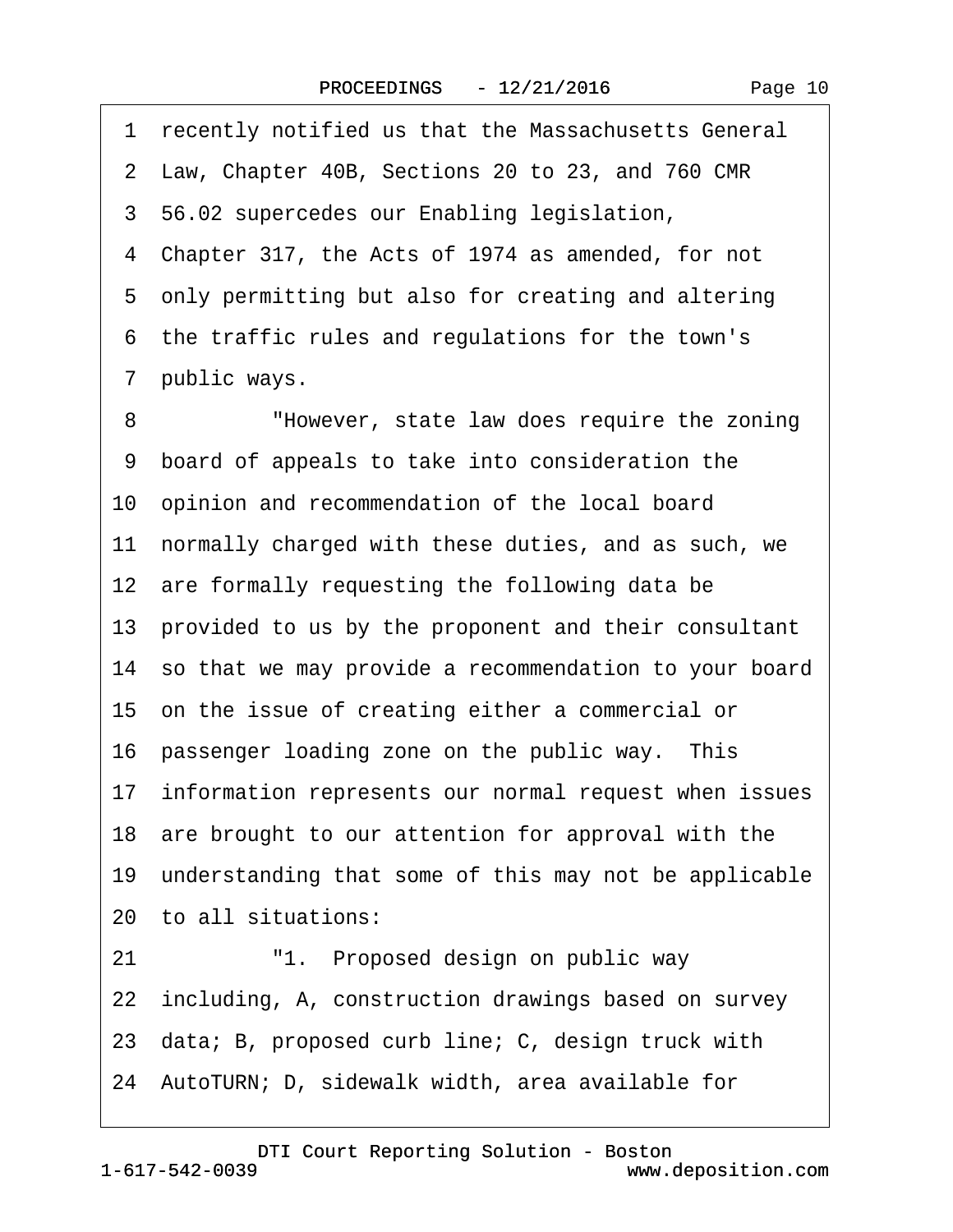| 1 pedestrians on both public and private property with  |
|---------------------------------------------------------|
| 2 ease; E, dimension from nearest travel lane.          |
| 3<br>"2. Demonstration of need, including, A,           |
| reason for provision on public way and not private<br>4 |
| 5 property; B, proposed uses by the petitioner; C,      |
| 6 proposed uses by area businesses other than the       |
| 7 petitioner; D, proposed hours of operation; E,        |
| 8 proposed uses outside the hours of operation, that    |
| 9 is, no parking during peak traffic hours, etc.; F,    |
| 10 other pertinent information the petitioner wishes to |
| 11 include.                                             |
| 12<br>"3. Impact on existing parking supply if          |
| 13 applicable, including information on current usage.  |
| "4. Impact on pedestrian sight lines if<br>14           |
| 15 near intersections.                                  |
| 16<br>"5. Impact on traffic flow.                       |
| "6. Accident data from MassDOT and the<br>17            |
| 18 Brookline Police Department.                         |
| "Once this information is provided to the<br>19         |
| 20 transportation division staff for the two affected   |
| projects of 1180 Boylston Street and 384 Harvard<br>21  |
| 22 Street, it will be placed on the agenda for our next |
| 23 available meeting, at which time a letter of         |
| 24 recommendation will be approved to be sent to you.   |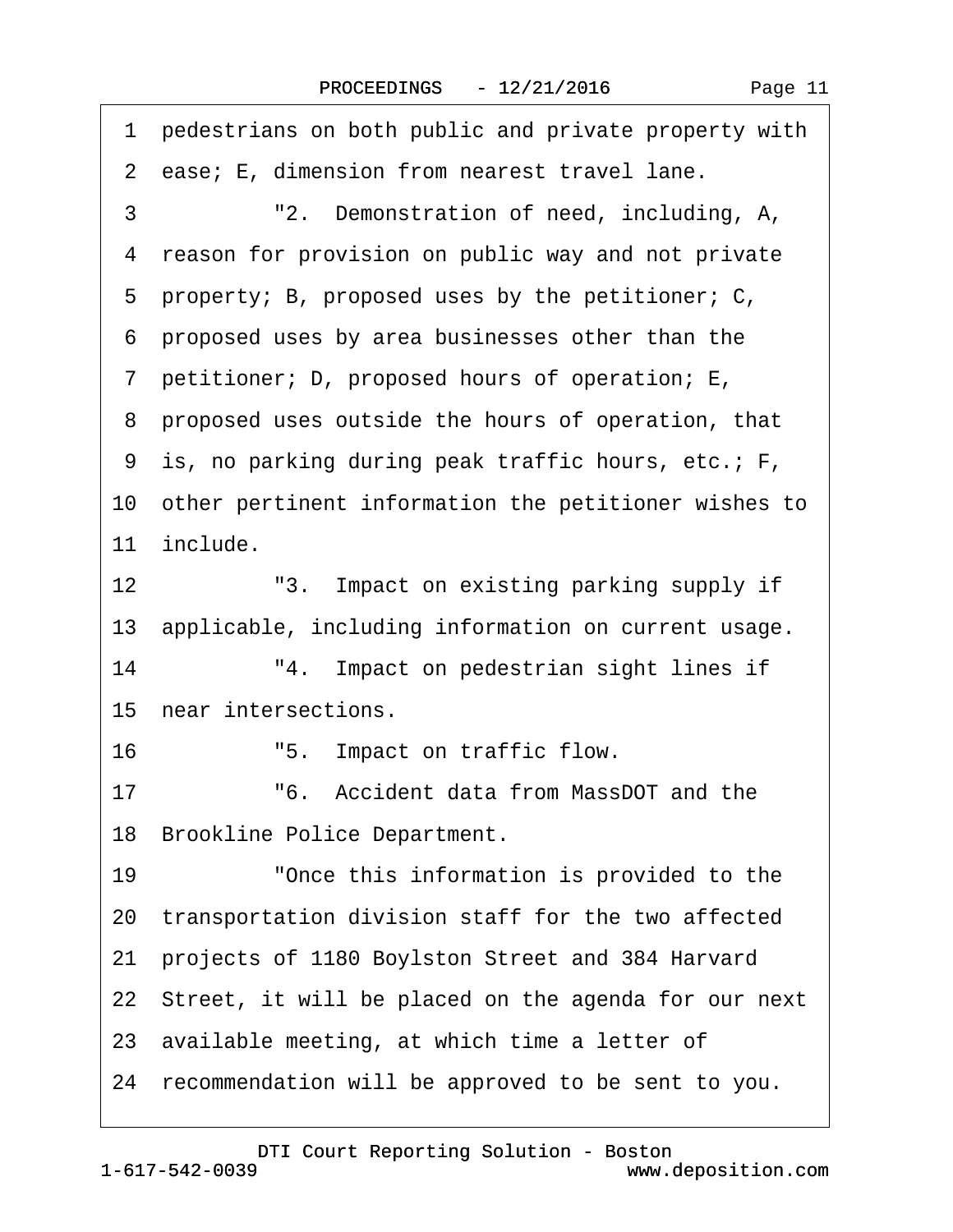| "If the petitioner or their consultant<br>1             |
|---------------------------------------------------------|
| 2 needs clarification, transportation division staff is |
| 3 available to provide guidance on these matters.       |
| "Sincerely Joshua Safer, Chairman,<br>4                 |
| <b>Brookline Transportation Board."</b><br>5            |
| 6<br>I understand that the transportation board         |
| 7 is scheduled January 9th to take up this issue, and I |
| 8 have requested on your behalf that the applicant      |
| 9 submit data no later than January 6th.                |
| MS. SCHNEIDER: Mr. Engler, is that a date<br>10         |
| 11 that you believe your team is prepared to meet?      |
| 12 <sup>2</sup><br>MR. ENGLER: Sorry?                   |
| MS. SCHNEIDER: Is that January 6th<br>13                |
| 14 submission deadline something that your team is able |
| 15 to meet?                                             |
| MR. ENGLER: Yes.<br>16                                  |
| MS. SCHNEIDER: Okay. Thank you.<br>17                   |
| 18<br>Maria, while you're up there, I understand        |
| 19 from the letter that we'll be receiving a written    |
| 20 recommendation from the transportation division.     |
| Is there -- what's the procedure for having<br>21       |
| 22 someone from the board provide us with live          |
| 23 testimony? Can we have somebody here to talk us      |
| 24 through what they considered and why?                |
|                                                         |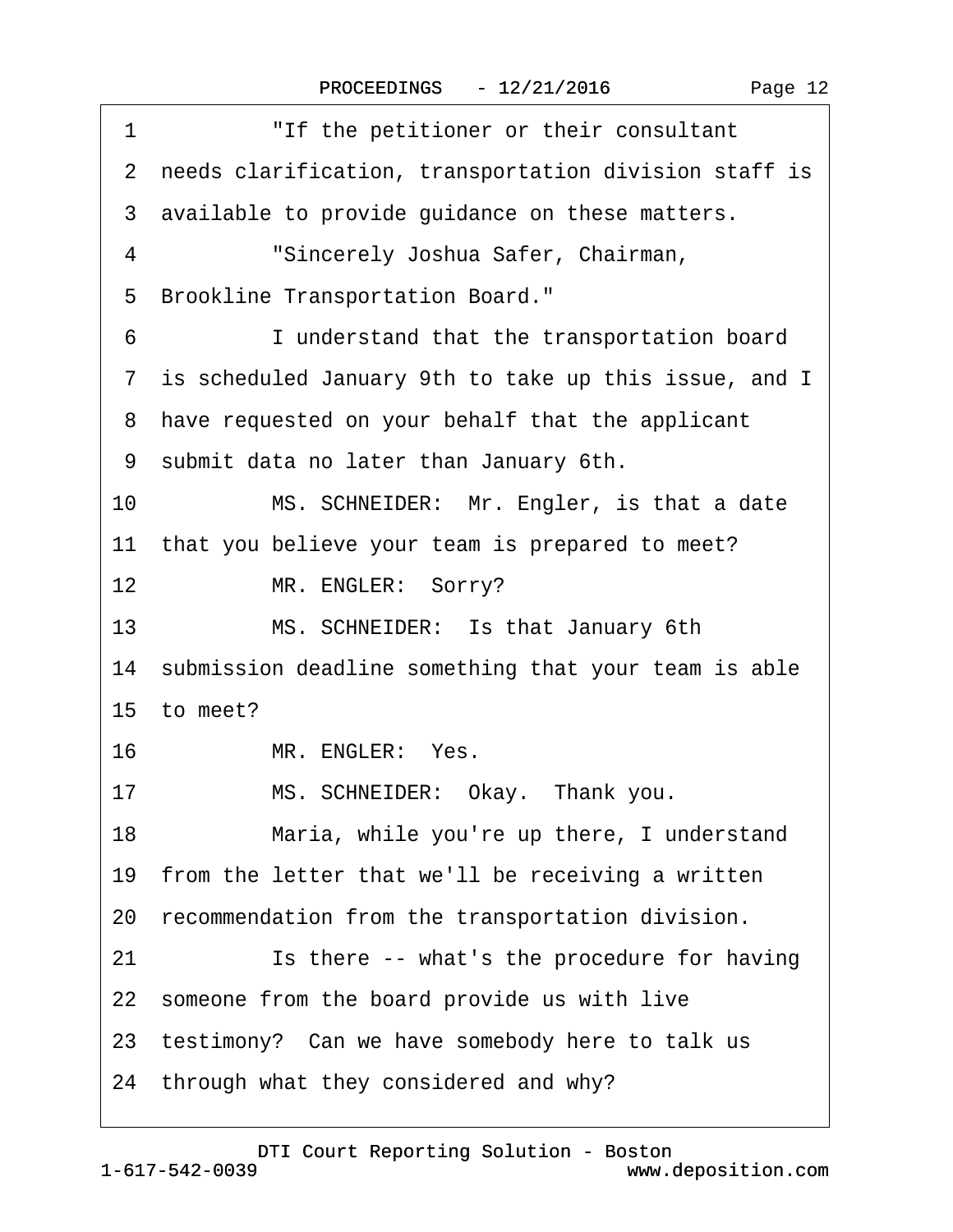| MS. MORELLI: Certainly. I will request<br>1               |
|-----------------------------------------------------------|
| 2 that not only our staff -- engineering and              |
| 3 transportation division staff be here, but that         |
| 4 someone from the transportation board also attend.      |
| MS. SCHNEIDER: That would be very helpful.<br>5           |
| Thank you.<br>6                                           |
| $\overline{7}$<br>Okay. Any more questions for staff?     |
| 8<br>(No audible response.)                               |
| MS. SCHNEIDER: Okay. Thank you, Maria.<br>9               |
| 10<br>Our next agenda item is to have the                 |
| 11 applicant present their latest plans. Take it away.    |
| 12<br>MR. PANDYA: Thank you very much. Haril              |
| 13 Pandya from CBT Architects.                            |
| 14<br>I'm just going to run through sort of where         |
| 15 we are today. There are some comparative slides in     |
| 16 here that we can also refer back to as to where we     |
| 17 were when we first applied, just to sort of give you   |
| 18 a little bit of a before and after. But overall,       |
| 19 we're just going to run through essentially where we   |
| 20 are today as a result of the staff meetings we've had  |
| recently with Cliff and his comments and along with<br>21 |
| 22 other comments we've received and are working through  |
| 23 currently.                                             |
| 24<br>So given that, we can start at the lower            |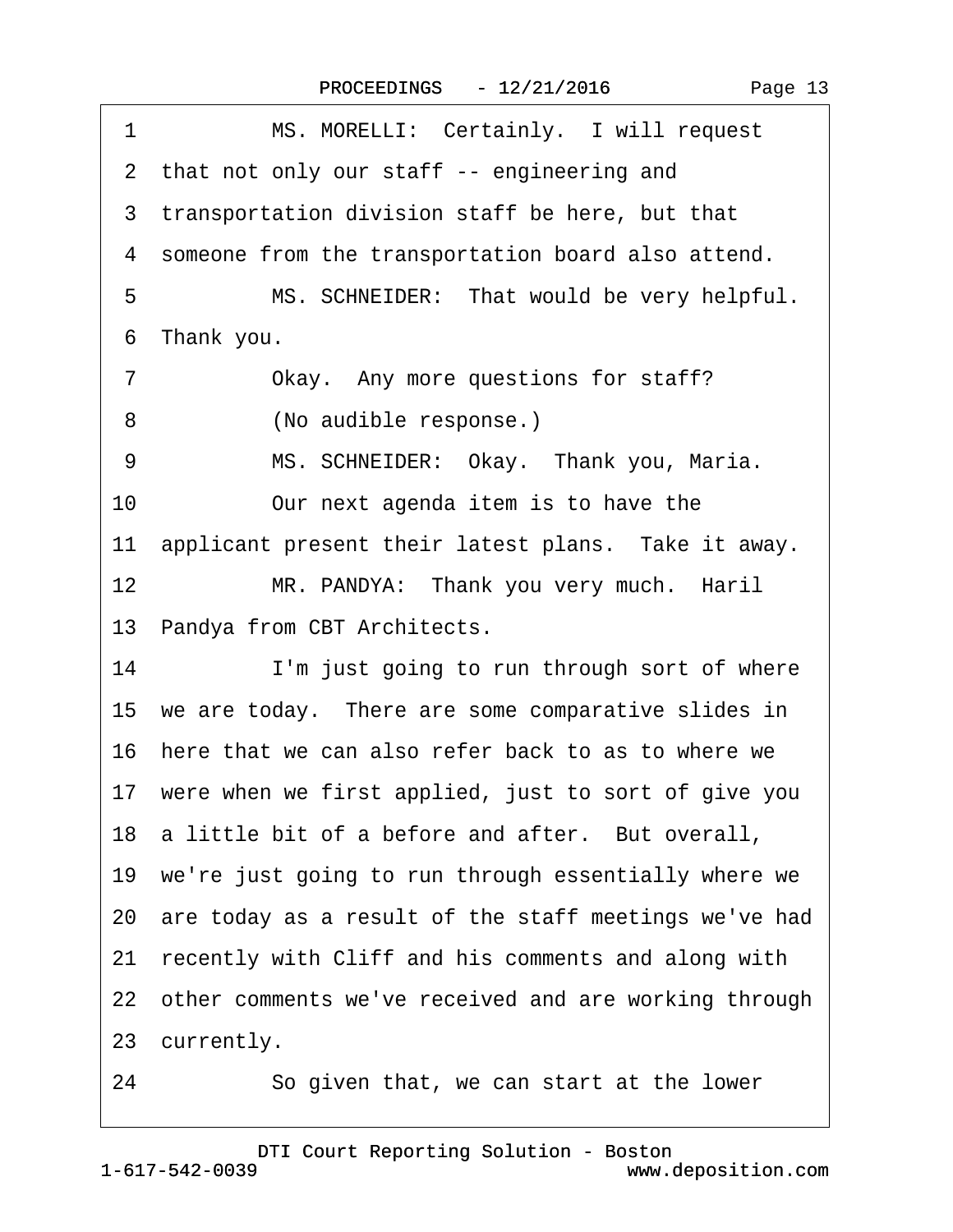1 level, and essentially the reduction of parking from 2 previously. We are now at 69 spaces. I believe we ·3· looked at this at the last transportation meeting -- 4 traffic meeting rather. And so there's an 11-space 5 reduction. We've reduced the number of stackers. ·6· We'll see on the upper level plan that we've ·7· increased the drive aisle width as well, and then the 8 setbacks along this side, so this entire foundation ·9· plan for the garage essentially has shrunk a little 10 bit. 11 We've added trash and recycling in here, 12 which you'll see, which Maria was mentioning. We've 13 sort of allocated some space for it. And so this is 14 some of the improvements that were made. Here's a 15· blowup of it.· You'll see here, this is the location 16 of the trash compactor. It fits pretty well in here, 17 based on the requirements. And then there's a 18 recycle room that would be over here, so that 19 essentially is separated, and rated enclosures. 20 The improvements that were noted before as 21 far as -- the lift widths are much wider to 22 accommodate a variety of vehicles. And we also --23 like I mentioned before, we've reduced the number of 24 stackers overall of our operation. We talked about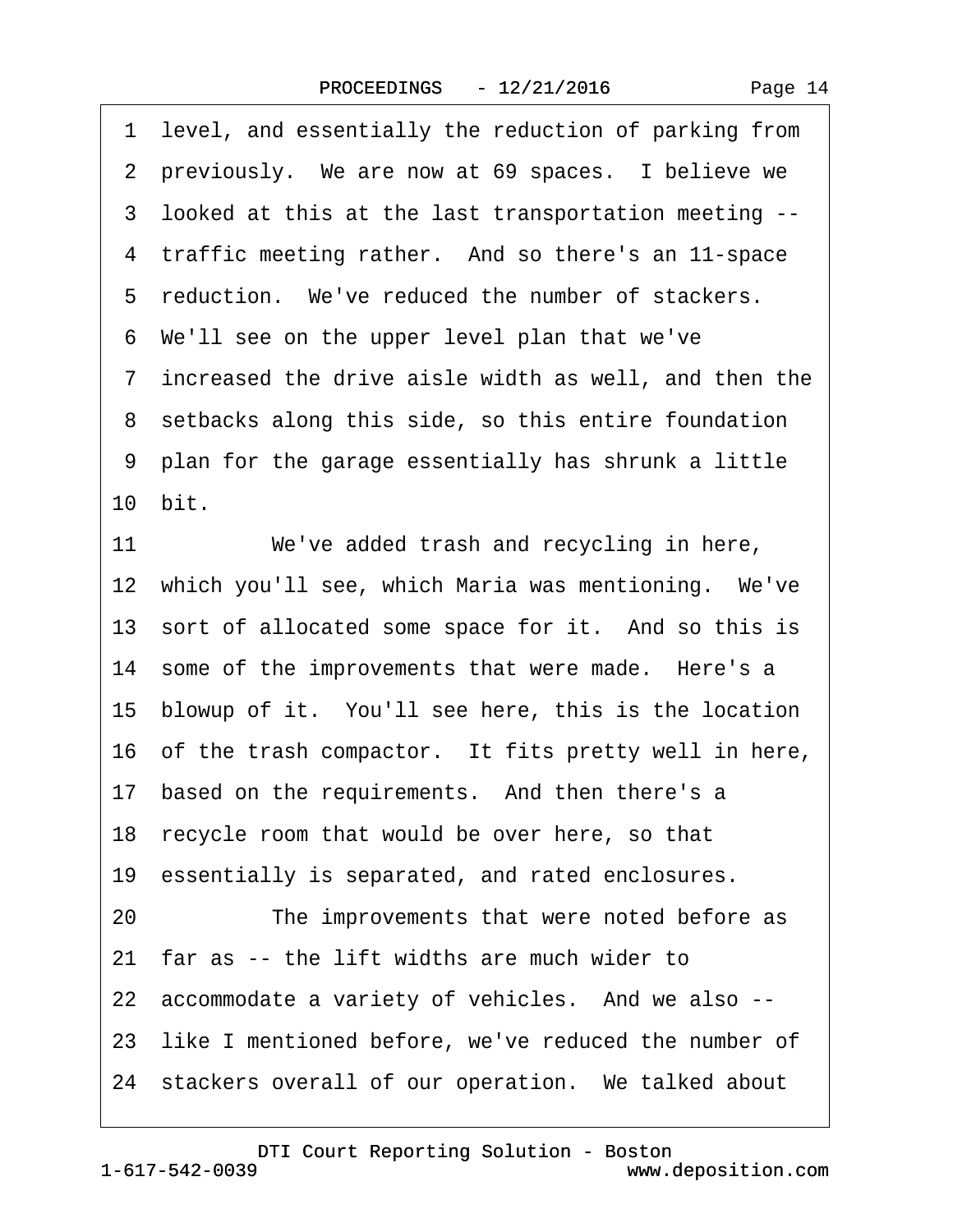·1· stormwater and its location, so that's still in the 2 same location. We discussed the access stairs -- the ·3· access for the valets to sort of go up and down, and ·4· anybody else who needs to get something could be 5 either escorted or go down there to get something 6 from their vehicles as needed. So that would be the 7 improvements, if you will, to the parking level. 8 **8 So here, highlighting again, just for** 9 everyone's benefit, the location of the trash 10 compactor and recycling. 11 On the ground level, before and after, some 12 pretty dramatic changes. We actually do not have 13 four retail tenants. There are only three retail 14 tenants currently here in our plan. I think 15· previously what we had submitted, it was just sort of 16 wide open. I don't know what the demise was, but I 17 think right now the tentative plan is thinking of it 18 this way as three tenants in the area. 19 · · So significant changes, modifications, and 20 improvements at the ground level, some of which 21 really -- the bigger moves are the setting back of 22 the building from the property line overall, 4 feet, 23 actually, back from the property line. We increased 24 the width or the overall setback, if you will, from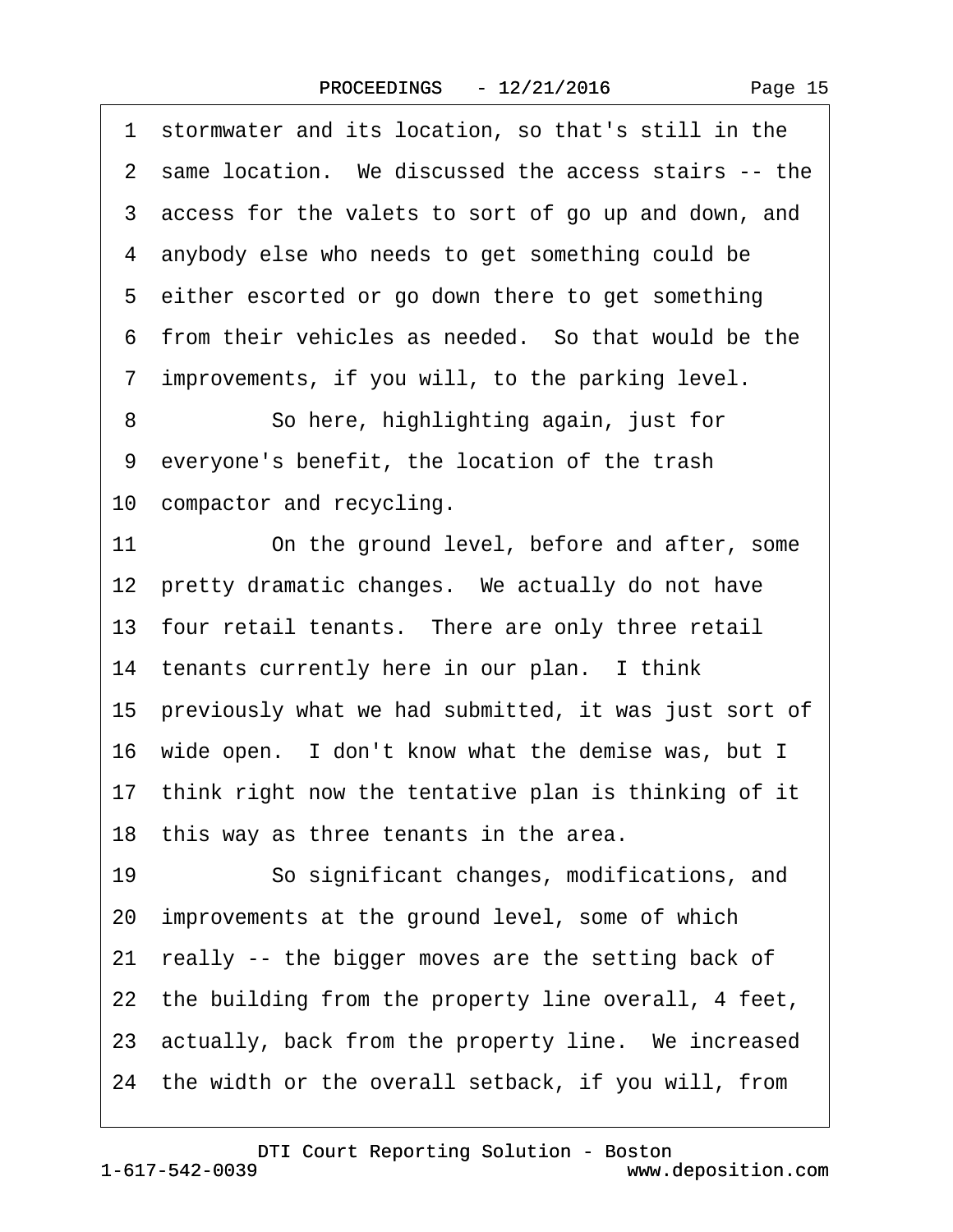|  | Page 16 |  |
|--|---------|--|
|--|---------|--|

| 1 the property line here, the drive aisle, 17, roughly,  |
|----------------------------------------------------------|
| 2 feet to about 30 feet, so pretty significant, moving   |
| 3 the entire building edge over on the ground level.     |
| And then we've added this additional drive               |
| 5 aisle here for drop-offs. We've increased the width,   |
| 6 so you can imagine a car sitting here. We have a lot   |
| 7 better visibility for public safety, so the sidewalk   |
| 8 user, not only for vehicle operators, but also for     |
| 9 the pedestrians going back and forth on the            |
| 10 sidewalks, so that's an improvement from where we     |
| 11 were.                                                 |
| We've significantly, as a result of                      |
| 13 widening all this, have reduced a fair amount of      |
| 14 retail space, you know, for the retail tenants here.  |
| 15 And then we've also -- as we were discussing earlier, |
| 16 we've added this loading area because it's -- it's    |
| 17 currently under review, just to get the length right  |
| 18 and its position right overall on the Hammond Street  |
| 19 side. So that's still something that's under          |
| 20 progress and we're reviewing.                         |
| We've added the buffer here. There used to               |
|                                                          |
| 22 be a couple feet. We're up to 5 feet as a green       |
| 23 buffer with trees or high-planted shrubs and a fence. |
| 12                                                       |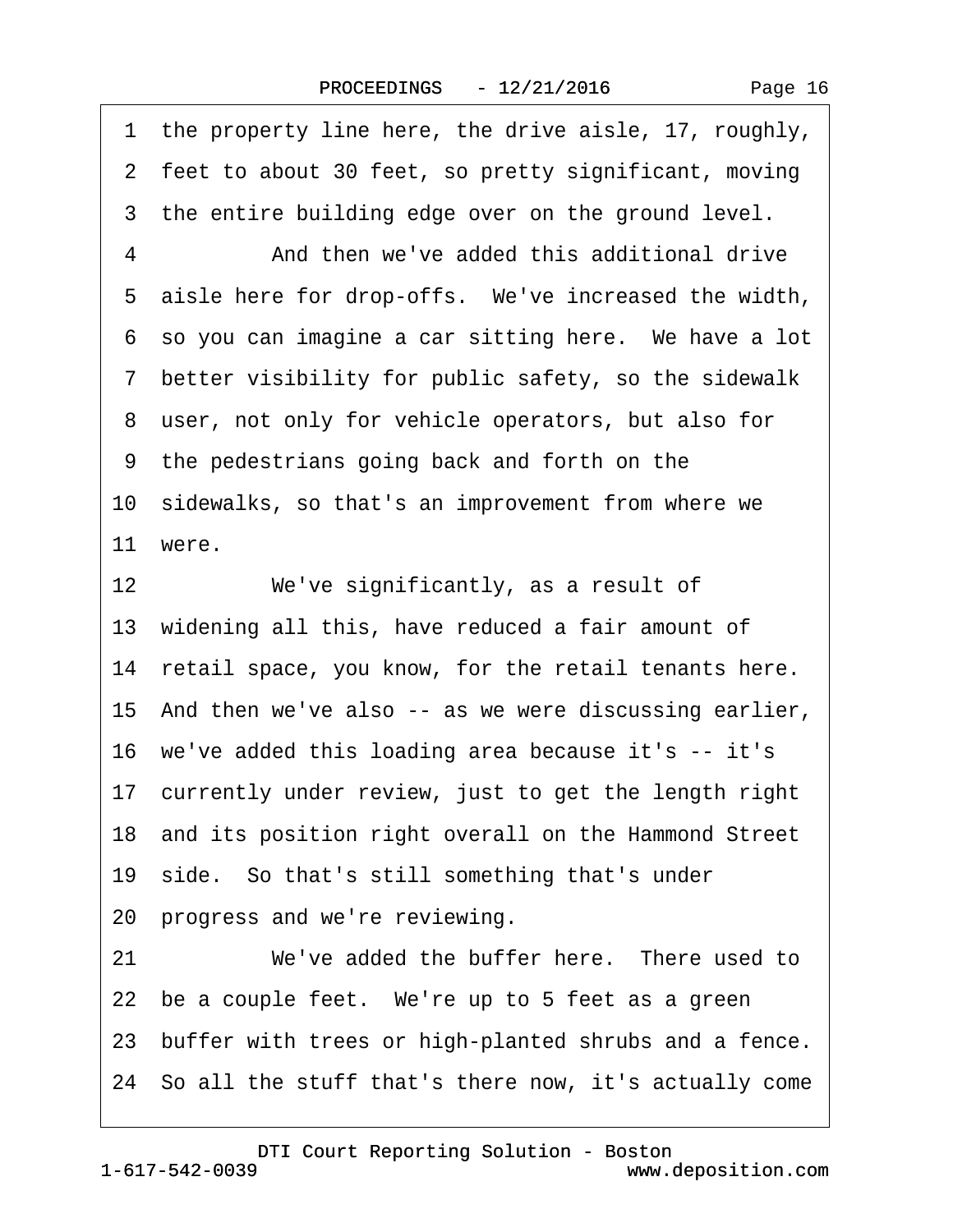1 down and become clean. There's a nicely landscaped 2 edge here. You know, that would be the buffer 3 between the six-family and the building. 4 **So pretty significant difference overall as** 5 far as the ground plane is concerned -- trying to ·6· work with everybody to kind of create those 7 improvements overall. Here's a blowup of that. So ·8· you see here, there's a widening of this lane, we've ·9· added the safety walk, the drop-off area, we've 10 modified the attendants' office for better 11 visibility, we've created an area for bikes, we've 12 created a mail drop-off, we've created an amenity 13· area opportunity overall for the tenants in the 14 building. 15 • So, again, you know, part of any project, 16· as you can imagine, is just going through that 17 iterative process and creating those mutual benefits, 18 if you will, so that's really been a big piece of 19 $th$ at. 20 You can see here the much wider aisle into 21 the drive aisle. Here's sort of the drop-off, here's 22 the in and out, here's the line of trees, you know, 23 the separator, the fence, and the ability for folks 24· to essentially, as you're walking through here, see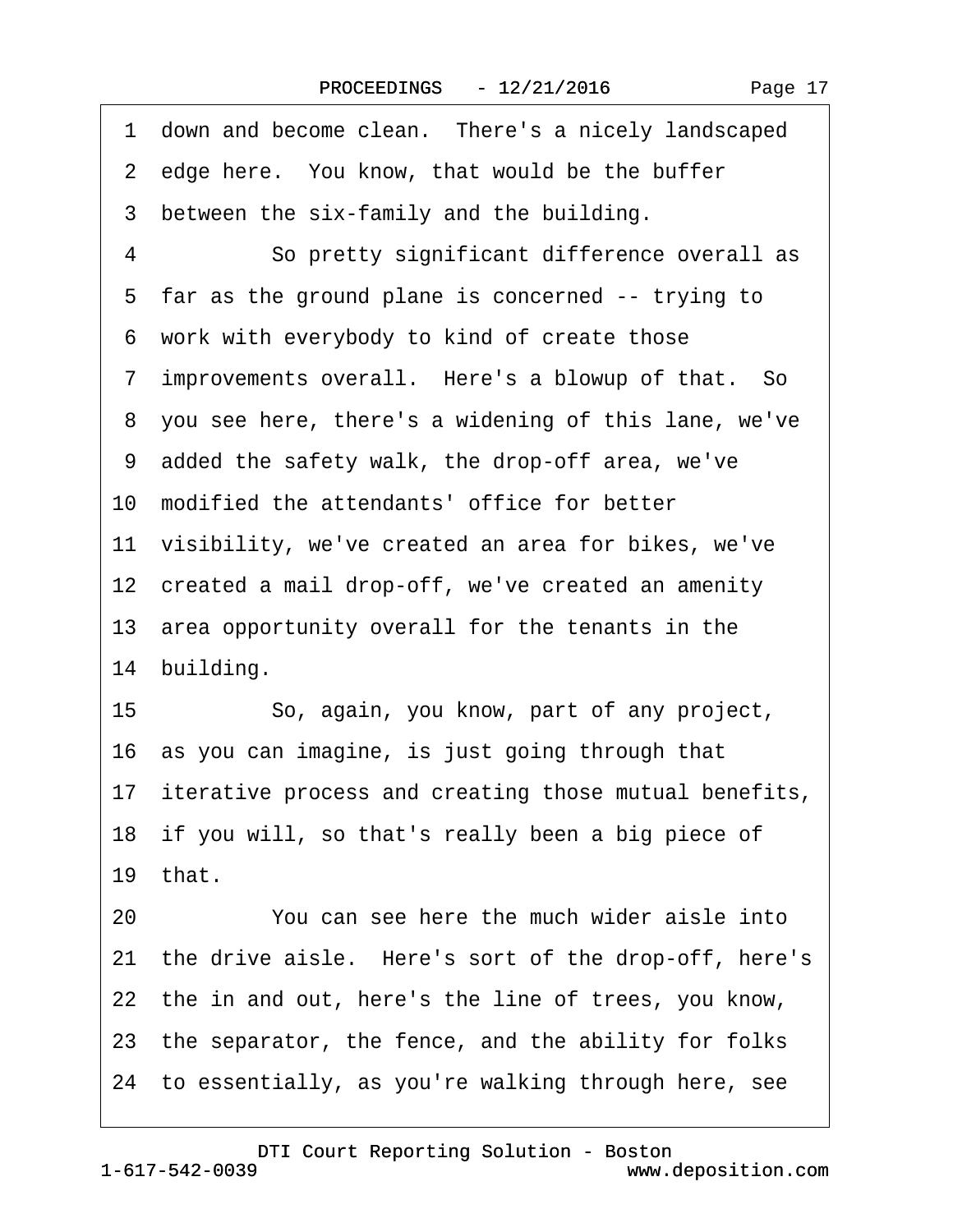| 1 the traffic outflow before getting too close.         |
|---------------------------------------------------------|
| So this is just really more of a visibility<br>2        |
| 3 cone diagram that you can see here from the driver's  |
| 4 seat. You really have pretty extensive visibility as  |
| 5 you're coming out of here for not only, as I          |
| 6 mentioned earlier, pedestrians, but also for          |
| 7 vehicular access. So you're not fully all the way     |
| 8 out, you know, within the sidewalk realm. You can     |
| 9 still get really good visibility before you get out   |
| 10 there. This is a pretty wide sidewalk as it is.      |
| 11 We've also, as I mentioned earlier, improved its     |
| 12 width by 4 feet because the building itself is set   |
| 13 back, so that creates a much -- takes the tension    |
| 14 edge off that corner to give you a little bit more   |
| 15 visibility for the sidewalk, the pedestrian traffic  |
| 16 or vehicular traffic.                                |
| We talked about the loading dock a while<br>17          |
| 18 ago. I think with the easement we're just under      |
| 19 9 feet, overall, wide for the sidewalk, 10 feet in   |
| 20 certain areas because the -- what do you call it --  |
| 21 the dimension, if you will, from here to here just   |
| 22 changes. So 9, 10 feet, you know, which is           |
| 23 relatively comfortable. Like I said, the building    |
| 24 steps back so we have a lot more opportunities for a |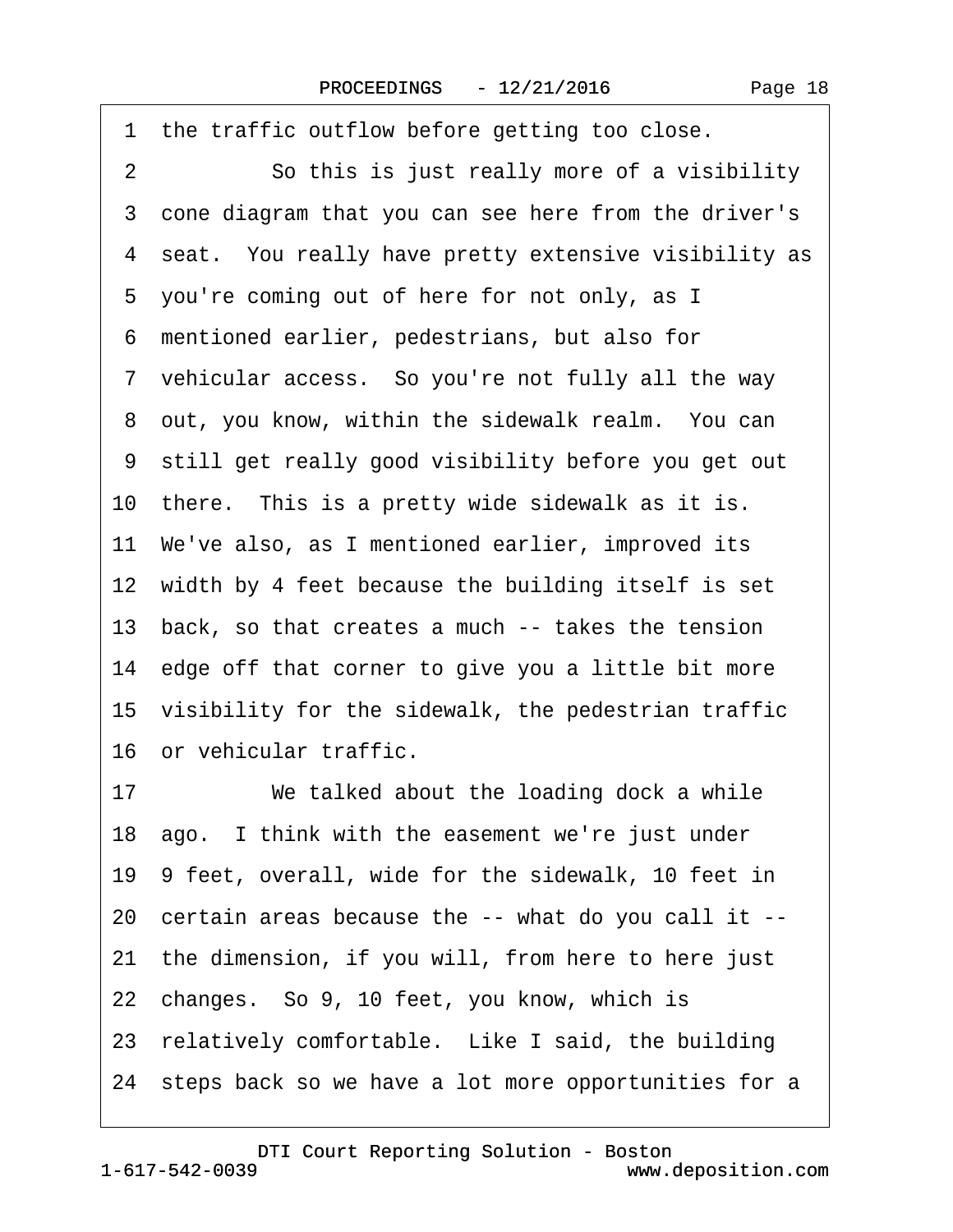1 wider outflow of pedestrian traffic in certain 2 places. So at least where the loading area is, the 3 dimension of only 4 feet from the property line ·4· hopefully is eased by the additional easement, if you ·5· will. 6 • • And then just recognizing the new in- and 7 outflow of traffic for the vehicles coming in and out 8 of the lifts and the added lane. That's just ·9· recognizing that we added a lane there. 10 • And then this is really just showing the 11 property line and showing all the pedestrian realm, 12 if you will, all the folks kind of walking through 13 this space and these colors. So, you know, 14 relatively porous from this perspective to go and 15 kind of meander in through the building, for those 16 who live here, retailers, etc. And then showing some 17 of the -- if you will -- the amenity spaces -- areas, 18· the common areas, the bike areas, mail/package, 19· there's another room opportunity, a community room 20· opportunity there, bathroom for the tenants, etc., 21 all within here that's available. 22 And then as we go up, you know, we had 23· looked at the upper floors for residential, still at 24· the same unit count but really massaging the plans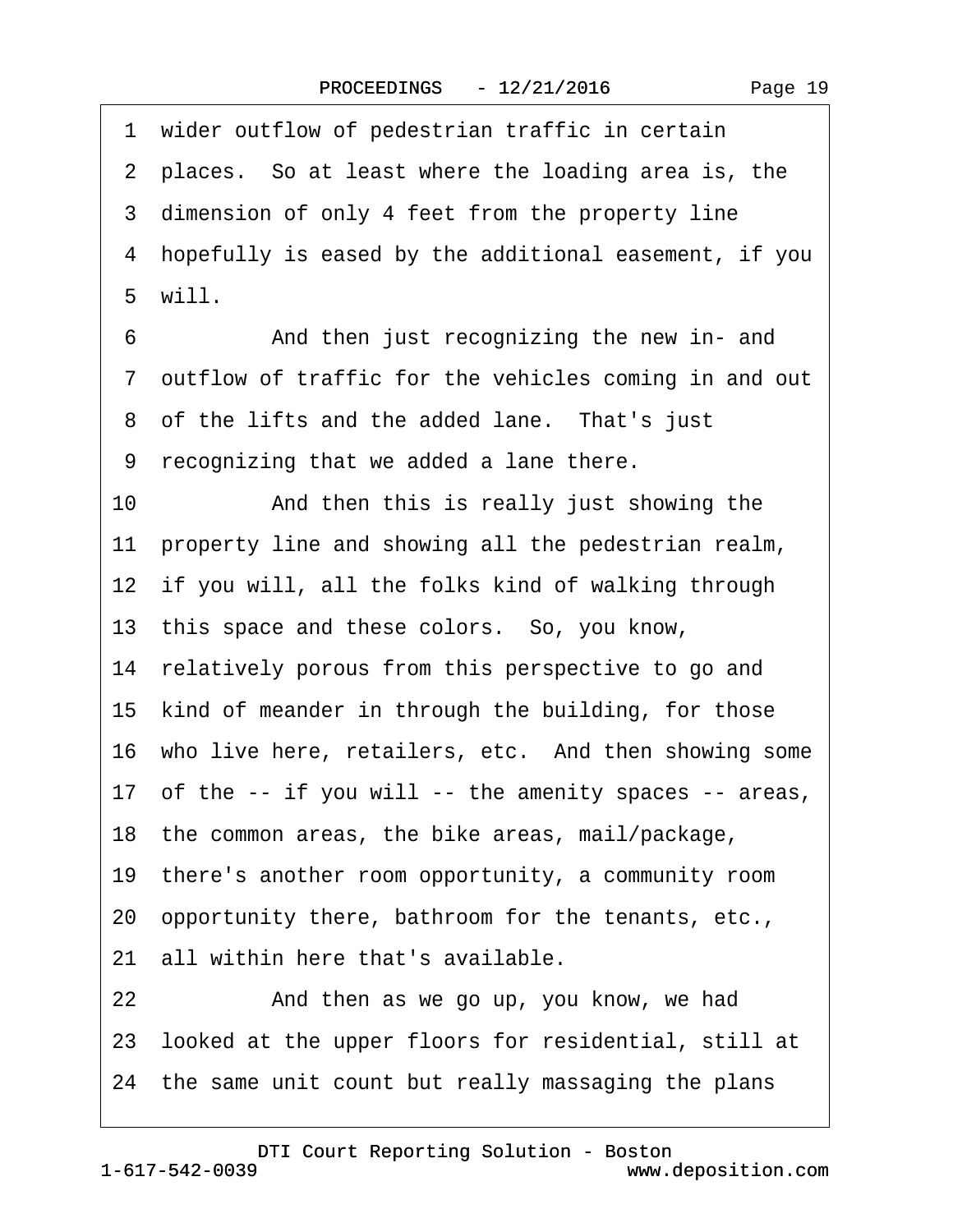Page 20

·1· and working with the Group 1A and 2A accessible units 2 and incorporating, you know, more layouts previously 3 than, I guess, we had submitted -- they were more of 4 a block plan -- just to kind of get an understanding ·5· of the program, how many one-bedrooms, two-bedrooms, ·6· etc., and a rough layout just to know that they work. ·7· We took a typical floor and essentially laid it out. ·8· So you can see here, this is, you know, the overall ·9· layout.· This is obviously still modifiable, but this 10 is your typical floor plan at, say, two, three, and 11 four. 12 • And every floor has a trash room in it, so 13 there will be temporary trash storage here. That 14· gets taken down to the trash rooms in the garage 15· level, brought out to the Boylston Street side, and 16· picked up, you know, early, before any major traffic, 17 for pickup, for trash collection. So there is a 18 trash room per floor, conditioned there, and 19 conditioned in the garage level as well. 20 • And then as we get to the upper two floors, 21· you know, really recognizing a lot of the dialogue 22 we've had as far as understanding massing and trying 23· to be a little bit more aware and conscious of the 24 moving down or the stepping down of the massing of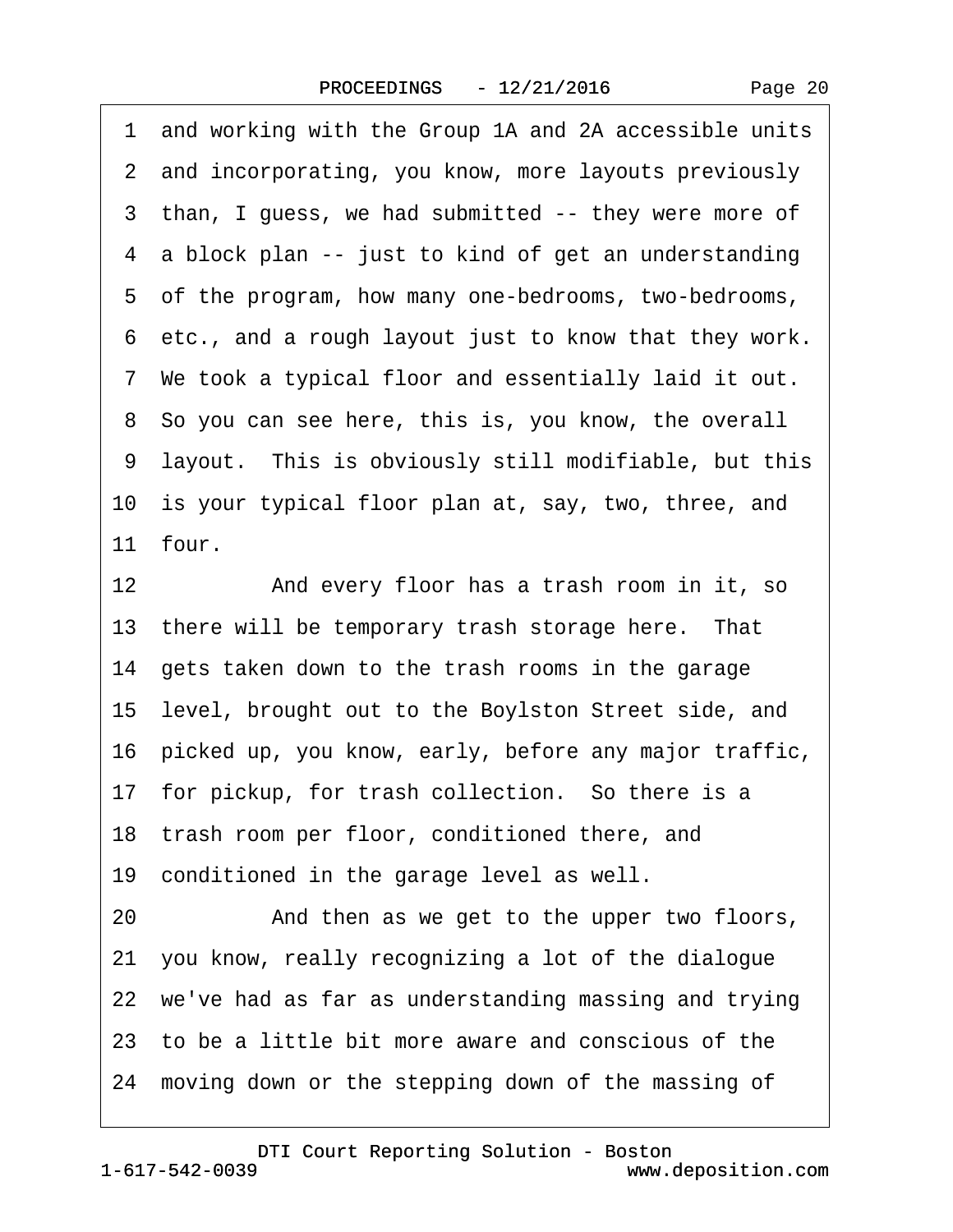1 the overall building. You know, we've reduced ·2· approximately 4 feet overall -- the overall height of 3 the entire building, recognizing that there's still ·4· minimum requirements for liveable space and rentable 5 marketable space, that we need to have certain 6 ceiling heights. 7 So we can't go down, obviously, very, very 8 low because it's just unhabitable. But at the same ·9· time we wanted to recognize the fact that on the 10 upper levels we were going to be stepping back at

11 five, and then on six we'll be stepping back even

12 further. And we're even looking at, again, another

13 potential stepback on this side from the six-family,

14 just enough to kind of create some relief points,

15· which you'll see here in the three-dimensional images 16· in a minute.

17 But again, working with the comments to

18· make sure that the massing and the stepping -- so

19· previously -- you can almost see it on this plan --

20· we had almost one long facade, and then we've broken

21 up the facade so it almost looks like sort of three

22· smaller, you know, buildings, if you will, so it's

23 more in keeping with the overall scale of the

24 neighborhood.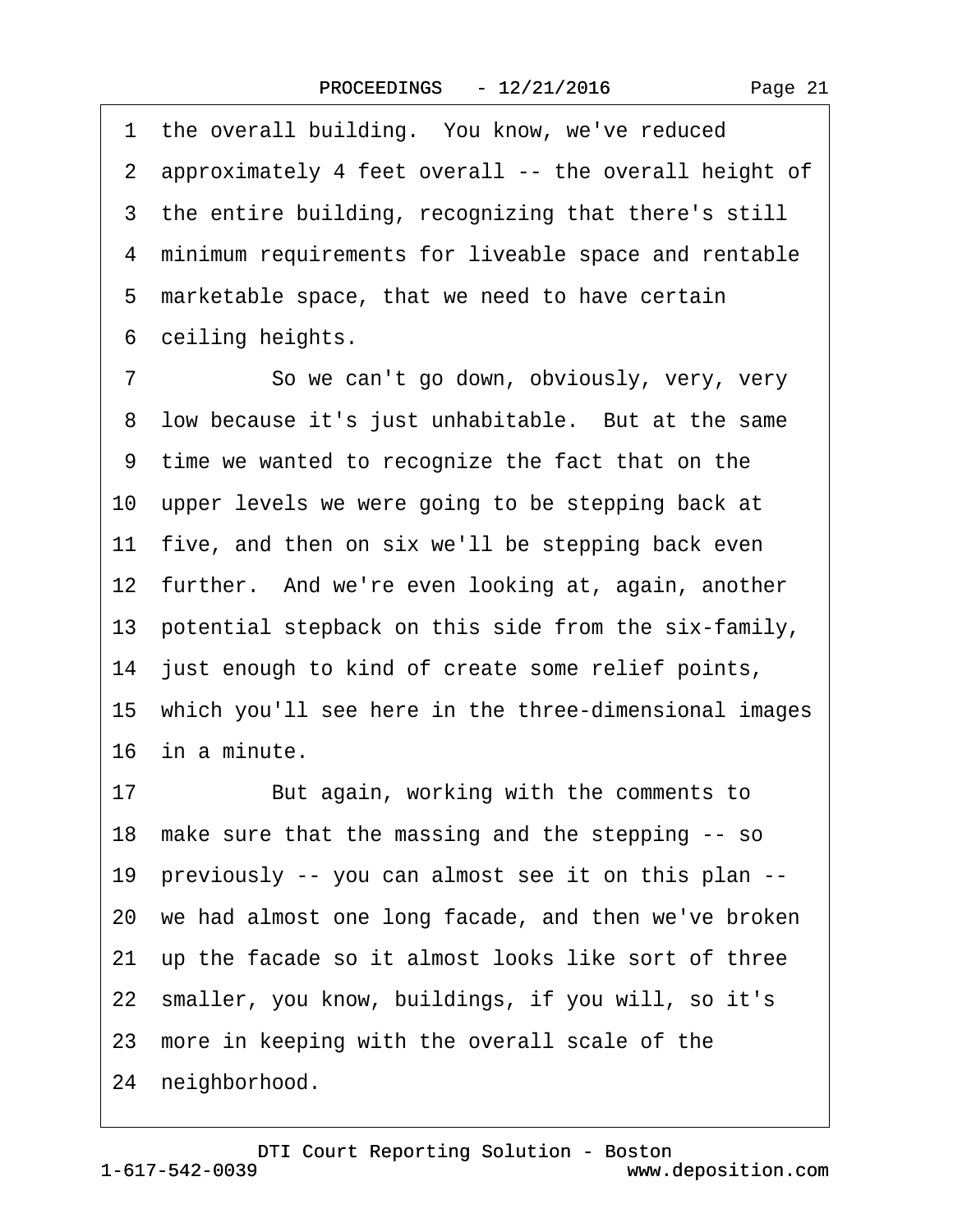| 1<br>So this was the previous, you know,                 |
|----------------------------------------------------------|
| 2 elevation, and now we have sort of these -- you know,  |
| 3 sort of slots that kind of keep the widths very        |
| 4 similar to other buildings along the street as far as  |
| 5 widths go. And then you can see here that the actual   |
| 6 parapet will step like that. And then these upper      |
| 7 portions are actually set back. So by the time you     |
| 8 get to this corner parapet at the lower piece going    |
| 9 east on Boylston, you're only about 9 feet above the   |
| 10 parapet of the adjacent building. So we're not too,   |
| 11 too far off as far as scale.                          |
| 12 <sup>°</sup><br>We're also returning a lot of this    |
| 13 materiality back into the driveway so that, you know, |
| 14 we're obviously facing that driveway with materials   |
| 15 that are as important as the front of the building.   |
| 16 We don't want to, you know, not be consistent with    |
| 17 the high quality material that we want to use         |
| 18 wrapping around the building.                         |
| MS. SCHNEIDER: Can I ask a question? You<br>19           |
| 20 can go to the next one, since you have it enlarged.   |
| 21 The treatment at the far left of the building --      |
| 22<br>MR. PANDYA: Because the building is at an          |
| 23 angle, you're seeing an angled facade. So when you    |
| 24 look at a true elevation, this is sort of the         |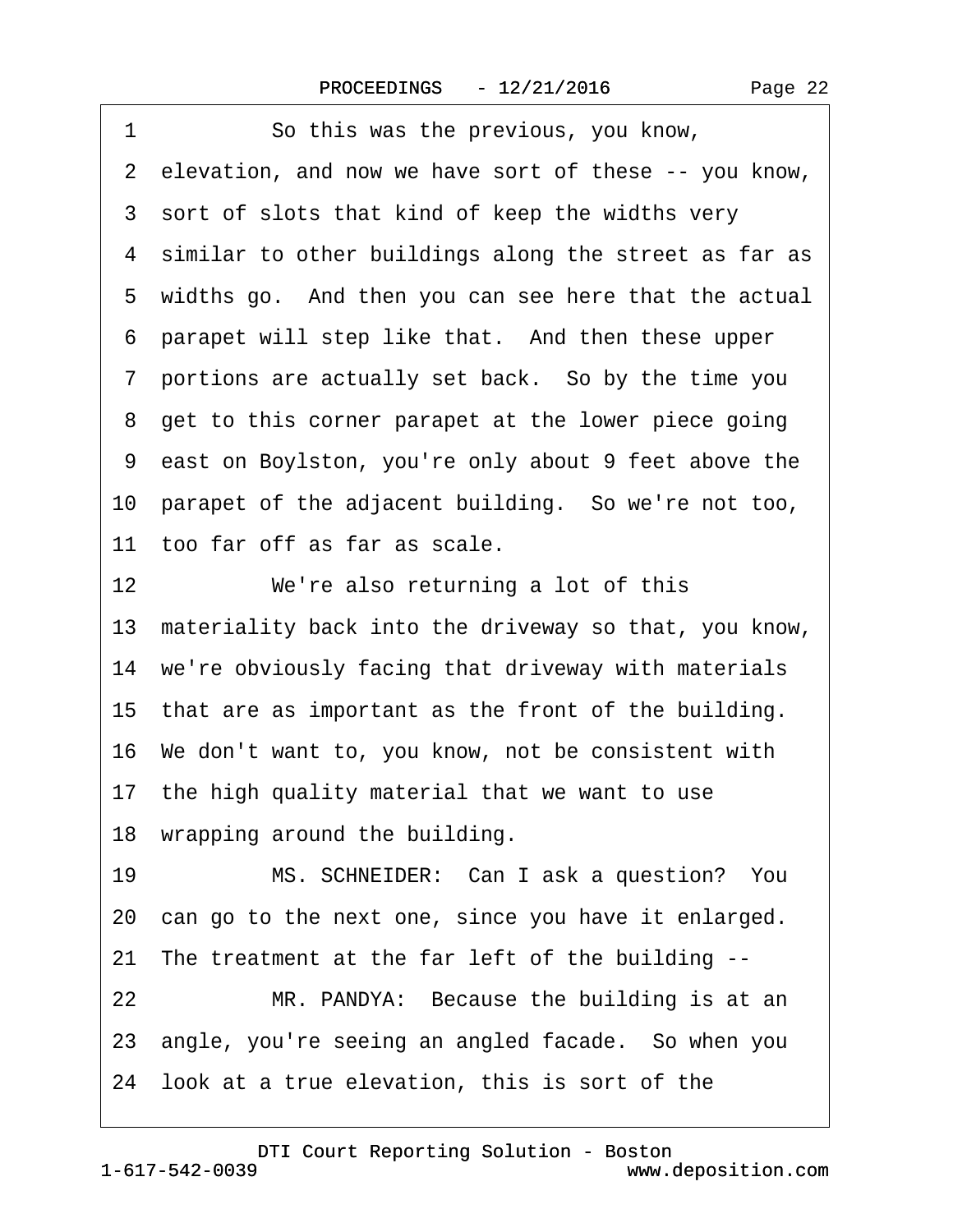| facade -- how do I explain it -- sort of distorting<br>1. |
|-----------------------------------------------------------|
| 2 off into the distance, into the page. So the true       |
| 3 elevation of Boylston, essentially, would end here.     |
| 4 But since the building is at a slight angle, you are    |
| 5 seeing that component further back, angling back.       |
| 6<br>MS. SCHNEIDER: And is that a component               |
| 7 that -- what is that going to be? Will that have        |
| 8 windows?                                                |
| 9<br>(Multiple parties speaking. Interruption             |
| 10 by the court reporter.)                                |
| MS. SCHNEIDER: My question was: Will that<br>11           |
| 12 piece have windows?                                    |
| MR. PANDYA: Yes.<br>13                                    |
| MS. SCHNEIDER: And my other question was:<br>14           |
| 15 Will it have the same treatment as the rest of the     |
| 16 building? Because from the image that you've shown,    |
| 17 it does not appear to be the case.                     |
| 18<br>MR. PANDYA: Right. Well, you'll see                 |
| 19 imagery in a minute that will show --                  |
| MR. ZUROFF: How much of an angle is there?<br>20          |
| MR. PANDYA: The exact degree, I don't know<br>21          |
| 22 off the top of my head, but it's slight when you're    |
| 23 looking -- so if you imagine you're looking straight   |
| 24 on here, you can notice that that line and this line   |
|                                                           |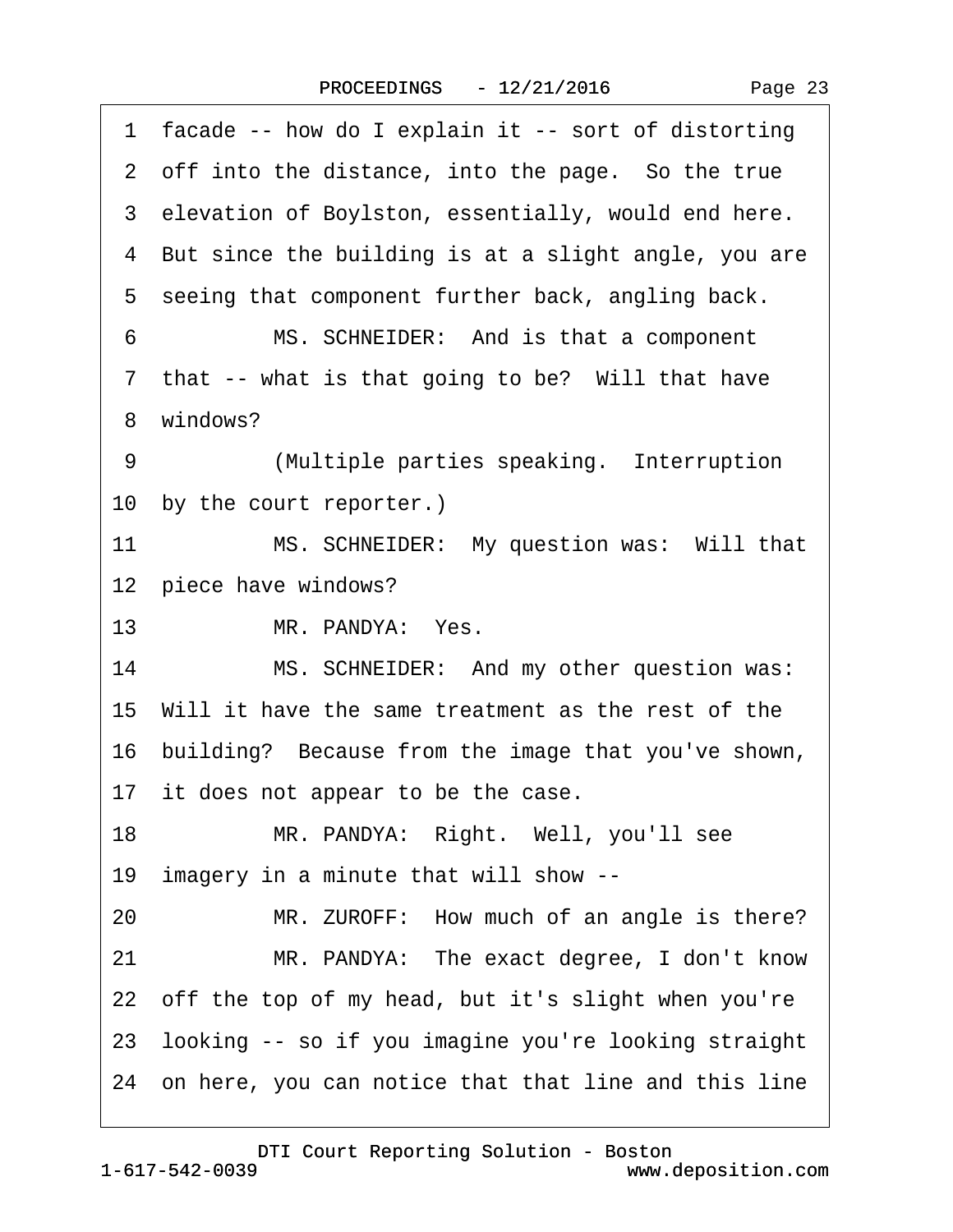1 are not 90 degrees to each other. So when you're 2 looking straight on at this elevation, you're getting 3 this as they -- as the angle. So you're not looking 4 at it true. If you look at it straight on, you'll 5 see that dimension all the way to that corner as the ·6· oblong, if you will, or obtuse side. 7 So if graphically we showed you what this 8 looked like with all the windows in it, it would be a ·9· bunch of vertical lines that are probably a 10 millimeter apart, which is a little confusing. So 11 that's really what that is trying to show you. So 12 when you go -- so this is the next slide essentially 13 showing it contextually here. You can see here we're 14 stepping down along the elevation along Boylston with 15 these levels stepping back. And we'll get to the 3D 16 images in a minute. I have a couple more images 17 before we get there. 18 **· · · · So this is just a section going through the** 19 building, going across, looking, essentially, back. 20 I would say west in this case. So this is Route 9 21 here with oncoming traffic. You can see here from 22 that lane -- or the sidewalk, rather -- we're 23· approximately -- if I'm reading this right -- 14, 8

24 all the way to the face of the building, and then we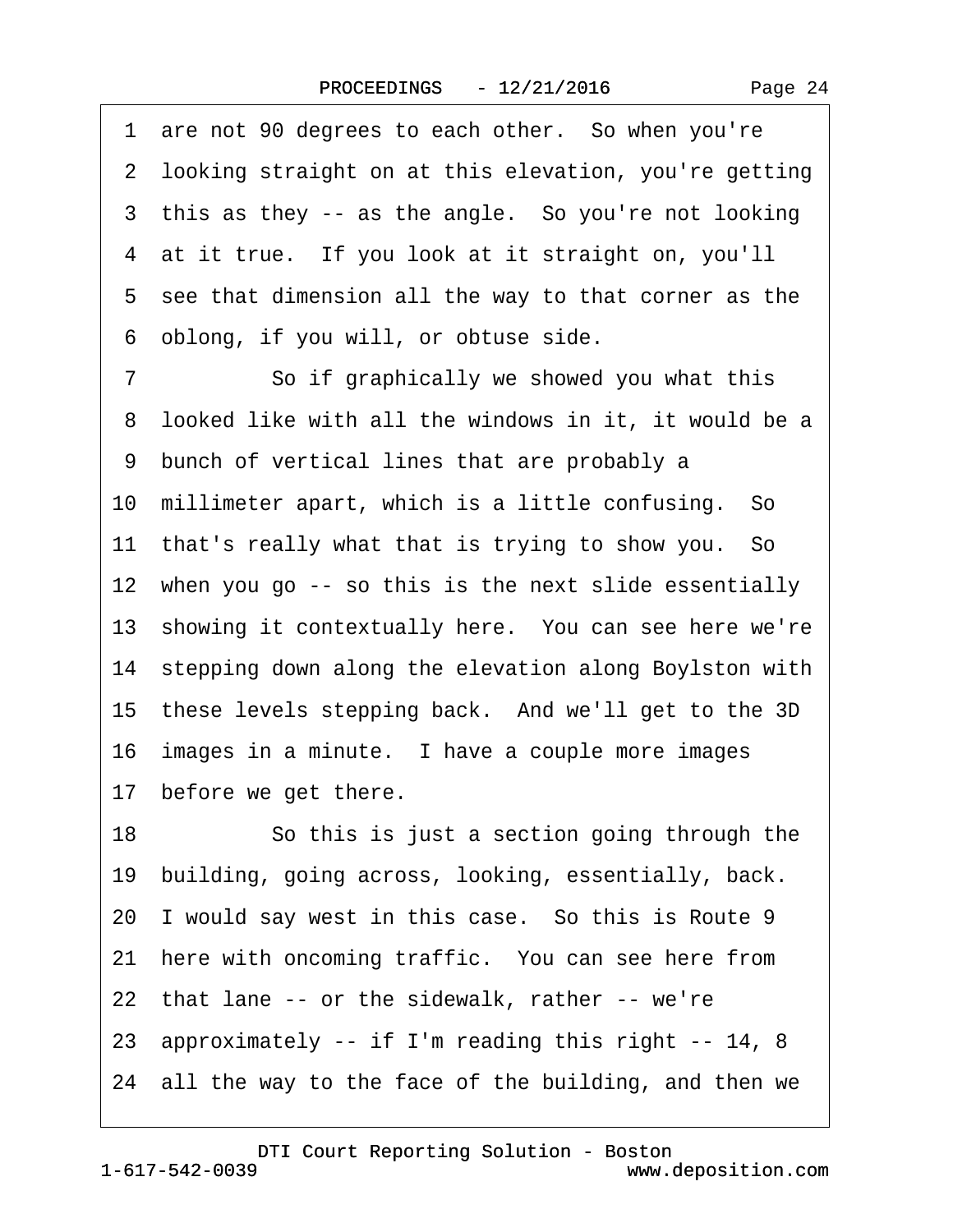·1· have another 7 feet overall.· So it's a pretty -- you 2 know, if you're in the little entries of every 3 retail, it's obviously wider, but we're roughly 15 4 feet overall from that sidewalk. And then you can 5 see here the upper levels, sort of tearing back 5 6 feet from the upper level, so again, just setting 7 back from the street. 8 On the Hammond Street side, you know, very ·9· different, a little bit more articulated, a lot more 10· detailed, granular level of just keeping the 11 articulation of the fenestration and materiality 12 noted here. And then, you know, again, this is --13 there are windows, there are -- you know, part of the 14 building beyond that's much further behind the sushi 15· place.· But, you know, it's more retail, glass front, 16 if you will. Here, this is the entry to the 17 residential side of it. And, you know, again, tried 18· to keep these widths with these slots so that, you 19 know, there's no long -- super long width of the 20 building. It's pretty -- you know, in keeping with 21 other stuff that's along Route 9 and Hammond Street 22 as far as widths go. 23 • • And these are all warm toned. As I

24 mentioned before, we're pretty consistent with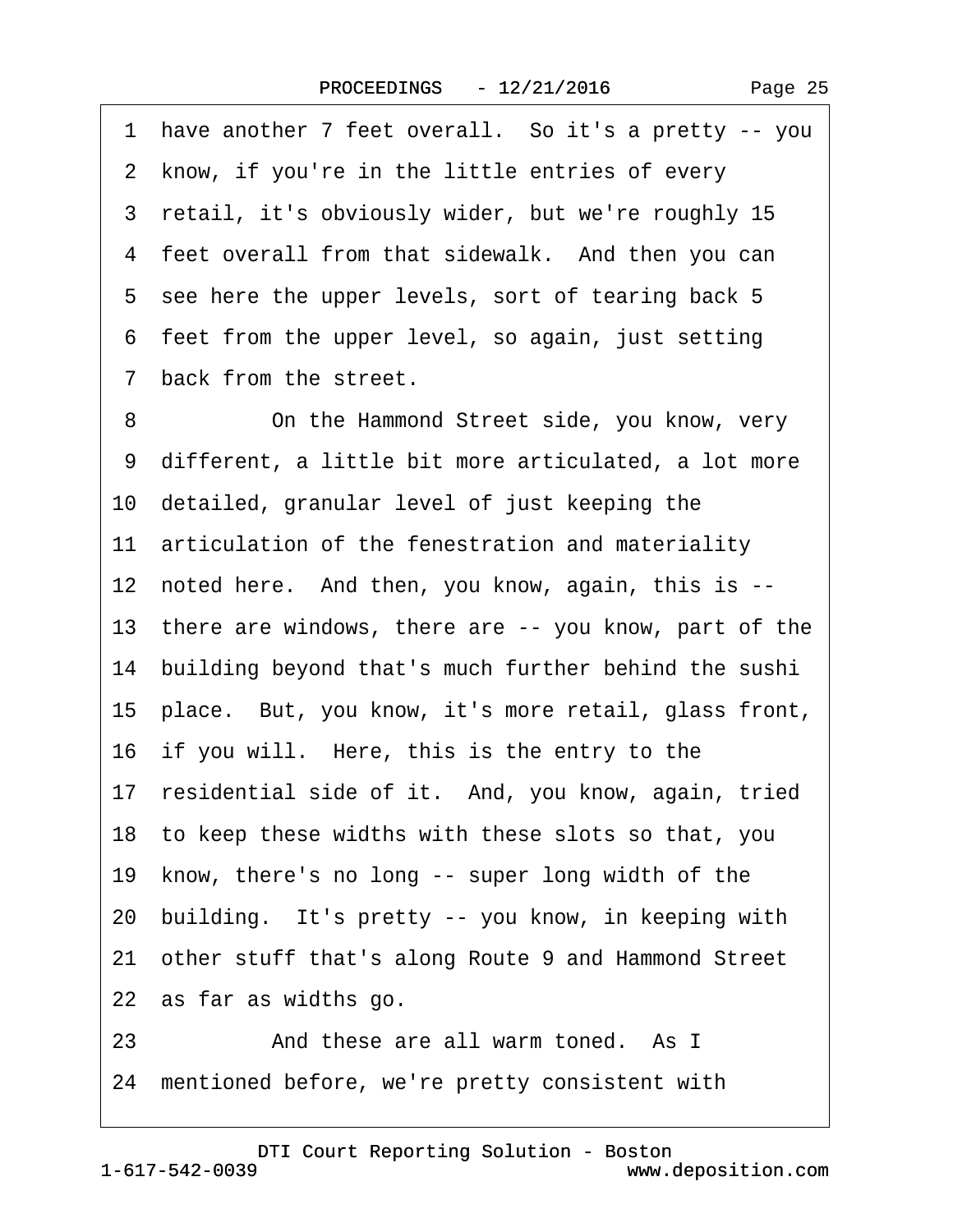|  | Page 26 |  |
|--|---------|--|
|--|---------|--|

·1· tera cotta tones or rainscreen materials, very warm. 2 These are not, you know -- the fronts are not all 3 metal or anything like that. These are very warm 4 tones. 5 **· · · · So this is from Hammond looking down.** This ·6· is just more of a massing thing, just to see that, ·7· you know, between all the trees and everything that's 8 there, you know, the building just sort of outcrops ·9· over here on this side, but sort of really -- you 10 know, you get that sense of it along the street. You 11 know, there's a little bit of license here because 12 we're trying to match a photograph with this thing, 13 but I think this is giving us the overall sense of 14 this fitting into the context. 15 The south elevation, looking back 16· essentially from Heath, looking back, you know, 17 forward, there are certain areas of solidity because 18 of circulation, fire separation. We're up close to 19 the zero lot line. We will use this to create joint 20· lines and a level of articulation that's in keeping 21 with everything else. But it's probably not going to 22 be too many windows here. There are a lot of trees 23· and whatnot in this view anyway, but because of, you 24 know, code, our distance in proximity to the lot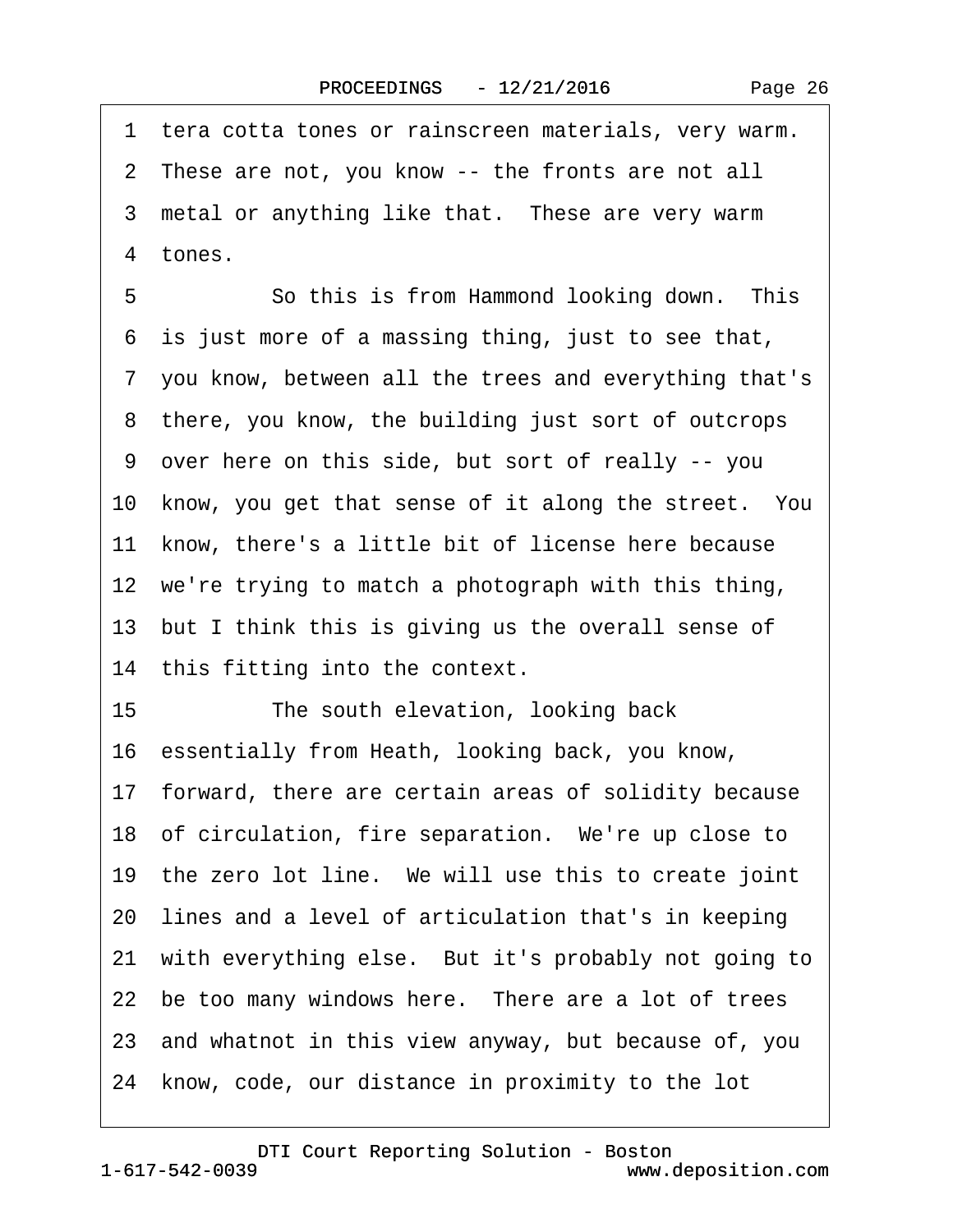·1· lines, we're -- until we start stepping backward, 2 getting away from other buildings, that's when we get 3 more fenestration of windows, which is this side of 4 the building. So this is a close-up view of that. 5 Again, the windows being on this side of the ·6· building.· So that hasn't really -- that concept has 7 not changed from the get-go. 8 This elevation, from the before to the 9 after, represents, essentially, cutting through. So 10 this is answering your question. This is if you were 11 cutting a section through the drive aisle and looking 12 back at the building. So you can see here that we 13 are very well windowed along that wall. 14 • And now the confusing part, if you will --15 this is what it would've looked like if we had added 16 windows the other way. This is the elevation of the 17 building going off into the distance on Boylston 18 Street. So, again, same treatment, same materiality, 19· glass above, and the setbacks.· You can see here the 20 entrance to the two lifts and the doors. 21 So these are wire framed, but still 22 represent the same sort of textural qualities as the 23 elevations did. This just kind of gives you the look 24 and feel, the setbacks with the glass rails. You can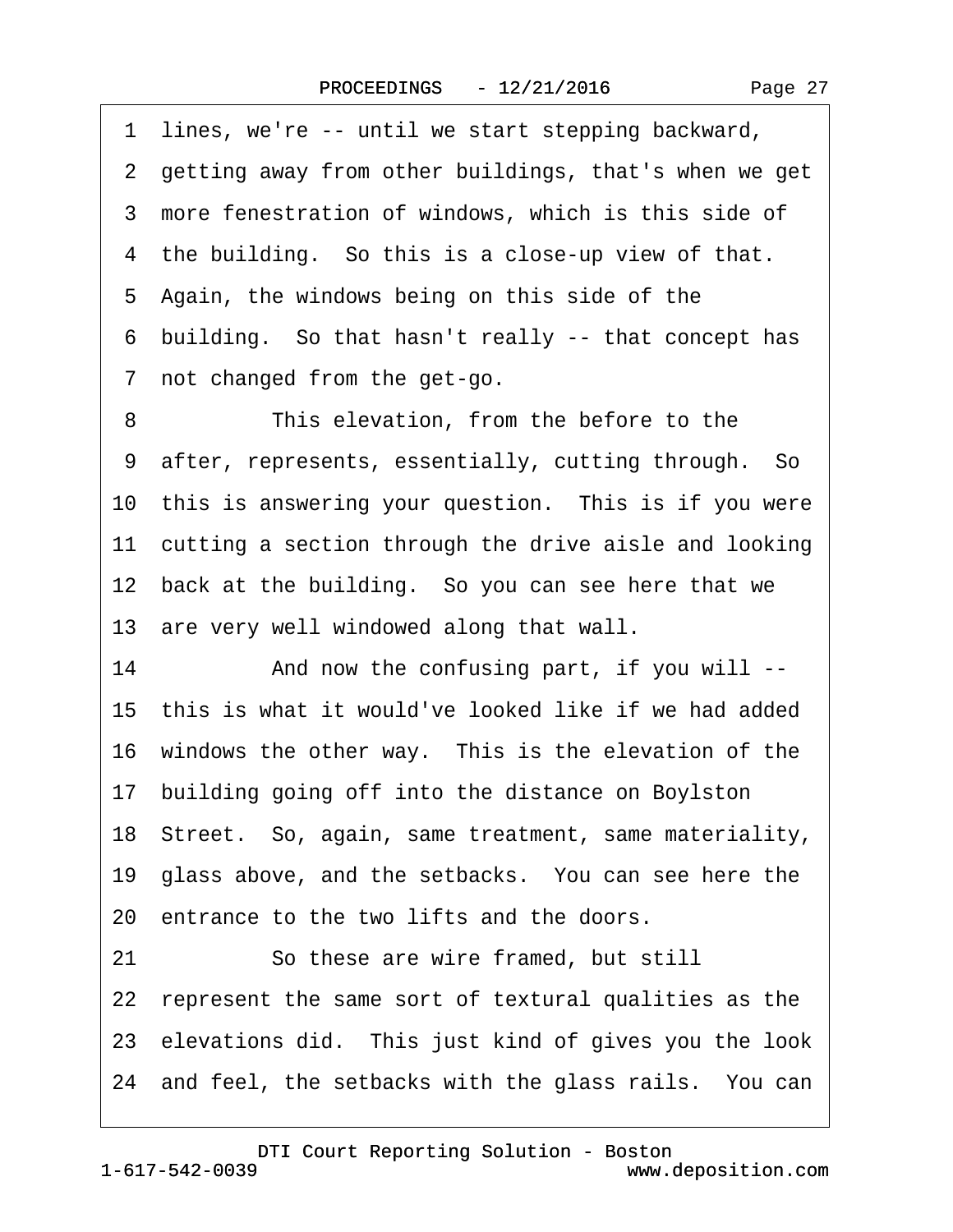| Page 28 |  |
|---------|--|
|---------|--|

|    | 1 see here again, the building stepping down from the    |
|----|----------------------------------------------------------|
|    | 2 cornice like this, making its way down to the scale    |
|    | 3 of the neighborhood, further back at the               |
|    | 4 intersection, really trying to complete the corner,    |
|    | 5 which I think is really the right statement,           |
|    | 6 considering we're coming down Route 9. It's really     |
|    | 7 making a majestic completion at the corner. Again,     |
|    | 8 the separation of scales of the neighborhood.          |
| 9  | The other view from Hammond, essentially                 |
|    | 10 kind of looking, I guess, northeast. This is a very   |
|    | 11 similar view to the one we had on the screen earlier. |
|    | 12 This is Heath and Hammond. And this is that view in   |
|    | 13 from the drive looking back out, the screen of trees, |
|    | 14 and then looking back west on 9.                      |
| 15 | So we're going to try to find a way to                   |
|    | 16 really articulate the stepping down, which I think is |
|    | 17 sort of important to find a way. Really, we're        |
|    | 18 analyzing and studying further if we can still play   |
|    | 19 with this. There were some comments with Cliff going  |
|    | 20 back and forth, which I think are valid. We're just   |
|    | 21 trying to increase a little bit of that stepping so   |
|    | 22 the overall mass reads -- has this sort of more       |
|    | 23 prominent edge, and then these other ones,            |
|    | 24 essentially, we'll push into the page some, and the   |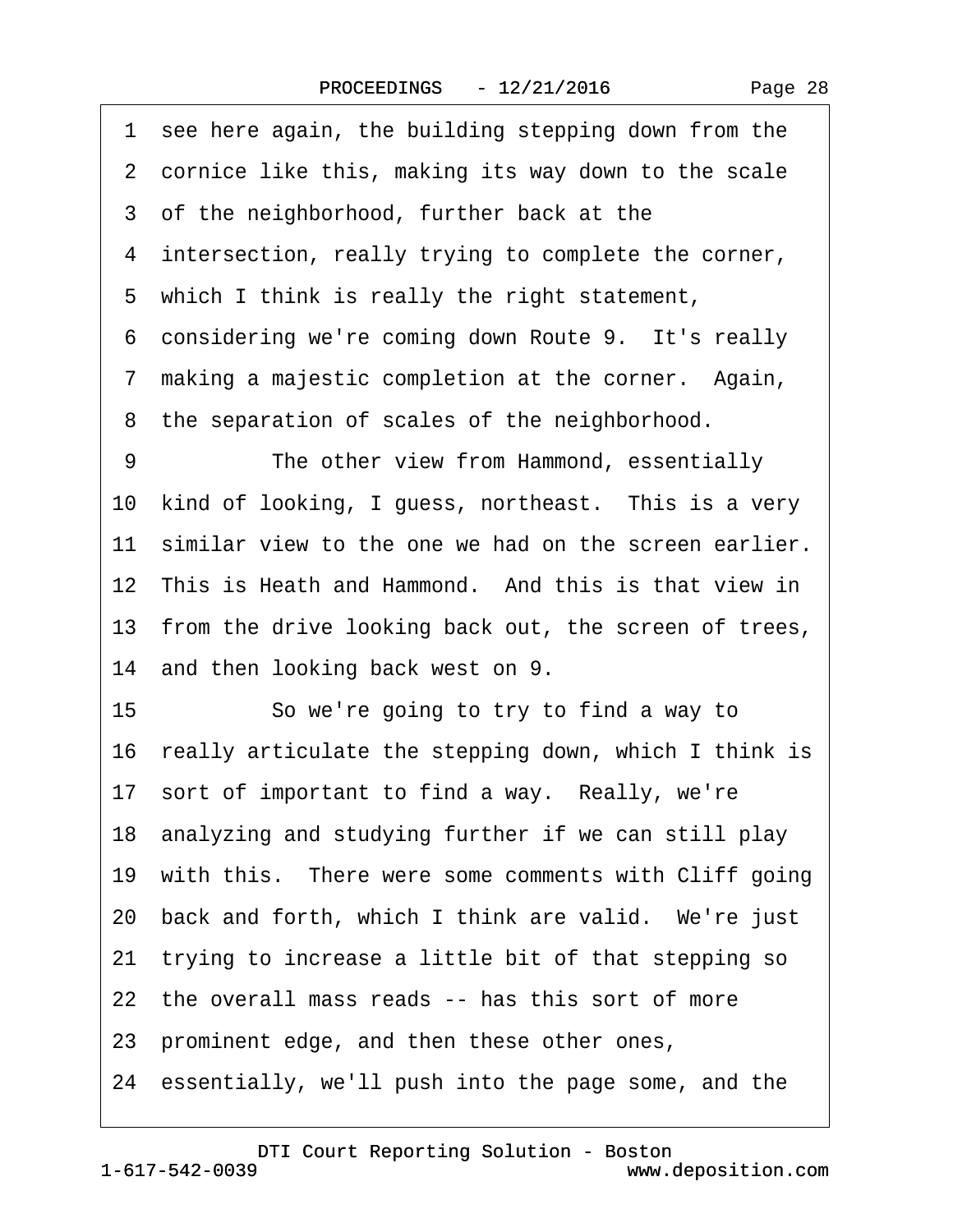·1· lighter materiality than this, as you saw in the 2 elevations.

3 The same thing again, trying to get more 4 access to the sky, try to really turn this thing so 5 this doesn't feel like a tall wall. We want to push ·6· this in, just try to do -- I understand probably a ·7· little bit more development, but we actually are -- 8 took away a little bit more of this corner than we 9 had previously that Cliff had seen. So this is 10 really a way to try to open up that corner, so get a 11 little bit more light coming through, which I think 12 will be helpful.

13 Here's the view essentially looking down 14 the sidewalk west. You can see here, you know, a 15· wide enough sidewalk, plenty of visibility of the 16 cars coming out as you're walking down for a safety 17 concern. Another one looking back. And then, you 18 know, making some modifications, so you can kind of 19 see here the stepping down again here, the setbacks, 20· etc., the retail kind of creating some vibrancy on 21 the ground plane at night or at dusk. 22 And those are all the slides. I'll be 23 happy to go back, answer questions. 24 MR. ZUROFF: You show on your renderings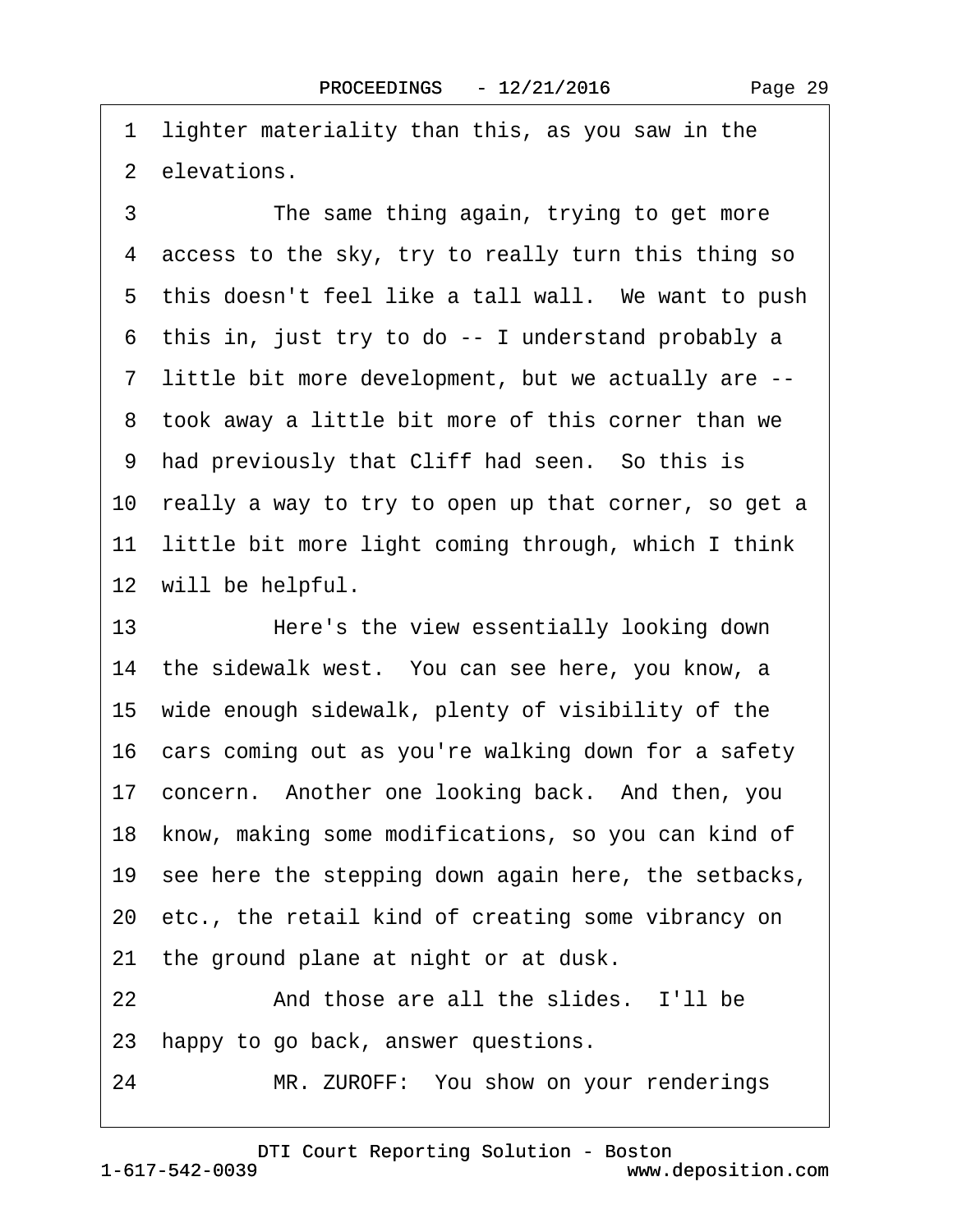|    | 1 the street trees that I guess you're going to plant    |
|----|----------------------------------------------------------|
|    | 2 along Boylston Street and on Heath Street. My          |
|    | 3 concern is that -- I don't know if you're planting     |
|    | 4 mature trees or not, but the sight line that you're    |
|    | 5 saying is greatly improved because you're stepping     |
|    | 6 back the building, it's going to be definitely, from   |
|    | 7 what I see, impeded by the trees unless they're --     |
|    | 8 you know, their foliage starts at --                   |
| 9  | MR. PANDYA: The foliage would typically                  |
|    | 10 start at like almost 8 to 10 feet. They're 4-inch     |
|    | 11 caliper or 6-inch caliper trees.                      |
| 12 | MR. ZUROFF: So they're going to be --                    |
| 13 | MR. PANDYA: They'll be sizeable trees that               |
|    | 14 will have to be pruned up. It would be better if the  |
|    | 15 retailers would want the same thing for visibility as |
|    | 16 well, so                                              |
| 17 | MR. ZUROFF: Right. Because then whatever                 |
|    | 18 signage they may have will be blocked as well.        |
| 19 | MR. PANDYA: That's right.                                |
| 20 | MR. ZUROFF: And that would apply to the                  |
|    | 21 Heath Street tree?                                    |
| 22 | MR. PANDYA: Hammond.                                     |
| 23 | MR. ZUROFF: I'm sorry. The Hammond Street                |
|    | 24 tree?                                                 |
|    |                                                          |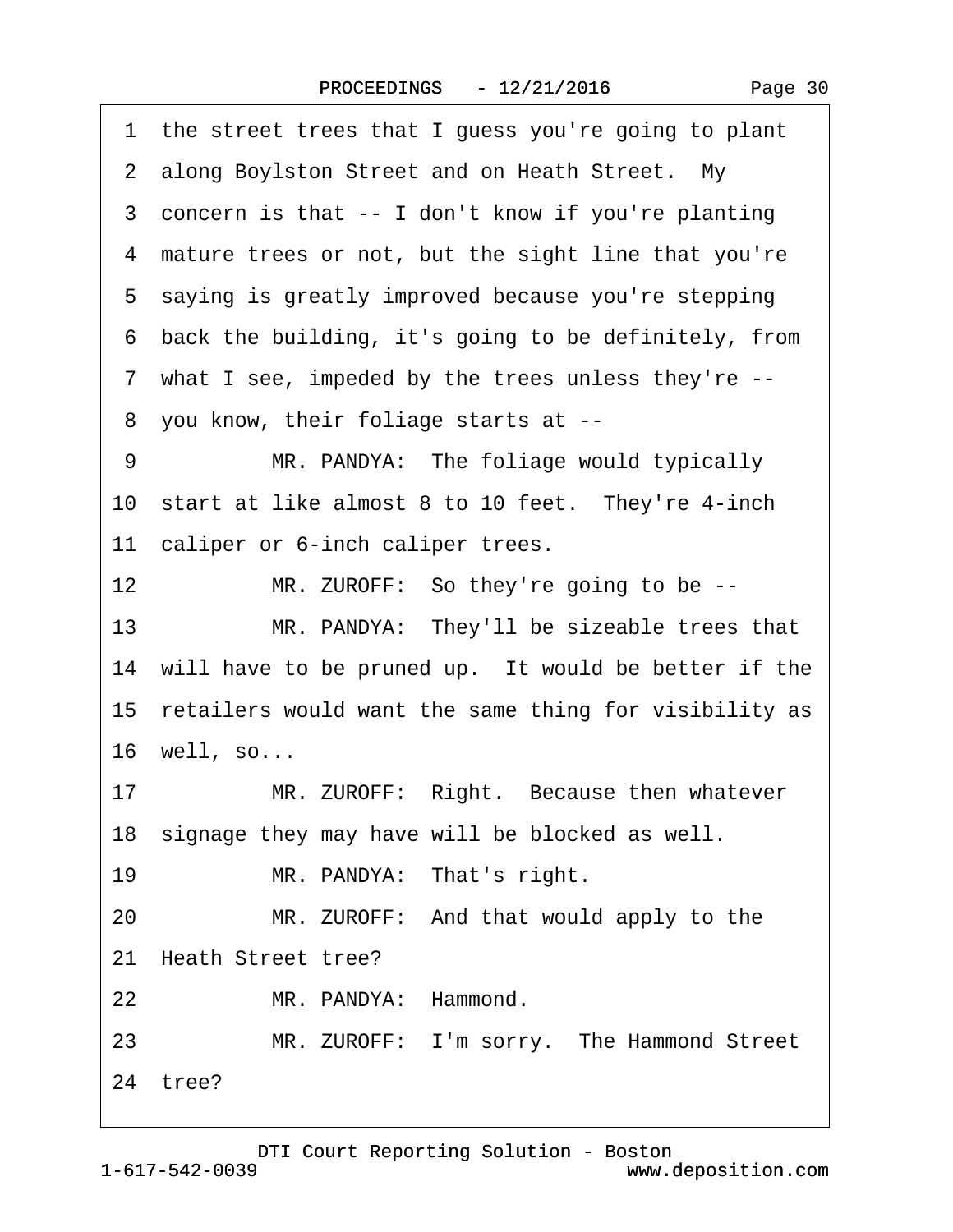$\Gamma$ 

| 1<br>MR. PANDYA: Uh-huh.                                 |
|----------------------------------------------------------|
| MR. ZUROFF: There is a tree coming down,<br>2            |
| 3 or not?                                                |
| MR. PANDYA: There's one on the corner.<br>4              |
| 5 You can see this view, pretty much that one there      |
| $6$ that's $-$                                           |
| MS. MORELLI: Private property.<br>7                      |
| 8<br>MR. PANDYA: Okay. I'll have to look                 |
| 9 again.                                                 |
| 10<br>MS. MORELLI: That's on your property, the          |
| 11 applicant's property.                                 |
| 12<br>MR. PANDYA: I don't quite remember, but I          |
| 13 know that was almost right in the way of the curb cut |
| 14 that's there. But the goal is to put back something   |
| 15 that's beautiful, pruned, landscaped.                 |
| 16<br>MR. ZUROFF: I also saw somewhere in the            |
| 17 materials -- I haven't read them completely -- but    |
| 18 that you were providing three dedicated spaces for    |
| 19 the commercial spaces. Is that true?                  |
| 20<br>MR. PANDYA: Three dedicated spaces? Well,          |
| 21 there's staging spaces on the drive aisle, so the     |
| 22 valets use that for staging. That's part of the       |
| 23 parking count. I think we talked about it at the      |
| 24 traffic meeting last time.                            |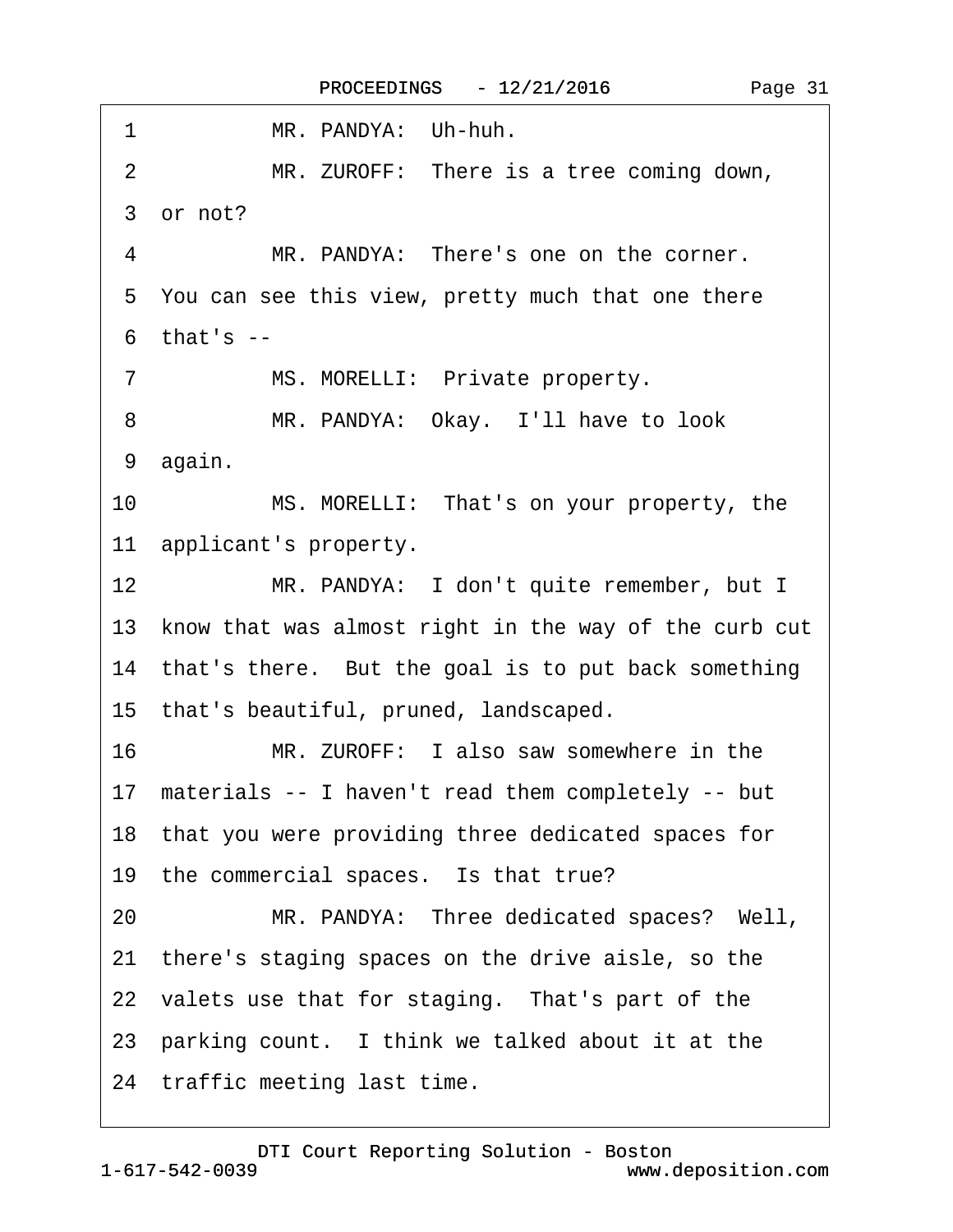| 1  | MR. ZUROFF: All right.                                   |
|----|----------------------------------------------------------|
| 2  | MS. SCHNEIDER: Jonathan?                                 |
| 3  | MR. BOOK: No. Nothing at the moment.                     |
| 4  | MS. SCHNEIDER: Thank you.                                |
| 5  | MR. BOEHMER: Am I next?                                  |
| 6  | MS. SCHNEIDER: You are next.                             |
| 7  | MR. BOEHMER: What I'm going to try to do                 |
|    | 8 is really focus on -- I think you've heard a really    |
|    | 9 good description of the changes. I'm not going to      |
|    | 10 dwell -- I'll try not to dwell on it and plow through |
|    | 11 11 pages of comments, a lot of which has changed.     |
|    | 12 What I'm going to try to do is focus on things that   |
|    | 13 are interesting or notable conflicts.                 |
| 14 | So think -- I guess I'm going to reinforce               |
|    | 15 what Maria said. There's been a lot of back and       |
|    | 16 forth. And just since the August 9th, there have      |
|    | 17 been something like 24 or 25 documents that have come |
|    | 18 into the record that we've been reviewing, including  |
|    | 19 many architectural documents and a lot of             |
|    | 20 broader-based documents, like specifications, trash   |
|    | 21 report, other pretty specific things. And including   |
|    | 22 these -- Maria mentioned the two meetings that have   |
|    | 23 happened with staff. There's also been one            |
|    | 24 conference call. That was, in fact, yesterday, I      |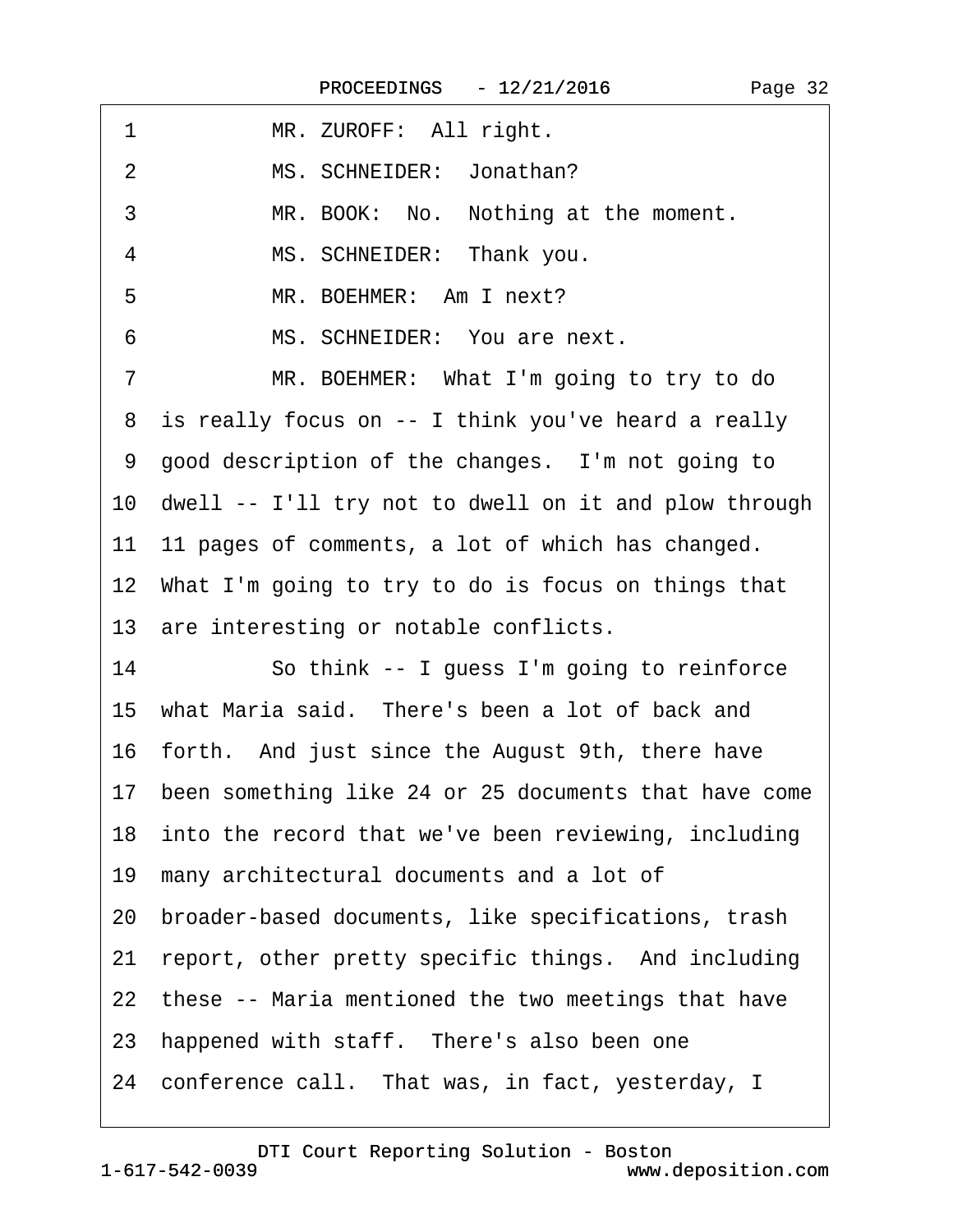|    | 1 believe. And a number of these images that I think     |
|----|----------------------------------------------------------|
|    | 2 are really, really helpful have come just since then.  |
| 3  | So a lot of this I'm seeing for the first                |
|    | 4 time. At least the larger range of three-dimensional   |
|    | 5 sketches that we're looking at are -- first time I've  |
|    | 6 seen them. And some of them were specifically things   |
|    | 7 I did ask for, so I appreciate that you did that. So   |
|    | 8 what I'm going to do is, like I said, jump in, so if   |
|    | 9 you try to follow me, you'll probably get lost.        |
| 10 | I did also review the building code summary              |
|    | 11 and have a few comments, but I think at this level -- |
|    | 12 and probably the commissioner would agree that at     |
|    | 13 this level it's appropriate -- the level that it's    |
|    | 14 worked out at this point was credible and doable from |
|    | 15 a code perspective. And we did get a lot of           |
|    | 16 information that was very specific to questions I had |
|    | 17 about accessibility and things like that that have    |
|    | 18 been, I think, effectively addressed.                 |
| 19 | One point that wasn't brought up, the unit               |
|    | 20 mix did change a little bit from the last time. It    |
|    | 21 used to be 15 one-bedroom units and 30 two-bedroom,   |
|    | 22 and I think now it's 16 one-bedroom and 29            |
|    | 23 two-bedrooms. Is that correct?                        |
| 24 | MR. PANDYA: Yeah.                                        |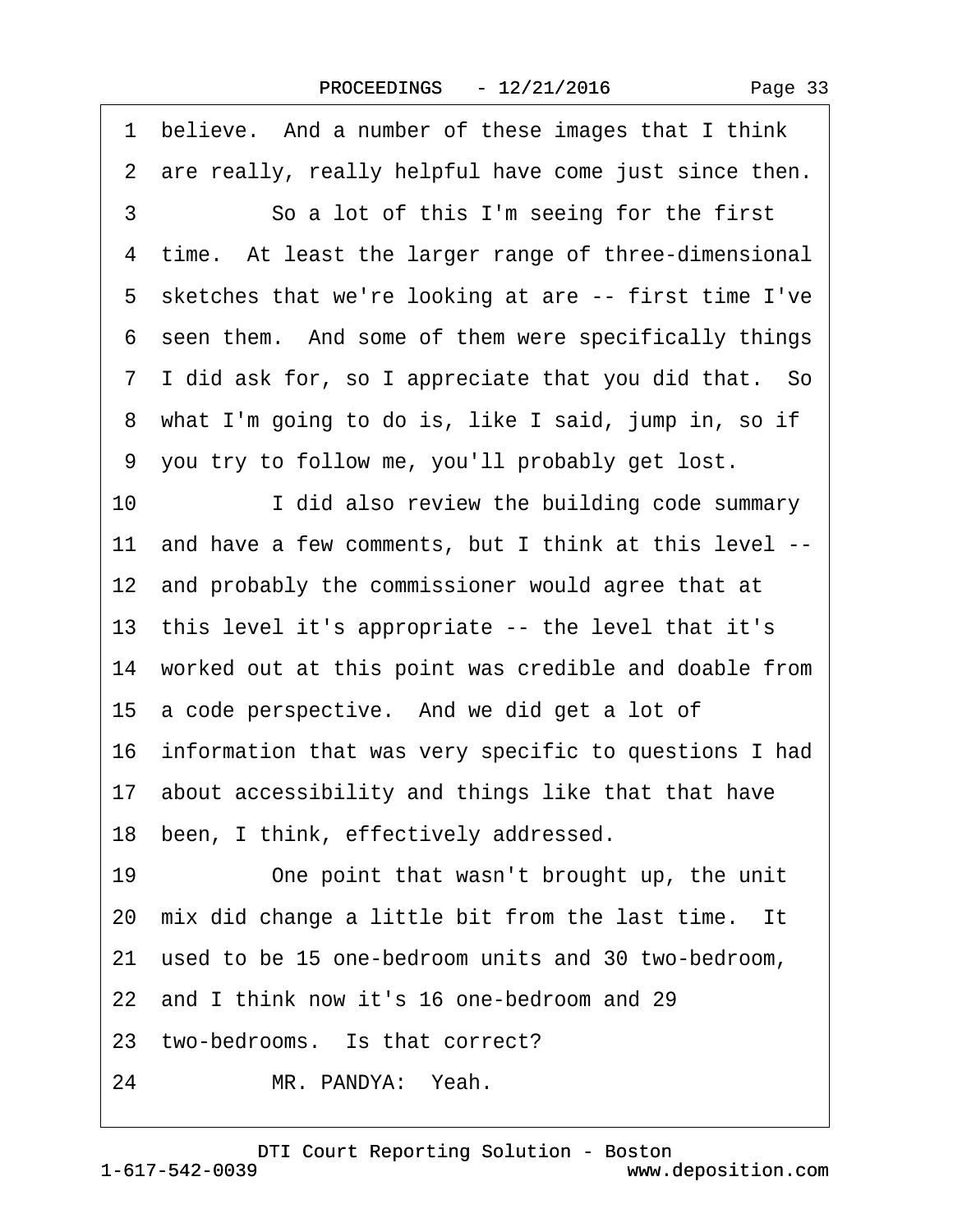1 MR. BOEHMER: So it went down one bedroom 2 from where it was before, but it still is all ones 3 and twos. 4 I think, also, I want to reemphasize the 5 diminution of the commercial space. That dropped ·6· down to -- now it's down a little bit under 10,000 7 square feet, 9,950. It was 11,250 on the commercial 8 site. And that was -- as you can see, there's been a ·9· lot of study done on that ground plane in particular, 10 a lot of changes at that level. 11 We already talked about setbacks. I've 12 confirmed, from what I've read from the documents, 13 every setback that was described is shown in those 14 documents. 15 The one point -- the tenant event amenity, 16 I don't think we've heard any further definition of 17 what that might be, how it might be used, so that's a 18 little bit unspecified. 19 **I** think we talked enough about the parking 20· piece.· I would reemphasize -- and I think you knew 21 that when you looked at the plans. The ground floor 22· plane is considerably further back from the 23 neighbors. The overhanging piece remains the same as 24 where it was from the last submission.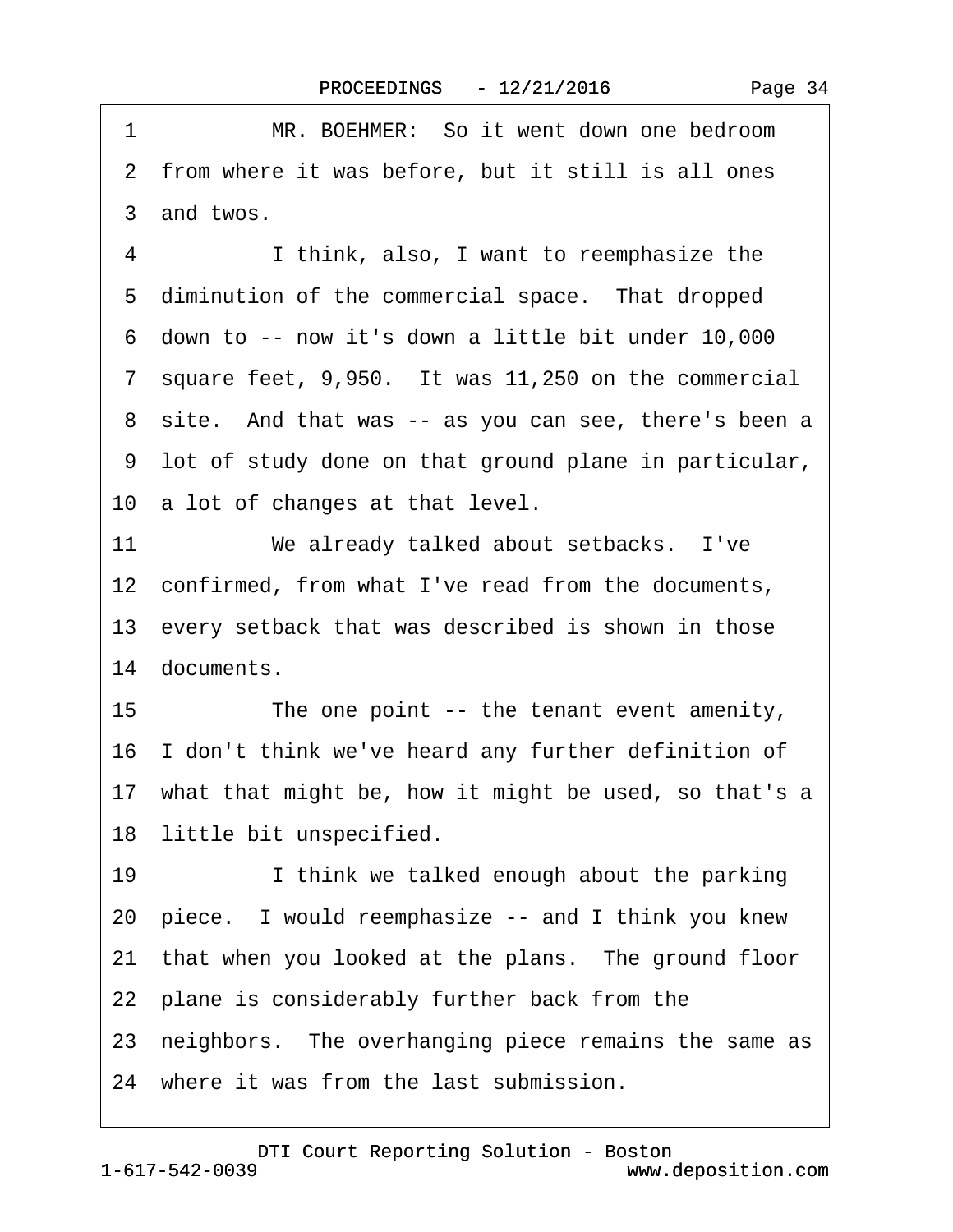| 1<br>Let's see. I will talk now a little bit             |
|----------------------------------------------------------|
| 2 about the neighbors -- impact on neighbors both on     |
| 3 Heath Street and on -- the neighbor on Boylston        |
| 4 Street. And this comes up several times in the         |
| report that you have in front of you.<br>5               |
| 6<br>As noted above, the setback from the                |
| 7 southern property line has been increased both at the  |
| 8 ground plane level and some at the upper levels. The   |
| 9 height of the structure, though, still will have an    |
| 10 impact on the Heath Street neighbors' visual access   |
| 11 to the sky. Remember, the neighbors are to the        |
| 12 south, so you don't see shadow impact from the        |
| 13 building on neighbors' properties on Heath Street.    |
| 14 But as you can see from the scale of the building, it |
| 15 does have an impact on their view of the sky.         |
| 16<br>It's possible -- the shadow studies in the         |
| 17 package didn't go beyond 3:00 in the afternoon, I     |
| 18 don't think, so it's possible that in the winter the  |
| 19 sun actually cranks around enough to cast a shadow on |
| 20 that very last house on Heath Street. But it also     |
| 21 gets dark earlier too, so I couldn't really tell from |
| 22 that.                                                 |
| So the main point about the Heath Street<br>23           |
| homes, from my perspective, is not so much shadow,<br>24 |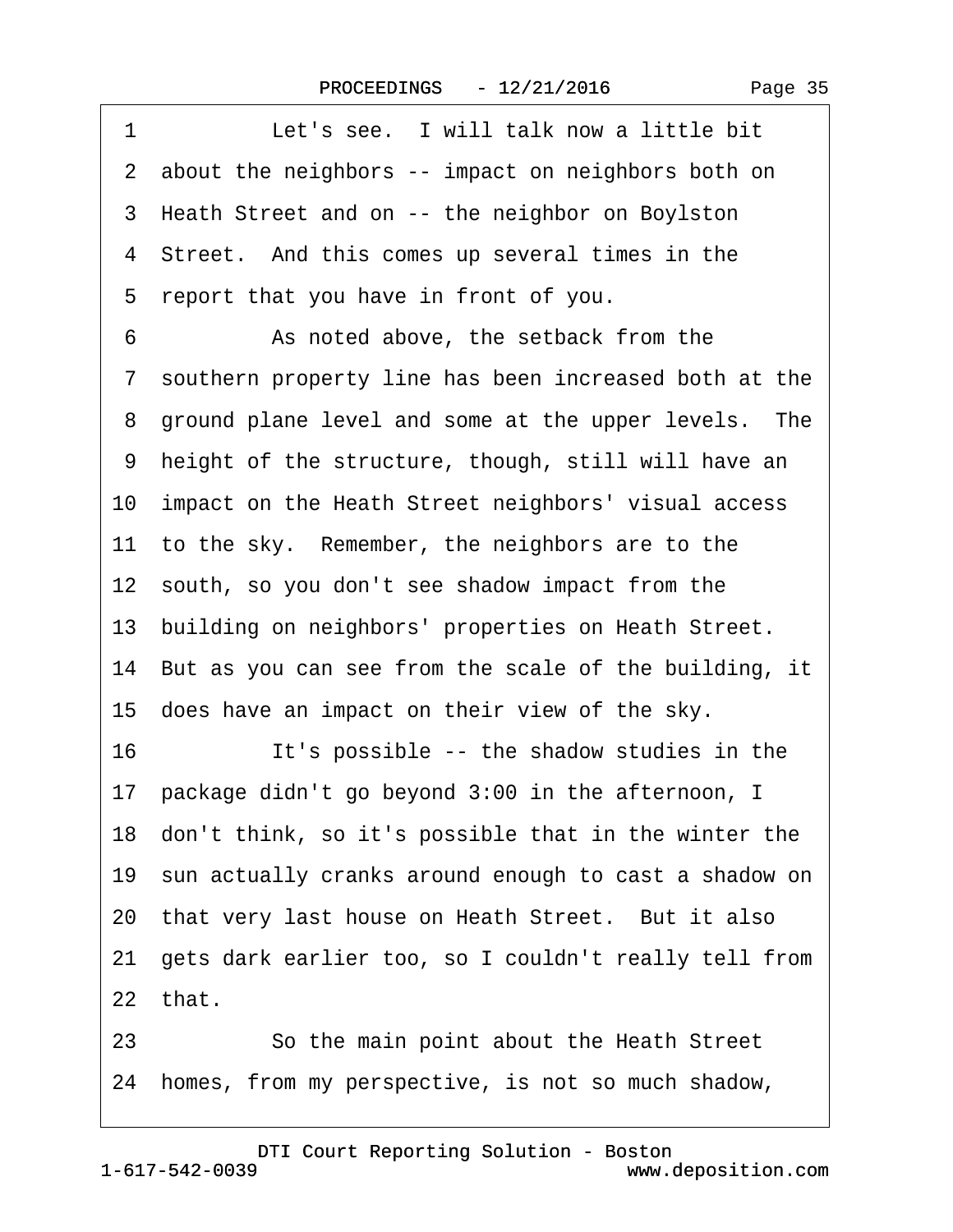1 it's the view of the sky -- view of the open sky, 2 which, of course, you get a lot of ambient light from 3 that, even though it's north-facing. 4 The structure that suffers the most solar ·5· impact is the six-family structure immediately to the 6 east of the building across from the driveway. And 7 while the revised building massing does indicate a 8 carved-back facade at the upper two levels at the ·9· eastern front facade as well as a 2-foot setback at 10 the sixth floor at the southeastern corner, in my 11 opinion these modifications create a negligible 12 improvement in the shadow impact or the visual access 13 to the bright western sky for the neighbors. 14 • And the points that I brought up in the 15 report before about the articulation of the building 16· and the impact of the -- you know, the impact that 17· the massing has on the neighbors is kind of a two -- 18 that's one side. 19 But the other side of it is making the 20 building work on Route 9. And I think we can see 21· that there are gestures made, and you can see it too, 22 particularly, the way that it is carving back up at 23 that corner. And I think the proponent heard us on 24· that point.· And as I state further in this, in my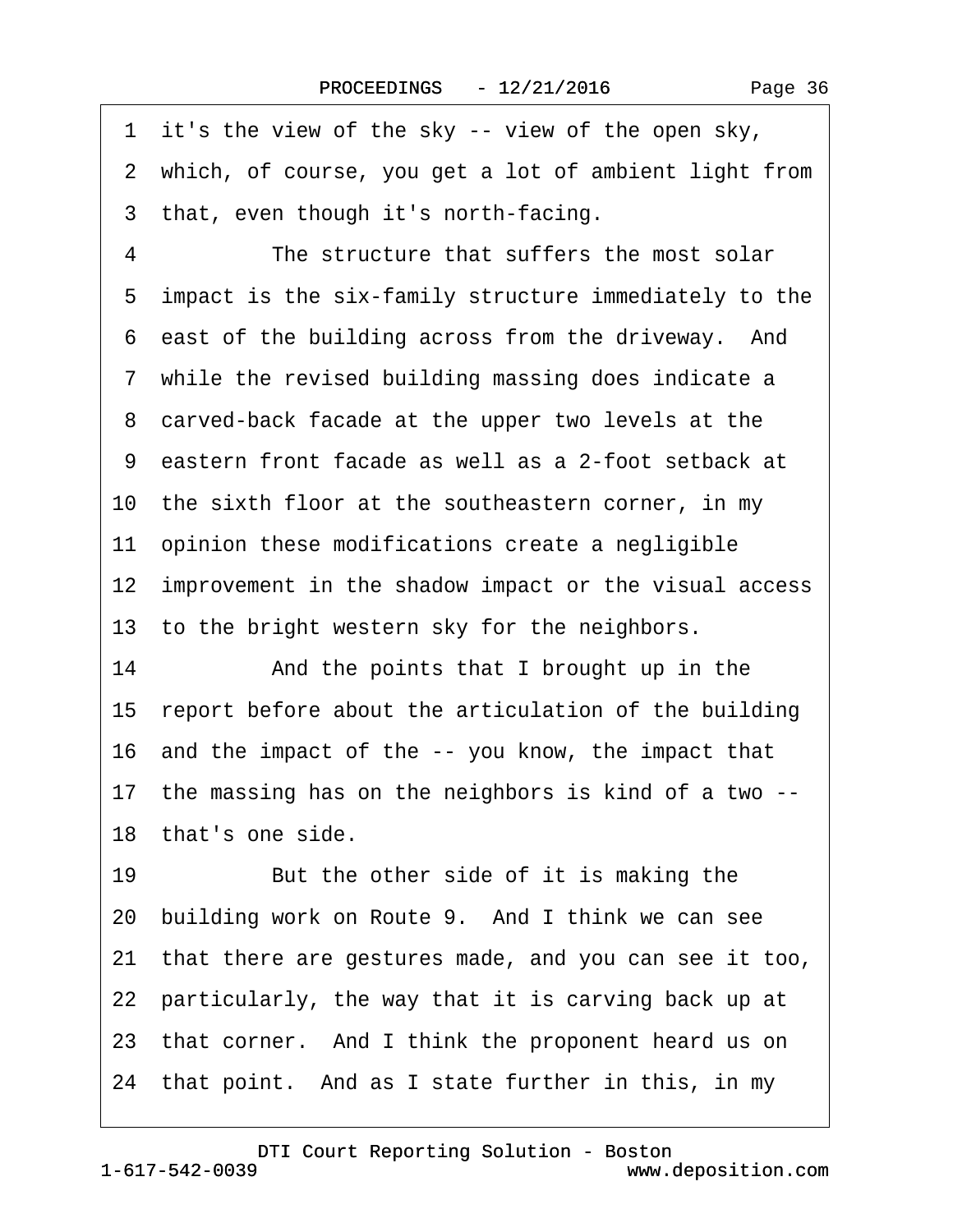1 opinion, that hasn't gone far enough to really 2 mitigate impact. I think it's a gesture -- it's an 3 architectural gesture that works. I think it's -- it 4 can be very affective, that kind of move, but it's 5 still missing on the impact side. And I'll talk a ·6· little bit more about that as we move around the 7 building.

8 Although I did want to make one more point. ·9· I think the other big change that we see in the 10 street elevations are those much stronger horizontal 11 breaks in the building, which is a big change from a 12 visual perspective. Obviously it doesn't actually 13· change the size of the building, but visually it 14 makes a really big difference. 15 One point in my last report, I mentioned

16 that I was concerned that there might be a loss of 17 windows. There are some windows -- you can't really 18 see them here, but there are some windows right there 19 in that side elevation on the neighboring building on 20 Hammond Street. Reportedly, that is not the case; is 21 that correct? Those windows --

22 MR. PANDYA: The window there -- the one 23· that you would see from the -- after the edge of the 24· building, there's no windows on that side, so we're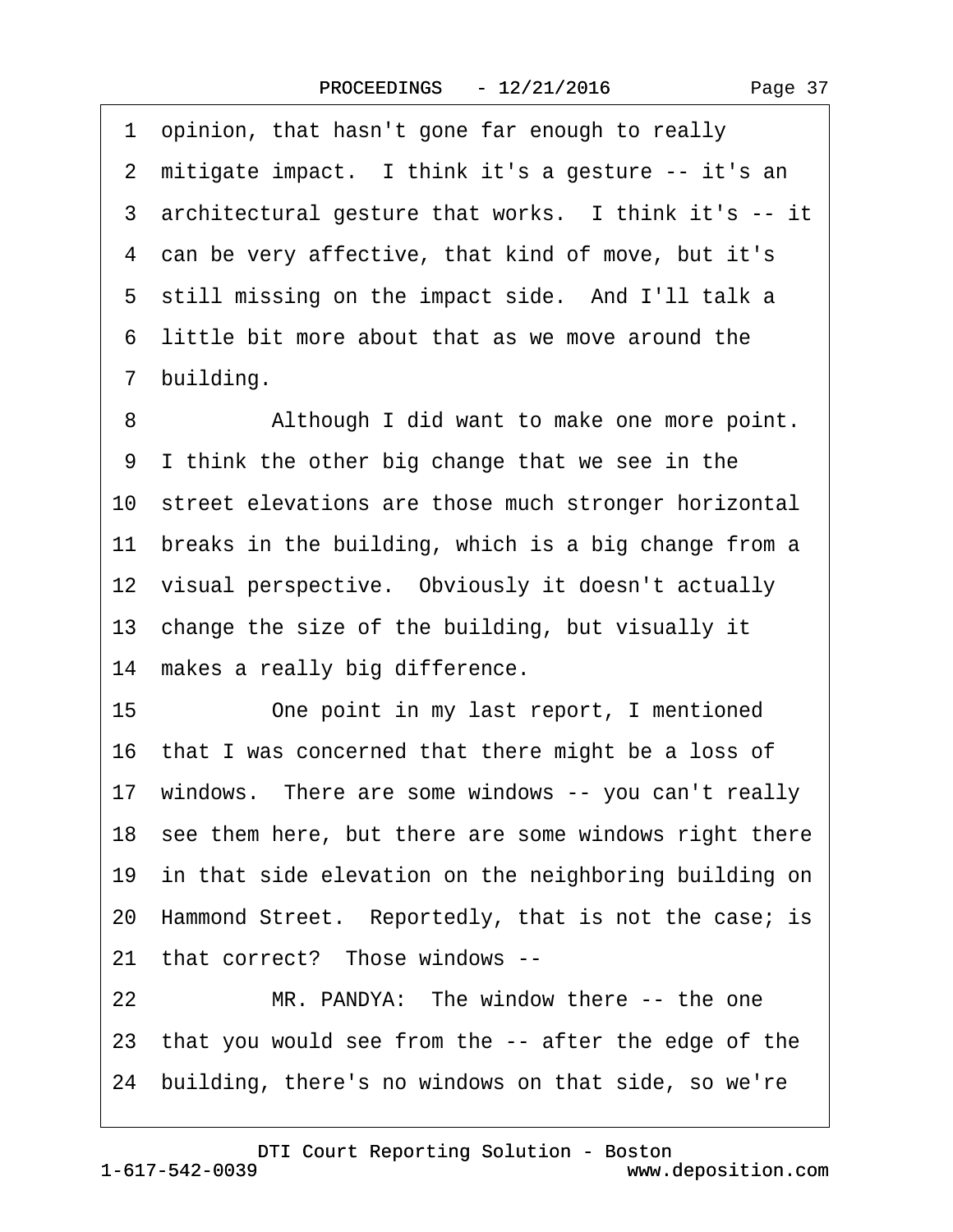1 not blocking anything. 2 MR. BOEHMER: So that was an error in my 3 first -- or at least a misread in my first. They 4 would not lose those windows that they have now. 5 **· · · · · The facade materials I'll talk about a** ·6· little bit.· The facade materials have been clarified ·7· in the current materials and includes rainscreen 8 composite panels, which is their highest grade of ·9· siding material that they're proposing, cementitious 10· panels, decorative wood sections at the ground floor 11 levels, so there are areas down in here that have 12 decorative wood panels right along the street front, 13 areas at the top and bottom of storefront and curtain 14 wall. 15 • And that's the discussion about a much -- a 16· very different looking material and lighter material 17 at the top of the building to kind of diminish the 18· weight of the top of the building, and, of course, 19 making a very strong horizontal break. That does 20· help with that appearance of height of the building. 21 The more precious -- is the term I used --22 paneling system is indicated on the Boylston Street, 23· Hammond Street, and the east elevation along the 24· neighbor's home, which was pointed out to you.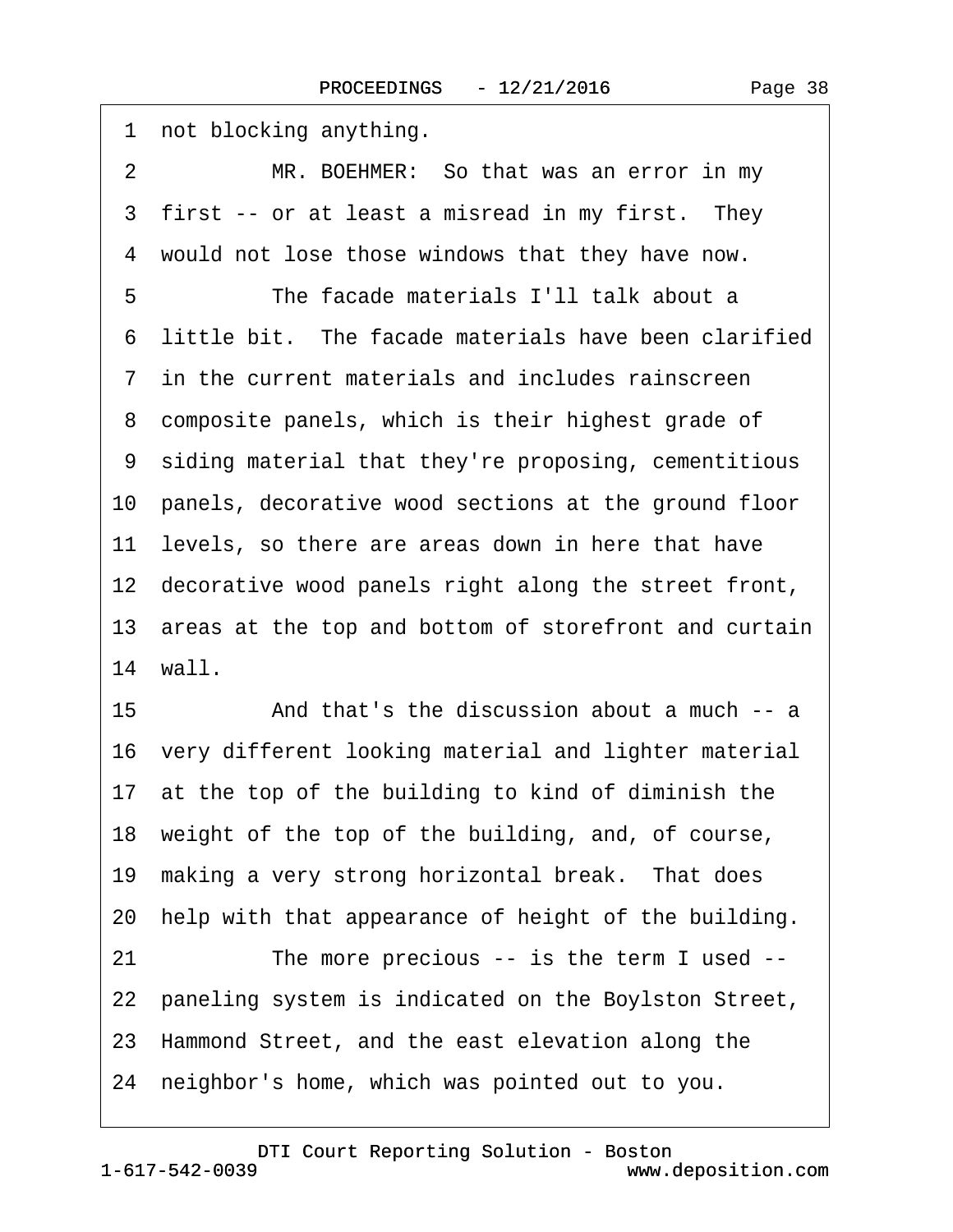| 1 There's a conflict in the spec. The outline spec       |
|----------------------------------------------------------|
| 2 shows it's only on two sides. The renderings do show   |
| 3 it on three sides, which is clearly preferable.        |
| 4<br>The massing has been broken up along                |
| Boylston and Hammond by making full-length vertical<br>5 |
| breaks that I just talked about, as well as<br>6         |
| 7 step-backs at the upper levels or upper floors at the  |
| 8 eastern end of the building with a strong break in     |
| 9 the cladding material for stepped back zones. At the   |
| 10 upper level setbacks, the plans indicate habitable    |
| 11 terrace areas, which is different. And I've got a     |
| 12 couple comments about -- I get a little deeper in     |
| 13 about the mechanical system, concerns on the          |
| 14 elevations.                                           |
| So I'll jump over -- the materials, you've<br>15         |
| 16 heard before, the side and rear elevations from the   |
| 17 public streets.                                       |
| 18<br>The north-facing elevation adjacent to the         |
| 19 neighboring structure on Hammond Street -- so that's  |
| 20 the elevation on that back side, this guy. The        |
| 21 north-facing elevation adjacent to the neighboring    |
| 22 structure on Hammond Street is indicated to be clad   |
| 23 and a pattern of fibrous cement panels. Perspective   |
| 24 views in the current drawing sets do not include what |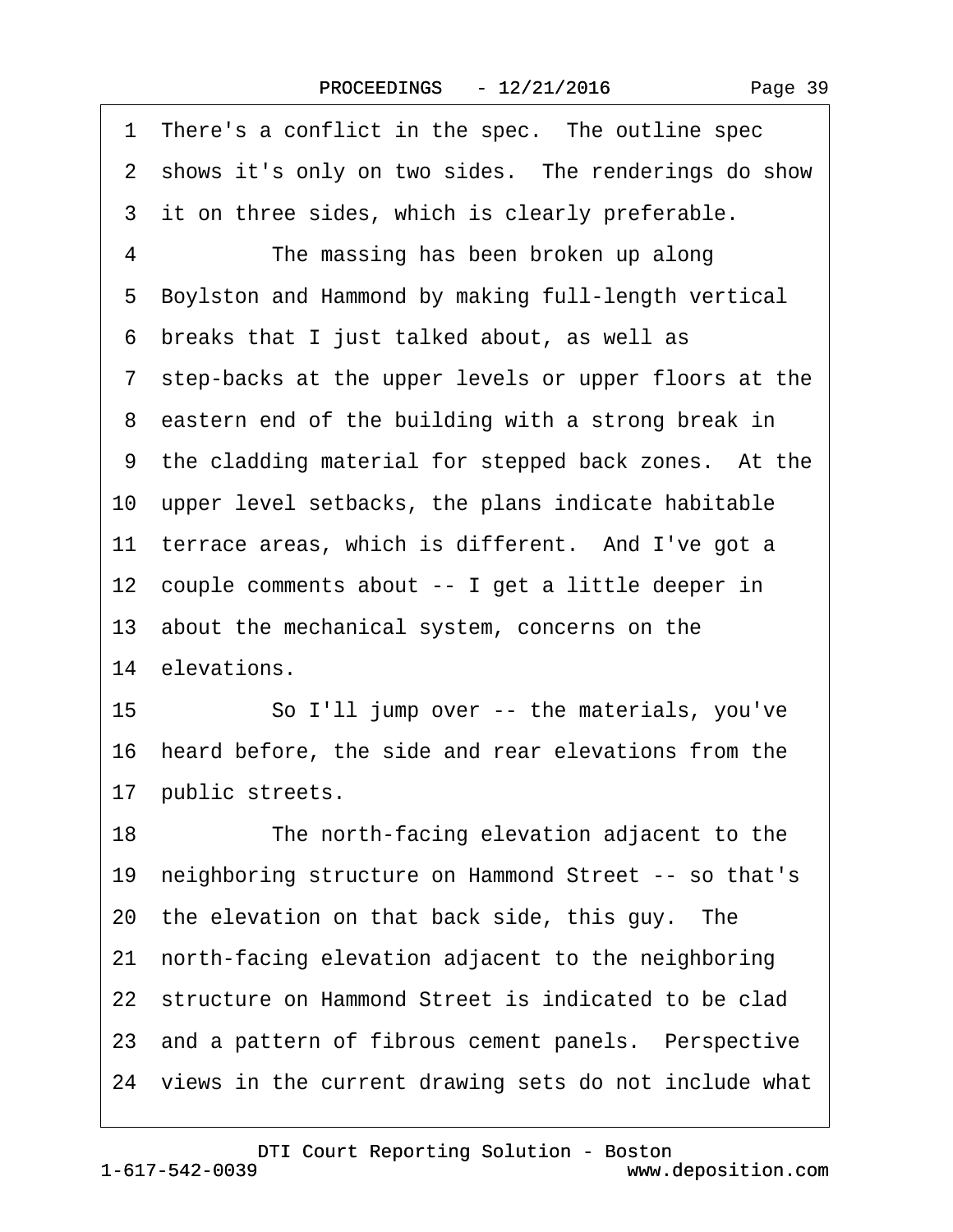1 the view from Hammond Street will be. That's because 2 I wrote this report before I saw these images. So 3 now I see it. 4 This should be studied in detail and 5 carefully taken to ensure that any view is ·6· attractive, not -- that is fully exposed to the -- ·7· and remember, these are the views of the new building 8 that are in -- south-facing, so they're brightly lit. ·9· The most brightly lit elevations of the building, in 10 fact, are all these sides that we see. 11 So I'm going to take a little break in the 12 written report because -- responding to some of these 13 things we've seen. And as I said, these are hot off 14 the presses. And I think that this -- we 15· specifically asked to see these elevations, and I 16 think it's very telling. Because what's interesting 17 about the context of the building from Route 9 is not 18 very specific. As you know, the building types 19· change, setbacks change, heights change, material. 20· Everything changes as you're driving on Route 9, so 21· this building doesn't have much context to relate to 22 other than the six-family building that's immediately 23 adjacent to it.

24 I think what these images show is -- these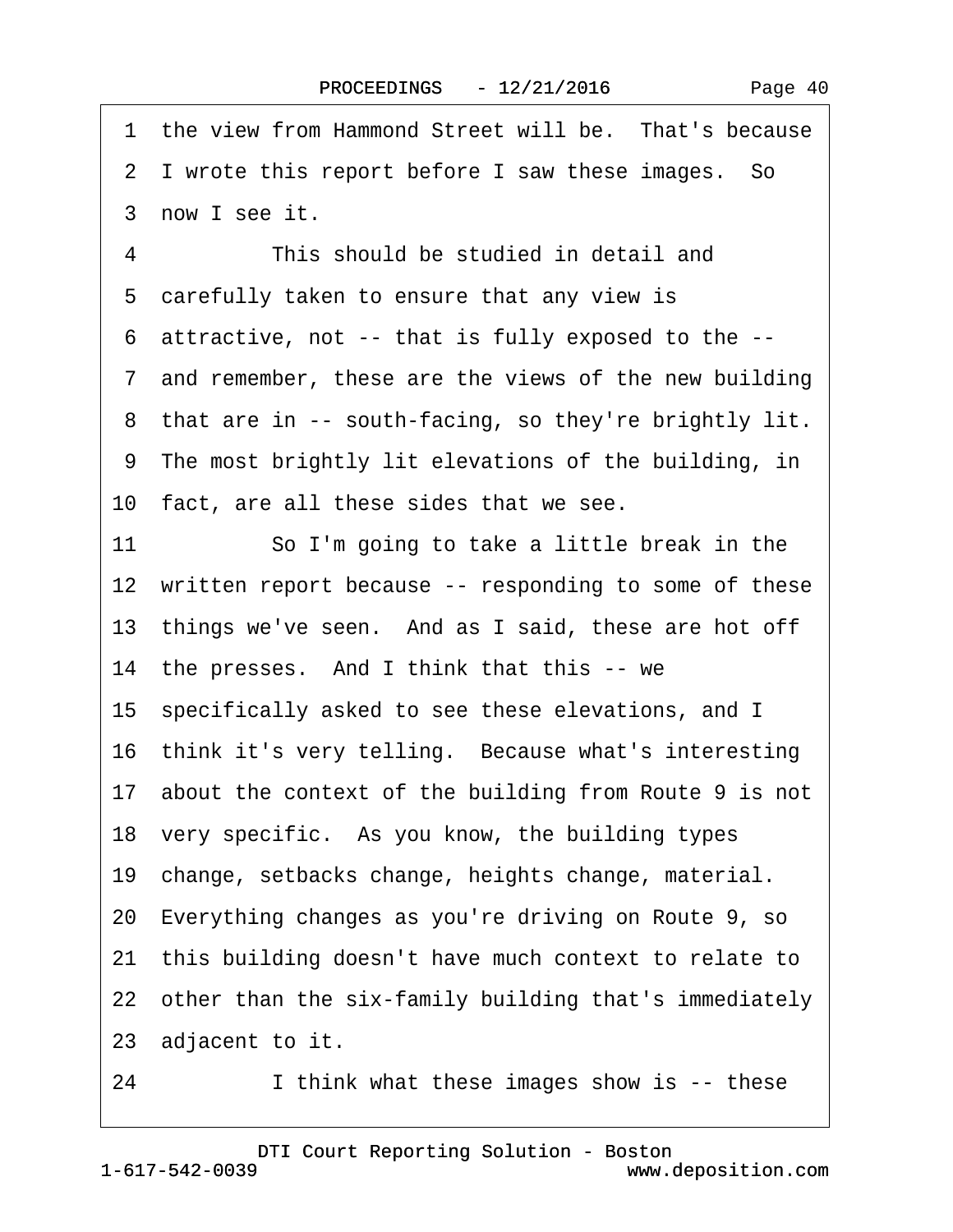1 are the views that really, in the foreground, have 2 really important context, have a really important 3 visual context. So I think really great care has to 4 be taken in the treatment of what, as we see from 5 these images, is a really hugely visible element. ·6· And, you know, starting with, you know, turning ·7· corners with -- and changing materials around corners 8 can be very difficult. So I think one thing -- and ·9· this is off script because, again, I hadn't seen 10 these images -- that I would put this as a very 11 high-importance item to request more study on because 12 it is -- from the neighborhood, this really is the 13 most visible elevation. 14 • Anyway, continuing along, highlighting a 15 couple of the changes. The current plans show 16· customer -- and this is an important change, I think. 17 The current plans show customer entry to the 18 commercial spaces only off of Boylston, with the 19 residential entries right over there on Hammond 20 Street. I think that's a good -- I think that helps 21· the building, especially on the -- encouraging 22 livening up of Boylston Street, the broader sidewalk, 23· lighting, and there's a lot of things that this 24 building will do to really liven up that stretch of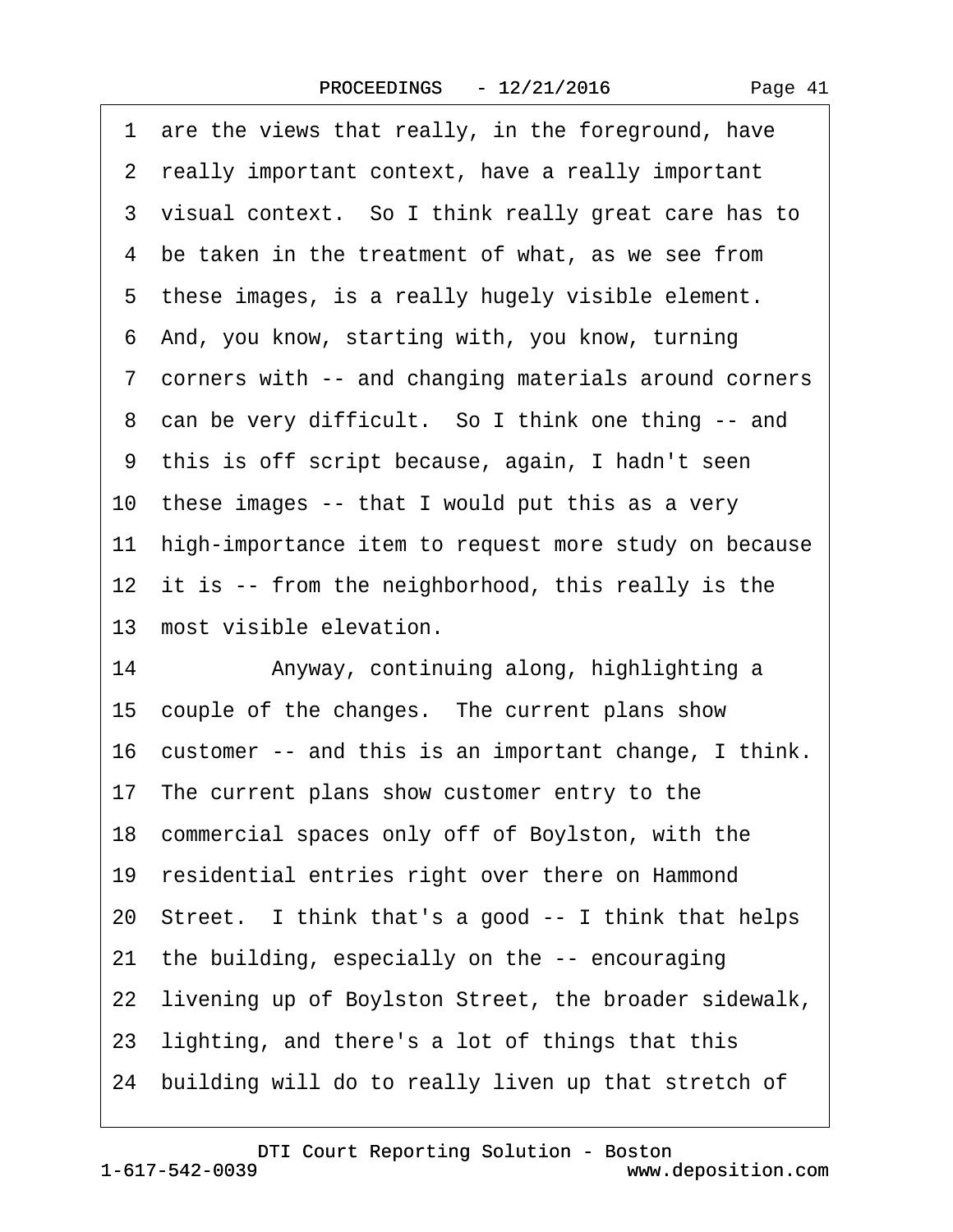| 1 sidewalk. And I think that helps clarify that.         |
|----------------------------------------------------------|
| I'm not going to talk about parking. I<br>2              |
| 3 think -- unless you have questions for me. But the     |
| 4 concerns that I had about parking were actually        |
| 5 primarily sort of about arithmetic, when there were    |
| 6 80 parking spaces indicated with the valet system and  |
| 7 concerns about how quickly cars could be processed     |
| 8 and parked. My only questions were could you really    |
| 9 count on 80 spaces in that scenario, and now it's      |
| 10 down to 69, which is a much more realistic plan, in   |
| 11 my opinion.                                           |
| 12 <sup>7</sup><br>The Hammond Street loading area Maria |
| 13 talked about already. I've already talked about the   |
| 14 Heath Street piece.                                   |
| 15<br>Exterior materials -- I would make a               |
| 16 comment on the exterior materials. I think it's a     |
| 17 good choice of materials, in particular the composite |
| 18 panels with a very nice detailing system, this        |
| 19 rainscreen system. I think it's really appropriate    |
| 20 for this location. It's a very long-lasting           |
| 21 material.                                             |
| 22<br>Last time I couldn't talk about energy             |
| 23 efficiency at all. This time I can because there was  |
| 24 an outline spec, both architectural and structural,   |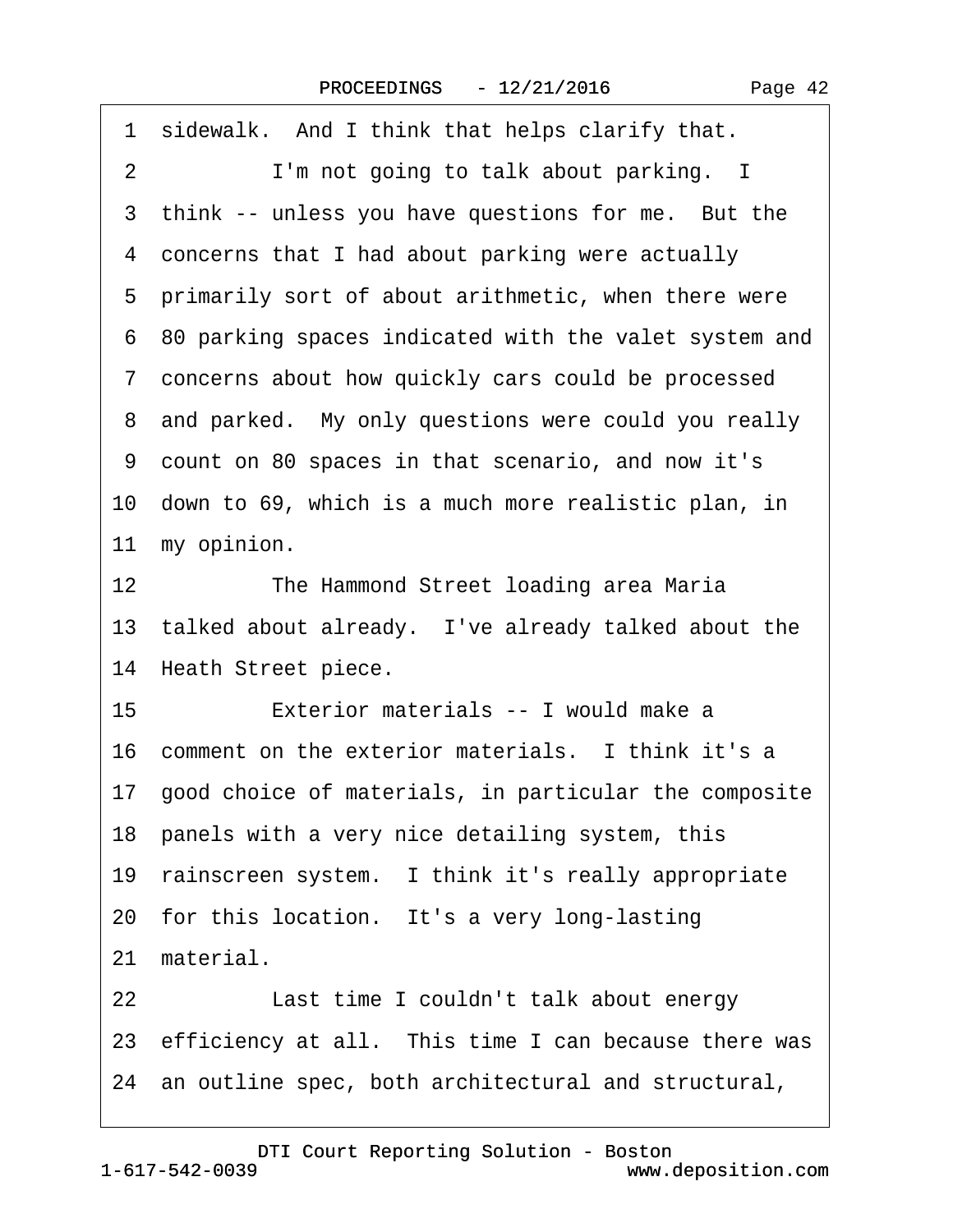| 1 as well as an MEP spec. They were submitted. I have    |
|----------------------------------------------------------|
| 2 reviewed them. The heating and hot water system        |
| 3 appears to be gas-fired combined individual systems    |
| 4 for each unit, which are generally a very              |
| 5 high-efficiency system. And when combined with         |
| 6 efficient condensing units for the cooling side, they  |
| 7 should be able to exceed -- easily exceed the          |
| 8 requirements of the building code.                     |
| 9<br>There is some concern related to a note             |
| 10 that indicates that heaters will be direct vented to  |
| 11 the exterior wall. While sometimes more cost          |
| 12 effective -- maybe typically more cost effective --   |
| 13 this venting solution can be unsightly and difficult  |
| 14 to integrate into the cladding system. It's           |
| 15 something our office struggles with all the time.     |
| 16 But elevations you see -- you'd want to know, I       |
| 17 think, if there are going to be punctures -- patterns |
| 18 or punctures in the elevations. It really can be      |
| 19 very distracting.                                     |
| Also in the specifications, it's noted that<br>20        |
| dryer exhaust would also discharge at the exterior<br>21 |
| 22 wall, so I encourage the developer to think about     |
| 23 that, especially in these really precious elevations. |
| Exterior lighting has been further<br>24                 |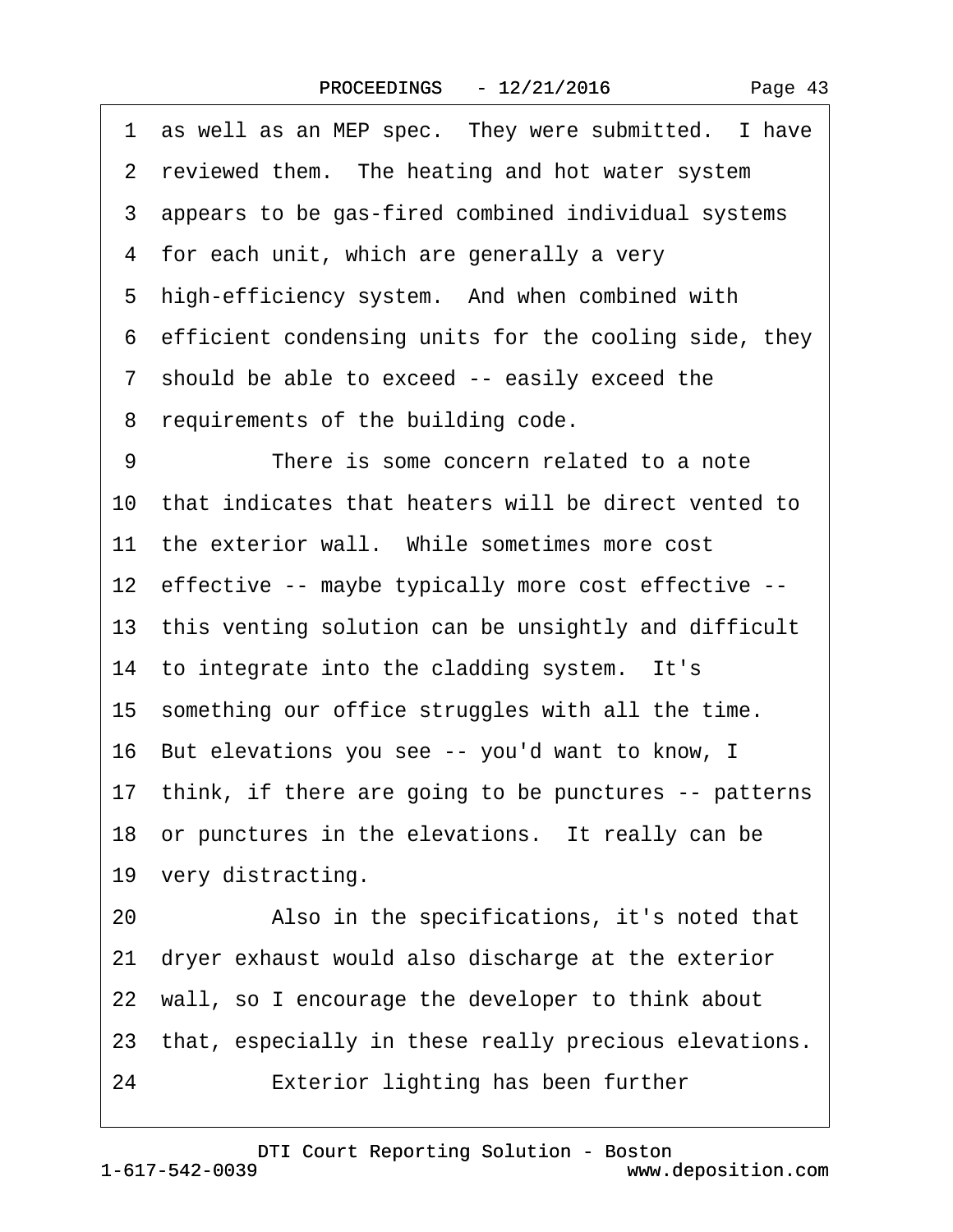| 1 developed. The developer submitted a narrative        |
|---------------------------------------------------------|
| 2 describing the lighting scheme that includes          |
| 3 downlighting within overhanging soffits combined with |
| 4 ambient lighting that comes from within the           |
| 5 commercial spaces, which, again, I think is a very    |
| 6 good thing to do on Boylston Street. It will make it  |
| 7 a much more friendly space. There is some accent      |
| 8 uplighting plans for two locations on the building.   |
| 9 And that parking area, the drive will be lit by       |
| 10 downlighting. The developer states that RCPs will    |
| 11 be -- reflected ceiling plans will be developed as   |
| 12 the project advances, which is normal at this level. |
| 13<br>A couple of other comments about the              |
|                                                         |
| 14 feasibility of incorporating sustainable             |
| 15 energy-saving elements in the design: The MEP        |
| 16 outline spec references the 9th edition of the       |
| 17 Massachusetts Building Code, which is supposed to be |
| 18 placed into effect in 2017. We haven't seen it yet.  |
| 19 Energy performance requirements will be more         |
| 20 stringent than the current code. And as noted        |
| 21 elsewhere, Brookline has adopted the Stretch Code,   |
| 22 which is an expanded energy code. The developer has  |
| 23 stated that the development will possibly exceed the |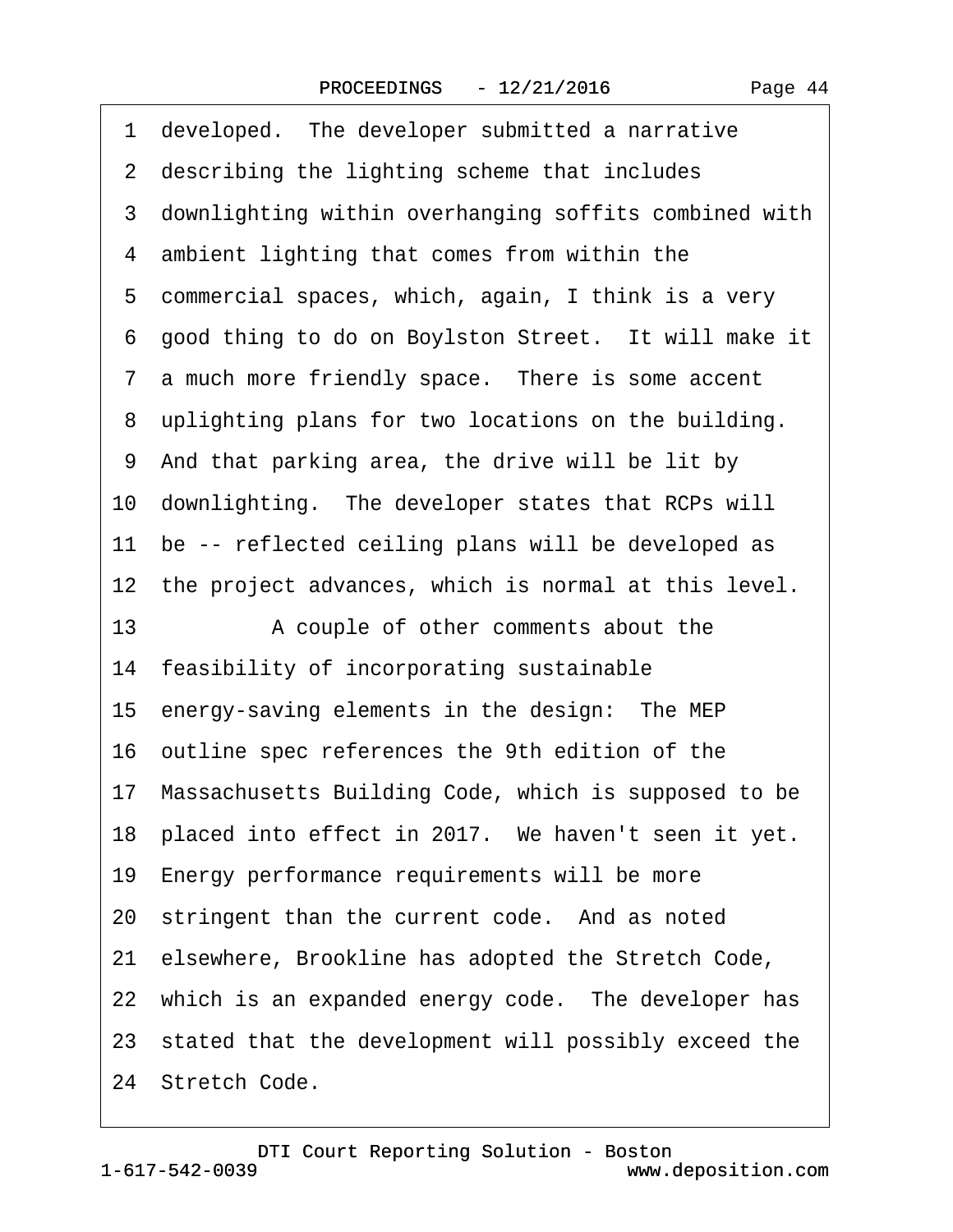| 1<br>Consideration should be given to, at a              |
|----------------------------------------------------------|
| 2 minimum, making the building solar ready, which would  |
| 3 include -- this is my comment. This wasn't in the      |
| 4 application materials -- which would include conduits  |
| 5 from the rooftop to the electrical room, providing     |
| 6 space in the electrical room for additional equipment  |
| 7 that would be associated with the PV system,           |
| 8 consideration of the -- consider placement of rooftop  |
| 9 equipment to minimize shadow impact, and ensuring      |
| 10 that the roof is adequately structured. They're very  |
| 11 simple things to do that give you a lot of            |
| 12 flexibility in the future.                            |
| From a kind of environmental or green<br>13              |
| 14 perspective, the outline states that some units will  |
| 15 be supplied with fresh air in addition to having      |
|                                                          |
| 16 operable units. This could be problematic from a      |
| 17 code perspective, as well as potentially forcing      |
| 18 residents to open windows along Boylston and Hammond  |
| 19 Street, which I noted before are very busy streets, a |
| 20 lot of traffic, and it's not exactly the cleanest air |
| 21 to bring into your apartment.                         |
| 22<br>In addition, the spec doesn't appear to            |
| 23 include multispeed, continuously run bath fans, which |
| 24 are generally considered to be good from an interior  |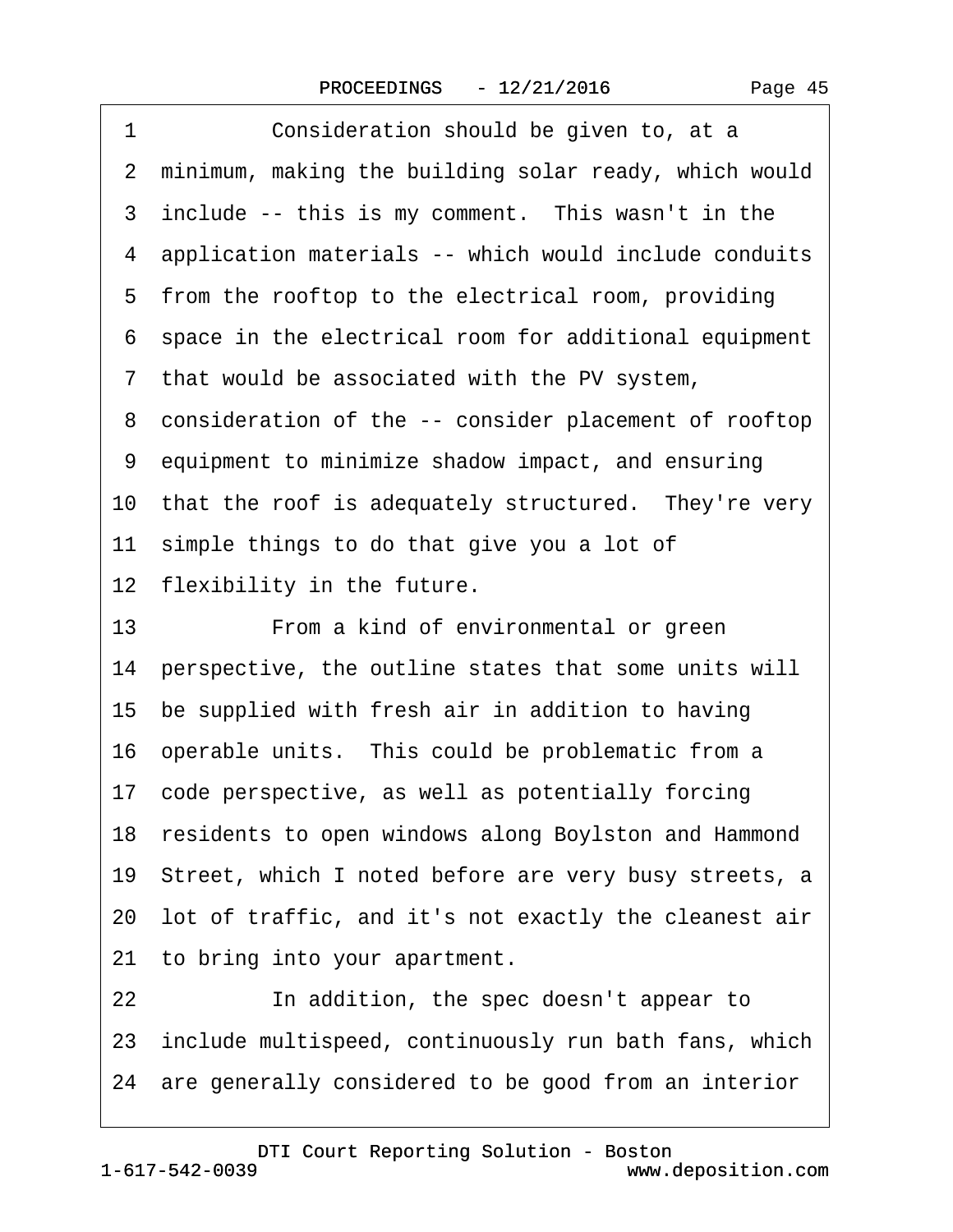1 air quality perspective. 2 The outline spec does require a blower door 3 testing of the units, which is a really good way to 4 ensure the compartmentalization in the building and a 5 way to really control the air quality basically. 6 You did see the more detailed floor plans 7 for two, three, and four. We haven't seen five and 8 six yet. But certainly all the units on two, three, 9 and four seem very workable. There's one unit on the 10 south, over in there. Because this is a zero setback 11 situation along that area, there's one bedroom 12 that -- we can look at if you want -- but it has 13 very, very limited access to outdoor light. That 14 could probably be improved. 15 The Group 2 units, which are fully 16 accessible units, are shown. And, in fact, it's my 17 opinion that the developer is proposing to actually 18 exceed the Architectural Access Board requirements as 19 far as the provision of accessible -- fully 20 accessible units. And the distribution is correct 21 from the plans that they submitted. I think they've 22 gotten that correct. 23 We talked about the resident amenity space. 24 I'm going to expose a bias on my part. Even knowing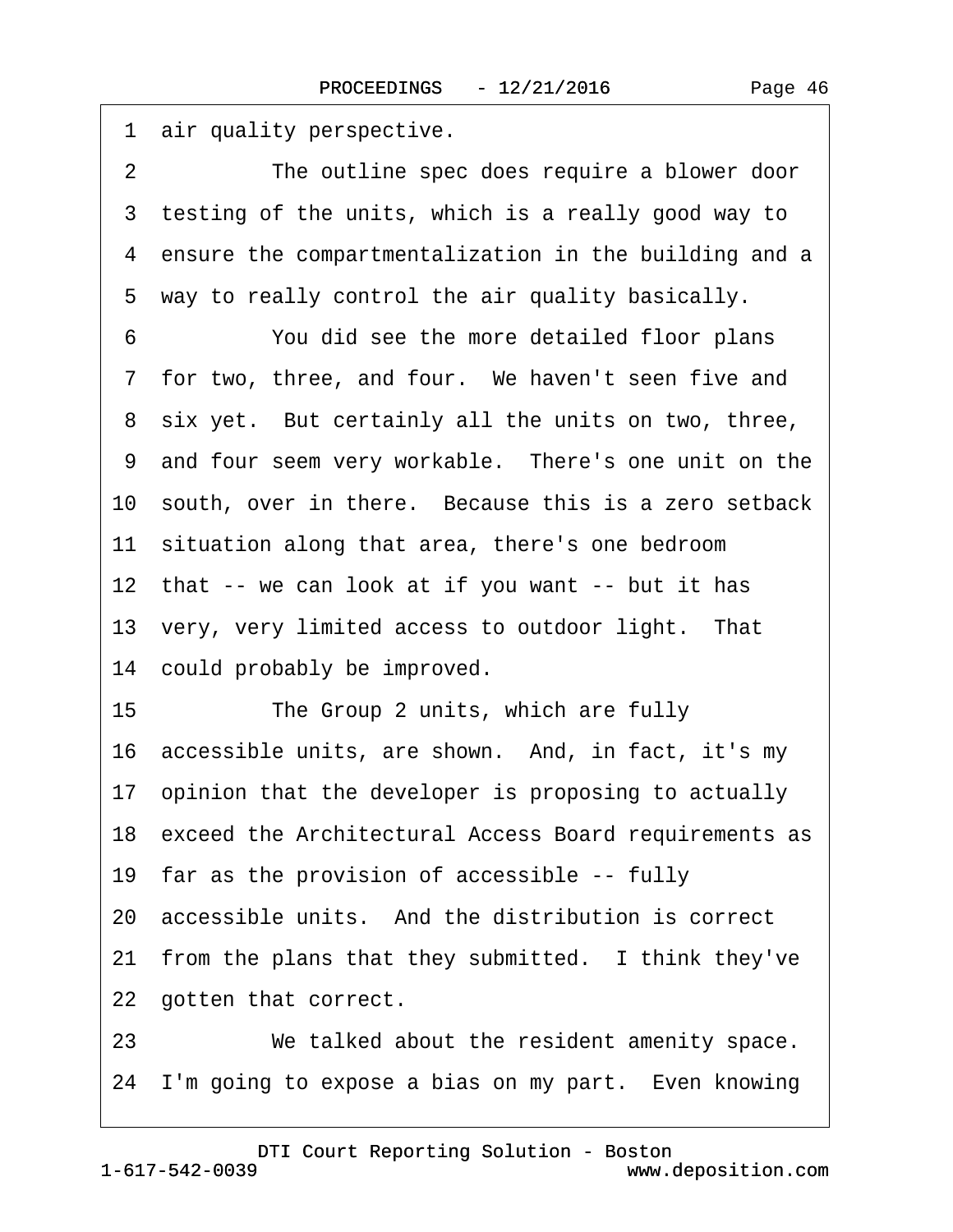| 1 that this is age restricted, which is -- I believe     |
|----------------------------------------------------------|
| 2 only one resident of each apartment needs to be 55     |
| 3 years old or older. It's certainly not elderly         |
| 4 housing. But the plan indicates only 9 bicycle         |
| 5 parking spaces, which may meet Brookline code          |
| 6 requirements. This number seems extremely low to       |
| 7 this peer reviewer, given standards adopted by nearby  |
| 8 communities. For example, elderly housing in           |
| 9 Cambridge would require 23 bike parking spaces in      |
| 10 this building.                                        |
| 11<br>MR. ENGLER: They age very early in                 |
| 12 Cambridge.                                            |
| 13<br>MR. BOEHMER: I don't know what it is, but          |
| 14 I'm having trouble reconciling that, so I would       |
| 15 continue to push for that, in my opinion.             |
| 16<br>A little more on accessibility: The entry          |
| 17 for residents who arrive by car as well as the        |
| 18 pedestrian entry at Hammond Street, they're both      |
| 19 accessible. No issues are taken at this time. I had   |
| 20 a few questions last time, but I think they've        |
| 21 resolved that perfectly well.                         |
| We talked a little bit about the narrative<br>22         |
| 23 for trash removal. I had a small comment, that the    |
|                                                          |
| 24 developer should ensure that the trash rooms that are |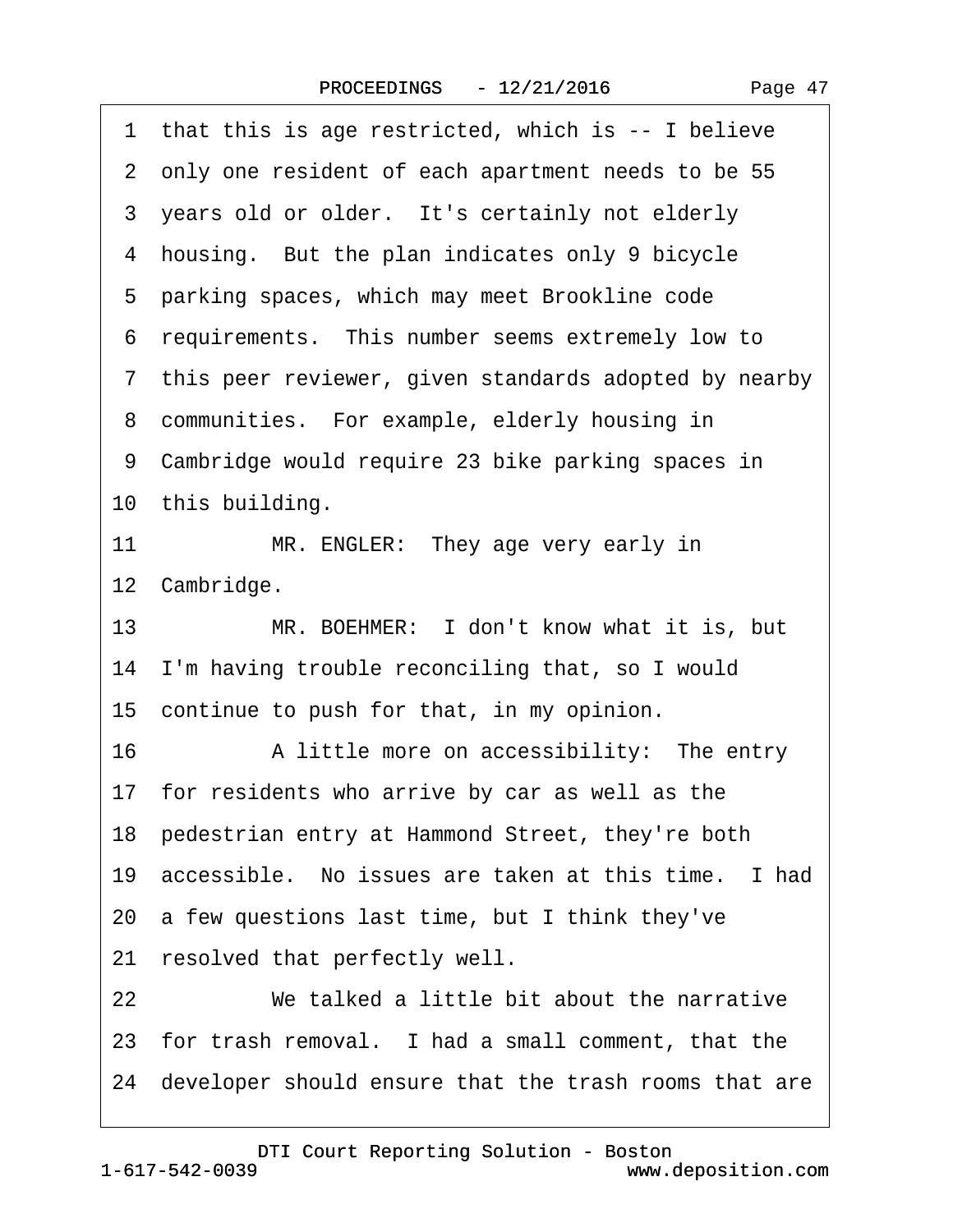1 located on each floor are accessible. Commercial 2 tenants are going to be responsible for their own 3 thing, which makes sense. 4 Stormwater management is being addressed by 5 a large storage tank in the garage area that I ·6· presume will just gradually release the collected 7 water into the storm sewer system. 8 • I won't talk any more about parking. 9 The construction management plan will be 10 submitted as the project progresses. 11 I mentioned the air quality issue. There 12 are -- special accommodations are often made for 13 buildings that are built on very busy streets for 14 providing fresh air. 15 • I brought up last time the concerns about 16· noise, primarily on Route 9 but somewhat on Hammond 17· Street.· The spec does call for an additional layer 18· of gyp board on the units that face the street, so 19 building up the mass of wall, which is a good move. 20· However, the window spec does not call for a triple 21· glazing, which I think would be appropriate with this 22 kind of noise on the street. 23· · · · · ·I asked before about a roof deck.· I noted 24 it before. Now there are some private balconies.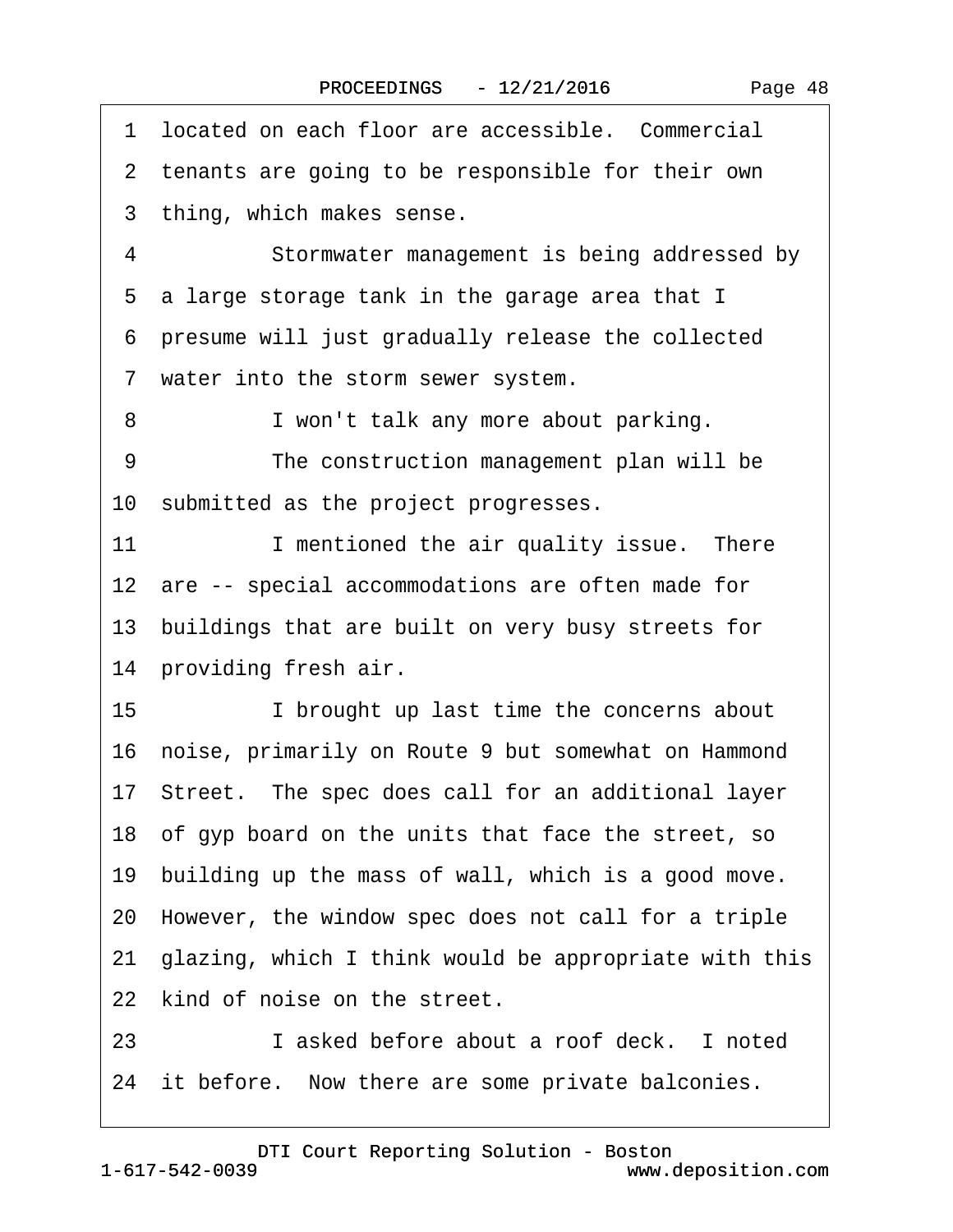1 There's six, in fact, six private balconies in the 2 plan. 3 Maria talked about the loading zone 4 already. I don't need to do that. 5 **••** One concern I did have is -- last time I 6 talked about dewatering on the site. The water table 7 is -- will be encountered during construction. 8 There's also ledge on the site that varies in depth 9 from -- the shallow is 2 feet. Some of the borings 10 found it much deeper, but there -- my point was that 11 water table changes resulting from the construction 12 of the parking garage have been discussed, in 13 particular, the potential of creating increased 14 flooding in the existing adjacent homes. And there 15 were a couple letters in the record now that talk 16· about the possibility of flooding in basements and 17 existing flooding. This existing flooding situation 18· should be reviewed and documented and consideration 19 should be given to a requirement that the developer 20· make necessary repairs to the neighboring structures 21 if the problem is exacerbated. 22· · · · · ·No new comments on the VOC. 23 • As far as the Boylston setback, just 24 reviewing some of the mitigation requests that were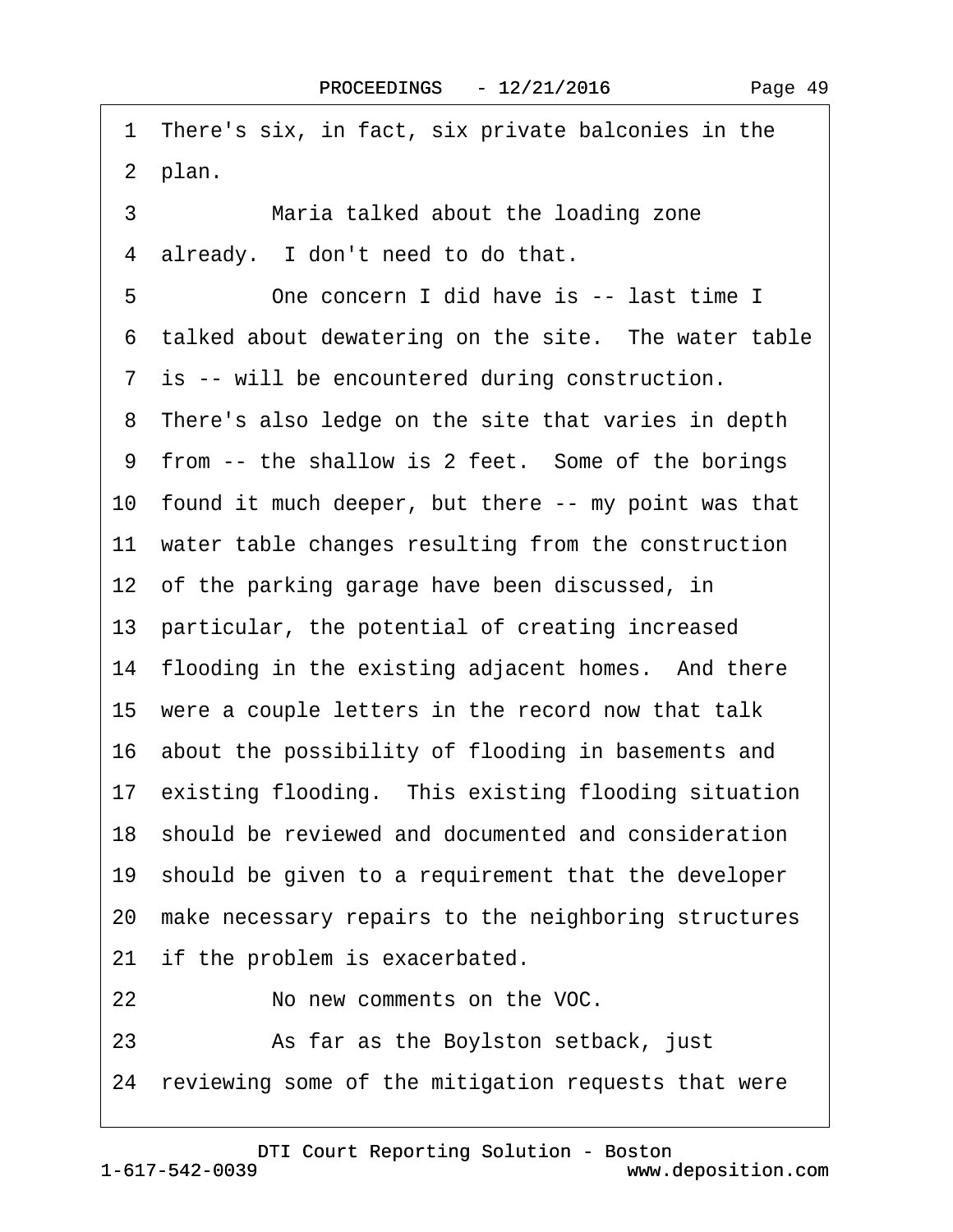1 made and you've seen tonight. The setback on 2 Boylston Street, in my opinion, has been 3 satisfactorily addressed with the increased setback 4 combined with building overhang. And as I said, nice 5 lighting on the building I think is really going to 6 work. They're broad sidewalks now and a very busy ·7· street. 8 The existing grading on the site -- I noted ·9· last time that the elevations really didn't show the 10 true grades on the site. They do now. So that's 11 working. 12 One more comment again about the six-family 13· impact.· Before I -- what I said last time -- this 14 one I will re-read. "To decrease the shadow impact 15· on the six-family structure to the east, consider 16 stepping back the top two floors" -- I'll switch 17 around -- "on the building at the east end. This 18 will result in the loss of four units but will 19 significantly mitigate the issue. It will also help 20· to visually integrate the building into the existing 21 context." And I quoted the board of selectmen letter 22 talking about easing the transition to the adjoining  $23$  site.

24 • And this part hasn't been incorporated into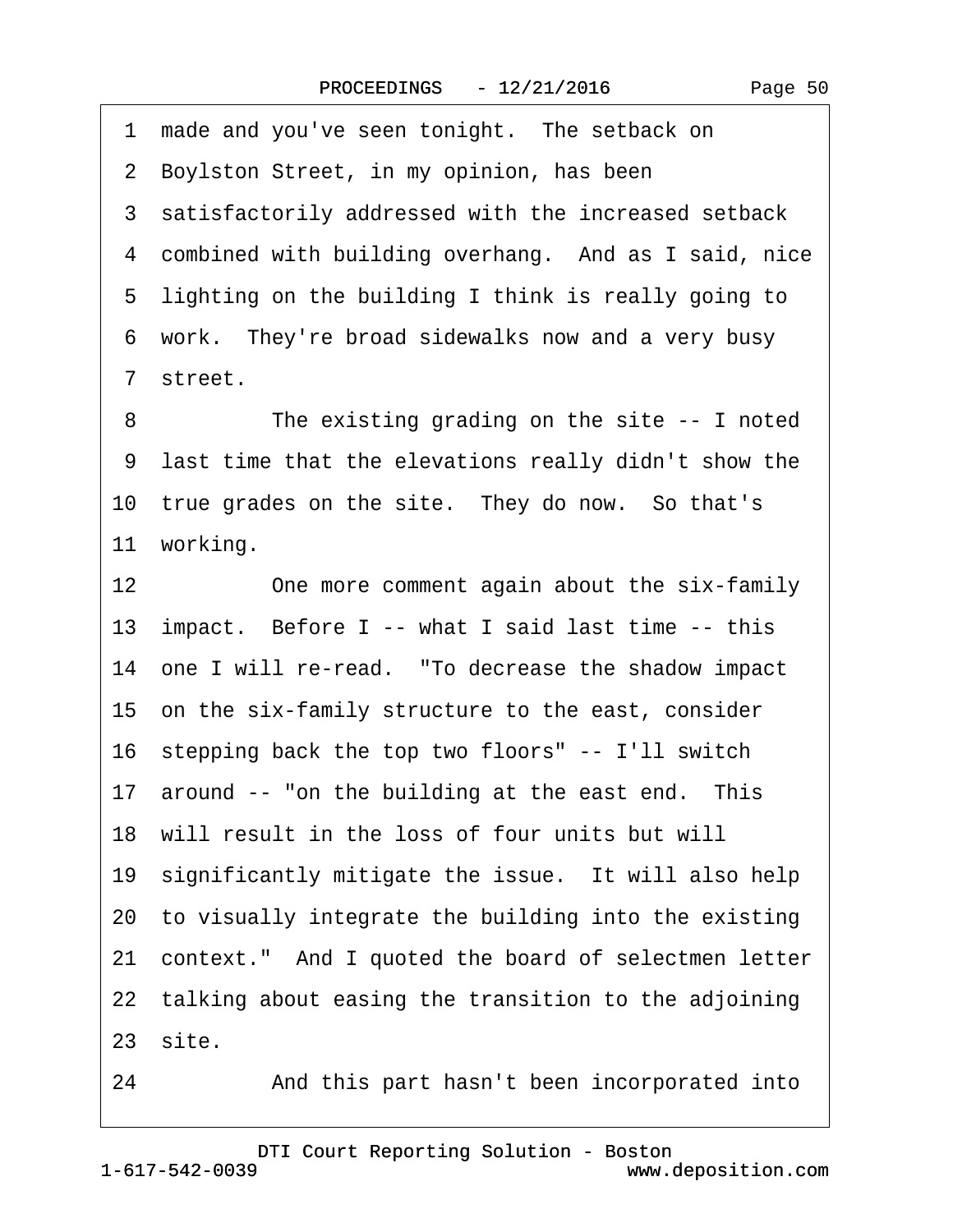·1· the current plans, as I've already pointed out, at 2 least from a mitigation perspective. I think there 3 are a lot of good visual moves that have been made 4 that help, but I do think that this should be 5 studied, both for the homes that are over here on ·6· Heath Street and then, of course, for the six-family 7 that's back over there. 8 • A couple other comments, and then I'm done. ·9· The building height did go down, and you can see that 10 in the comparative elevations. I think it went down 11 something like 4 feet, which helps a lot. 12 **In a discussion that we did have at one of** 13 the meetings -- or it might have even been 14 yesterday -- was that as the design continues to 15· evolve, there could be opportunities by -- when more 16 is understood about the structural system, it might 17· be possible to compress it more, and I would 18 certainly urge the developer to continue to look at 19 $th$ at. 20 · · · So finally, I'm just going to point out a 21· couple of other things that have come up, some of 22 which just need clarification, I think. The outline 23· spec indicates an inclusion of an emergency generator

24 in the scope. My question was: If there is one,

www.deposition.com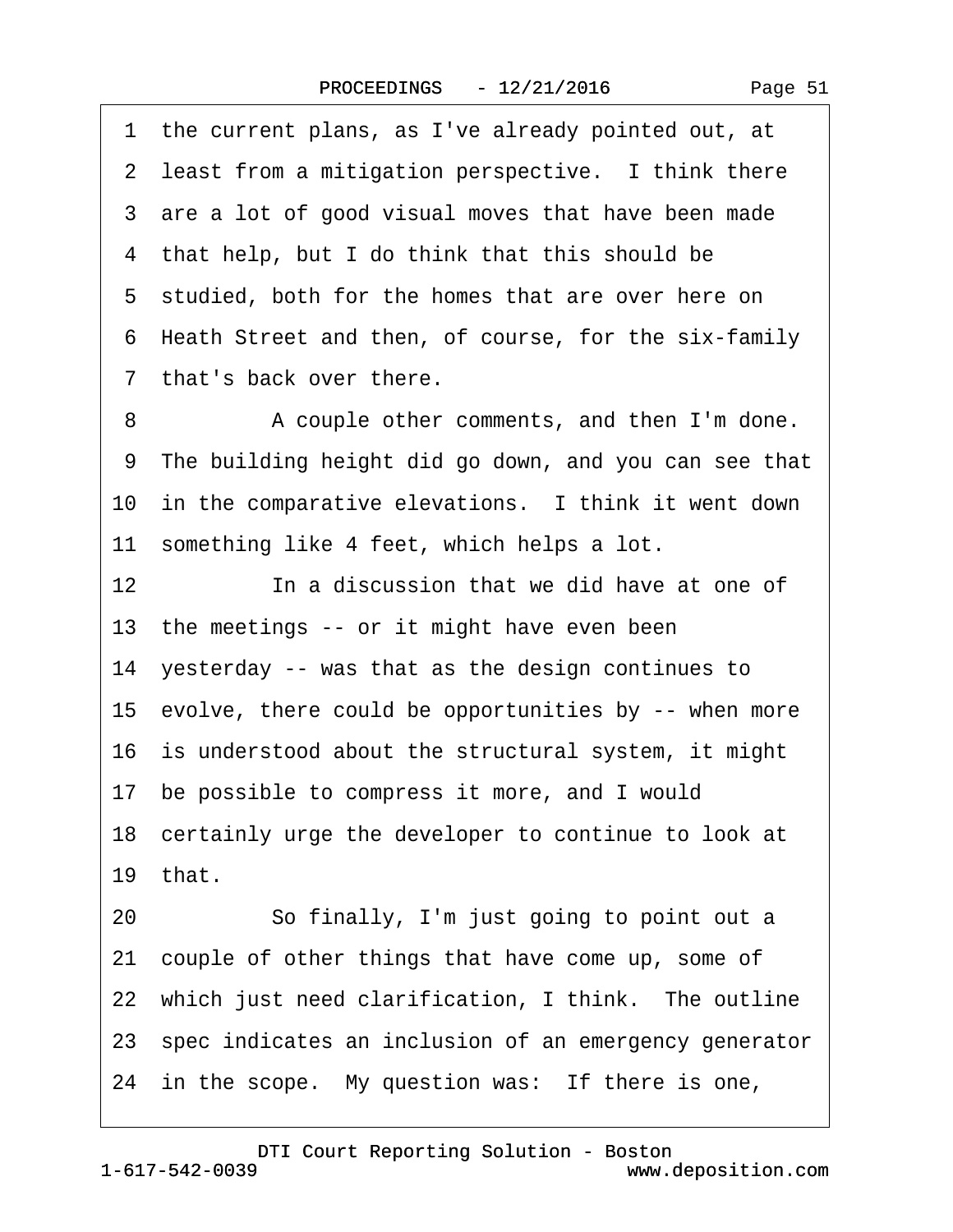1 where is it? Apparently there won't be an emergency 2 generator.

3 • • A couple issues about knowing that there 4 were concerns about space down in the parking garage 5 level. The spec also calls out the need for a couple ·6· of rooms that aren't shown that could take up space, 7 which is really why I'm bringing it up, just so we 8 know what we're getting, particularly on that ·9· parking.· There's plenty of commercial space on the 10 main level that can absorb some of the needs. I'm 11 bringing these up relative to the garage level. 12 The sprinkler service entry room is one. I 13 have a question about where the gas meters would go. 14 A building of this type with the system that they're 15· proposing will have something like 50 gas meters that 16 have to be sited somewhere, as well as the electric 17 meters. There's an electric meter room in the 18 basement -- or the garage level. It looks a little 19 small for that number. There's a telecom room noted 20 in the spec that isn't in the drawings at this point. 21 A couple other -- I will point out that I 22 can only make these kinds of comments because they 23· did submit a lot of material, and it's kind of normal 24· progression in architectural documents to be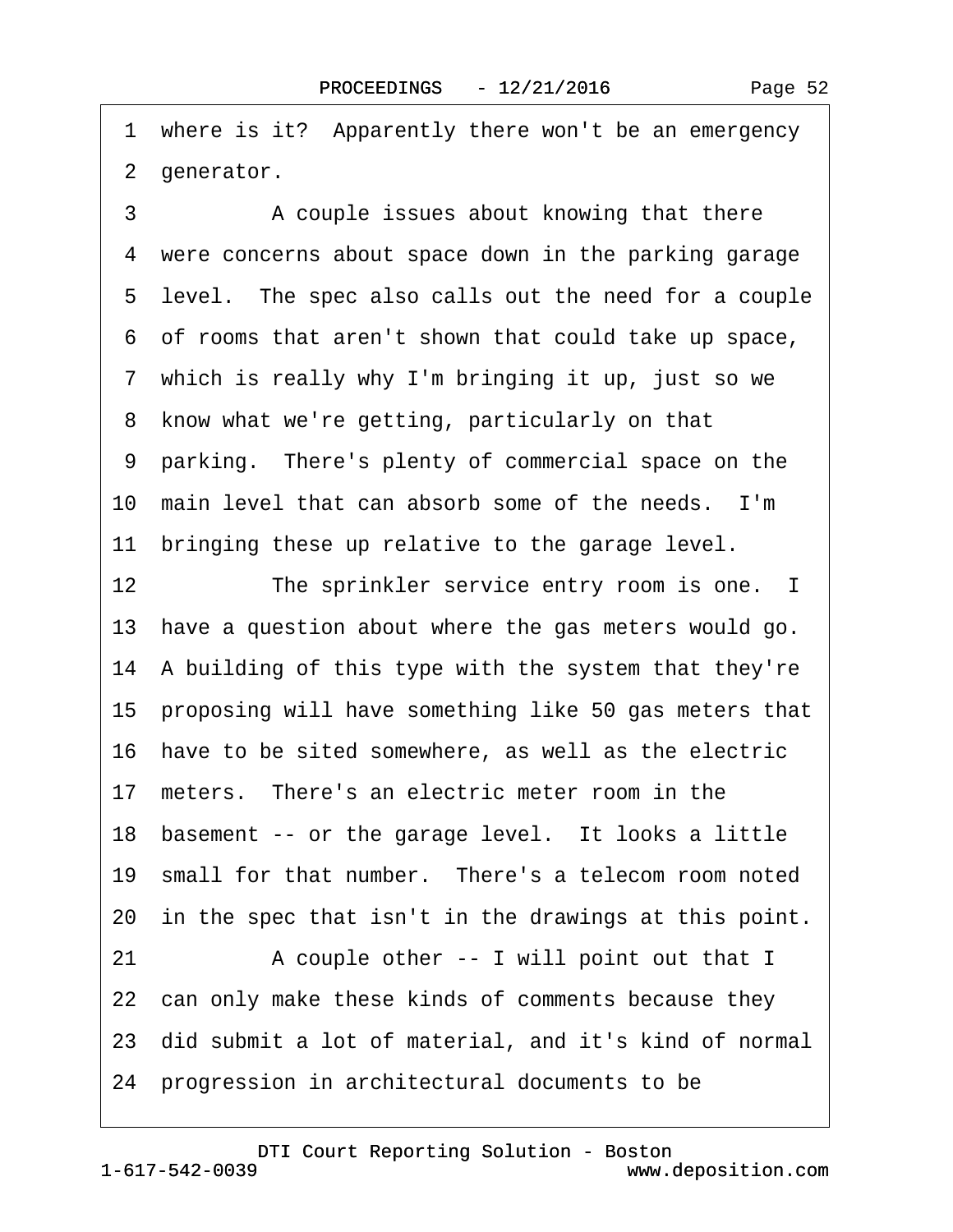1 continuously coordinating different types of 2 documents. But I'm bringing them up -- some of them 3 actually have spatial concerns. 4 The intercom system -- there's an intercom 5 system indicated in the specs that I don't think ·6· meets code.· I think the system needs to provide the ·7· residents with visual access from their unit for ·8· people who want to gain access to the building. 9 The roof plan indicates a mechanical screen 10· that's 3 feet tall.· Some of the specified equipment 11 is taller than 3 feet, so any visual and acoustical 12 impact should be confirmed in the documents. 13 There are some inconsistencies in the code 14 summary in the outline spec about the construction 15 type. I think I know what you want to do. It's a 16 simple clarification. 17 The developer should confirm that sound 18· generation projected for the building operations, 19· which is in the spec, conforms with the Brookline 20 noise ordinance. Brookline has a really detailed, 21 well-written noise ordinance.

22 The outline spec -- this is more curiosity 23· than anything else, but it's an interesting idea.

24 The outline spec includes investigation of an under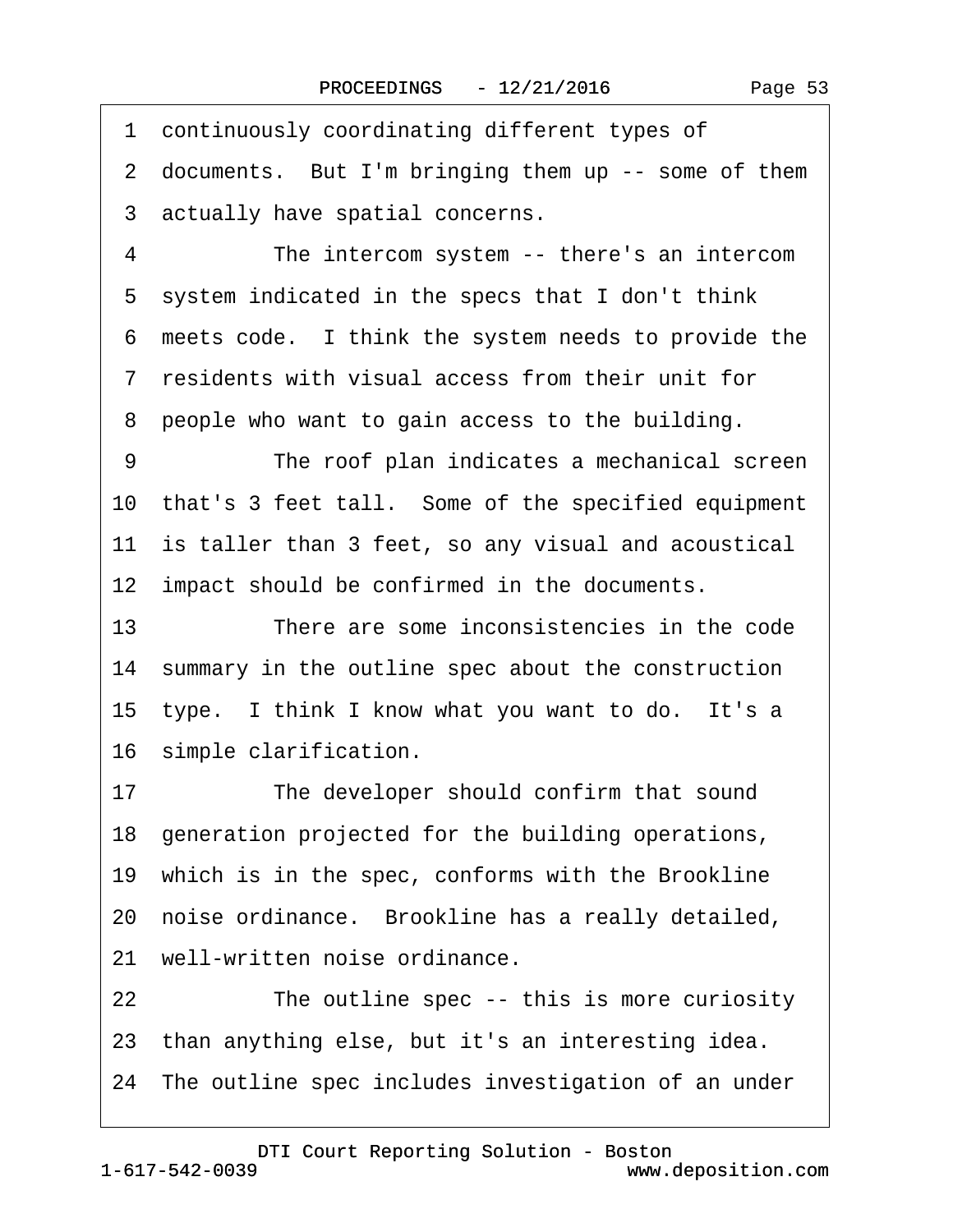1 sink gray water flush system. Is this actually under 2 consideration? 3 MR. PANDYA: I don't know if it's under 4 consideration. That might just be --5 MR. BOEHMER: -- left over, okay -- which ·6· is an interesting sustainable opportunity. 7 • Probably something a little more 8 significant is the geotechnical report that is, at ·9· least in the materials that I've had access to -- is 10· dated April 2015 and assumes a four-story commercial 11 retail building with two levels of below-grade 12 parking. That's not what this project is anymore. 13· That report was done for a different proposed 14 building. And my question was: Has this assumption 15 been updated and coordinated with the current scheme? 16 The geotechnical report also notes that 17 tiebacks that extend into the adjacent properties may 18 be required for lateral support for portions of the 19 excavations or the system. This would be of concern. 20 It's not uncommon construction technology, but in 21 areas of the structure that immediately are very 22 close to a property line, excavation can be tricky. 23· So anyway, that's a question because that could 24 have -- neighbor impact could certainly create the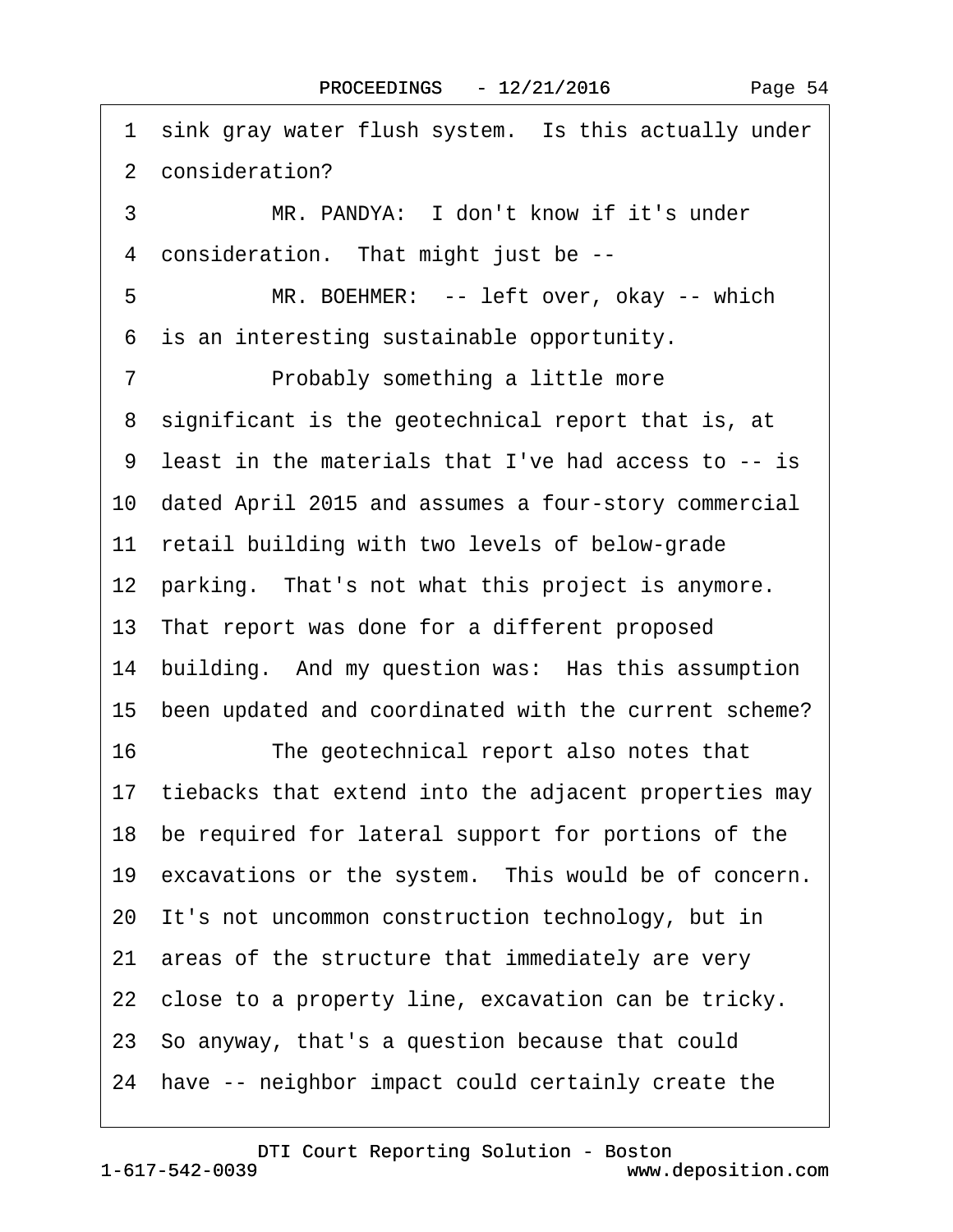| need for some cooperation of the neighbors.<br>1            |
|-------------------------------------------------------------|
| The geotechnical report also recommends a<br>$\overline{2}$ |
| 3 pre- and postconstruction condition survey of             |
| 4 existing structures within 250 feet of the project,       |
| 5 particularly if blasting must be performed. And I         |
| already mentioned there is bedrock on the site.<br>6        |
| $\overline{7}$<br>And the last question I had is in the --  |
| 8 somewhere in the materials it notes that pedestrian       |
| 9 signal upgrades are under consideration by the            |
| 10 developer, and I don't know what the status of that      |
| 11 is.                                                      |
| So that's all.<br>12                                        |
| MS. SCHNEIDER: Thank you, Mr. Boehmer. We<br>13             |
| 14 appreciate your input.                                   |
| 15<br>Does anyone on the board have questions for           |
| 16 Mr. Boehmer before we let him sit down?                  |
| MR. BOOK: I have a question. Part of your<br>17             |
| 18 discussion about -- you left up the slide. The south     |
| 19 elevation, was information not provided as to what       |
| 20 that is going to look like? You had mentioned that       |
| 21 care needs to be taken to how it's developed. But        |
| 22 was that --                                              |
| MR. BOEHMER: The elevations include<br>23                   |
| 24 material call-outs, so those are called out as fiber     |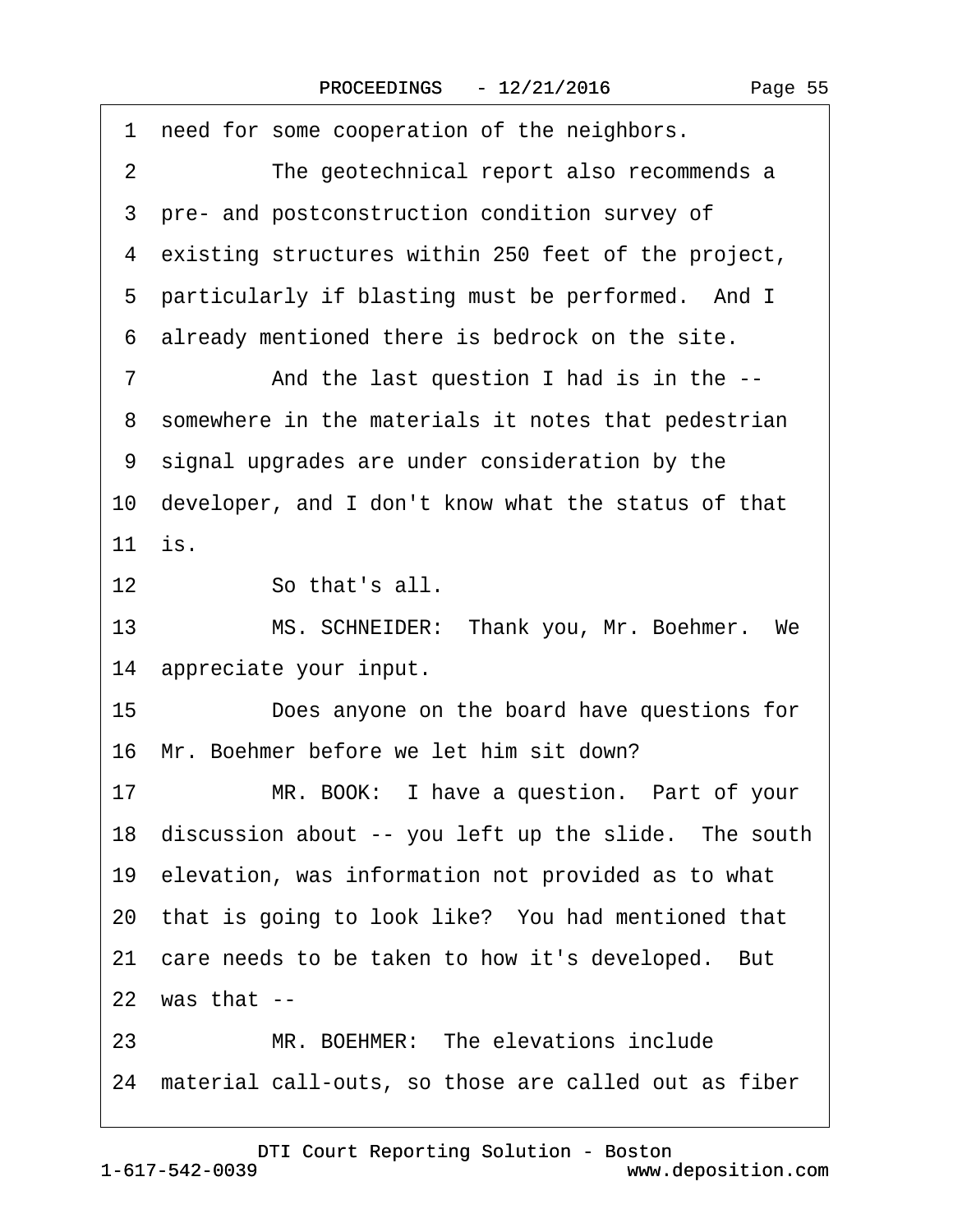1 cement panels. But we don't know much about detail,

|    | 2 colors. As you can see, these are -- this is a much    |
|----|----------------------------------------------------------|
|    | 3 flatter elevation than anywhere on the building.       |
| 4  | But the main reason that I asked to see                  |
|    | 5 these images were both about -- well, I guess the      |
|    | 6 fairest way to put this is I think the -- it's very    |
|    | 7 normal to designate -- to put a kind of hierarchy on   |
|    | 8 the importance of elevations when you're designing     |
|    | 9 the building. Some elevations just, in many cases,     |
|    | 10 are much more prominent than other elevations.        |
| 11 | I think in their -- where they're at right               |
|    | 12 now, they've done exactly that, they've put more      |
|    | 13 precious materials, more articulation, more movement  |
|    | 14 in the facade, all of which cost money to build.      |
|    | 15 They put that on the Hammond Street and on the east   |
|    | 16 end of the building where the neighbors are closest   |
|    | 17 and on Route 9. And I think the -- you know, what     |
|    | 18 we're seeing from these studies is that this is       |
|    | 19 actually a prominent elevation as well.               |
| 20 | So I think, again, their designs have been               |
|    | 21 evolving, I think, at a pretty normal pace, but I     |
|    | 22 think some more thought just needs to be put on where |
|    | 23 articulation needs to happen to make the building     |
|    | 24 look less impactful but also more visually            |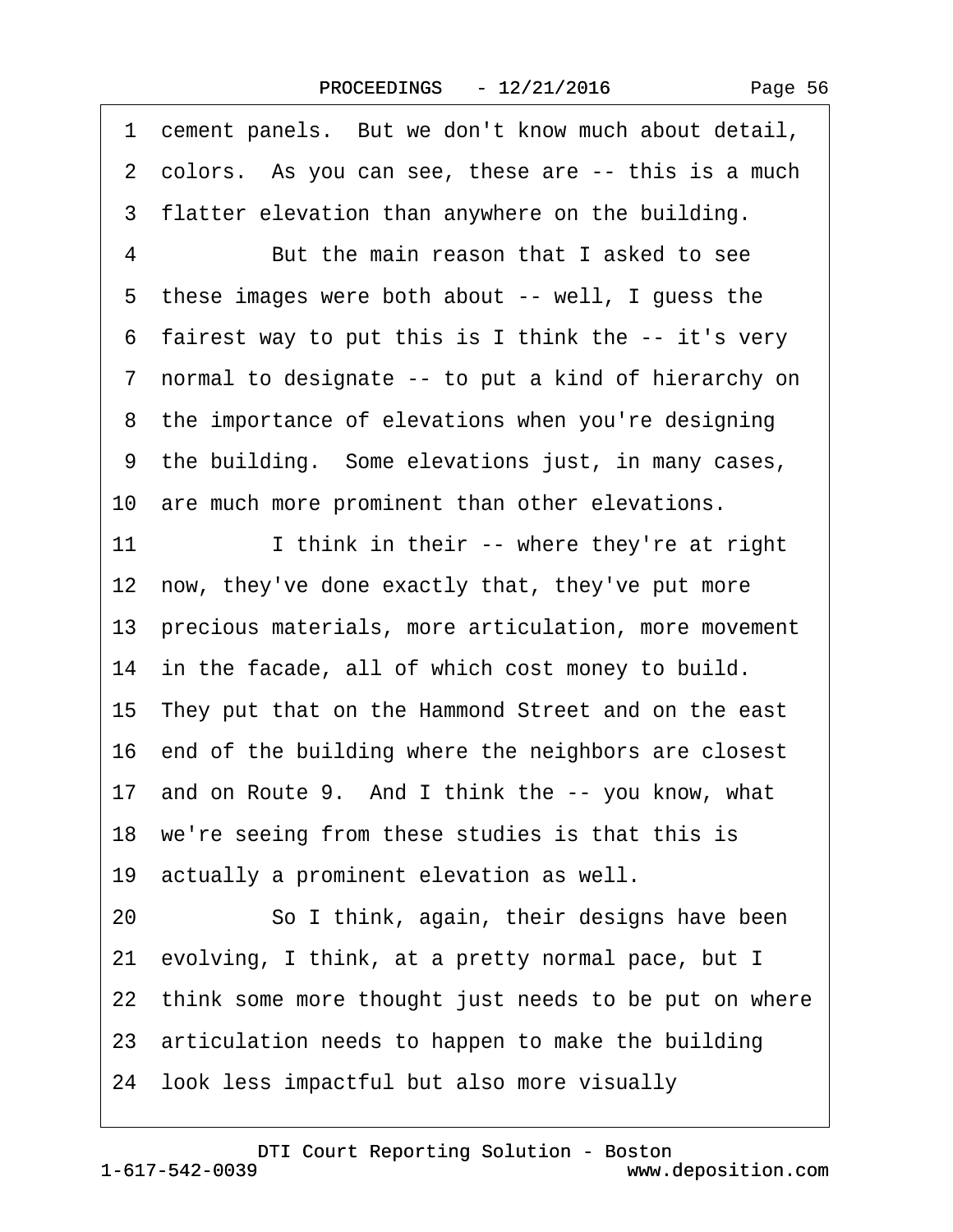|    | 1 interesting.                                           |
|----|----------------------------------------------------------|
| 2  | Does that answer your question?                          |
| 3  | MR. BOOK: Yeah. I'm hearing -- that's                    |
|    | 4 what I -- your comment, just to paraphrase, is that    |
|    | 5 they've put time and energy into articulating the      |
|    | 6 other three facades, and this facade has been -- I     |
|    | 7 don't want to say ignored, but didn't get as much      |
|    | 8 attention, and you --                                  |
| 9  | MR. BOEHMER: In my first report I didn't                 |
|    | 10 focus on this as much as I have -- as the design has  |
|    | 11 evolved, as is kind of typically the case, there's    |
|    | 12 more to see and -- which is the value of these kinds  |
|    | 13 of very quick images, that they can generate -- you   |
|    | 14 move around and learn where you really need to focus  |
|    | 15 more attention.                                       |
| 16 | MR. BOOK: Thank you.                                     |
| 17 | MS. SCHNEIDER: Okay, Mr. Boehmer. Thank                  |
|    | 18 you.                                                  |
| 19 | We are now going to open this up for public              |
|    | 20 comment. I would ask folks, if you do wish to speak   |
|    | 21 tonight, please come up to the microphone, please     |
|    | 22 state your name, state your address, and please do    |
|    | 23 try to keep your comments within the scope of the     |
|    | 24 materials that we have covered here tonight, which is |
|    |                                                          |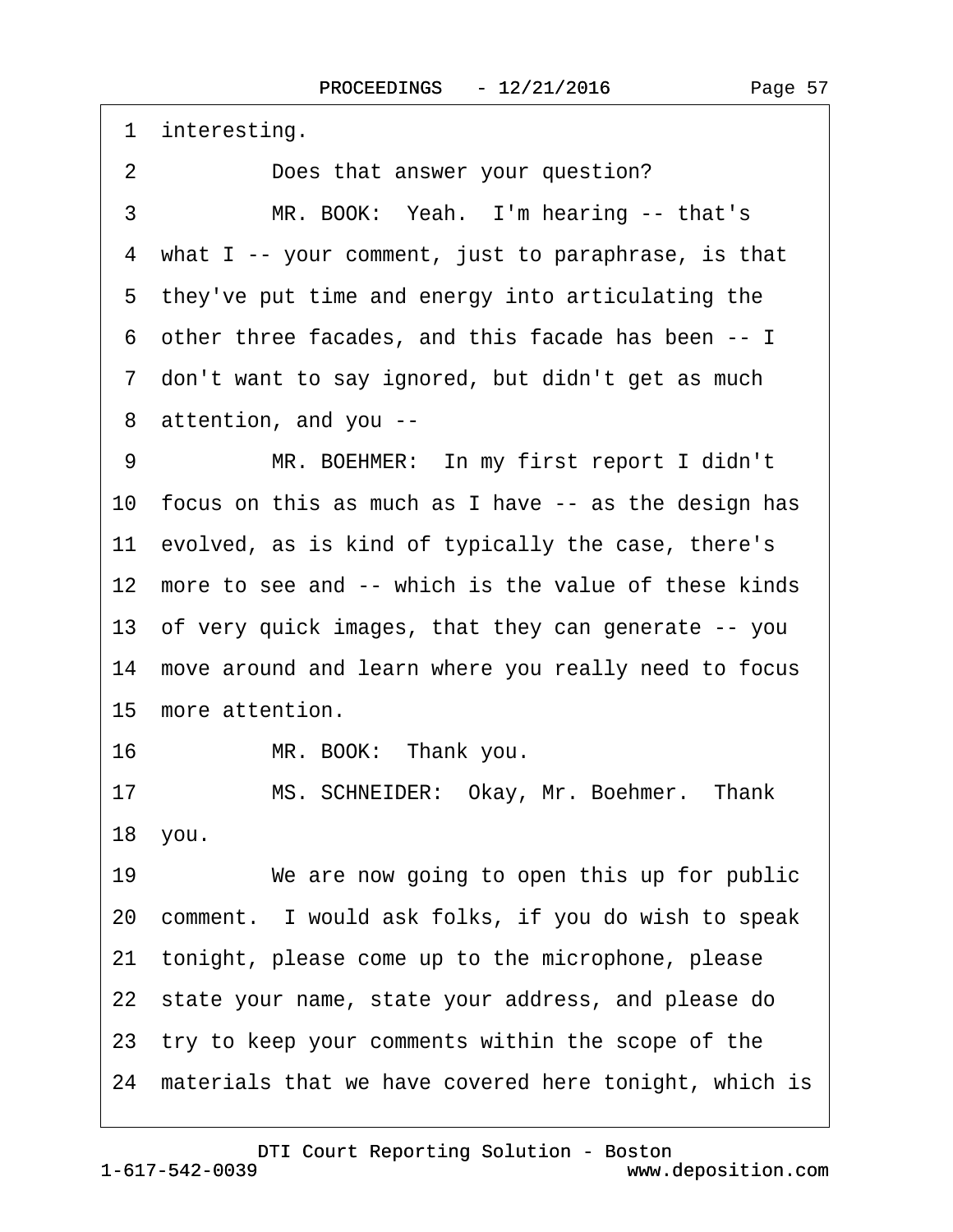·1· essentially the design changes that the applicant had 2 proposed. 3 **Share Suppensist Suppensist Stupe 1** Stupe 1 **Stupe 1** Stupe 1 Stupe 1 Stupe 1 Stupe 1 Stupe 1 Stupe 1 Stupe 1 Stupe 1 Stupe 1 Stupe 1 Stupe 1 Stupe 1 Stupe 1 Stupe 1 Stupe 1 Stupe 1 Stupe 1 Stupe 1 Stupe 1 Stupe 1 Stup 4 evening? No pressure to do so. And again, ·5· everybody, as you all know -- and I think many of you ·6· have already done so -- you're welcome to communicate ·7· your comments to us through emails or letters through 8 the planning department as well. 9 MR. KOBES: Good evening. I'm David Kobes. 10 I live at 629 Hammond Street. 11 • And I'm just reviewing or looking at this 12 view right here. Where I live basically would be the 13 camera's eye, I guess, as it looks out. And I just 14 want to point out that what you see to the left 15 there, that mountain, that gray mountain there, 16 actually what that is is a one-story cleaners. And 17 it's the same height as what's across the street from 18 it, so I don't want you to be misled by that. 19 • And indeed, as you go down Hammond Street 20· toward Boylston, there is a four-story home that's 21 there. And that's, I guess, what's looming in back 22 of that. 23 • After that, as you go farther toward 24· Boylston and you're on Boylston, all the businesses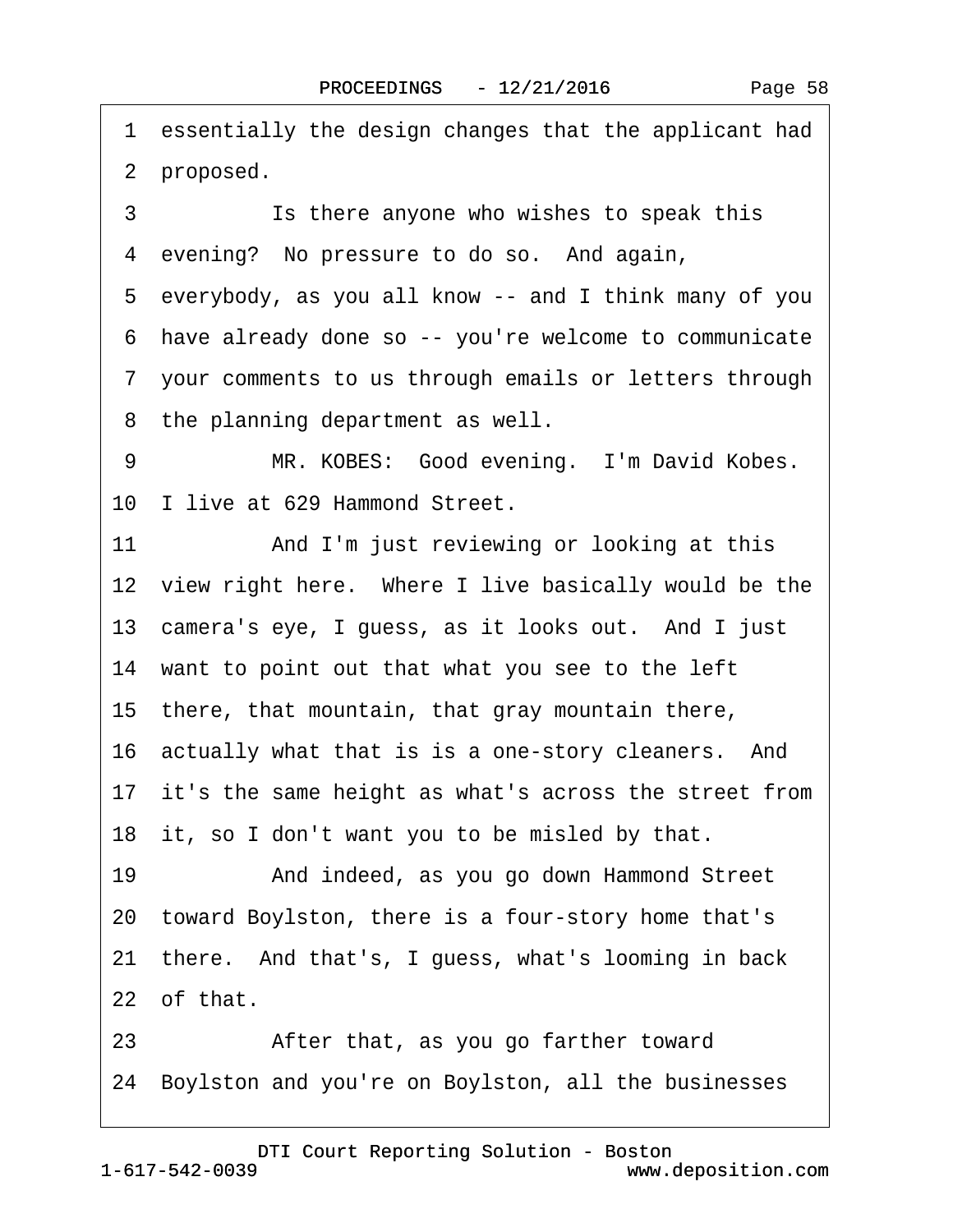|    | 1 for at least the first block are one-story, just like  |
|----|----------------------------------------------------------|
|    | 2 what you see across the street there with the awning.  |
| 3  | So if you disregard how this mountain looks              |
|    | 4 and really kind of block it out and visualize a        |
|    | 5 one-story building, that would be much like the view   |
|    | 6 that you have going all the way down Boylston to the   |
|    | 7 west of Hammond Street. And I'm saying this just to    |
|    | 8 show that, at least in my layman's view, the project   |
|    | 9 is going to be looming. And we talk about how a lot    |
|    | 10 of work has been done to make this six-story building |
|    | 11 look lower. It's still six stories. And even though   |
|    | 12 it's been lowered 4 feet, it's still six stories and  |
|    | 13 it's still looming. It's just out of character with   |
|    | 14 that neighborhood. Thank you.                         |
| 15 | MS. SCHNEIDER: Thank you.                                |
| 16 | Anyone else want to talk tonight?                        |
| 17 | (No audible response.)                                   |
| 18 | MS. SCHNEIDER: Okay. Thank you all very                  |
|    | 19 much for coming. We know this process has gone on     |
|    | 20 for a long time, and we recognize many of the same    |
|    | 21 faces meeting after meeting, and we do really         |
|    | 22 appreciate you coming and sharing your thoughts with  |
|    | 23 the board. It does matter. It matters to us, so       |
|    | 24 thank you very much.                                  |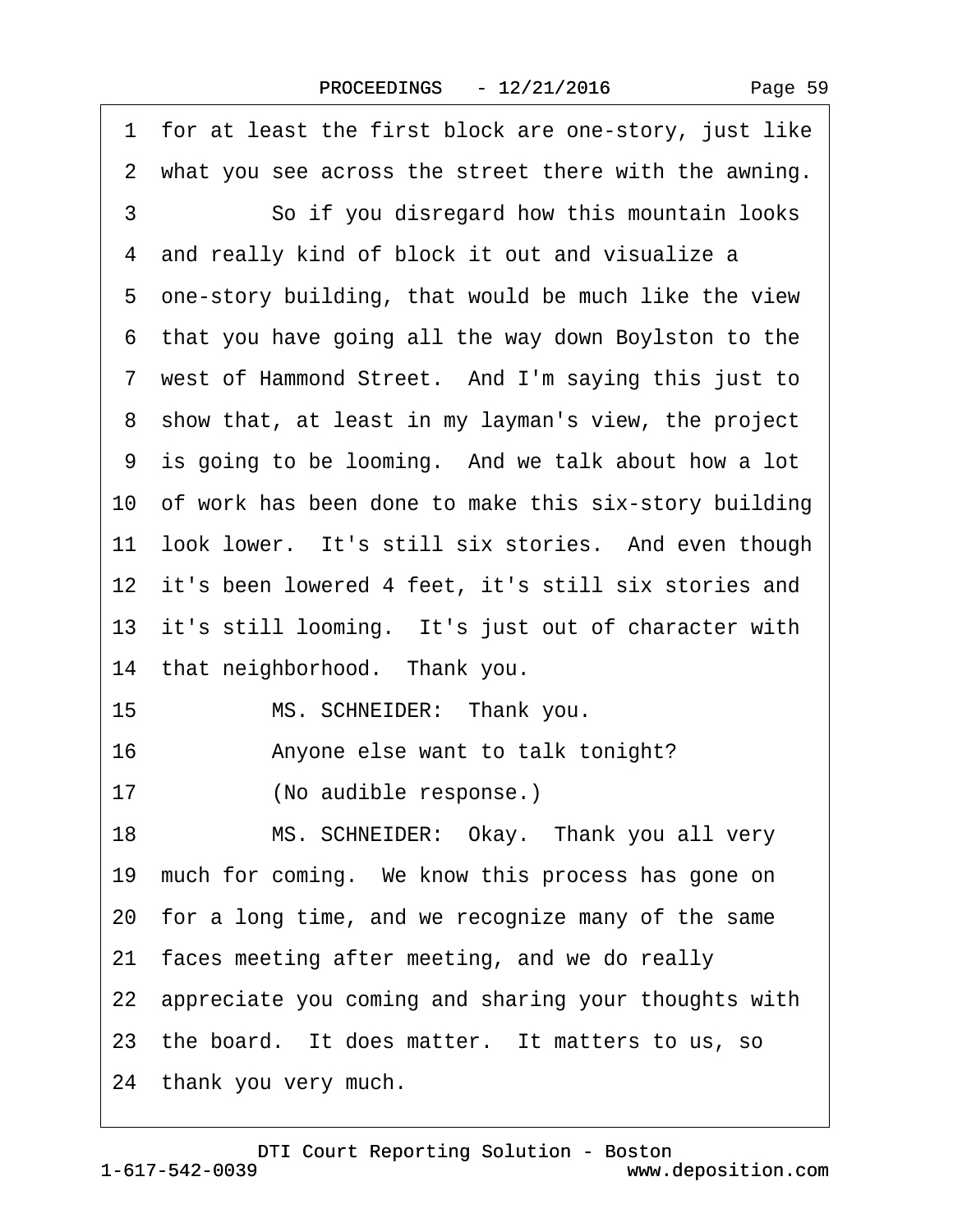| 1<br>Let's see. So ZBA instructions to the               |
|----------------------------------------------------------|
| 2 developer about design and massing. I think that       |
| 3 basically what we want to do is take this opportunity  |
| 4 and just, for a few minutes, maybe reflect on the      |
| 5 design changes and some of Mr. Boehmer's comments.     |
| 6 And I think even before we continue to the next        |
| 7 hearing, I think we'll talk about some additional      |
| 8 information that we would like to see in advance of    |
| 9 January 25th.                                          |
| 10<br>Unless anybody else is dying to start --           |
| 11 anyone else dying to start? I'll start. I do want     |
| 12 to say that I see a lot of work has been done, and I  |
| 13 think that the improvements to the ground level are   |
| 14 really impressive. I really like the widened          |
| 15 sidewalk. I really like the detail to the retail. I   |
| 16 think that pulling this back from the property        |
| 17 line -- all of those are really big improvements to   |
| 18 the ground plane, and I see the hard work, and I      |
| 19 think it has made this a much better project.         |
| 20<br>As we discussed, I think the changes that          |
| 21 you spoke about the last time with respect to         |
| 22 improving the functionality of the parking are also   |
| 23 big changes which are appreciated and have definitely |
| 24 been noticed.                                         |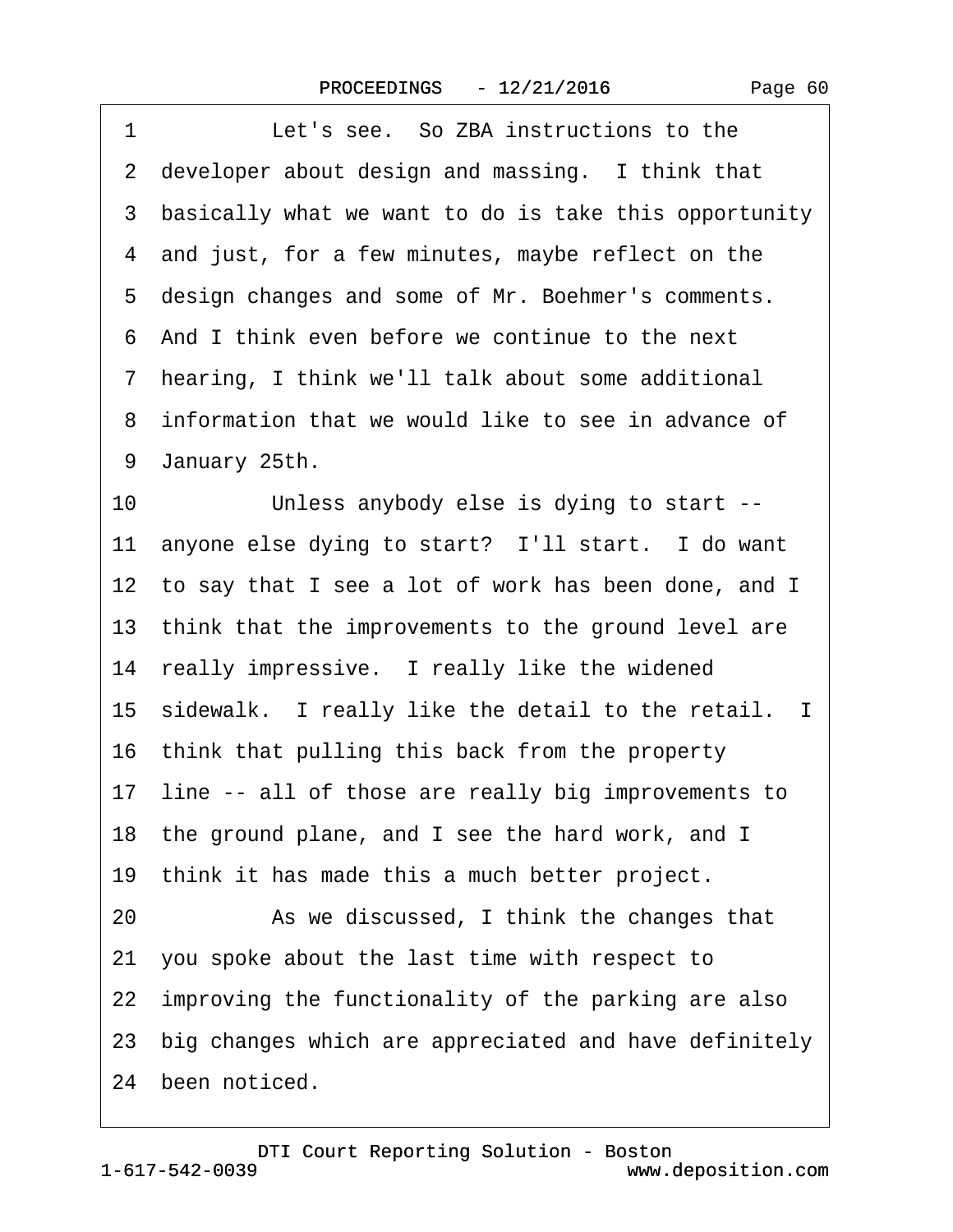1 **I** think what is striking me, looking at 2 these revised plans that we have been looking at, you 3 know, iterations of this project for many months now 4 and listening to Mr. Boehmer's comments, is that I 5 still feel like there is a significant amount of work ·6· to be done to make this building feel like it is 7 appropriate in the context. I feel like the massing 8 of this building, especially from this elevation, ·9· which I think is new to the presentation, makes it 10 very clear that this is -- this is bigger than I even 11 sort of originally conceptualized, and it does still 12 seem to loom over the much more modestly proportioned 13 buildings in the immediate area. 14 And I also think that there are still -- at 15· least from my perspective, and I think that others on 16· the board may feel otherwise -- I like the materials 17· that you've selected, but there's something about 18 this building that continues for me to read as an 19 office building or a medical building. It does not 20· read like a residential building to me, and it does 21 not reflect -- and I know up along Route 9 there are 22 a variety of architectural styles, and you can go 23· half a mile up and you can find something that's 24 consistent with this. But especially when we are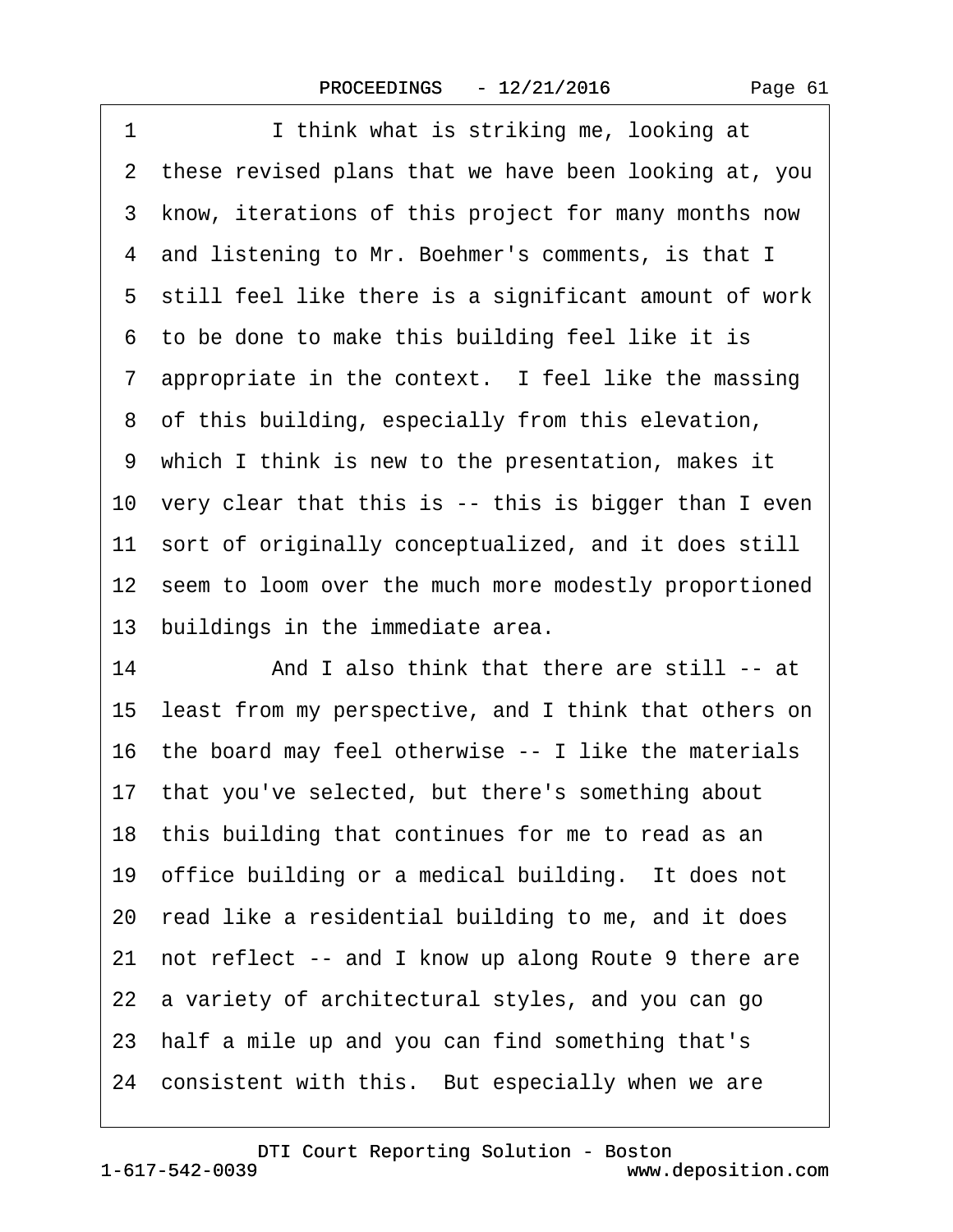Page 62

·1· looking at this immediate neighborhood context, I 2 don't see how this is at all consistent with sort of 3 the smaller residential feel of what's here. 4 **· · · · So I'm hoping that some changes can still** 5 be made, again, to make this a more appropriate ·6· looking and feeling and sized project for its 7 immediate surroundings. I also continue to be ·8· uncomfortable with the impact on the small ·9· residential buildings immediately to the side and 10 behind it. The loss of sky, the potential shadow 11 impact, just sort of the crowding and hulking and 12 looming, all of those things are of concern to me. 13 You guys have come a long way. You've 14 responded to many of the concerns that we've raised, 15 and we do appreciate it. But I guess, as Mr. Boehmer 16· pointed out -- and this is just one board member's 17 feeling -- I feel like there's still work to be done 18 here 19 • Anyone else? 20 MR. ZUROFF: Yes. Well said. 21 I think I share the chairman's comments. 22 I'm very aware of this neighborhood. I go by this 23 intersection regularly. 24 am concerned that the size of this

[DTI Court Reporting Solution - Boston](http://www.deposition.com)

1-617-542-0039

## www.deposition.com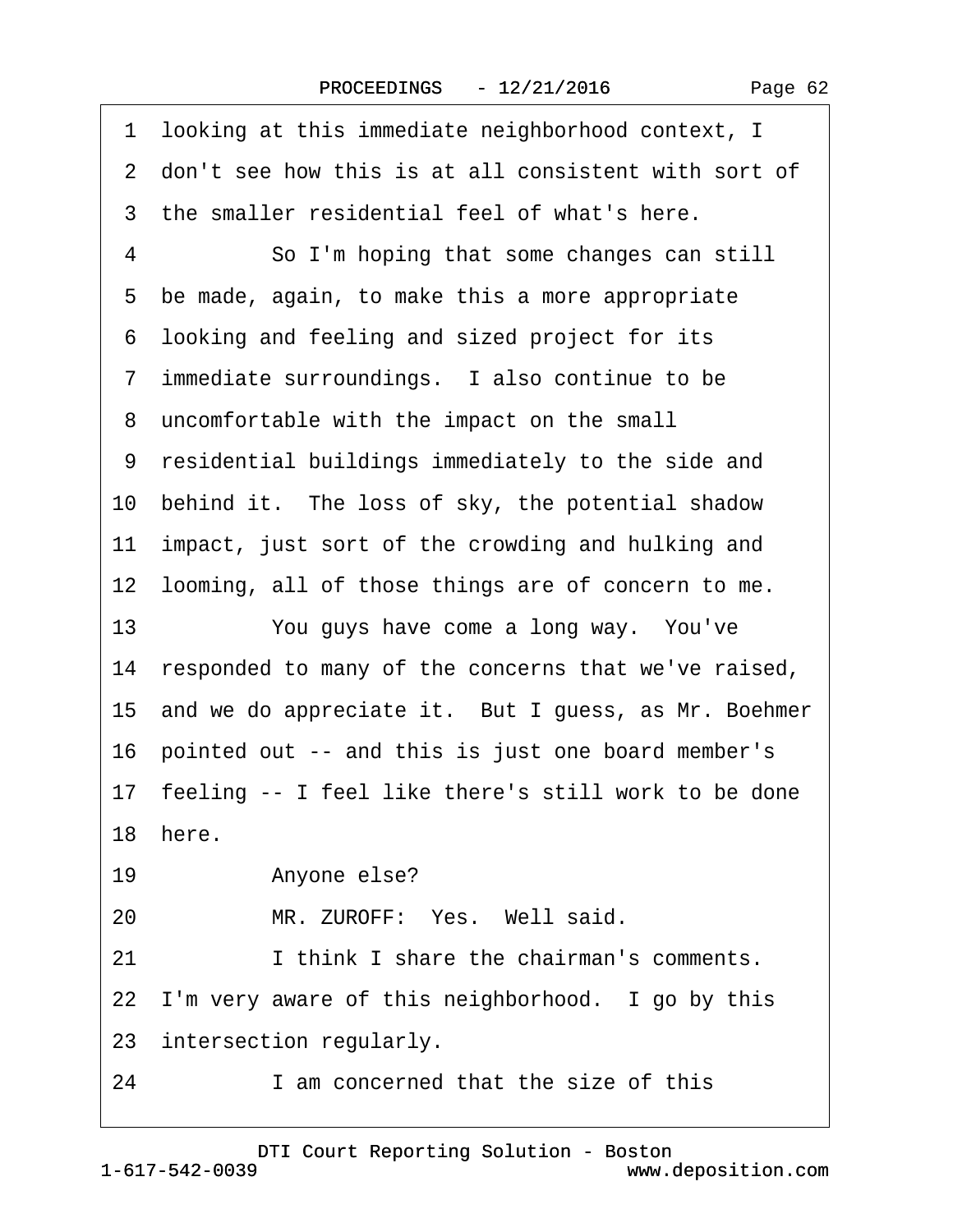1 building, regardless of the obviously improved visual 2 appearance, will, in the long run, unless it's 3 modified, set a precedent for this particular 4 neighborhood, a dangerous precedent, perhaps, once 5 this building is built -- if it's built -- in this 6 iteration will support other developers, like that ·7· store block, like the cleaners across the street, 8 like the other store block on Boylston Street, will ·9· encourage other people to say, well, they have six 10 stories, so we can do six stories. And I don't think 11 that that's consistent with this neighborhood, 12 per se. 13 I'm also very concerned about the traffic 14 impact. We all know that this is a very bad 15 intersection that's overcrowded as it is. We know 16· that there's a school coming into the neighborhood, 17 which will further impact this intersection. This 18· double light here on Hammond Street leading to 19 Route 9 is a disaster every day at rush hour. This 20· project, no matter how well it's planned and how well 21 it's parked, will have a very negative effect on what 22 is already a bad traffic situation. 23 I'm still concerned about the loading zone

24 and how that will impact the traffic. I do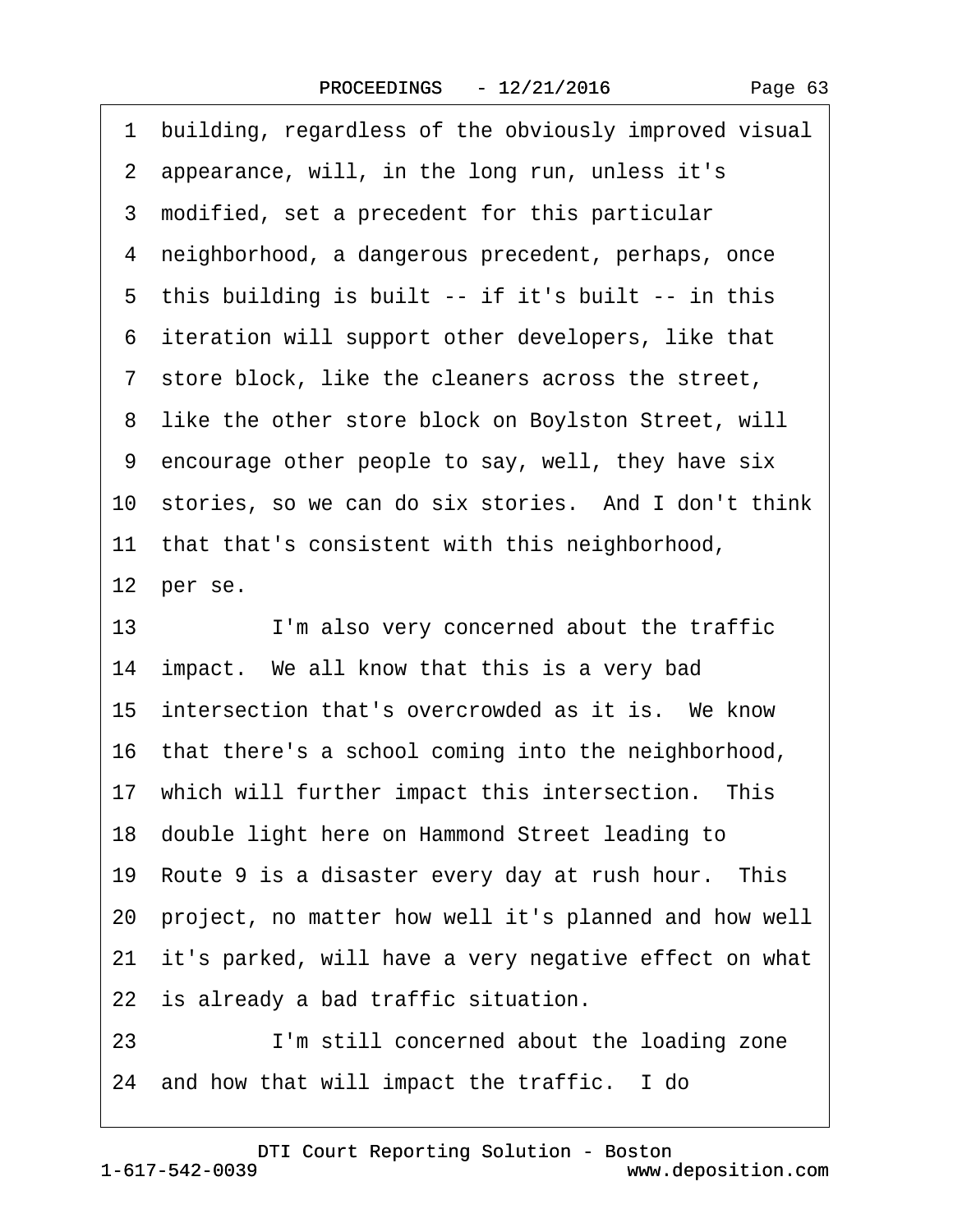1 acknowledge that you've made some significant 2 improvements to the parking situation as it is for ·3· access in and out. 4 And I'm also concerned that no matter what 5 the state does or what you do in terms of not ·6· allowing parking on Boylston Street, it's still going ·7· to become a problem because people will always take 8 the path of least resistance. They will double park ·9· in the nonparking zone to run into one of the stores, 10· and that's going to lead to a sight problem coming 11 out of your driveway. I'm concerned about that. I 12 don't know how best to address it. I'm not a 13 designer. But it is a concern of mine. 14 I would like to see some scaling back, not 15· only for those concerns, but also because this is 16· uncharacteristic for the neighborhood.· It has too 17 many negative impacts, not only on driving traffic, 18 but pedestrian traffic.

19 Overall I think you've done some good 20· things, but I would like to see more good things 21 happen. So that's my two cents.

22 MR. BOOK: I share both of your views, in 23 particular on the concerns about the massing. It 24 still reads as a disproportionately large building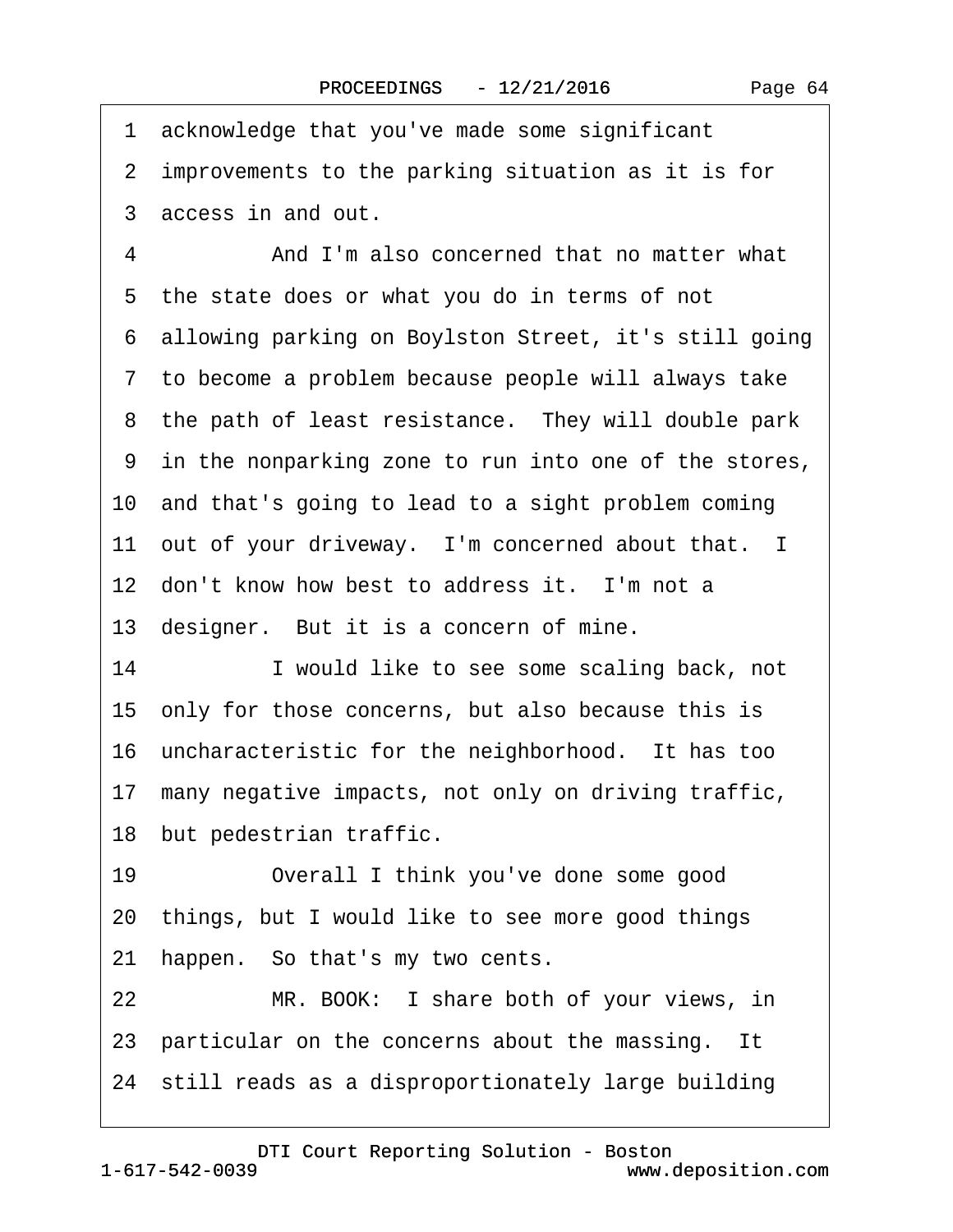|  | Page 65 |
|--|---------|
|--|---------|

| for this location, and I'd like to see something done<br>1 |
|------------------------------------------------------------|
| 2 to address that -- or more to be done to address         |
| 3 that, whether that's -- you know, we had talked about    |
| 4 this months ago, whether it's removing an entire         |
| 5 floor or perhaps addressing -- trying to address what    |
| 6 Mr. Boehmer suggested, doing some stepping back of       |
| 7 the fifth and sixth floors on the east and south         |
| 8 elevations. You know, I'll keep an open mind to that     |
| 9 and see how that looks, but I'd like to see more of      |
| 10 that. And I think that could go a long way to           |
| 11 changing sort of the -- just the size of the building   |
| 12 and its impact on its neighbors both to the east and    |
| 13 to the south.                                           |
| And also, to follow along with the point<br>14             |
| 15 that Mr. Boehmer had raised about more attention to     |
| 16 the articulation of the southern facade, because it     |
| 17 is visible and that entire neighborhood -- that         |
| 18 entire residential neighborhood behind the building     |
| 19 is going to be looking at that side of the building,    |
| 20 and they should be looking at something more than       |
| 21 just a blank wall.                                      |
| MR. ZUROFF: I just want to add on that I<br>22             |
| 23 don't know if we've actually seen shadow studies.       |
| 24 But, you know, as you change the articulation of the    |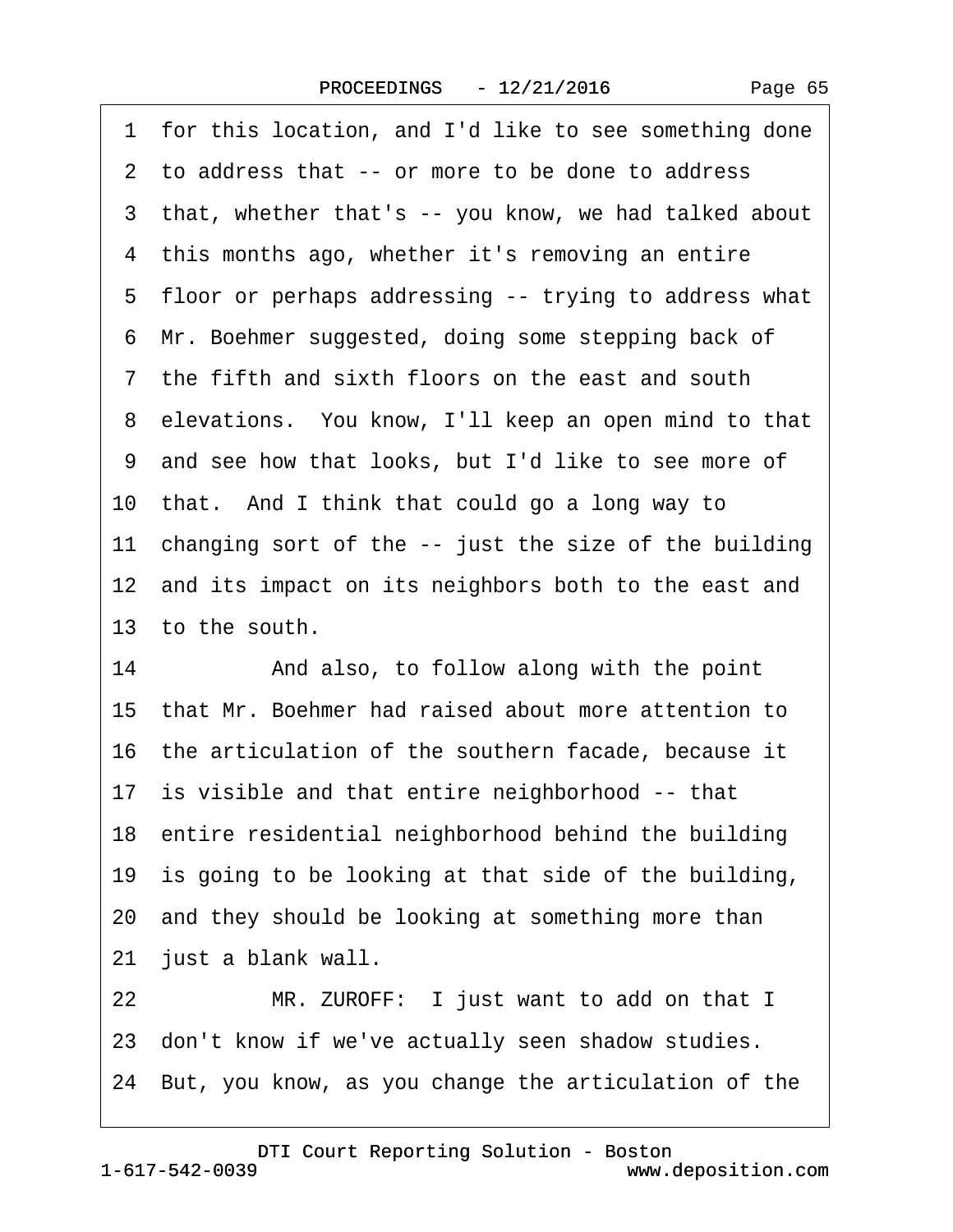1 building, I would like to see further shadowing 2 effects, particularly related to the abutting 3 building right next to the parking area. Because it 4 would appear to me that when the sun sets in the 5 west, they're not going to be able to see the sun at 6 all. And they do have a view now, and have had a 7 view for many years. It's a concern. You know, even 8 with putting trees between the buildings as a buffer, ·9· those trees will never see any sunlight, you know, at 10 least the westerly sunlight, whatever. So I would 11 like to see the shadow impacts as you rearticulate 12 the building. 13 It occurs to me -- and I'm sorry I'm taking 14 your --15 MR. BOOK: That's all right. 16 MR. ZUROFF: Johanna has pointed out that 17 the building itself looks like a commercial building 18 more than a residential building, and I thought about 19 this a little bit. And I'm not sure that it's 20· possible, but I've seen commercial buildings that are 21· built to look like they're residential buildings with 22 pitched roofs built into the facade and other ways of 23 making this look more residential and less 24 commercial. If possible, I would like to see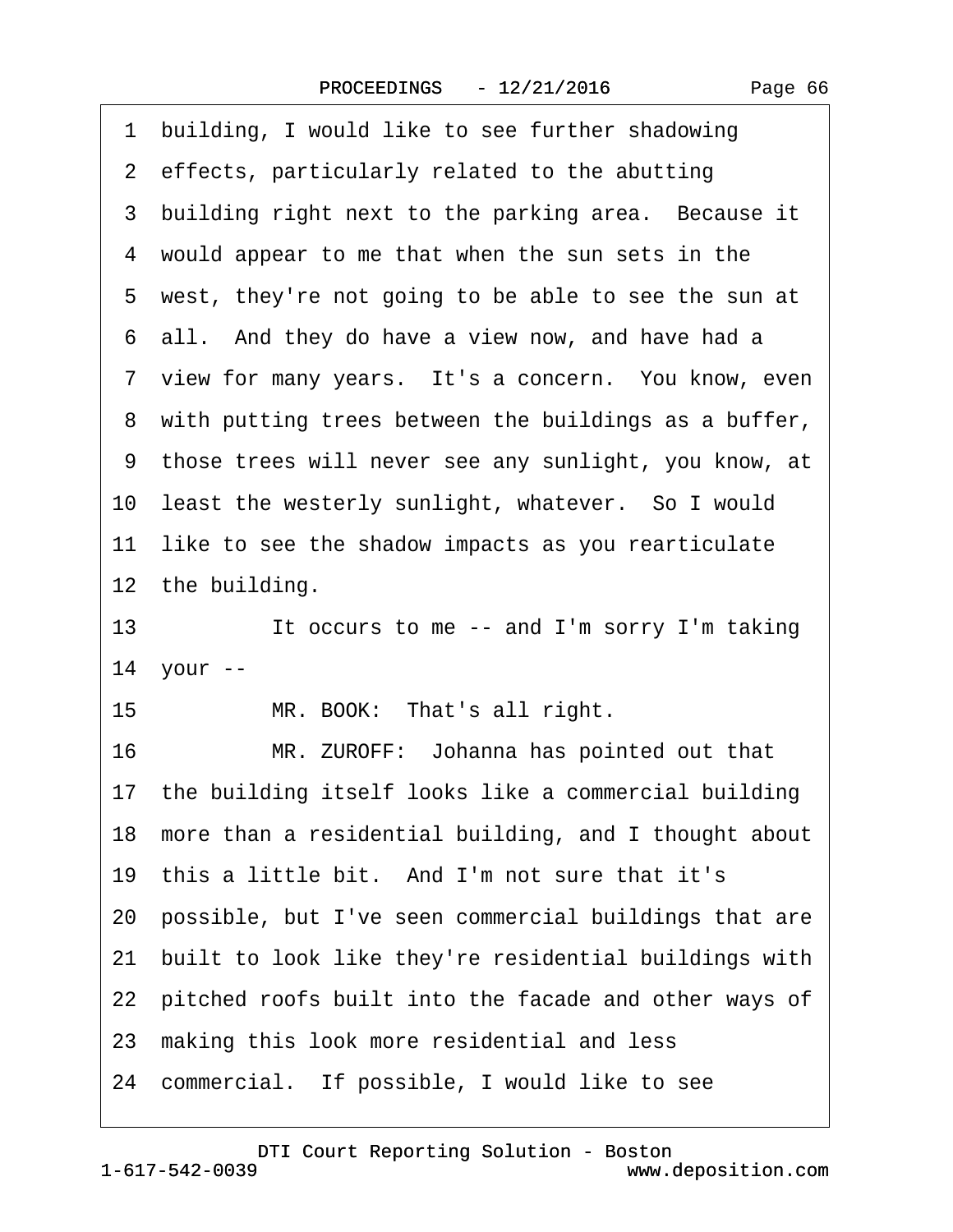$\lceil$ 

| something like that, but I don't know if it's<br>1       |
|----------------------------------------------------------|
| 2 possible or feasible.                                  |
| 3<br>But again, the impact of the building is            |
| 4 completely different than the rest of the              |
| 5 neighborhood from what -- you know, as you drive by,   |
| 6 it's going to be immediately evident that this         |
| 7 doesn't fit, and so I would encourage you to try to    |
| 8 not just change the materials, but change the          |
| 9 articulation in some way.                              |
| MS. SCHNEIDER: Can I just add something to<br>10         |
| 11 that? Again, I'm not here to rip apart your design,   |
| 12 but something that you said was very reminiscent of   |
| 13 when I had a project -- a residential project before  |
| 14 the Cambridge Planning Board, and they completely     |
| 15 ripped this residential project for looking too       |
| 16 commercial. And the issue was -- and I think we have  |
| 17 the same issue with what we're looking at here -- is  |
| 18 sort of the verticality of the windows. It makes it   |
| 19 read like an office. You've got all these longer,     |
| 20 skinnier windows, and you don't really find that in a |
| smaller-scale residential neighborhood, and so I<br>21   |
| 22 think that may be part of -- that may be part of the  |
| 23 issue.                                                |

24 I also want to just circle back. I did not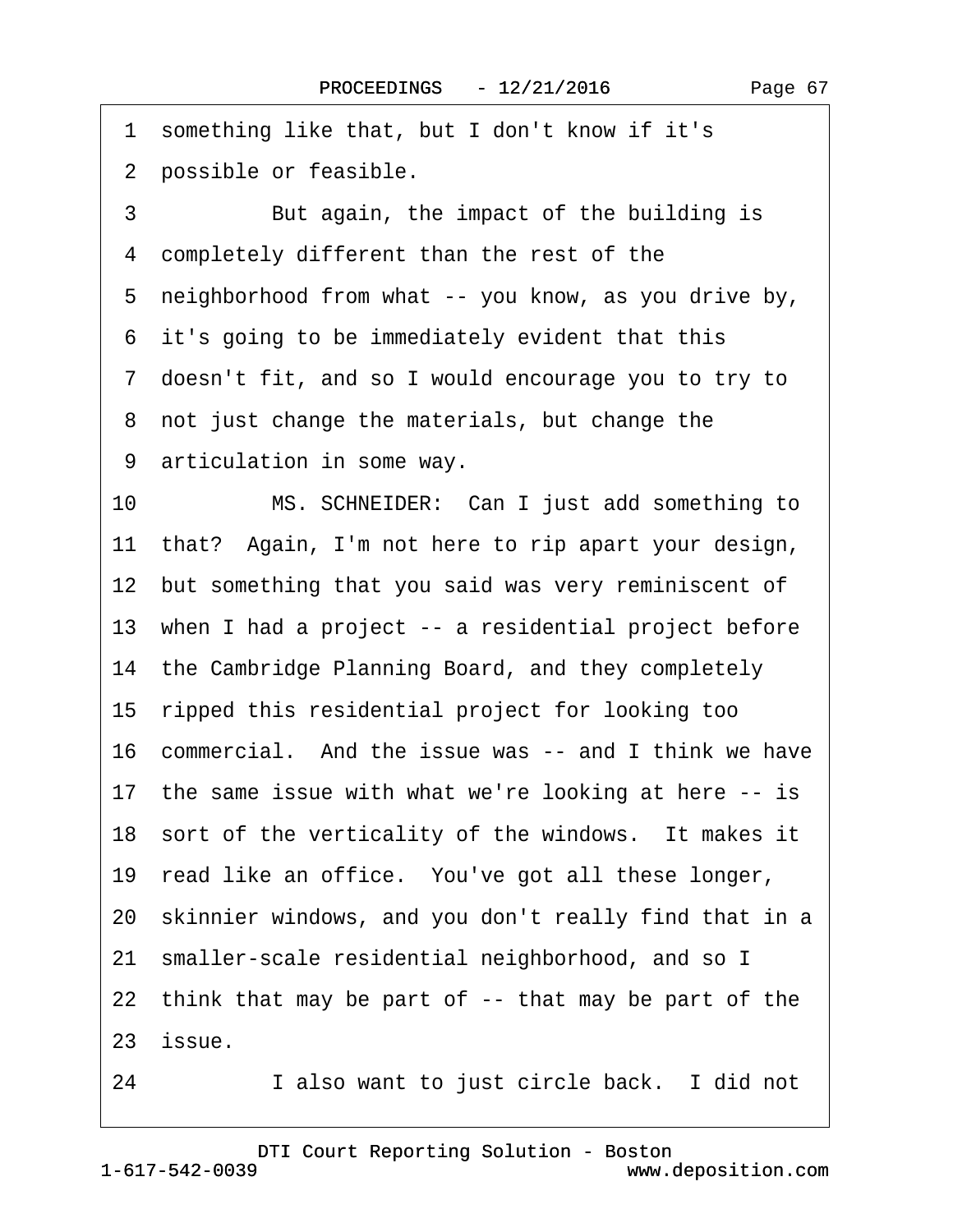| Page 68 |  |
|---------|--|
|---------|--|

·1· raise the Hammond Street loading space area in my 2 comments. That does not mean that I am not super 3 concerned about that to this day. I think that's ·4· what I said at the last hearing and maybe a couple 5 others as well. I'm just holding comments until we ·6· get the full analysis and testimony from the 7 transportation board. They are the experts. We may ·8· have the authority to make the decision about it, but ·9· we are certainly looking to them to do the analysis 10· and advise us as to whether or not there's a safe and 11 practical way of doing it. 12 I think right now, the three of us sitting 13 on this board, you know, we drive down that road on a 14 regular basis. We do have, you know, knowledge of 15 the conditions, just because we live around here. I 16· think we all remain very concerned about whether or 17 not that is -- whether that could possibly be 18 feasible. 19 • Anybody else? 20 MR. ZUROFF: No. I think I've already 21 expressed my concerns. 22 MR. BOOK: So I'm going to say something a 23 little contrary to the two of you. In terms of the 24 design -- my issue with this building is the massing.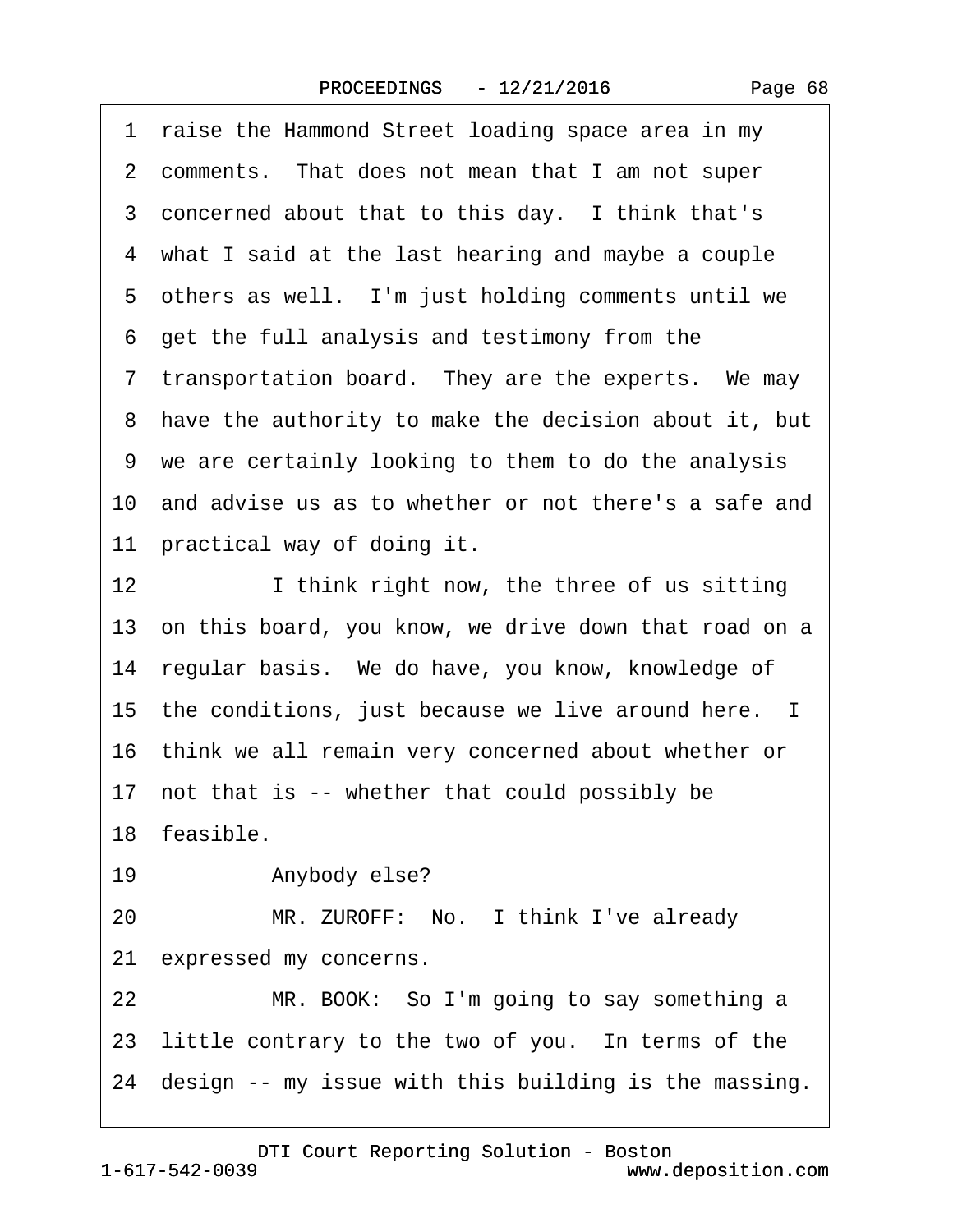| In terms of the design, I like it. I actually think<br>1       |
|----------------------------------------------------------------|
| 2 it provides an interesting transition from an                |
| 3 otherwise commercial retail area of Boylston Street          |
| 4 back into the residential area. So, I mean, I kind           |
| 5 of like it. In fact, I think the addition of the             |
| 6 balconies, the glass balconies, certainly says               |
| 7 residential, and maybe even, you know, the                   |
| 8 introduction of more of that will continue to say            |
| 9 more residential.                                            |
| But I think they've done a nice job on this<br>10 <sup>°</sup> |
| 11 building, and I think they've done a -- in this             |
| 12 iteration from the last, I like the appearance of it.       |
| 13 I want to sort of let them know that there are parts        |
| 14 of this that I do like, and I'm cognizant of the work       |
| 15 that's gone into it.                                        |
| 16<br>But my concern really has to do with the                 |
| 17 massing and its impact on the -- in particular, on          |
| 18 the neighbors, the residential neighbors to the south       |
| 19 and to the east.                                            |
| MS. SCHNEIDER: Okay.<br>20                                     |
| MR. ENGLER: Are we going to have a final<br>21                 |
| 22 response to comments before the next meeting?               |
| MS. SCHNEIDER: Do you mean speak now,<br>23                    |
| 24 or --                                                       |
|                                                                |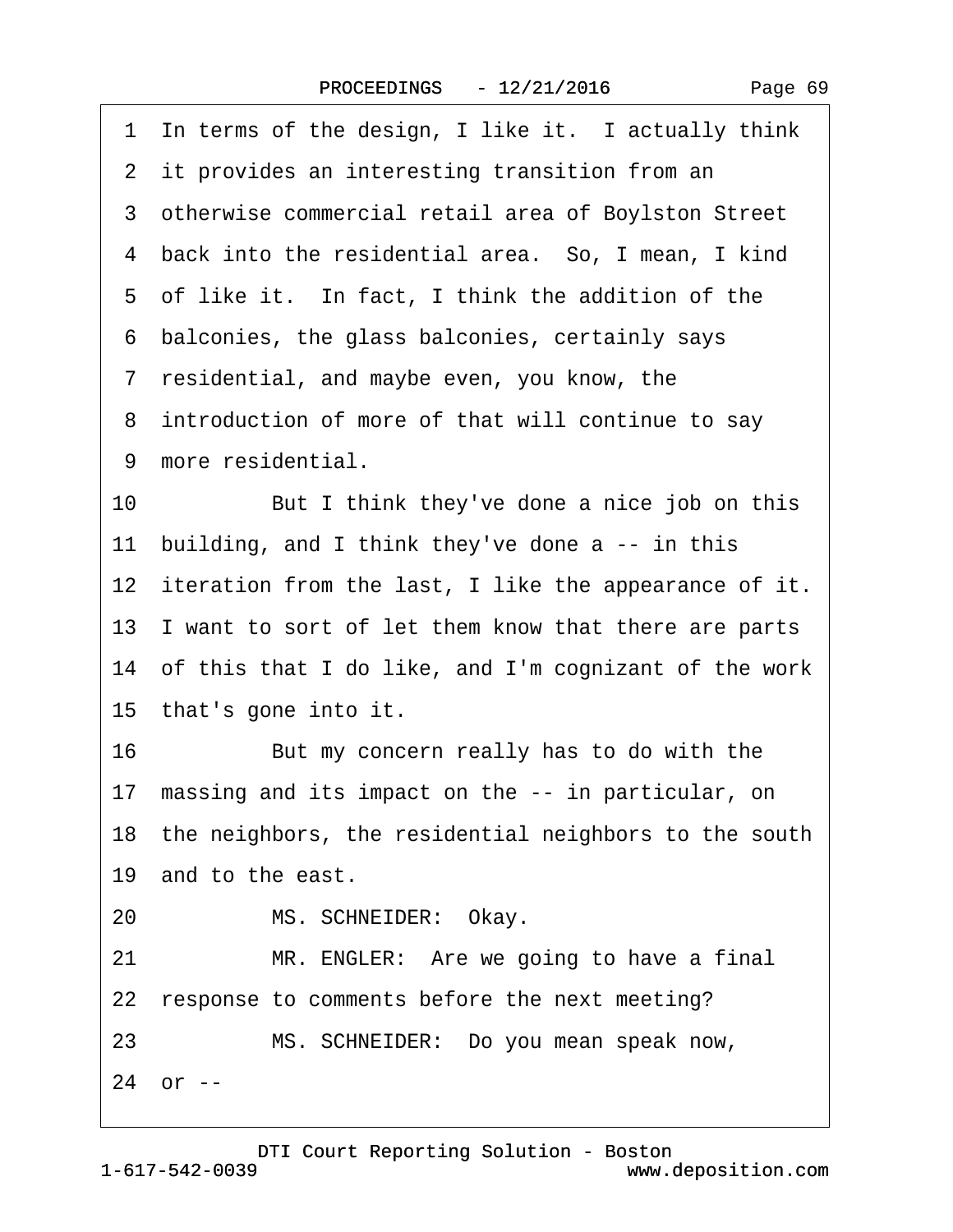| 1<br>MR. ENGLER: Yeah.                                   |
|----------------------------------------------------------|
| MS. SCHNEIDER: Sure. Go ahead.<br>2                      |
| 3<br>MR. ENGLER: I would like to respond to              |
| 4 some of the comments for the developer and for you     |
| 5 and for what has to happen going forward, because we   |
| 6 don't agree with a lot of what you said. We like our   |
| 7 design, we like the building.                          |
| We wrestle with contextual design in all<br>8            |
| 9 40Bs. No matter where you go, 40B doesn't fit.         |
| 10 That's the most common phrase anybody's ever said     |
| 11 about a 40B: It doesn't fit.                          |
| 12<br>Why is that? Because zoning doesn't allow          |
| 13 you to do affordable housing. So if you take a        |
| 14 larger picture, a balancing act between the need for  |
| 15 housing and health and safety and contextual design,  |
| 16 you're going to wrestle with the thing that's hard to |
| 17 manage or observe or agree with, which is what's      |
| 18 contextual. And we've had it on 40 Centre Street,     |
| 19 we've had it on all the buildings. We think this      |
| 20 works, from our point of view.                        |
| We also -- you agree, I hope, you don't get<br>21        |
| 22 to design the building. That's our job. You have a    |
| 23 design review consultant. To my knowledge, he did     |
| 24 not object to the type of building we have, the       |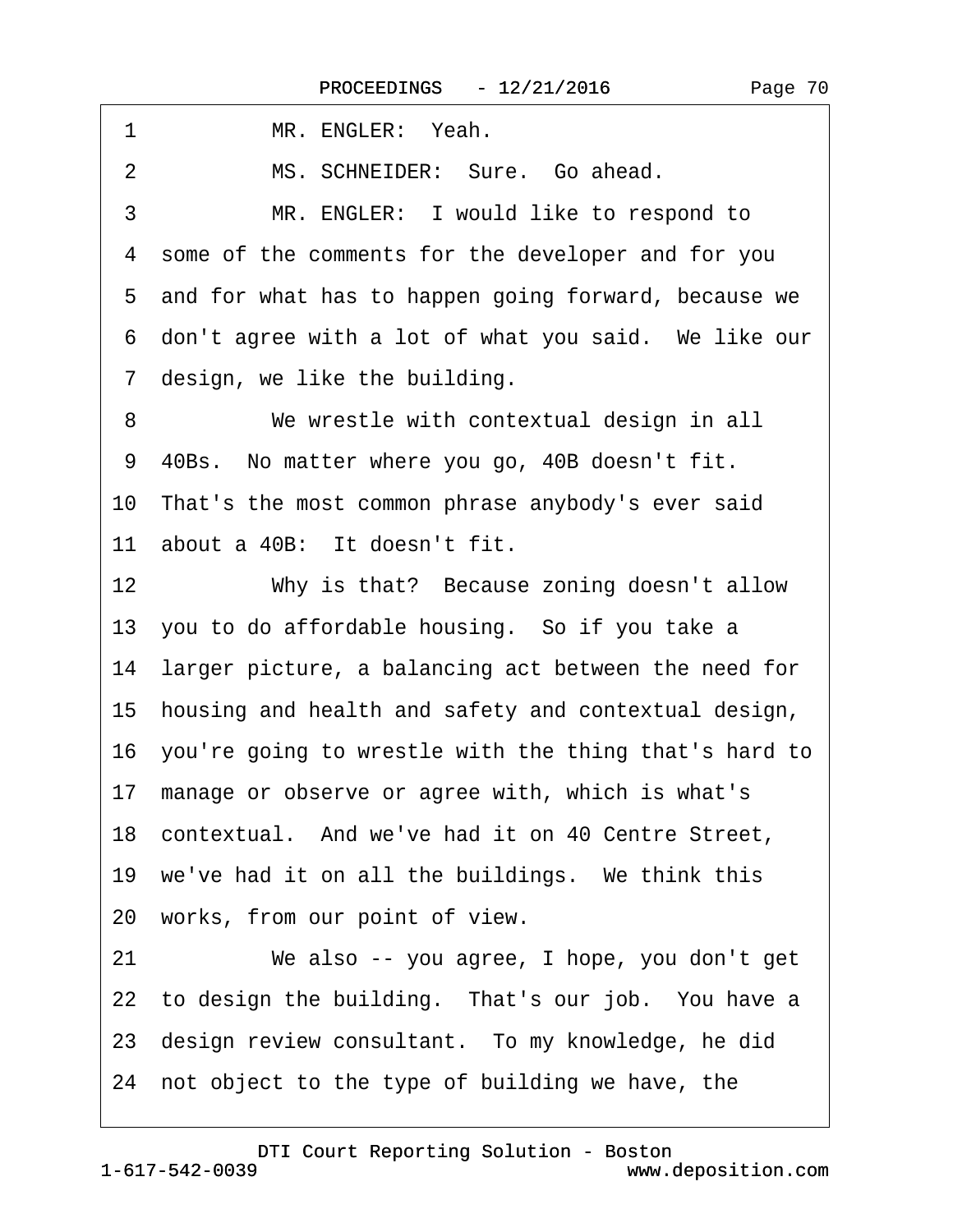1 windows, or anything else. He spent a lot time on a 2 lot of the details.

3 But here's my point: We are not going to 4 take four units out, like Cliff has recommended. We 5 are not going to take a story off. We can't afford 6 it. So I'm suggesting that if you want to review our ·7· pro forma, now that we've extended the hearings and ·8· said to us -- when you say to us on January 25th, ·9· this is our -- you've given this your final best 10 shot. We've evolved. This is our final plan. You 11 take a straw vote, and say, we want a story off, we 12 want something off. We're going to say we cannot 13 afford it.

14 **In February you'll have the chance to take** 15· the peer review consultant that's on board here, and 16· we'll run our numbers.· Believe me, that's my 17 business. I'm happy to show those numbers and see 18 where we go because I think you need to see why the 19 building is what it is. We can't do a four-story 20 building, even with the retail. When you see what it 21· costs to run valet parking and what that does to your 22· operating budget, you're going to see those costs, 23· and we're happy to show them to you.

24 · · So I'm just saying that we're not going to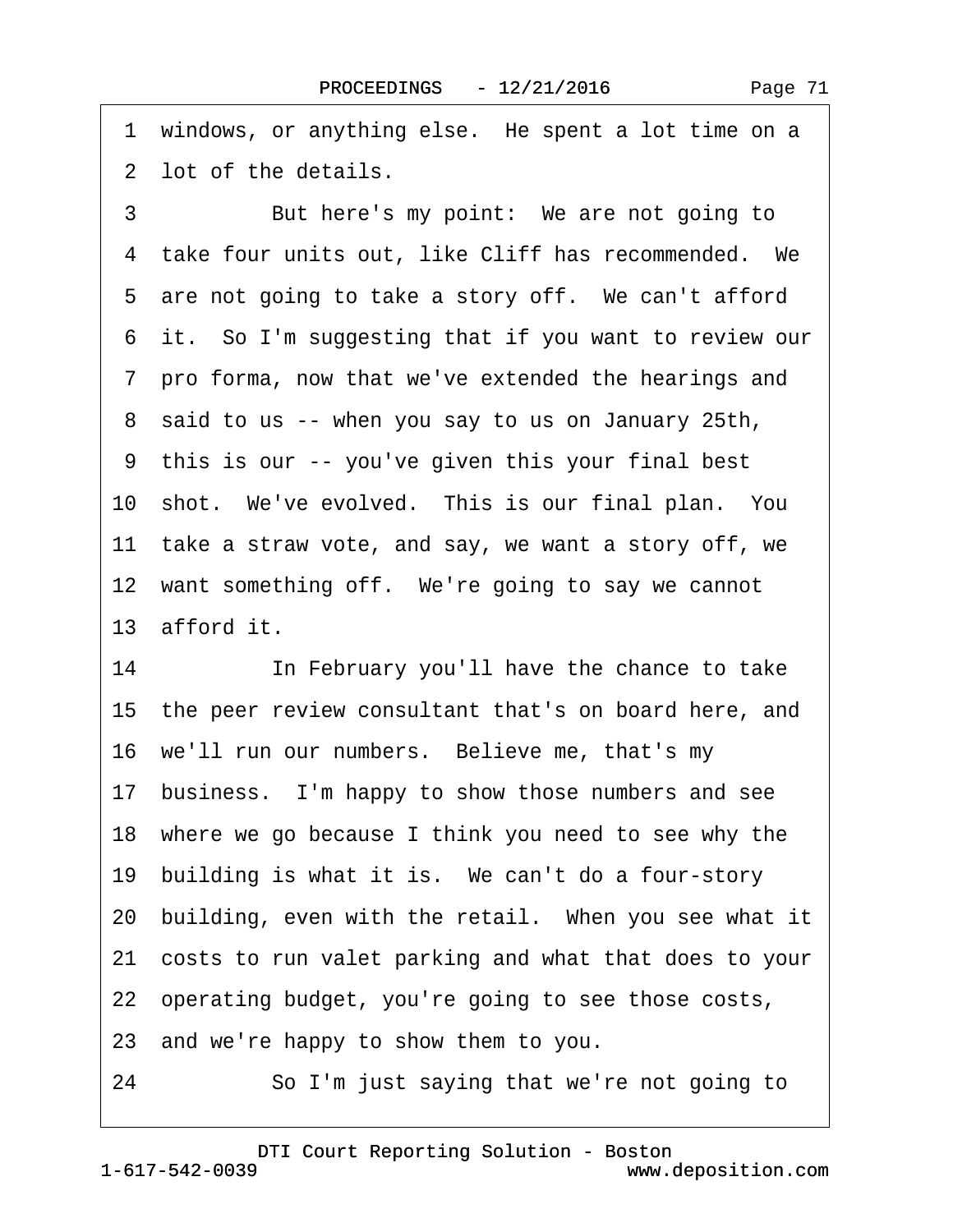·1· come back -- if people hope to see a reduced mass and 2 a change of this or a design here -- you're getting 3 close to the evolution of where we're going to be 4 with what we think works, and then you're going to 5 have to make a tough choice as to whether to support 6 it or not. And we'll show you the economics if you 7 want. That's my pitch. 8 MS. SCHNEIDER: I think we won't make a 9 decision about that tonight, but we know how the 10 process goes. 11 MR. ENGLER: Right. And I think that's 12 where you're leaning, so I wanted to at least suggest 13· that sometimes, in most cases, you run out of time 14 before you get a chance to do the peer review. And 15 in this case, because of the extension, whether we 16 like it or not, there will be time to do that review 17 if it comes to that. So we're ready for it. 18 MS. MORELLI: Can I comment? 19 MS. SCHNEIDER: Yes, please. 20 MS. MORELLI: So we have a hearing in a 21· month, and obviously we would like there to be some 22 sort of agreement about what we are going to have the 23 project team work on. It's not going to be helpful 24· for us to come back -- for staff to come back to you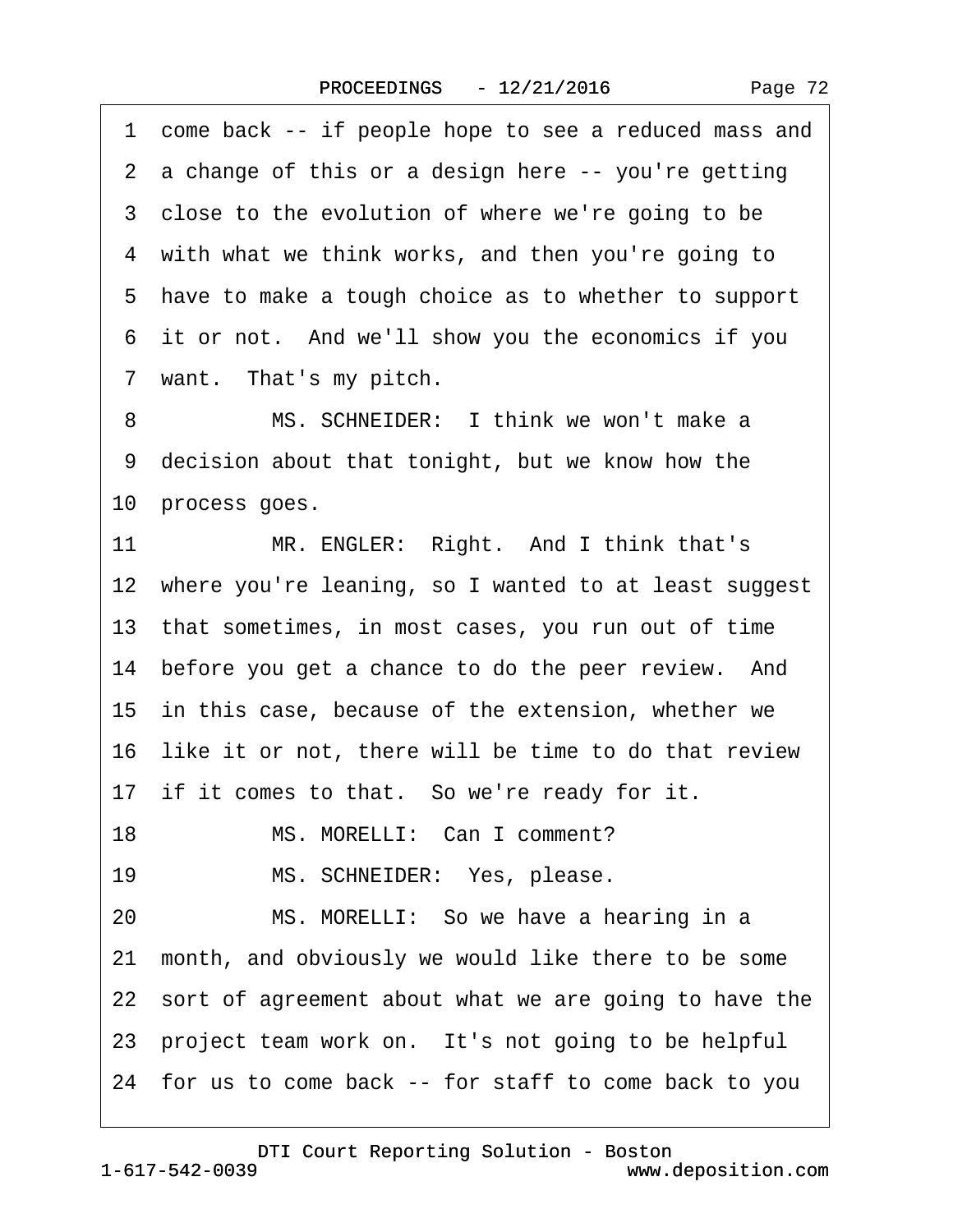Page 73

<span id="page-72-0"></span>1 in a month and say -- repeat just what Mr. Engler 2 told you this evening.

3 **I** think what's really important about the 4 process is, yes, the project team has done a lot of 5 work. Okay? There's not a lot of -- you know, there ·6· hasn't been a reduction of units, there hasn't been a ·7· huge reduction of square footage on the residential 8 side. I acknowledge what's been happening at the 9 ground floor. And we're simply, you know, asking the 10 project team to work out through their design to 11 apply some of the comments that you're making and 12 just to see them work that out in the sketches and in 13 their numbers. 14 I think for me, just to hear on face value,

15· after looking at the plans, that we're not going to

16 do it, that's a bit of a concern. Because I've

17 worked on a lot of projects where there is movement,

18 whether it's a 40B or not. And part of the whole

19· design process is that it's iterative, and that even

20· the project team might learn something through just

21 sketching, running their numbers, and going back to

22 see how that might work.

23 **Dear** Cone thing that is really telling that we

24 have -- Cliff and I both have been asking for are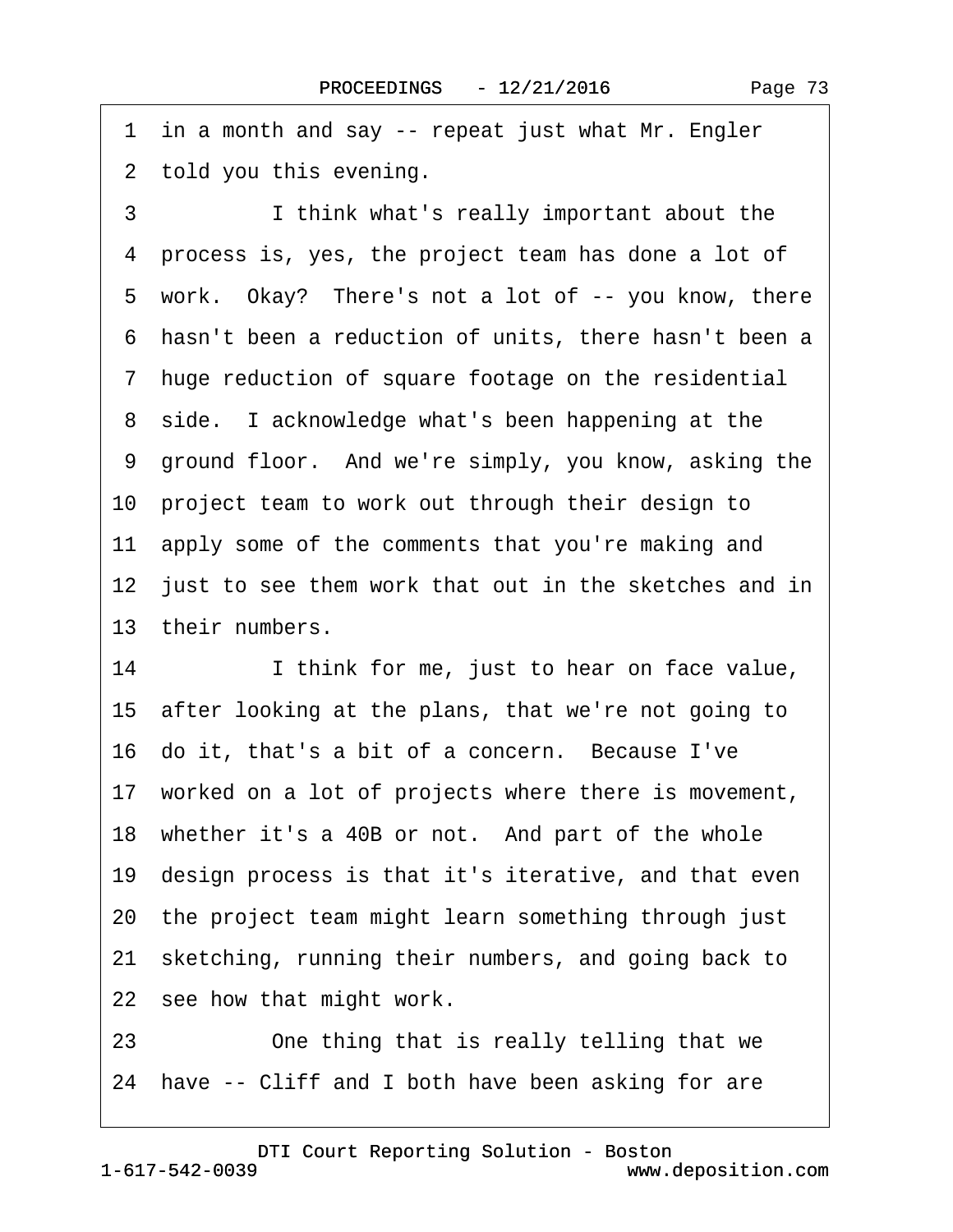|  | Page 74 |  |
|--|---------|--|
|--|---------|--|

<span id="page-73-0"></span>

|    | 1 just more renderings that show context. And that's    |
|----|---------------------------------------------------------|
|    | 2 something that I think the ZBA has not been privy to, |
|    | 3 is actually a tour of a 3-D model. And so that's      |
|    | 4 really what I would ask Mr. Engler -- and the         |
|    | 5 applicant isn't here. But over the next month, I      |
|    | 6 would hope that they'd be a little more willing to    |
|    | 7 apply some of the comments you've made, starting with |
|    | 8 articulation, looking at a 3-D model with context,    |
|    | 9 and really having -- continuing with the              |
|    | 10 collaborative process that we've had thus far.       |
| 11 | MS. SCHNEIDER: Mr. Engler, is that                      |
|    | 12 something that your client is prepared to do, or do  |
|    | 13 you speak for your client when you say that there    |
|    | 14 just aren't going to be any changes along the lines  |
|    | 15 we're requesting? Because if it really is the        |
|    | 16 latter, then I don't want anybody to wait for next   |
|    | 17 month, and maybe we do make a decision here tonight  |
|    | 18 that we do go straight to pro forma review.          |
| 19 | MR. ENGLER: Well, I don't speak for my                  |
|    | 20 client, not anything definitive, so you can't put me |
|    | 21 on the spot by saying we're not going to make any    |
|    | 22 changes.                                             |
| 23 | MS. SCHNEIDER: I thought that's what you                |
|    | 24 said. I'm sorry.                                     |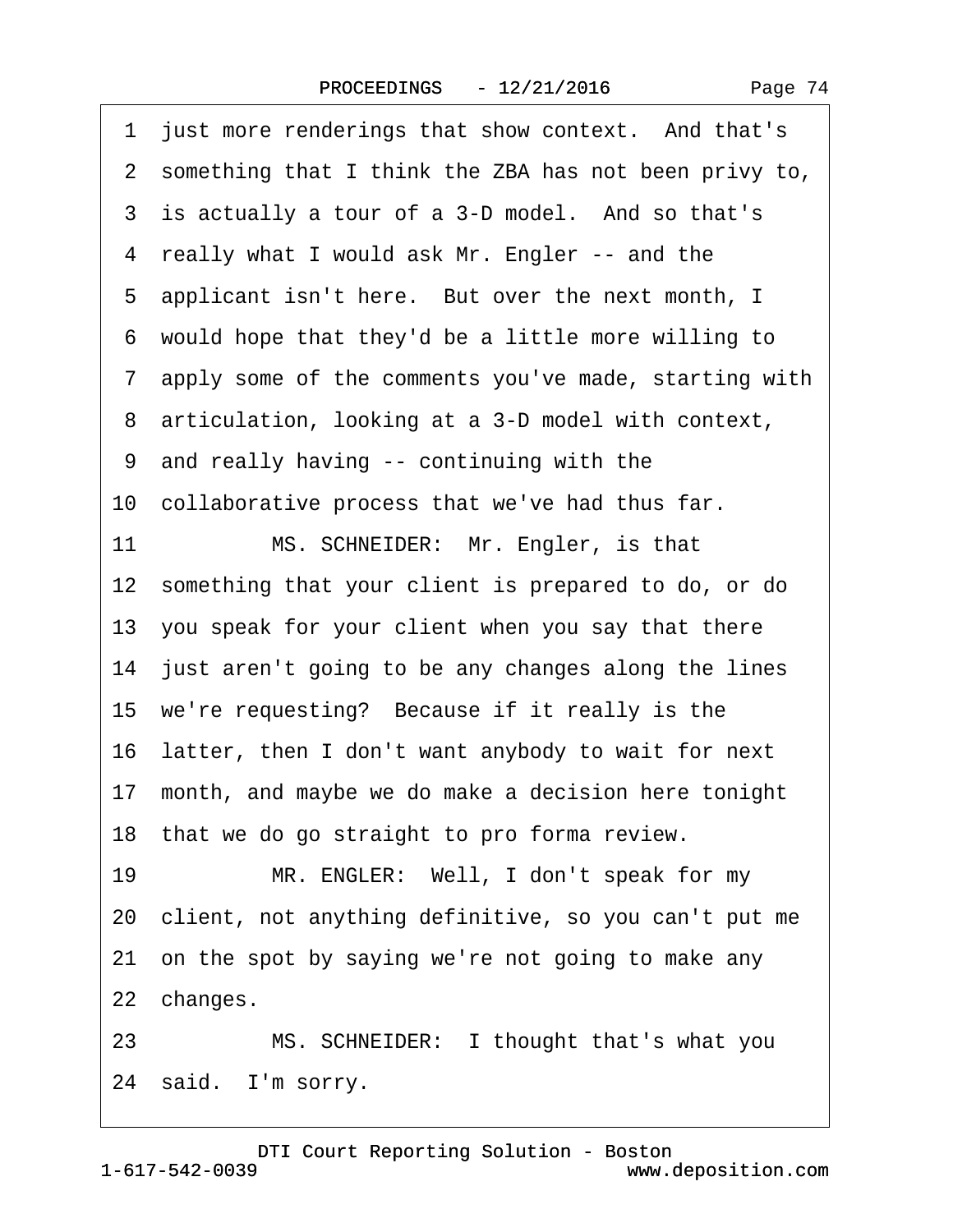<span id="page-74-0"></span> $\sqrt{ }$ 

| MR. ENGLER: I'm looking forward, saying<br>1             |
|----------------------------------------------------------|
| 2 despite what Maria wants, iteration after iteration    |
| 3 after iteration, we're going to stop that process      |
| 4 because we're not going to get -- we can do models or  |
| 5 we can do shadow studies, which represent 10 percent   |
| 6 of the year. I'm saying that's not rising to the       |
| 7 level of stopping where we are in the building. I'm    |
| 8 just jumping ahead by saying I don't anticipate us     |
| 9 changing the unit count or the size.                   |
| 10<br>We did the retail. We took a lot of space          |
| 11 out. We cut down 4 feet. I want to acknowledge that   |
| 12 we've taken a lot of costs out of this building, and  |
| 13 the garage too. And that's about where we can go      |
| 14 costwise.                                             |
| 15<br>So maybe the client will come back -- I            |
| 16 mean the developer and architect will come back on    |
| 17 the 25th with some more iterations. I don't expect    |
| 18 that we're going to get to the -- I'm just hearing    |
| 19 what you guys are saying, that you want more of that  |
| 20 massing change and you don't like the way it looks    |
| 21 with the context. That, to me, says size, take out a  |
| 22 floor, take out two floors, squeeze it down. We       |
| 23 can't do that economically, so that's all I'm saying. |
| If you want to say, let's go for it now, I<br>24         |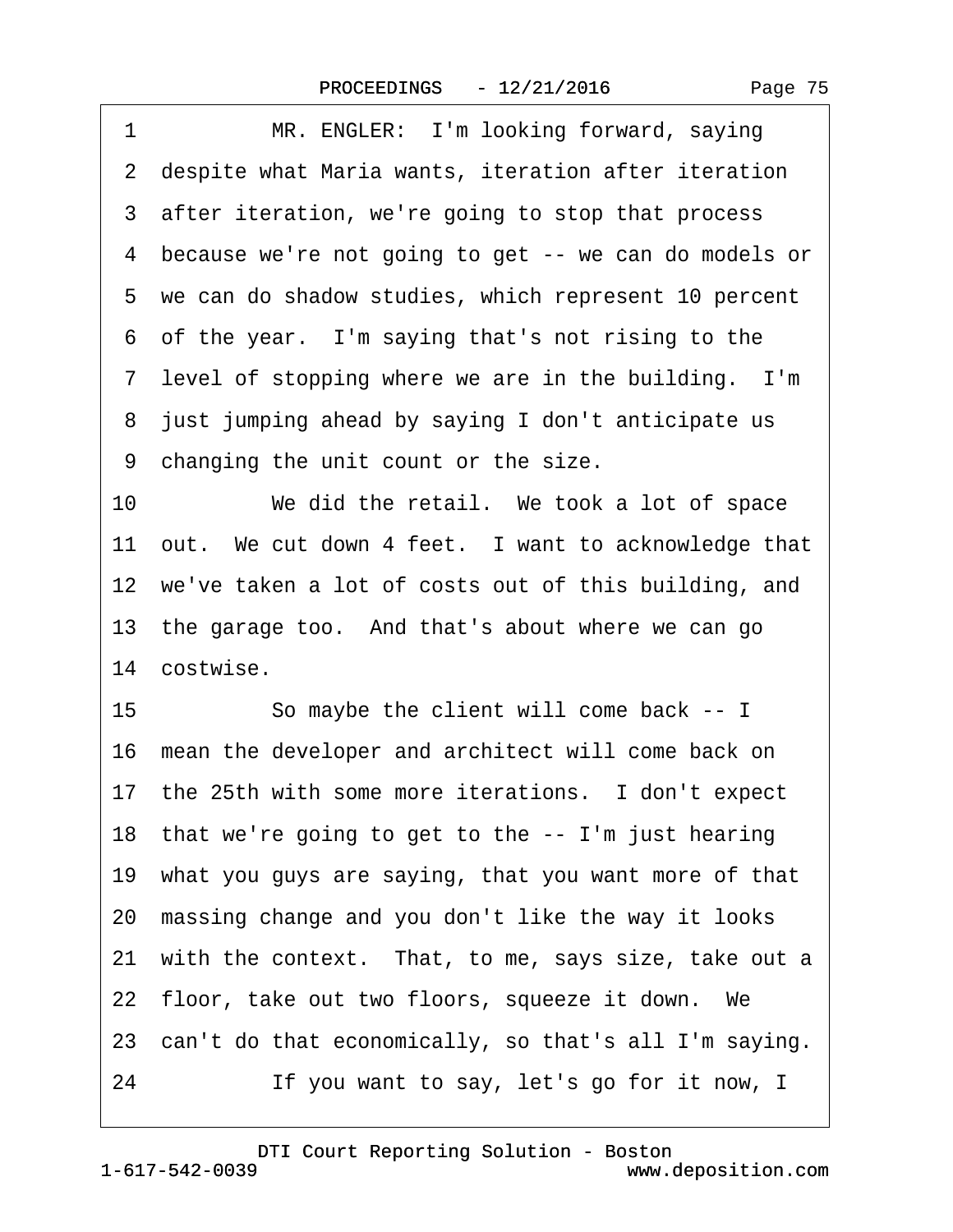<span id="page-75-0"></span>·1· think it's fair to say when all the design is done --

- 2 and you know the regs better than most -- when all
- 3 the design work and all the consultants are over,
- 4 that's when you get to look at the final
- 5 implications. So give us to January to look at that.
- 6 You still have time. We're going to March now,
- 7 whatever. I can't believe that. But at any rate,
- ·8· you have time to do the peer review.
- 9 MS. SCHNEIDER: Okay.

10 MS. MORELLI: Just one last comment. I'm 11 not a 40B expert. I'm not Judi Barrett. I think you 12 might recall that she sent a memo to all the panels 13· that really speaks to pro forma process, the triggers 14 and also the risk. And we really don't want to shut 15· down this process where there can be a negotiation 16· between the ZBA and the project team.

17 This is an important site. It is difficult 18 to develop. There are a lot of good things that can 19 happen here. A project that works for the town is 20· going to work for the applicant, and vice versa, so 21 these are not mutually exclusive goals. I just 22 simply would encourage the project team to really 23· apply some of your reasonable comments regarding 24· articulation, especially at that top floor from all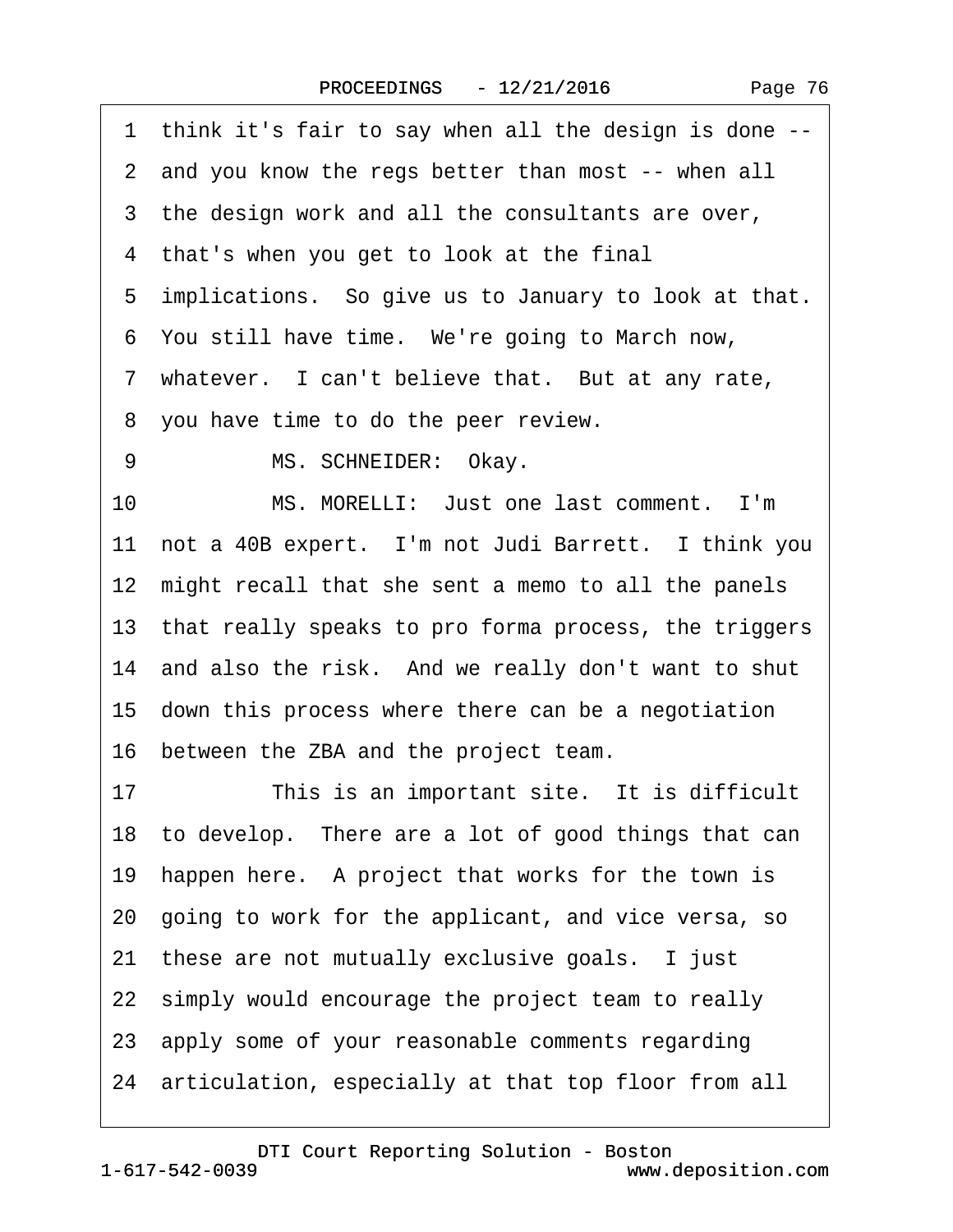Page 77

<span id="page-76-0"></span>1 sides. As Cliff has said in conversation, there's 2 really no back to this building, and it is exposed 3 from all sides. And that certainly does find the ·4· streetscape -- not just the Route 9 intersection, but ·5· the streetscape -- 6 MR. ENGLER: We have no problem with that 7 kind of issue. That's not what I'm talking about. 8 MS. SCHNEIDER: Well, I may have 9 misunderstood your initial comment. Because I 10· thought when you stood up to educate us a little bit 11 more about the process, that what you were saying is 12 that your client was not prepared to make any of the 13 changes to respond to the comments you've heard 14 tonight. And if that's the case -- and I didn't want 15· to waste your client's time and money, and I didn't 16 want to waste the town's time and money getting into 17 a further review to see if you would do something 18 else. I thought what you had said was that we were 19· not going to be getting any of the things, and you 20 would not be working on any of the things. And if I 21 misunderstood you, I apologize. 22 MR. ENGLER: I probably was too strong or 23 strident or whatever.

24 MS. SCHNEIDER: Oh, you think so?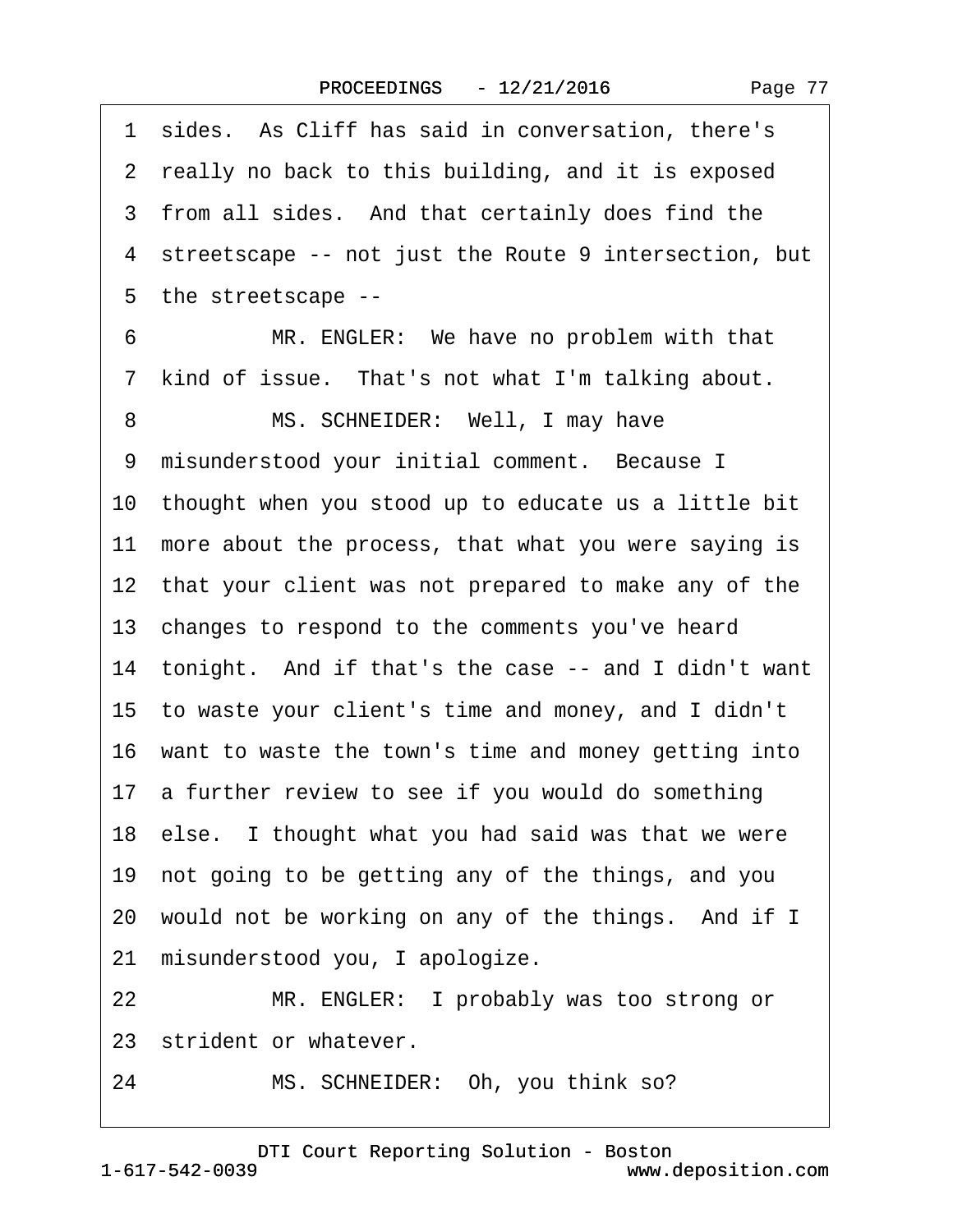<span id="page-77-0"></span>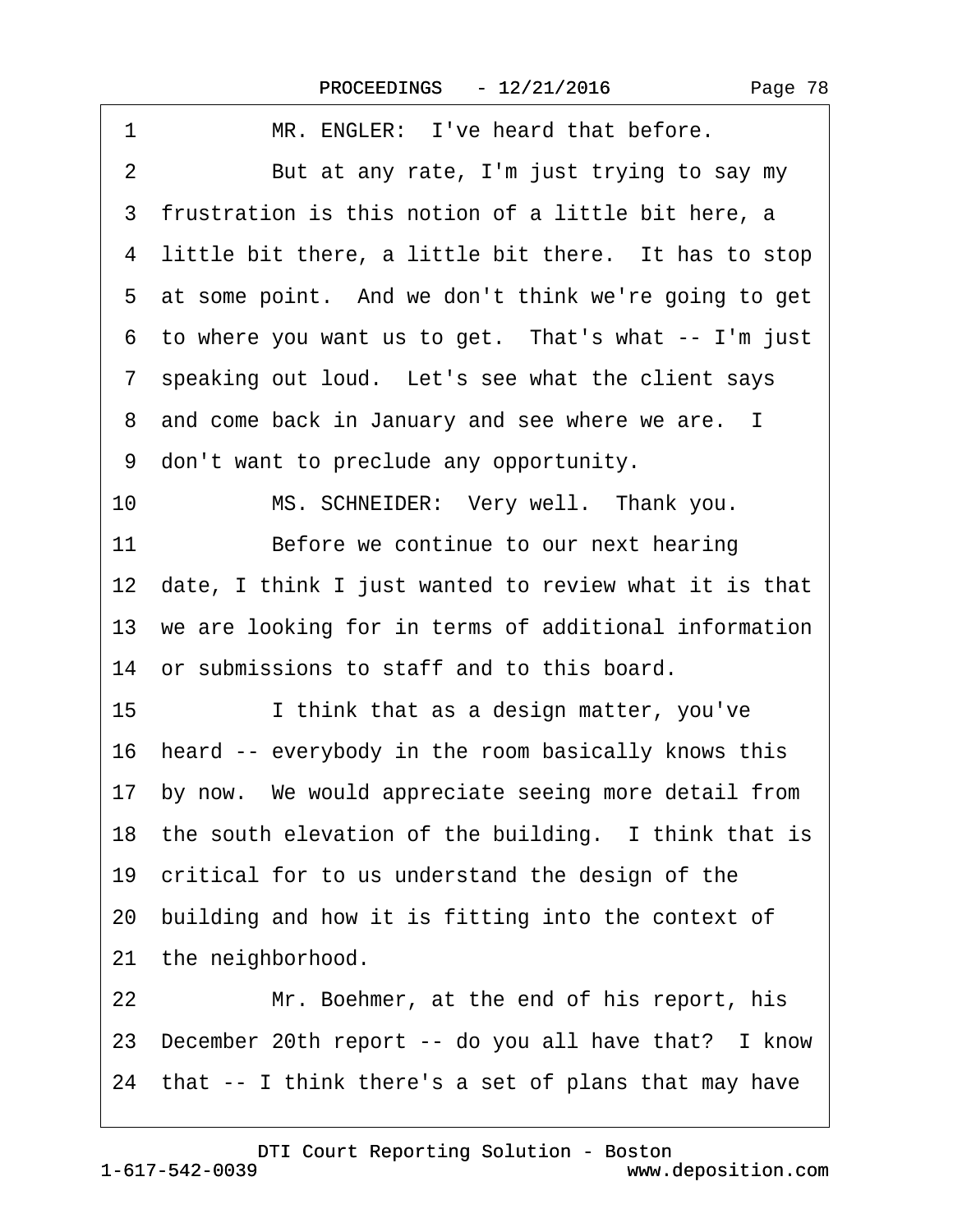<span id="page-78-0"></span>1 intervened. But particularly, at the very end of 2 that letter, he did have a list of questions. And so 3 if there's any possible way that the design team 4 could respond to those questions, just so that 5 they're not hanging out there, I think that would be ·6· useful. 7 You did hear a request with respect to the 8 transportation board, you know, and you've already ·9· agreed that we will have that information by not 10 later than January 6th so that it can go to the board 11 on January 9th. 12 Does anybody else have anything else before 13 I ask Maria if she's got anything on her list? 14 MR. ZUROFF: No. 15 MS. SCHNEIDER: Okay. Maria? 16 MS. MORELLI: We will expect ongoing 17· conversation regarding rubbish, trash -- excuse me -- 18 rubbish, recycling, and noise, and there will be an 19 update from MassDOT. 20 MS. SCHNEIDER: Okay. 21 MR. ENGLER: Can I add one thing? Since 22 I'm the grinch that stole Christmas, I might as well 23 keep that theme alive. I don't want to be picky with 24 my friend Cliff, but we're paying for him. And when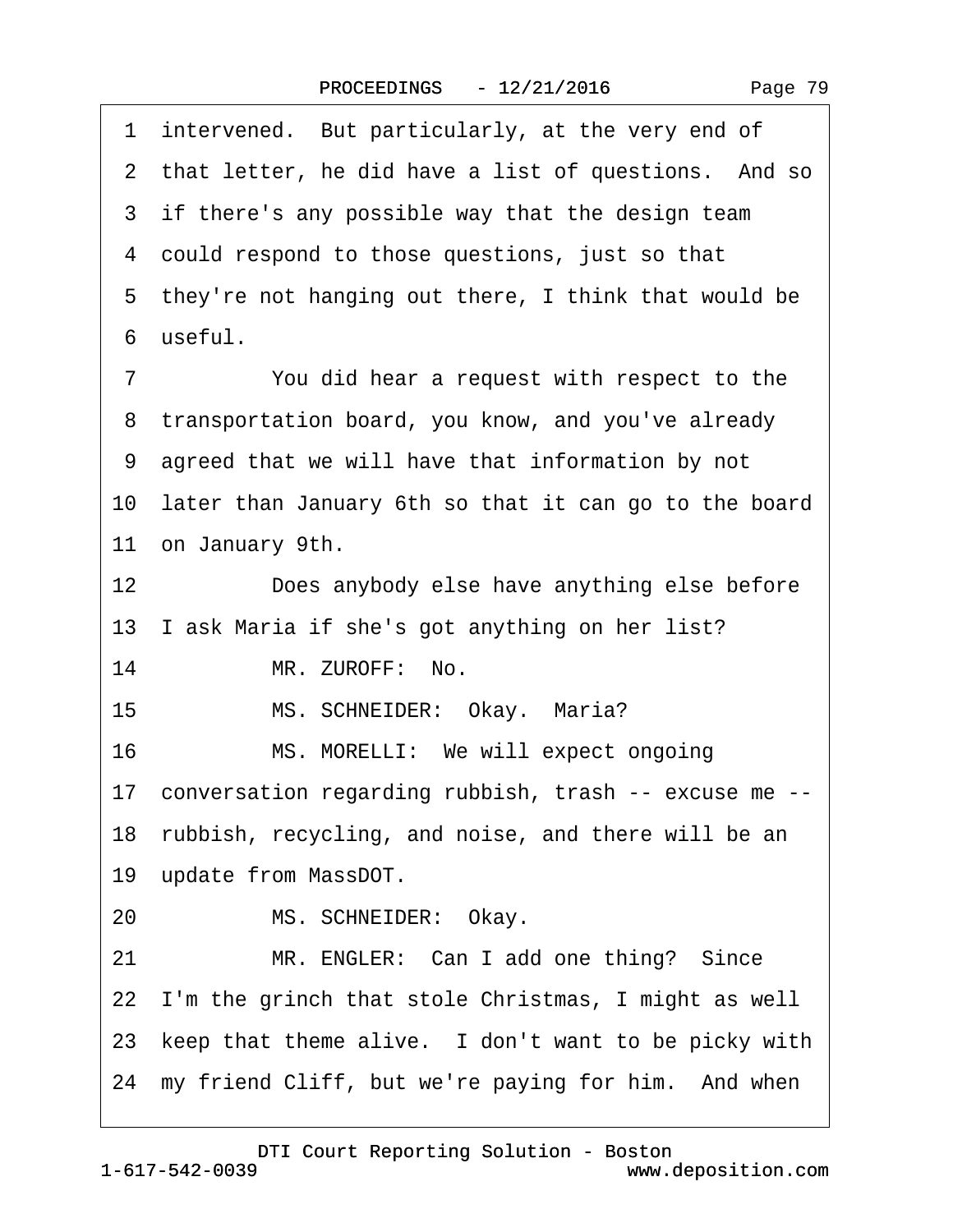<span id="page-79-0"></span>1 he does reviews that are already done by other 2 people, like geotech and site engineering and the 3 other people who come in on the parking, and then he 4 wants answers to questions, if -- I'm not speaking 5 for my client, but I've had clients that say, why are ·6· we having him go beyond the design review into areas 7 where we're paying other experts to do the same 8 thing? So I want to throw that out there. And he 9 and I can have a conversation about that. I just 10 want it on the record. 11 I think he's done a wonderful job, by the 12 way, and really helped us a lot. I think he's gone a 13 little bit beyond where, you know, I think his charge 14 was. 15 MS. SCHNEIDER: Cliff, if you could get 16 with the development team just to make sure that you 17 have the answers to the questions that you need on 18 the design front sufficient to advise this board, 19 that would be terrific. 20 MR. BOEHMER: Right. I certainly will do 21 that. And I would like to make a small response. 22· When I have drifted into the other peer reviewer's 23· territory, it really has been areas that really did 24· have implications on the aesthetics or the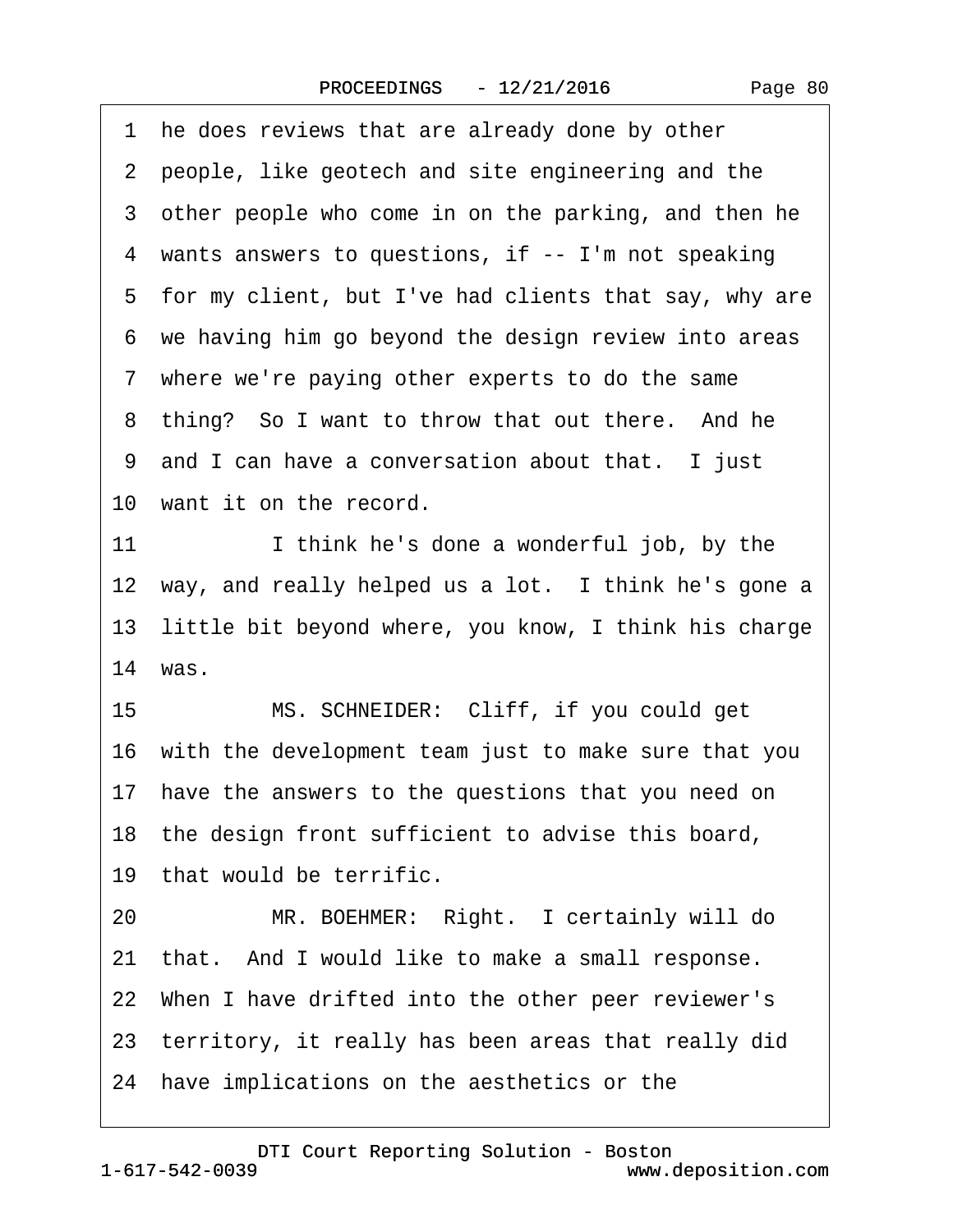<span id="page-80-0"></span>

| 1 functionality or the spatial qualities of the       |
|-------------------------------------------------------|
| 2 building.                                           |
| MS. SCHNEIDER: Thank you. And I think we<br>3         |
| 4 are better informed for it, and hopefully the       |
| 5 development team also is benefiting from the wealth |
| 6 of information that you're providing through your   |
| 7 review, so thank you very much.                     |
| With that, this hearing is continued to<br>8          |
| January 25th at 7:00 p.m. Thank you.<br>9             |
| 10<br>(Proceedings adjourned at 8:51 p.m.)            |
| 11                                                    |
| 12                                                    |
| 13                                                    |
| 14                                                    |
| 15                                                    |
| 16                                                    |
| 17                                                    |
| 18                                                    |
| 19                                                    |
| 20                                                    |
| 21                                                    |
| 22                                                    |
| 23                                                    |
| 24                                                    |
|                                                       |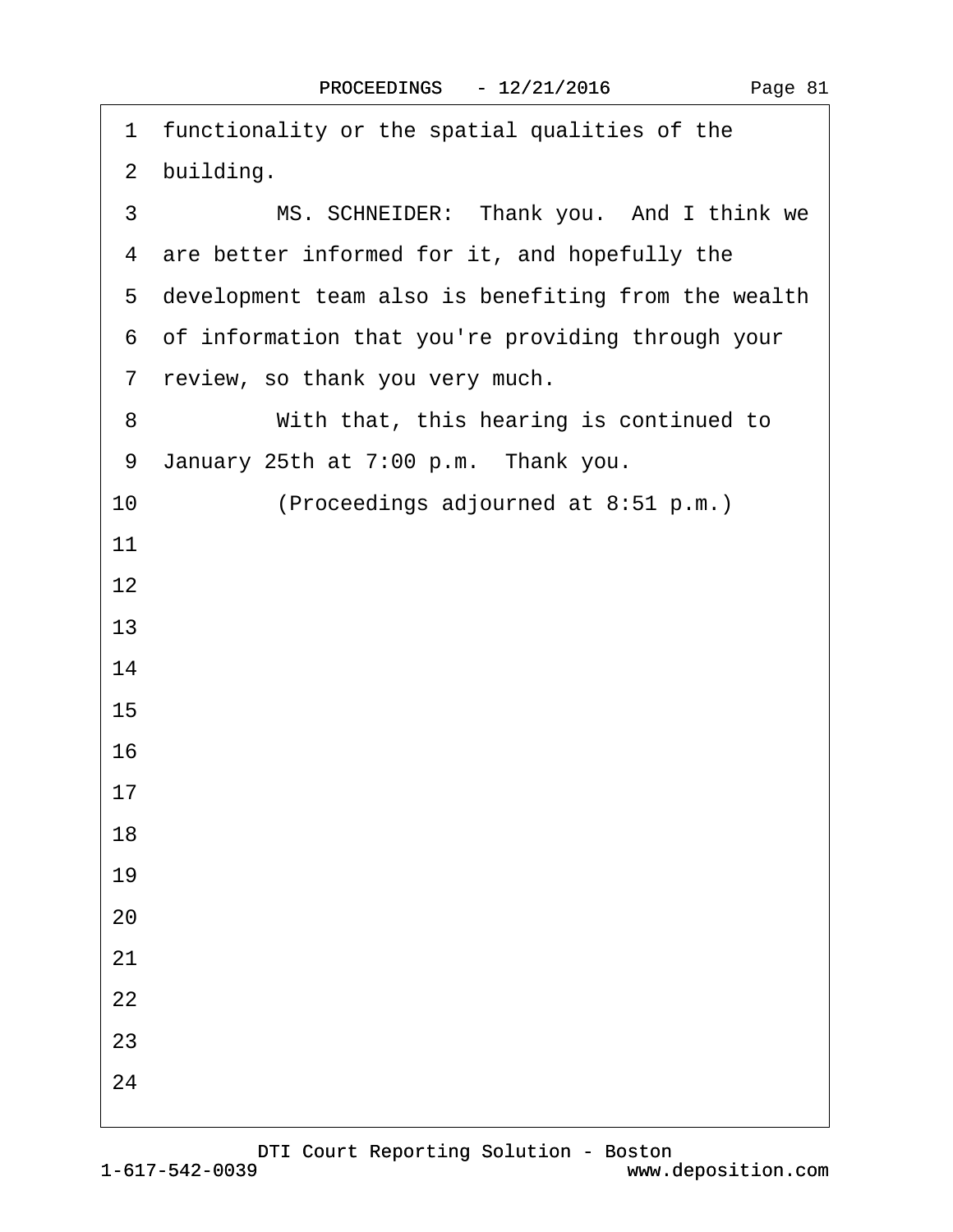| I, Kristen C. Krakofsky, court reporter and<br>1       |  |
|--------------------------------------------------------|--|
| 2 notary public in and for the Commonwealth of         |  |
| 3 Massachusetts, certify:                              |  |
| That the foregoing proceedings were taken<br>4         |  |
| 5 before me at the time and place herein set forth and |  |
| 6 that the foregoing is a true and correct transcript  |  |
| 7 of my shorthand notes so taken.                      |  |
| I further certify that I am not a relative<br>8        |  |
| 9 or employee of any of the parties, nor am I          |  |
| 10 financially interested in the action.               |  |
| 11<br>I declare under penalty of perjury that the      |  |
| 12 foregoing is true and correct.                      |  |
| 13<br>Dated this 5th day of January, 2016.             |  |
| 14                                                     |  |
| 15<br>Kristen Krakofsky, Notary Public                 |  |
| 16 My commission expires November 3, 2017.             |  |
| 17                                                     |  |
| 18                                                     |  |
| 19                                                     |  |
| 20                                                     |  |
| 21                                                     |  |
| 22                                                     |  |
| 23                                                     |  |
| 24                                                     |  |
|                                                        |  |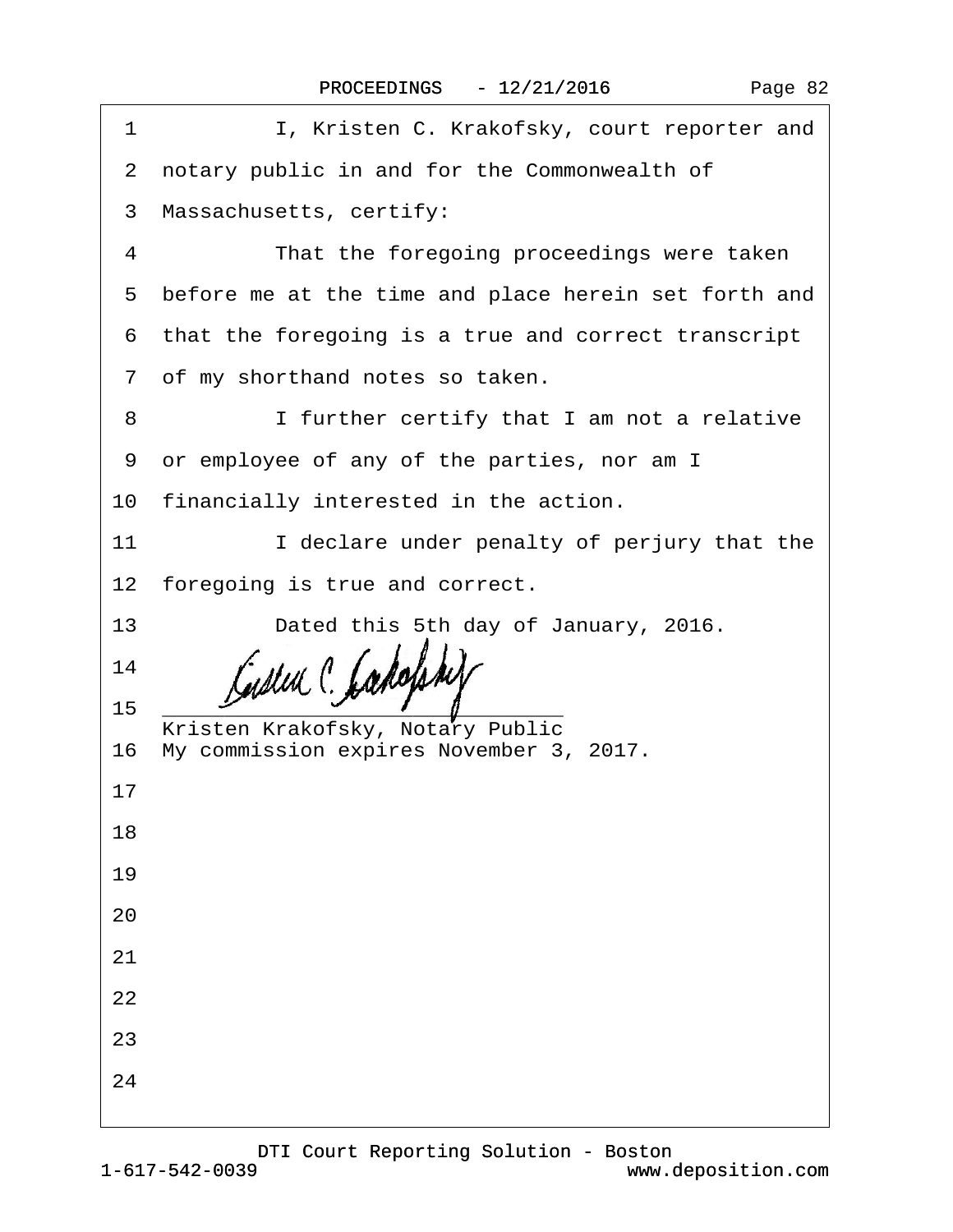#### PROCEEDINGS - 12/21/2016

| n e s |  |
|-------|--|
|       |  |
|       |  |

|                                 | 21st                      | 40                  |                                  |
|---------------------------------|---------------------------|---------------------|----------------------------------|
| $\mathbf{1}$                    | 9:22                      | 5:23 70:18          | 8                                |
|                                 | 23                        | 40B                 |                                  |
| $\mathbf 1$                     | 10:2 47:9                 | 3:5,17,19 9:10 10:2 | 8                                |
| 10:21                           | 24                        | 70:9,11 73:18 76:11 | 24:23 30:10                      |
| 10                              | 32:17                     | 40bs                | 80                               |
| 18:19,22 30:10 75:5             | 25                        | 3:15 70:9           | 42:6,9                           |
| 10,000                          | 4:1 32:17                 | 45                  | 8:51                             |
| 34:6                            | 250                       | 5:22 8:4            | 81:10                            |
| 11                              | 55:4                      |                     | 8th                              |
| 32:11                           | 25th                      | 5                   | 8:21                             |
| 11,250                          | 5:16 60:9 71:8 75:17      |                     |                                  |
| 34:7                            | 81:9                      | 5                   | 9                                |
| 11-space                        | 29                        | 11:16 16:22 25:5    | 9                                |
| 14:4                            | 33:22                     | 50                  | 18:19,22 22:9 24:20              |
| 1180                            | 2A                        | 52:15               | 25:21 28:6,14 36:20              |
| 3:5 11:21                       | 20:1                      | 55                  | 40:17,20 47:4 48:16              |
| 14                              |                           | 47:2                | 56:17 61:21 63:19 77:4           |
| 24:23                           | $\mathbf{3}$              | 56.02               | 9,950                            |
| 15                              |                           | 10:3                | 34:7                             |
| 25:3 33:21                      | 3                         |                     | 90                               |
| 16                              | 11:12 53:10,11            | $6\phantom{a}$      | 24:1                             |
| 3:23 33:22                      | $3-D$                     | 6                   | 9th                              |
| 17                              | 74:3,8                    | 11:17               | 12:7 32:16 44:16 79:11           |
| 3:23 16:1                       | 30                        | 6-inch              |                                  |
| 1974                            | 16:2 33:21                | 30:11               | A                                |
| 10:4                            | 30-day                    | 629                 |                                  |
| <b>1A</b>                       | 3:20                      | 58:10               | ability<br>17:23                 |
| 20:1                            | 317                       | 69                  |                                  |
|                                 | 10:4                      | 14:2 42:10          | able<br>5:16 12:14 43:7 66:5     |
| $\mathbf 2$                     | 384                       | 6th                 |                                  |
|                                 | 9:20 11:21                | 12:9,13 79:10       | absorb<br>52:10                  |
| $\mathbf{2}$<br>11:3 46:15 49:9 | 3:00                      |                     |                                  |
|                                 | 35:17                     | $\overline{7}$      | abutter<br>9:4                   |
| 2-foot<br>36:9                  | 3D                        |                     |                                  |
|                                 | 24:15                     | $\overline{7}$      | abutting<br>66:2                 |
| 20<br>10:2                      |                           | 25:1                |                                  |
|                                 | 4                         | 760                 | accent<br>44:7                   |
| 2015                            |                           | 10:2                |                                  |
| 54:10                           | 4<br>6:19 8:3 11:14 15:22 | 7:00                | access<br>15:2,3 18:7 29:4 35:10 |
| 2017                            | 18:12 19:3 21:2 51:11     | 81:9                | 36:12 46:13,18 53:7,8            |
| 3:23 4:2 44:18                  | 59:12 75:11               | 7:09                | 54:9 64:3                        |
| 20th                            | 4-inch                    | 3:2                 | accessibility                    |
| 78:23                           | 30:10                     |                     | 33:17 47:16                      |
|                                 |                           |                     |                                  |
|                                 |                           |                     |                                  |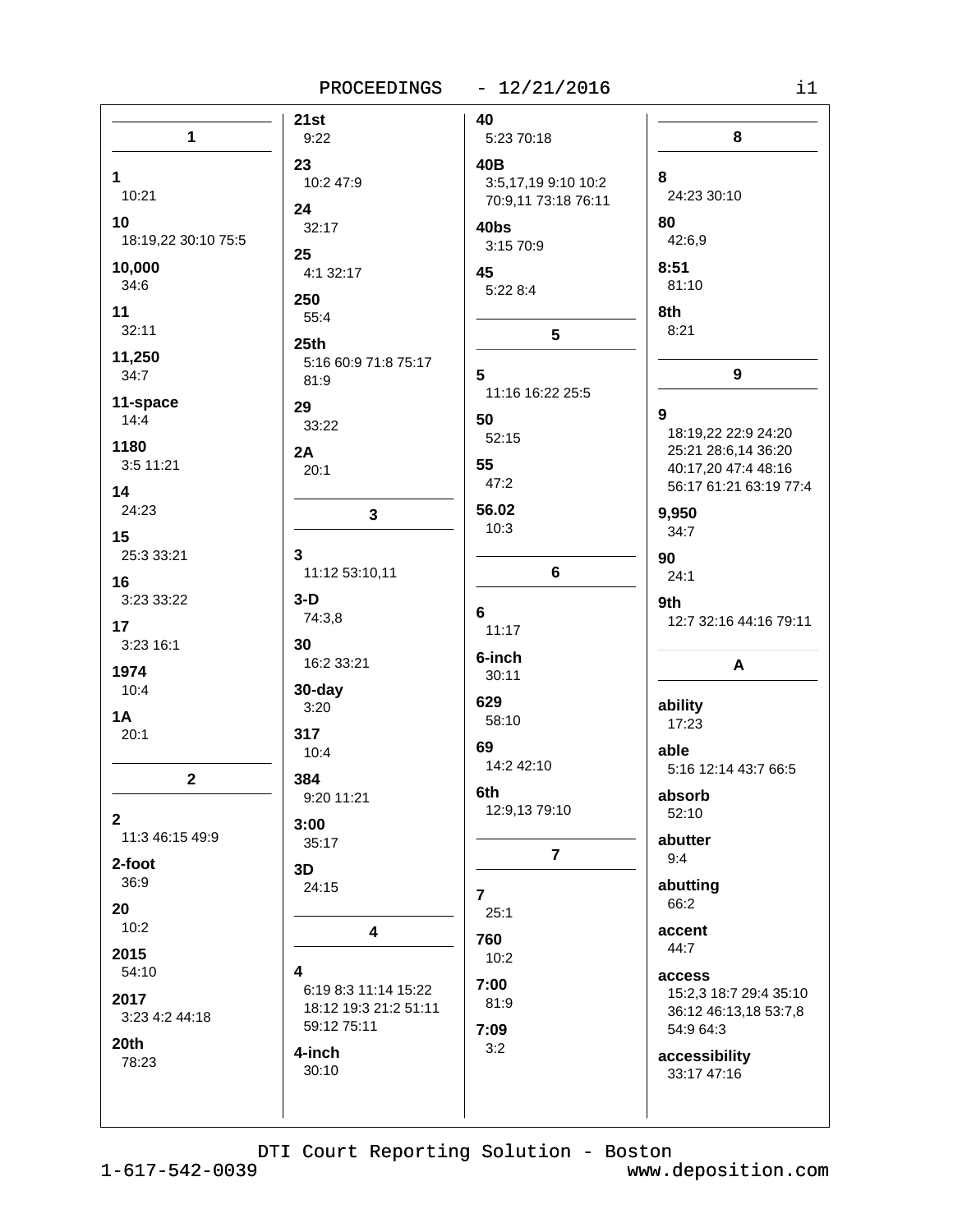accessible 20:1 46:16,19,20 47:19 48:1

**Accident**  $11:17$ 

accommodate 8:10 14:22

accommodated  $8.12$ 

accommodations  $48.12$ 

acknowledge 6:11 64:1 73:8 75:11

acoustical  $53:11$ 

act  $70.14$ 

**Acts**  $10:4$ 

actual  $22:5$ 

add 65:22 67:10 79:21

added 14:11 16:4,16,21 17:9 19:8,9 27:15

addition 45:15,22 69:5

additional 6:7 16:4 19:4 45:6 48:17 60:7 78:13

address 3:13 57:22 64:12 65:2,5

addressed 9:18 33:18 48:4 50:3

addressing 65:5

adequately 45:10

adjacent 22:10 39:18,21 40:23 49:14 54:17

adjoining 50:22

81:10 adopted 44:21 47:7

adiourned

advance  $60:8$ 

advances  $44:12$ 

advise 68:10 80:18

aesthetics 80:24

affect  $7:23$ 

affective

 $37:4$ afford

71:5.13

affordable 70:13

afternoon 35:17

age 47:1.11

agency  $3:17$ 

agenda 11:22 13:10

ago

4:10 18:18 65:4 agree

33:12 70:6,17,21 agreed

79:9

agreement 72:22

ahead 70:2 75:8

air 45:15,20 46:1,5 48:11, 14

aisle 14:7 16:1,5 17:20,21 27:11 31:21

allocated 14:13 allow

alive

79:23

 $-12/21/2016$ 

70:12

allowing 64:6

altering  $10:5$ 

ambient 36:2 44:4

amended  $10:4$ 

amenity 17:12 19:17 34:15  $46.23$ 

amount 16:13 61:5

analysis 5:10 6:8 9:9 68:6,9

analyzing 28:18

angle 22:23 23:4,20 24:3

angled 22:23

angling  $23:5$ 

answer 29:23 57:2 answering

27:10 answers

80:4,17

anticipate 75:8

anybody 15:4 60:10 68:19 74:16  $79.12$ 

anybody's 70:10

anymore 54:12

anyway 26:23 41:14 54:23

apart 24:10 67:11

apartment 45:21 47:2

apologize 77:21

**Apparently**  $52:1$ 

appeals  $10:9$ 

appear 23:17 45:22 66:4

appearance 38:20 63:2 69:12

appears  $43:3$ 

applicable 10:19 11:13

applicant 4:8,15,17 5:11,20 6:20 7:11.17 8:22 12:8 13:11 58:1 74:5 76:20

applicant's  $31:11$ 

application  $45:4$ 

applied 13:17

apply 30:20 73:11 74:7 76:23

appreciate 33:7 55:14 59:22 62:15 78:17

appreciated 60:23

appropriate 33:13 42:19 48:21 61:7 62:5

approval 7:16 10:18

approved 11:24

DTI Court Reporting Solution - Boston

 $1 - 617 - 542 - 0039$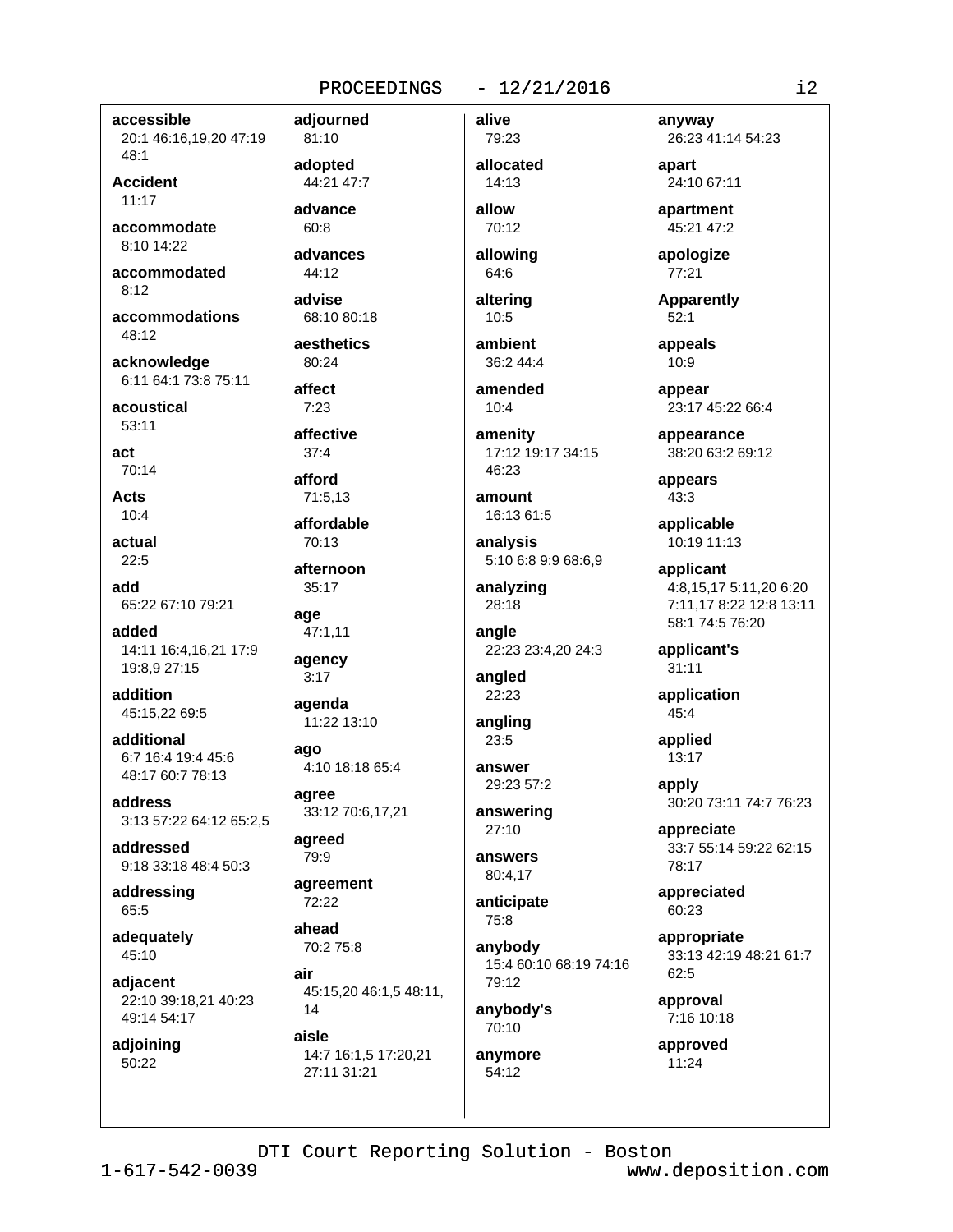#### $-12/21/2016$

approximately 21:2 24:23

April 54:10

architect 75:16

**Architects**  $13:13$ 

architectural 32:19 37:3 42:24 46:18 52:24 61:22

area

7:4 10:24 11:6 15:18 16:16 17:9,11,13 19:2 42:12 44:9 46:11 48:5 61:13 66:3 68:1 69:3,4

areas

18:20 19:17,18 26:17 38:11,13 39:11 54:21 80:6.23

aren't 52:6 74:14

arithmetic  $42.5$ 

arrive 47:17

articulate 28:16

articulated  $25:9$ 

articulating  $57:5$ 

articulation 9:2 25:11 26:20 36:15 56:13,23 65:16,24 67:9 74:8 76:24

asked 40:15 48:23 56:4

asking 73:9,24

associated  $45:7$ 

assumes 54:10

assumption 54:14

attend  $13:4$ attendants'  $17:10$ attention 10:18 57:8,15 65:15 attractive

 $40:6$ audible

13:8 59:17

**August** 8:21 32:16

authority 68:8

**Autoturn**  $10:24$ 

available 10:24 11:23 12:3 19:21

aware 7:12 9:23 20:23 62:22

awning 59:2

#### B

back

6:1,11,24 13:16 15:21, 23 16:9 18:13,24 21:10, 11 22:7,13 23:5 24:15, 19 25:5,7 26:15,16 27:12 28:3,13,14,20 29:17,23 30:6 31:14 32:15 34:22 36:22 39:9, 20 50:16 51:7 58:21 60:16 64:14 65:6 67:24 69:4 72:1.24 73:21 75:15.16 77:2 78:8

backward  $27:1$ 

bad 63:14.22

**Barrett** 

76:11

balancing 70:14

balconies 48:24 49:1 69:6

8:16 10:22 14:17 basement 52:18 **hasements** 49:16 basically 46:5 58:12 60:3 78:16 **basis** 68:14 bath 45:23

based

bathroom 19:20

beautiful  $31:15$ 

```
bedrock
 55:6
```
bedroom 34:1 46:11

behalf  $12:8$ 

believe 8:11,15 12:11 14:2 33:1 47:1 71:16 76:7

below-grade 54:11

benefit 15:9

benefiting  $81:5$ **benefits** 

 $17:17$ **Bennett** 

 $9:12$ hest

64:12 71:9

hetter 16:7 17:10 30:14 60:19 76:2 81:4

bevy  $3:15$ 

beyond 25:14 35:17 80:6,13

46:24 bicycle 47:4 bia 17:18 37:9,11,14 60:17, 23 bigger 15:21 61:10 **bike** 19:18 47:9 **bikes**  $17:11$ 13:18 14:10 18:14 20:23 25:9 26:11 28:21 29:7,8,11 33:20 34:6,18 35:1 37:6 38:6 47:22 66:19 73:16 77:10 78:3, 4 80:13 blank 65:21 blasting  $55:5$ block 20:4 59:1,4 63:7,8 blocked  $30:18$ 

blocking  $38:1$ 

blower 46:2

**bias** 

bit

blowup 14:15 17:7

hoard

3:16 4:6,16 5:4 6:5,13, 16 10:9,10,14 12:5,6,22 13:4 46:18 48:18 50:21 55:15 59:23 61:16 62:16 67:14 68:7,13 71:15 78:14 79:8,10 80:18

hoard's 6:10 9:16

**Boehmer** 4:12,15 8:21 32:5,7 34:1 38:2 47:13 54:5

DTI Court Reporting Solution - Boston

www.deposition.com

i3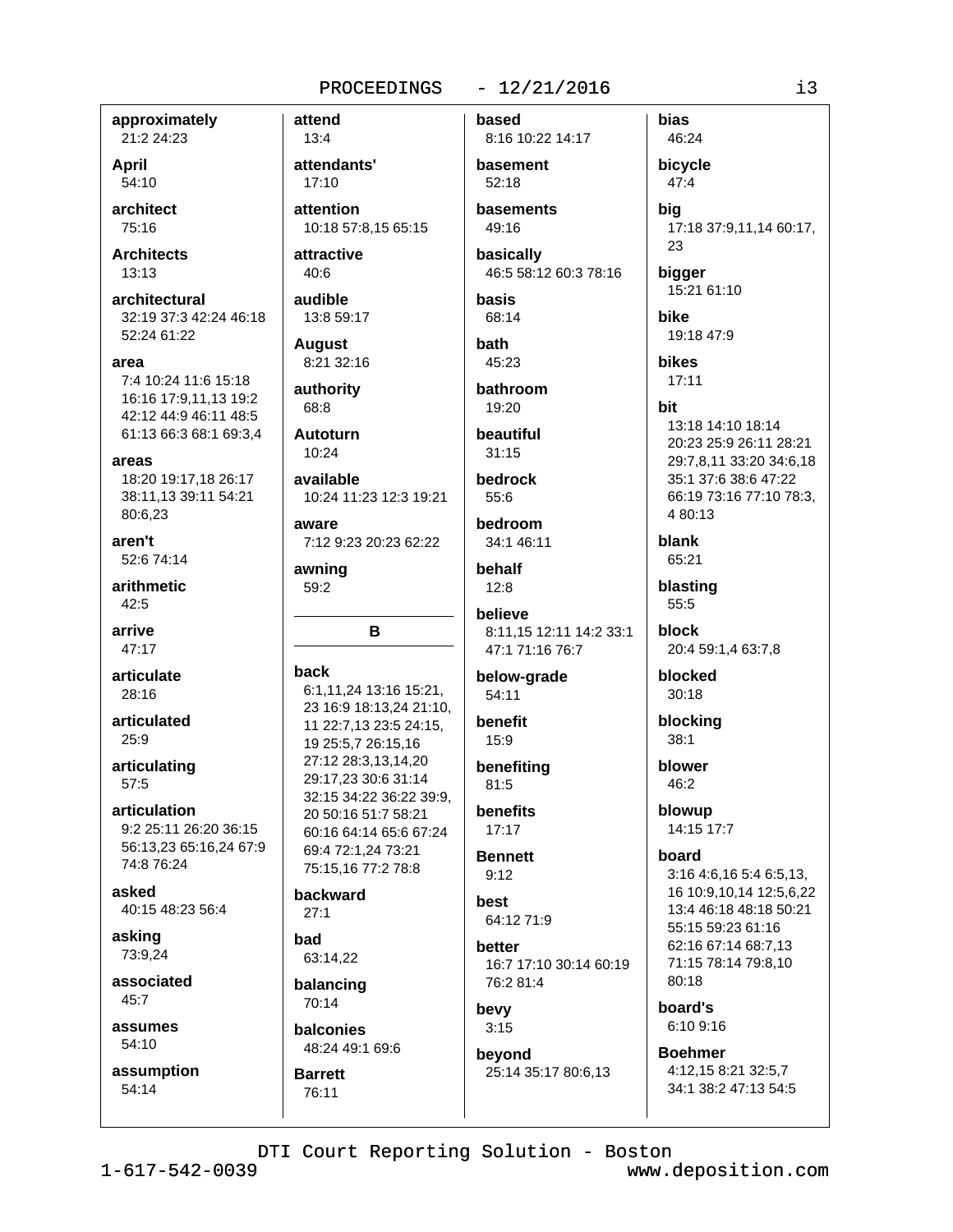55:13.16.23 57:9.17 62:15 65:6,15 78:22 80:20 **Boehmer's** 60:5 61:4 **Book** 3:10 32:3 55:17 57:3,16 64:22 66:15 68:22 borings 49:9 bottom 38:13 **Boylston** 3:5 7:17,22 11:21 20:15 22:9 23:3 24:14 27:17 30:2 35:3 38:22 39:5 41:18,22 44:6 45:18 49:23 50:2 58:20,24 59:6 63:8 64:6 69:3 hreak 38:19 39:8 40:11 **breaks** 37:11 39:6 briaht 36:13 brightly 40:8,9 bring 5:24 45:21 built bringing 52:7,11 53:2 broad  $50:6$ broader  $41:22$ broader-based 32:20 broken 21:20 39:4 **Brookline** 9:24 11:18 12:5 44:21 47:5 53:19,20 brought 10:18 20:15 33:19 call 36:14 48:15 20

call-outs budget 71:22 55:24 buffer called 16:21.23 17:2 66:8 55:24 **build** calls 56:14 52:5 buildina 5:10 9:9 15:22 16:3 17:3,14 18:12,23 19:15 21:1.3 22:10.15.18.21. 58:13 22 23:4,16 24:19,24 25:14,20 26:8 27:4,6, can't 12,17 28:1 30:6 33:10 35:13,14 36:6,7,15,20 37:7,11,13,19,24 38:17, car 18,20 39:8 40:7,9,17, 18,21,22 41:21,24 43:8 44:8,17 45:2 46:4 47:10 Care 48:19 50:4,5,17,20 51:9 52:14 53:8,18 54:11,14 carefully 56:3,9,16,23 59:5,10 40:5 61:6,8,18,19,20 63:1,5 64:24 65:11,18,19 66:1, cars 3,12,17,18 67:3 68:24 69:11 70:7,22,24 71:19, carved-back 20 75:7,12 77:2 78:18,  $36:8$ 20 81:2 carving buildings 36:22 21:22 22:4 27:2 48:13 61:13 62:9 66:8,20,21 case 70:19 48:13 63:5 66:21,22 cases bunch  $3:1224:9$ cast  $35:19$ **business**  $71:17$ **CBT** 13:13 businesses 11:6 58:24 ceiling busy 45:19 48:13 50:6 cement C 38:9 caliper  $30:11$  $8:8$ **Centre** 3:3 18:20 32:24 48:17. 70:18

 $-12/21/2016$ 

Cambridge 47:9,12 67:14

camera's

21:7 37:17 71:5.19 74:20 75:23 76:7

16:6 47:17

41:3 55:21

29:16 42:7

23:17 24:20 37:20 57:11 72:15 77:14

56:9 72:13

21:6 44:11

39:23 56:1 cementitious

centered

cents 64:21

certain 18:20 19:1 21:5 26:17

certainly 13:1 46:8 47:3 51:18 54:24 68:9 69:6 77:3 80:20

chairing  $3:7$ 

**Chairman** 4:21 9:18,23 12:4

chairman's 62:21

chance 71:14 72:14

change 33:20 37:9,11,13 40:19 41:16 65:24 67:8 72:2 75:20

changed 3:22 27:7 32:11

changes 15:12,19 18:22 32:9 34:10 40:20 41:15 49:11 58:1 60:5.20.23 62:4 74:14,22 77:13

changing 41:7 65:11 75:9

**Chapter**  $10:2.4$ 

character 59:13

charge 80:13

charged  $10:11$ 

choice 42:17 72:5

**Christmas** 79:22

circle 6:24 67:24

circulation 26:18

DTI Court Reporting Solution - Boston

 $1 - 617 - 542 - 0039$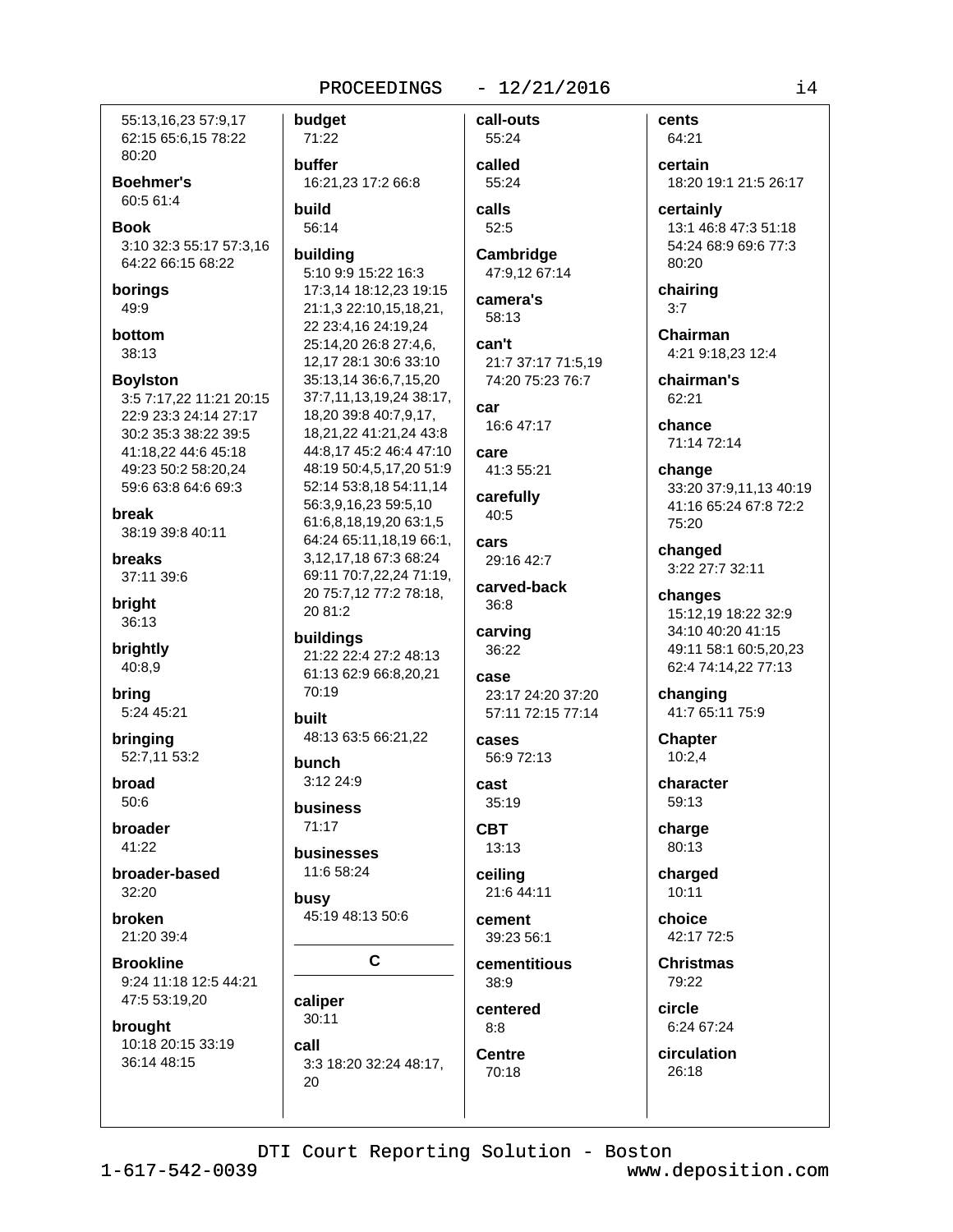#### $-12/21/2016$

clad 39:22

cladding 39:9 43:14

clarification 12:2 51:22 53:16

clarified  $38:6$ 

clarify  $42:1$ 

clean  $17:1$ 

cleaners 58:16 63:7

cleanest

45:20 clear

61:10

clearly  $39:3$ 

client 74:12,13,20 75:15 77:12 78:7 80:5

client's  $77:15$ 

clients 80:5

**Cliff** 4:12 5:7 8:20,24 13:21 28:19 29:9 71:4 73:24 77:1 79:24 80:15

close 3:20,22 18:1 26:18 54:22 72:3

close-up  $27:4$ 

closest  $9:356:16$ 

clue  $7:15$ 

**CMR**  $10:2$ 

code 5:10 9:9 26:24 33:10,15 43:8 44:17,20,21,22,24

45:17 47:5 53:6,13

cognizant 69:14

collaborative  $74.10$ 

collected  $48:6$ 

collection  $20:17$ 

colors 19:13 56:2

combined 43:3.5 44:3 50:4

come 16:24 32:17 33:2 51:21 57:21 62:13 72:1.24 75:15,16 78:8 80:3

comes 35:4 44:4 72:17

comfortable 18:23

coming 3:11 18:5 19:7 28:6 29:11,16 31:2 59:19,22 63:16 64:10

comment 4:14 42:16 45:3 47:23 50:12 57:4,20 72:18 76:10 77:9

comments 4:9 7:8 8:8,16 9:13,16 13:21,22 21:17 28:19 32:11 33:11 39:12 44:13 49:22 51:8 52:22 57:23 58:7 60:5 61:4 62:21 68:2.5 69:22 70:4 73:11 74:7 76:23 77:13

commercial 5:24 10:15 31:19 34:5,7 41:18 44:5 48:1 52:9 54:10 66:17,20,24 67:16 69:3

commissioner 5:9 9:10,12 33:12

common 19:18 70:10

 $58.6$ communities  $47:8$ 

communicate

community 19:19

compactor 8:9 14:16 15:10

comparative 13:15 51:10

compartmentalizatio n

46:4 complete

28:4

completely 31:17 67:4,14

completion  $28:7$ 

component 23:5,6

composite 38:8 42:17

comprehensive  $9:11$ 

compress  $51:17$ 

concept  $27:6$ 

conceptualized 61:11

concern 6:3 29:17 30:3 43:9 49:5 54:19 62:12 64:13 66:7 69:16 73:16

concerned 17:5 37:16 62:24 63:13. 23 64:4,11 68:3,16

concerning  $Q \cdot 2$ 

concerns 39:13 42:4,7 48:15 52:4 53:3 62:14 64:15,23 68:21

condensing

condition 55:3

 $43:6$ 

conditioned 20:18.19

conditions 68:15

conduits  $45:4$ 

cone  $18:3$ 

conference  $32.24$ 

confirm 6:13 53:17

confirmed 34:12 53:12

conflict  $39:1$ 

conflicts  $32:13$ 

conforms 53:19

confusing 24:10 27:14

conscious 20:23

consider 45:8 50:15

considerably 34:22

consideration 10:9 45:1,8 49:18 54:2, 4 55:9

considered 12:24 45:24

considering 28:6

consistent 22:16 25:24 61:24 62:2 63:11

construction 10:22 48:9 49:7,11 53:14 54:20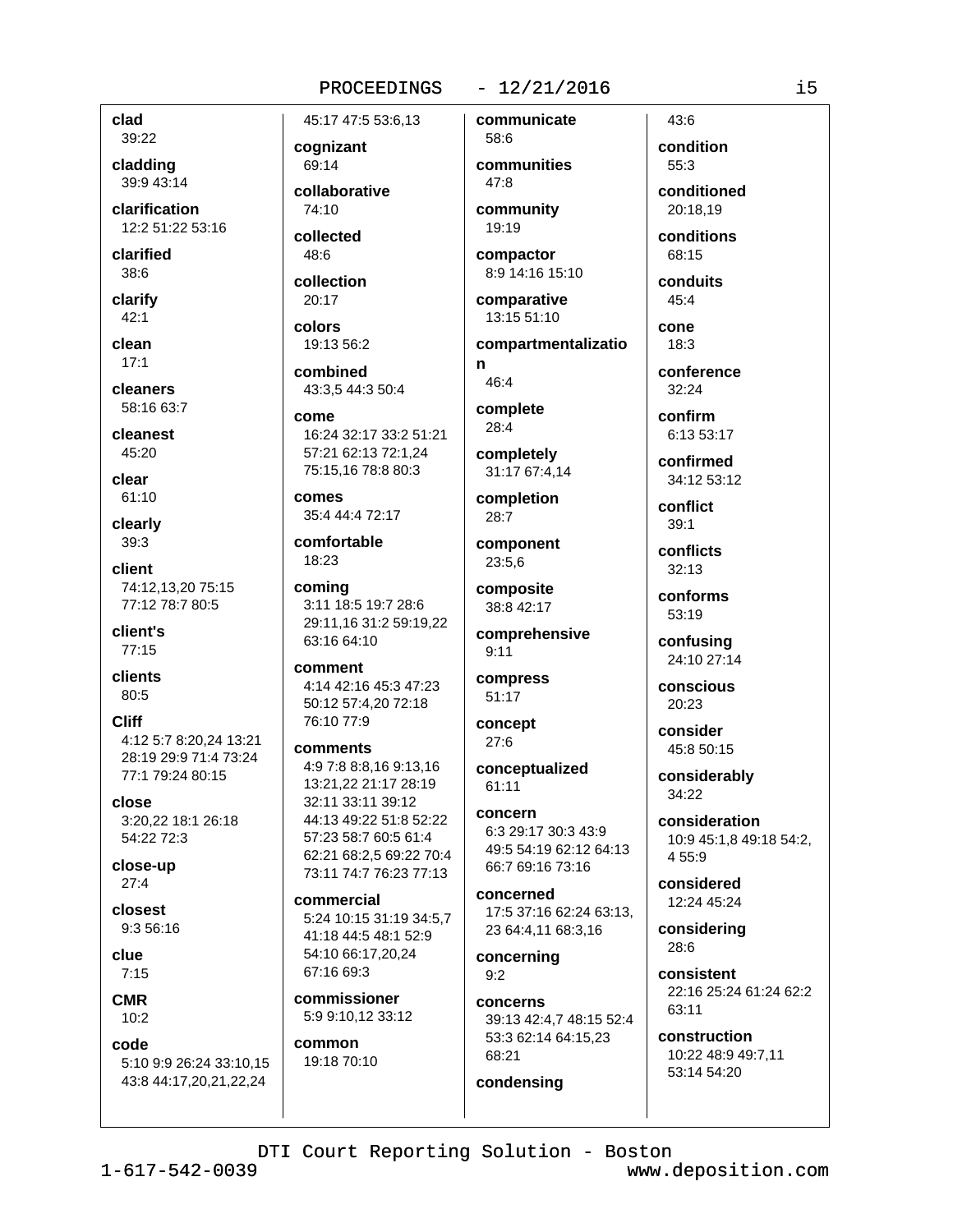#### consultant 10:13 12:1 70:23 71:15

consultants 76:3

context 26:14 40:17,21 41:2,3 50:21 61:7 62:1 74:1,8 75:21 78:20

contextual 70:8,15,18

contextually 24:13

continue 3:24 47:15 51:18 60:6 62:7 69:8 78:11

continued  $3:481:8$ 

continues 51:14 61:18

continuing 41:14 74:9

continuously 45:23 53:1

contrary 68:23

control 7:6 46:5

conversation 77:1 79:17 80:9

cooling 43:6

cooperation  $55:1$ 

coordinated 54:15

coordinating  $53:1$ 

corner 18:14 22:8 24:5 28:4,7 29:8,10 31:4 36:10,23

corners  $41:7$ 

cornice 28:2

correct 33:23 37:21 46:20,22

cost 43:11.12 56:14

costs 71:21,22 75:12

costwise 75:14

cotta  $26:1$ 

couldn't 35:21 42:22

counsel 6:12,15 9:24

count 19:24 31:23 42:9 75:9

couple 16:22 24:16 39:12 41:15 44:13 49:15 51:8, 21 52:3,5,21 68:4

course 5:6 36:2 38:18 51:6

court 23:10

cover  $3:12$ 

covered 57:24

covering  $4:4$ 

cranks  $35:19$ 

create 17:6 21:14 26:19 36:11 54:24

created 17:11.12

creates  $18:13$ 

creating 10:5,15 17:17 29:20 49:13

credible 33:14

 $-12/21/2016$ 

critical

```
78:19
crowding
 62:11
```
curb 7:16 10:23 31:13

curiosity 53:22

current 11:13 38:7 39:24 41:15, 17 44:20 51:1 54:15

currently 5:15 13:23 15:14 16:17

curtain 38:13

customer 41:16.17

cut 31:13 75:11 cuts

6:19 7:16 cutting

27:9,11

# D

dangerous 63:4

```
dark
 35:21
```
data 10:12,23 11:17 12:9

date 12:10 78:12

dated 9:22 54:10

**David** 58:9 day

63:19 68:3 deadline

3:22 12:14 **Dear**  $9:23$ 

**December** 9:22 78:23

decision 68:8 72:9 74:17

deck 48:23

decorative 38:10.12

decrease  $50:14$ 

dedicated 31:18.20

deeper 39:12 49:10

definitely 30:6 60:23

definition 34:16

definitive 74:20

degree 23:21

degrees  $24:1$ 

demise 15:16

**Demonstration**  $11:3$ 

department 6:4 11:18 58:8

depth 5:22 49:8

described  $34:13$ 

describing 44:2

description 32:9

design 4:10,18 7:24 10:21,23 44:15 51:14 57:10 58:1

60:2,5 67:11 68:24 69:1 70:7,8,15,22,23 72:2 73:10,19 76:1,3 78:15, 19 79:3 80:6,18

DTI Court Reporting Solution - Boston

 $1 - 617 - 542 - 0039$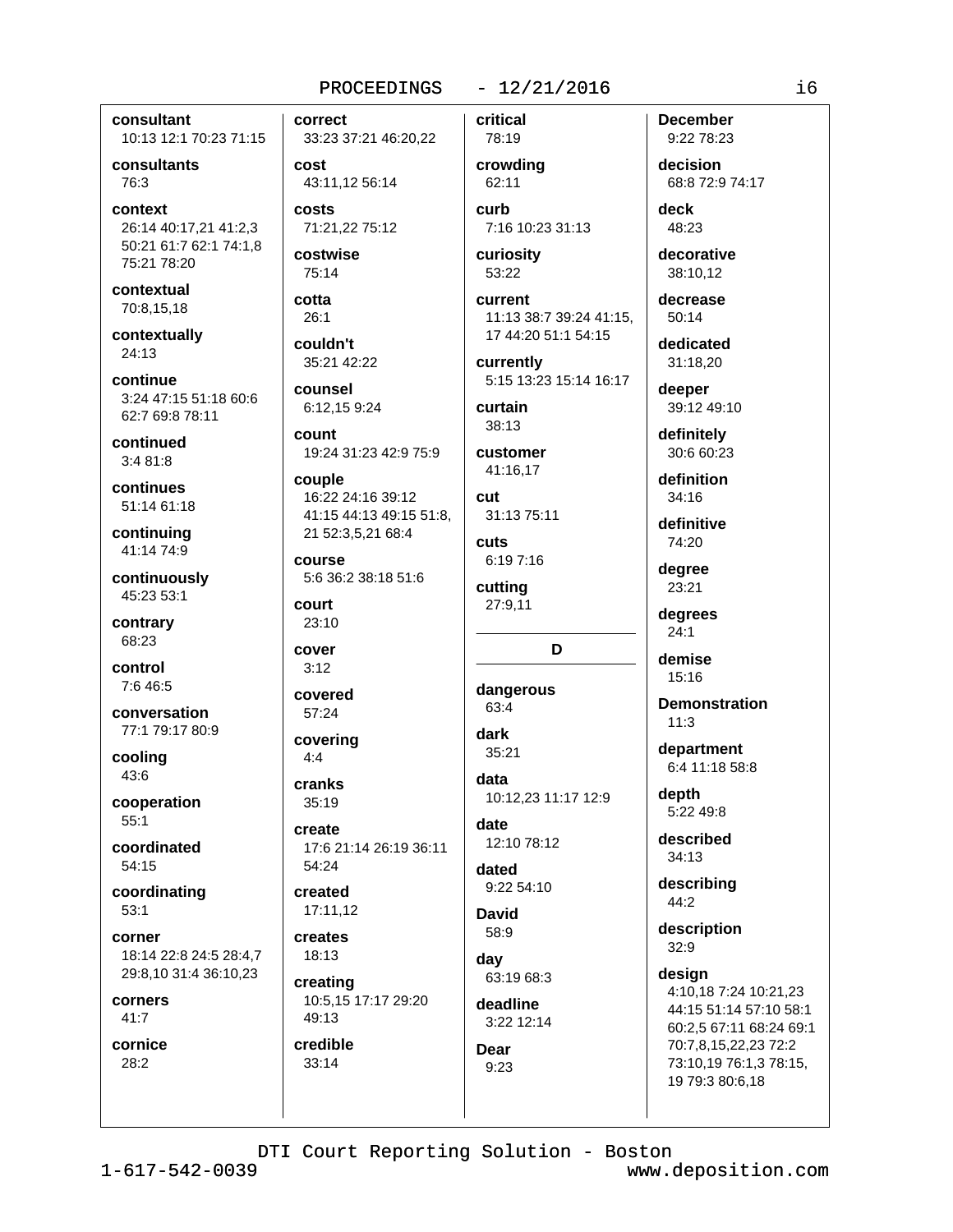#### designate 56:7

designer 64:13

designing 56:8

designs 56:20

despite 75:2

detail 40:4 56:1 60:15 78:17

detailed 25:10 46:6 53:20

detailing  $42:18$ 

details  $71:2$ 

develop 76:18

developed 44:1,11 55:21

developer 43:22 44:1,10,22 46:17 47:24 49:19 51:18 53:17 55:10 60:2 70:4 75:16

developers 63:6

development 29:7 44:23 80:16 81:5

dewatering 49:6

**DHCD**  $3:16$ 

diagram 18:3

dialogue  $20:21$ 

didn't 35:17 50:9 57:7,9 77:14,15

difference 17:4 37:14 different 25:9 38:16 39:11 53:1 54:13 67:4 difficult

41:8 43:13 76:17

diligence  $7:19$ 

diligent  $7:18$ 

dimension 11:2 18:21 19:3 24:5

#### diminish 38:17

diminution  $34:5$ 

direct  $43:10$ 

direction

 $4:17$ 

directly  $7:8,20$ 

disaster 63:19

discharge 43:21

discuss  $9:6$ 

discussed 15:2 49:12 60:20

discussing 16:15

discussion 38:15 51:12 55:18

disproportionately 64:24

disregard 59:3

distance 23:2 26:24 27:17

distorting  $23:1$ 

distracting 43:19 distribution 46:20

 $-12/21/2016$ 

**Ditto**  $6:24$ division

11:20 12:2.20 13:3

doable  $33:14$ 

dock 18:17

documented 49:18

documents 32:17,19,20 34:12,14 52:24 53:2,12

#### doesn't

7:3.14 29:5 37:12 40:21 45:22 67:7 70:9,11,12

#### doing 65:6 68:11

don't

3:6 8:17 15:16 22:16 23:21 30:3 31:12 34:16 35:12.18 47:13 49:4 53:5 54:3 55:10 56:1 57:7 58:18 62:2 63:10 64:12 65:23 67:1.20 70:6,21 74:16,19 75:8, 17,20 76:14 78:5,9 79:23

door 46:2

doors 27:20

double 63:18 64:8

downlighting 44:3,10

dramatic  $15:12$ 

drawing 39:24

drawings 10:22 52:20

drifted 80:22

#### drive

14:7 16:1,4 17:21 27:11 28:13 31:21 44:9 67:5 68:13

driver's  $18:3$ 

driveway 7:23 22:13,14 36:6 64:11

driving 40:20 64:17

drop-off 17:9.12.21

drop-offs 16:5

dropped  $34:5$ 

> dryer 43:21

due  $7:19$ 

dusk 29:21

duties  $10:11$ 

dwell 32:10

dying 60:10,11

E

oarlier 16:15 18:6,11 28:11 35:21

early 20:16 47:11

ease  $11:2$ 

eased  $19:4$ 

> easement 6:22 7:11 18:18 19:4

easily 43:7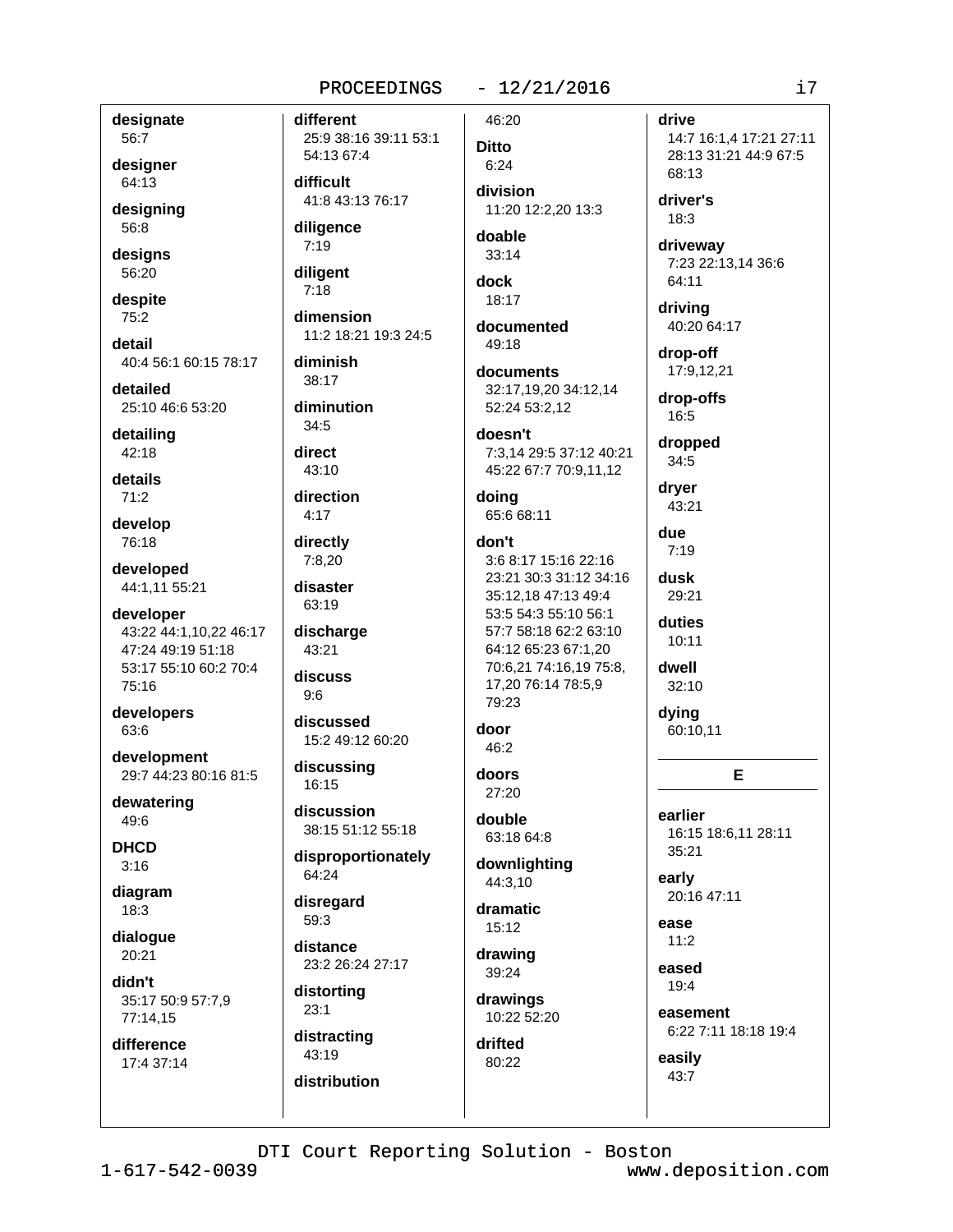easing 50:22

east 22:9 36:6 38:23 50:15. 17 56:15 65:7,12 69:19

eastern 36:9 39:8

economically 75:23

economics  $72.6$ 

edae 16:3 17:2 18:14 28:23  $37:23$ 

edition 44:16

educate 77:10

effect 44:18 63:21

effective 43:12

effectively  $33:18$ 

effects 66:2

efficiency 42:23

efficient  $43:6$ 

either 10:15 15:5

elderly 47:3,8

electric 52:16,17

electrical 45:5.6

element  $41:5$ 

elements 44:15

elevation 22:2,24 23:3 24:2,14 26:15 27:8,16 37:19

38:23 39:18.20.21 41:13 55:19 56:3,19 61:8 78:18

elevations 27:23 29:2 37:10 39:14. 16 40:9,15 43:16,18,23 50:9 51:10 55:23 56:8, 9.10 65:8

emails 58:7

emergency 51:23 52:1

Enabling  $10:3$ 

enclosures  $14.19$ 

encountered 49:7

encourage 43:22 63:9 67:7 76:22

encouraging 41:21

endorsement  $8:17$ 

energy 42:22 44:19,22 57:5

energy-saving 44:15

engineering 6:4 13:2 80:2

**Engler** 12:10.12.16 47:11 69:21 70:1,3 72:11 73:1 74:4,11,19 75:1 77:6,22 78:1 79:21

enlarged 22:20

ensure 40:5 46:4 47:24

ensuring 45:9

entire 14:8 16:3 21:3 65:4,17,

18 entrance 27:20

### $-12/21/2016$

entries

25:2 41:19 entry 25:16 41:17 47:16,18  $52:12$ 

environmental 5:2 45:13

equipment 45:6.9 53:10

error  $38:2$ 

escorted  $15:5$ 

especially 41:21 43:23 61:8,24 76:24

essentially 13:19 14:1,9,19 17:24 20:7 23:3 24:12.19 26:16 27:9 28:9,24 29:13 58:1

evening 3:11 58:4,9 73:2

event 34:15

everybody 17:6 58:5 78:16

everyone's  $15:9$ 

evident 67:6

evolution  $72:3$ 

evolve  $51:15$ 

evolved 57:11 71:10

evolvina  $56.21$ 

exacerbated 49:21

exact 23:21

exactly 45:20 56:12 excavations 54:19

example

excavation

47:8

54:22

exceed 43:7 44:23 46:18

exclusive 76:21

excuse 79:17

exhaust 43:21

existing 11:12 49:14,17 50:8,20  $55:4$ 

expanded 44:22

expect 75:17 79:16

expert 76:11

experts 68:7 80:7

explain  $23:1$ 

expose 46:24

exposed 40:6 77:2

express  $6:13$ 

expressed 6:21 68:21

extend 54:17

> extended  $71:7$

extension 3:18,20 4:23 72:15

extensive  $18:4$ 

exterior

DTI Court Reporting Solution - Boston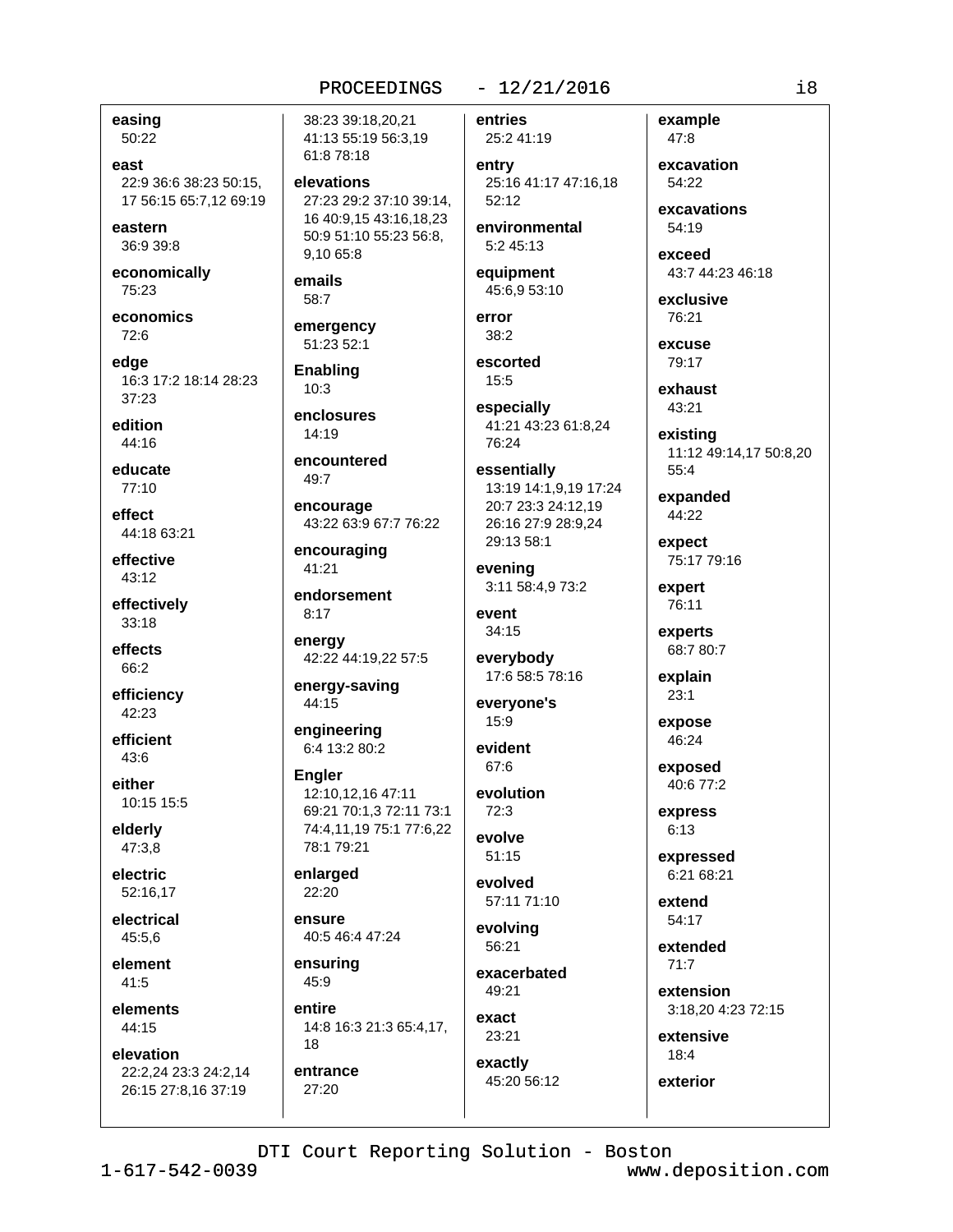| 42:15,16 43:11,21,24<br>extremely<br>47:6               | feet<br>5:2<br>18:<br>22:<br>34: |
|---------------------------------------------------------|----------------------------------|
| eye<br>58:13                                            | 11                               |
| F                                                       | fenc<br>16:                      |
| facade                                                  | fene                             |
| 21:20,21 22:23 23:1                                     | 25:                              |
| 36:8,9 38:5,6 56:14                                     | fibe                             |
| 57:6 65:16 66:22                                        | 55.                              |
| facades                                                 | fibro                            |
| 57:6                                                    | 39:                              |
| face                                                    | fifth                            |
| 24:24 48:18 73:14                                       | 65:                              |
| faces                                                   | fina                             |
| 59:21                                                   | 69:                              |
| facing                                                  | fina                             |
| 22:14                                                   | 51:                              |
| fact                                                    | find                             |
| 6:24 21:9 32:24 40:10                                   | 28:                              |
| 46:16 49:1 69:5                                         | 77:                              |
| fair                                                    | fire                             |
| 16:13 76:1                                              | 8:1                              |
| fairest<br>56:6                                         | first<br>3:1<br>57:              |
| fans                                                    | fit                              |
| 45:23                                                   | 67:                              |
| far<br>14:21 17:5 20:22 22:4,<br>11,21 25:22 37:1 46:19 | <b>fits</b><br>14:               |
| 49:23 74:10                                             | fittir                           |
| farther                                                 | 26:                              |
| 58:23                                                   | five                             |
| feasibility                                             | 21:                              |
| 44:14                                                   | flatt                            |
| feasible                                                | 56:                              |
| 67:2 68:18                                              | flexi<br>45.                     |
| February<br>3:23 71:14                                  | floo                             |
| feel                                                    | 49:                              |
| 27:24 29:5 61:5,6,7,16                                  | floo                             |
| 62:3,17                                                 | 20:                              |
| feeling                                                 | 36:                              |
| 62:6,17                                                 | 65:                              |
|                                                         |                                  |

#### $-12/21/2016$ PROCEEDINGS

3 6:19 15:22 16:2,22 12,19,22 19:3 21:2 9 25:1,4,6 30:10 7 49:9 51:11 53:10, 55:4 59:12 75:11

э. 23 17:23

stration 11 27:3

r 24

วนร 23

7

21 71:9,10 76:4

lly 20

15,17 61:23 67:20 3

4 26:18

3 13:17 33:3,5 38:3 959:1

7 70:9.11

16 ١g 14 78:20

11 46:7

er 3

ibility 12

ding 14, 16, 17

#### r 7,10,12,18 34:21

10 38:10 46:6 48:1 5 73:9 75:22 76:24 floors

9:3 19:23 20:20 39:7 50:16 65:7 75:22

#### flow  $11:16$

flush  $54:1$ 

focus 32:8,12 57:10,14

foliage  $30:8,9$ 

folks 17:23 19:12 57:20

follow 33:9 65:14

following  $10:12$ 

footage 73:7

forcing 45:17

foreground  $41:1$ 

forma 71:7 74:18 76:13

formally  $10:12$ 

forth 16:9 28:20 32:16

forward 26:17 70:5 75:1

found 49:10

foundation  $14:8$ 

four 15:13 20:11 46:7,9 50:18 71:4

four-story 54:10 58:20 71:19

framed 27:21

fresh 45:15 48:14

### 79:24 friendly 44:7 front

friend

3:15 22:15 25:15 35:5 36:9 38:12 80:18

fronts  $26:2$ 

frustration 78:3

full 68:6

full-length 39:5

fully 18:7 40:6 46:15,19

functionality 60:22 81:1

further 3:9 4:17 6:1 21:12 23:5 25:14 28:3,18 34:16,22 36:24 43:24 63:17 66:1  $77:17$ 

future 45:12

### G

qain 53:8

garage 14:9 20:14,19 48:5 49:12 52:4,11,18 75:13

gas 52:13,15

qas-fired 43:3

**Geller** 9:19,23

**General**  $10:1$ 

> generally 43:4 45:24

generate 57:13

DTI Court Reporting Solution - Boston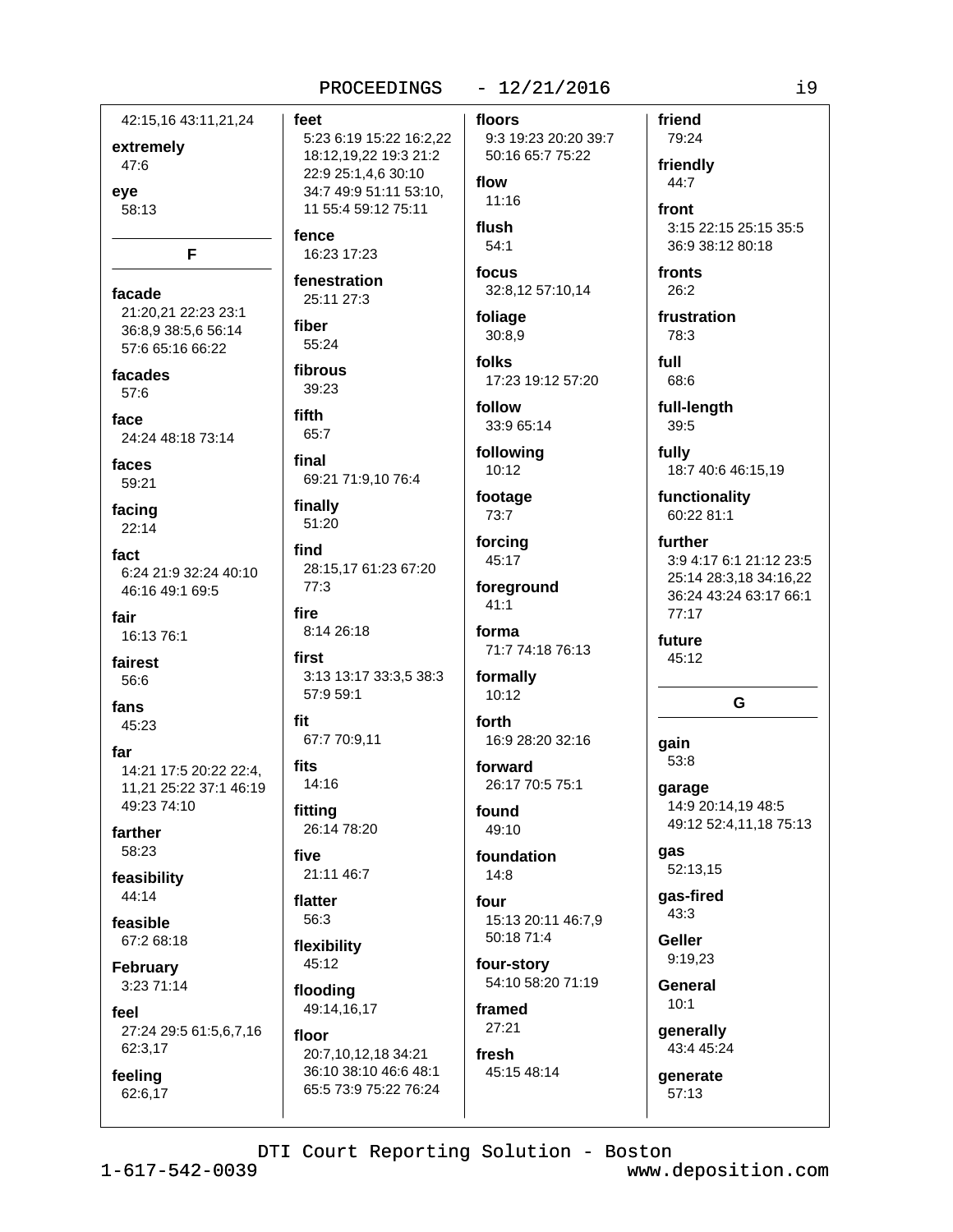going

#### $-12/21/2016$

generation 53:18

generator 51:23 52:2

qeotech 80:2

geotechnical 54:8,16 55:2

qesture  $37:2,3$ 

gestures 36:21

qet-qo  $27:7$ 

getting 18:1 24:2 27:2 52:8 72:2 77:16.19

give 3:18 4:19 6:6 7:15,16 13:17 18:14 45:11 76:5

given 13:24 45:1 47:7 49:19 71:9

qives 27:23

giving 7:11 26:13

qlass 25:15 27:19,24 69:6

glazing 48:21

go

15:3,5 19:14,22 21:7 22:5.20 24:12 25:22 29:23 35:17 51:9 52:13 58:19,23 61:22 62:22 65:10 70:2,9 71:18 74:18 75:13,24 79:10  $80:6$ goal  $31:14$ 

goals

76:21

## goes 72:10

3:3 4:3,4,5,7 7:15 13:14,19 16:9 17:16 21:10 22:8 23:7 24:18. 19 26:21 27:17 28:15, 19 30:1,6,12 32:7,9,12, 14 33:8 40:11 42:2 43:17 46:24 48:2 50:5 51:20 55:20 57:19 59:6, 9 64:6,10 65:19 66:5 67:6 68:22 69:21 70:5, 16 71:3,5,12,22,24 72:3,4,22,23 73:15,21 74:14,21 75:3,4,18 76:6,20 77:19 78:5 aood 18:9 32:9 41:20 42:17 44:6 45:24 46:3 48:19 51:3 58:9 64:19,20 76:18 gotten 46:22 grade 38:8 grades  $50:10$ grading 50:8 gradually 48:6 grant  $6:21$ granted  $3:18$ granting  $6:17$ **granular** 25:10 graphically 24:7 arav 54:1 58:15 great 41:3 greatly  $30:5$ 

16:22 45:13

grinch 79:22

ground 15:11.20 16:3 17:5 29:21 34:9,21 35:8 38:10 60:13,18 73:9

Group 20:1 46:15

guess 20:3 28:10 30:1 32:14 56:5 58:13,21 62:15

guidance  $12:3$ 

```
guy
 39:20
```
guys 62:13 75:19

gyp 48:18

# $H$

habitable 39:10

hadn't 41:9

half 61:23

#### **Hammond** 6:18 16:18 25:8,21 26:5 28:9,12 30:22,23 37:20 38:23 39:5,19,22 40:1 41:19 42:12 45:18 47:18 48:16 56:15 58:10.19 59:7 63:18 68:1

hanging 79:5

happen 56:23 64:21 70:5 76:19

happened  $32:23$ 

happening 73:8

happy

### 9:14,15 29:23 71:17,23

hard 60:18 70:16

Haril  $13:12$ 

**Harvard** 9:20 11:21

hasn't 27:6 37:1 50:24 73:6

haven't 3:6 31:17 44:18 46:7

he's 80:11.12

head 23:22

health 70:15

hear 4:5,11,15 7:7 73:14 79:7

heard 5:1 32:8 34:16 36:23 39:16 77:13 78:1,16

hearing 3:4,21,24 4:16 5:15 8:22,23 9:13 57:3 60:7 68:4 72:20 75:18 78:11

hearings  $71:7$ 

 $81:8$ 

heaters 43:10

Heath 9:5 26:16 28:12 30:2.21 35:3,10,13,20,23 42:14 51:6

heating 43:2

height 5:7 21:2 35:9 38:20 51:9 58:17

heights 21:6 40:19

help 38:20 50:19 51:4

DTI Court Reporting Solution - Boston

green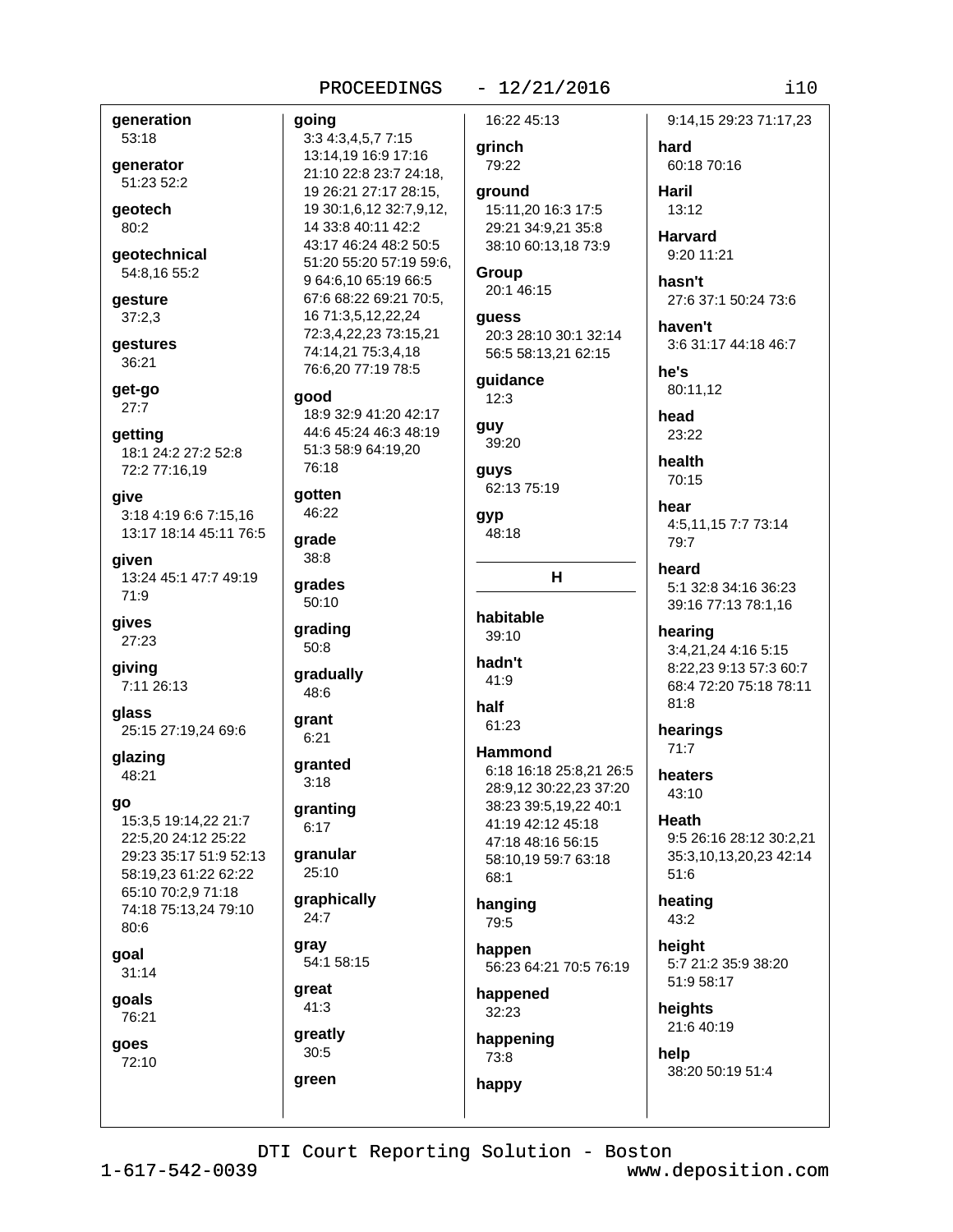11:7.8.9

house

35:20

housing

huge

 $73:7$ 

hugely

41:5

hulking

62:11

l'd 65:1.9

**PII** 

65:8

I'm

**I've** 

idea

53:23

ianored

 $57:7$ 

image

23:16

imagery

23:19

images

47:4,8 70:13,15

т

29:22 31:8 32:10 37:5

38:5 39:15 50:16 60:11

3:7 5:15,19 9:14,15

9,12,14 33:3,8 40:11

42:2 46:24 47:14 51:8,

20 52:7,10 53:2 57:3

58:9,11 59:7 62:4,22

63:13,23 64:4,11,12

66:13,19 67:11 68:5,22

69:14 71:6.17.24 74:24

75:1,6,7,18,23 76:10,11

77:7 78:2,6 79:22 80:4

33:5 34:11,12 39:11

42:13 51:1 54:9 66:20

68:20 73:16 78:1 80:5

21:15 24:16 33:1 40:2,

24 41:5,10 56:5 57:13

13:14 24:23 30:23 32:7,

## $-12/21/2016$

imagine 16:6 17:16 23:23

> immediate 61:13 62:1.7

immediately 36:5 40:22 54:21 62:9 67:6

impact 9:4 11:12,14,16 35:2, 10,12,15 36:5,12,16 37:2,5 45:9 50:13,14 53:12 54:24 62:8,11 63:14,17,24 65:12 67:3 69:17

impactful 56:24

**impacts** 64:17 66:11

impeded  $30:7$ 

implement  $3:17$ 

*implications* 76:5 80:24

importance 56:8

important 22:15 28:17 41:2.16 73:3 76:17

imposed  $4:23$ 

imposing  $3:20$ 

impressive 60:14

improved 18:11 30:5 46:14 63:1

*improvement* 16:10 36:12

**improvements** 14:14.20 15:7.20 17:7 60:13,17 64:2

improving 60:22 in-

19:6

include 11:11 39:24 45:3,4,23 55:23

**includes** 38:7 44:2 53:24

including 10:22 11:3,13 32:18,21

inclusion 51:23

inconsistencies 53:13

incorporated  $50:24$ 

incorporating 20:2 44:14

increase  $28.21$ 

increased 14:7 15:23 16:5 35:7 49:13 50:3

indicate 36:7 39:10

indicated 38:22 39:22 42:6 53:5

**indicates** 43:10 47:4 51:23 53:9

individual  $43.3$ 

information 6:7 10:17 11:10,13,19 33:16 55:19 60:8 78:13 79:9 81:6

informed  $81:4$ 

initial  $77:9$ 

input 55:14

**instructions** 60:1

integrate 43:14 50:20

intercom 53:4

#### helped 80:12

helpful 13:5 29:12 33:2 72:23

helps 41:20 42:1 51:11

here's 14:14 17:7,21,22 29:13  $71:3$ 

hierarchy 56:7

hiah  $22:17$ 

high-efficiency 43:5

high-importance  $41:11$ 

high-planted 16:23

hiahest  $38:8$ 

highlighting 15:8 41:14

highway 6:2,57:10

holding 68:5

home 38:24 58:20

homes 35:24 49:14 51:5

hope 70:21 72:1 74:6

hopefully 19:4 81:4

hopina 5:15 62:4

horizontal 37:10 38:19

hot 40:13 43:2

hour 63:19

hours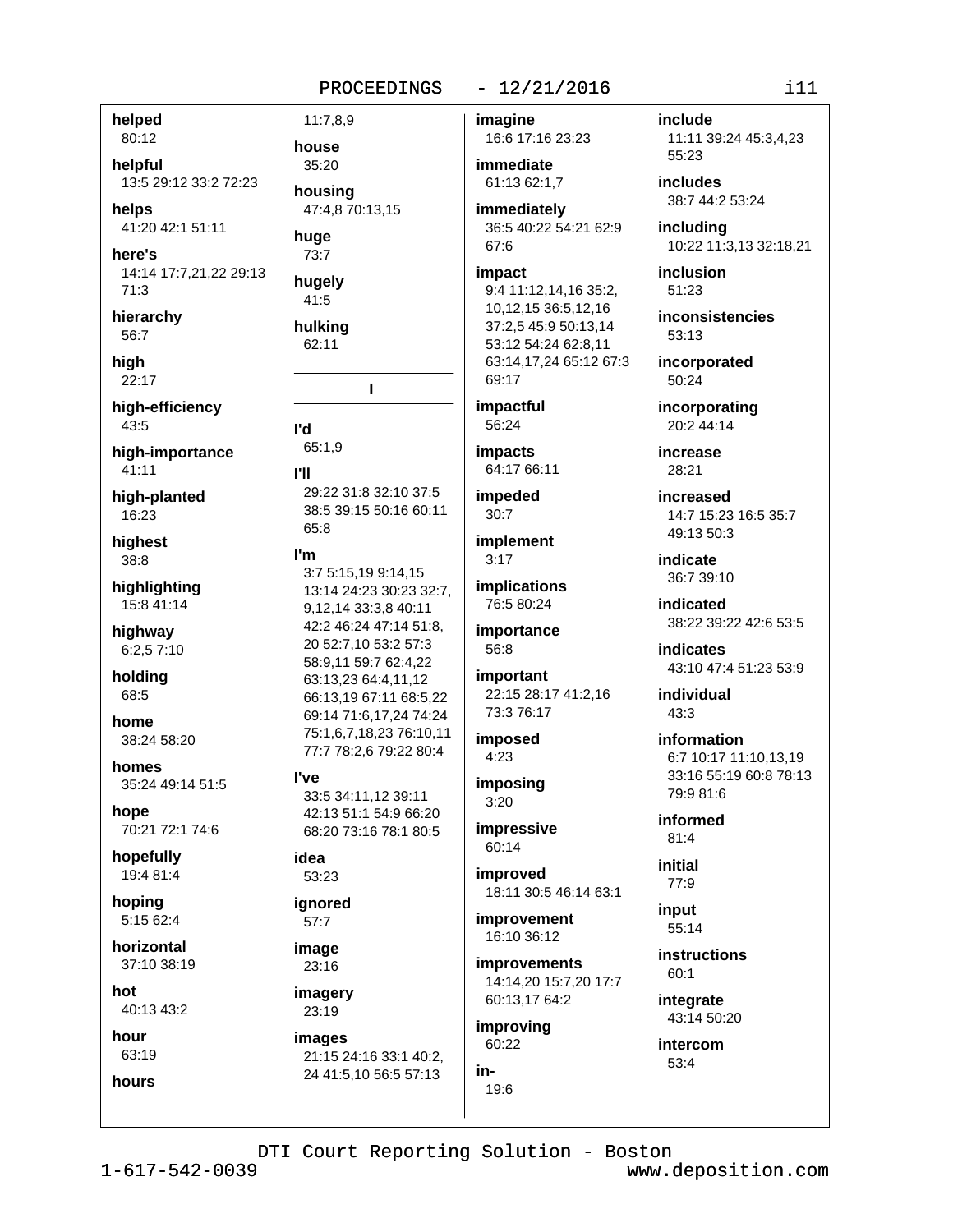#### $-12/21/2016$ PROCEEDINGS latest interesting **iterations** 38:17 45:13 48:22 32:13 40:16 53:23 54:6 61:3 75:17 52:23 56:7 57:11 59:4 4:9 8:5 13:11 57:1 69:2 69:4 77:7 iterative interior kinds 17:17 73:19 45:24 52:22 57:12 **its** Interruption 15:1 16:18 18:11 28:2 knew 23:9 62:6 65:12 69:17 34:20 intersection know 6:1 7:7 28:4 62:23 J 3:14 5:1 6:18 7:17 8:3 63:15,17 77:4 15:16 16:14 17:2,15,22 18:8,22 19:13,22 20:2, January intersections 6,8,16,21 21:1,22 22:1, 4:1 5:16 12:7,9,13 60:9  $11:15$ 2,13,16 23:21 25:2,8, 71:8 76:5 78:8 79:10.11 intervened 12, 13, 15, 17, 19, 20 26: 2, 81:9 79:1 7,8,10,11,16,24 29:14, **JCHE** 18 30:3.8 31:13 36:16 introduction  $9:20$ 40:18 41:6 43:16 47:13 69:8 52:8 53:15 54:3 55:10 job investigate 56:1.17 58:5 59:19 3:17 69:10 70:22 80:11 61:3,21 63:14,15 64:12 6:23 Johanna 65:3,8,23,24 66:7,9 investigation  $3:766:16$ 67:1,5 68:13,14 69:7,13 53:24 72:9 73:5,9 76:2 78:23 ioint 79:8 80:13 isn't 26:19 52:20 74:5 knowing Jonathan 46:24 52:3 issue 3:9 32:2 7:20 10:15 12:7 48:11 knowledge Joshua 50:19 67:16,17,23 68:14 70:23  $12:4$ 68:24 77:7 knows Judi **issues** 78:16 76:11 5:1,3,6,17 6:22 7:10 **Kobes** 8:14 9:2 10:17 47:19 jump 58:9  $52:3$ 33:8 39:15 jumping L 9:22 16:16,24 21:8,22 75:8 23:22 25:1,3,15,20 jurisdiction 26:21 28:6 30:6 33:13, laid 6:14,167:3 22 34:6 35:16,18 36:1,3  $20:7$ 37:2,3,4 39:2 40:16 landscaped 42:9,16,19,20 43:14,20 K 17:1 31:15 45:20 46:16 47:3 52:23 53:15,23 54:3,20 55:21 lane keep 56:6 58:17 59:11,12,13 11:2 17:8 19:8,9 24:22 22:3 25:18 57:23 65:8 63:2.5.20.21 64:6 65:4 79:23 large 66:7,19 67:1,6 72:23 48:5 64:24 73:18,19 76:1 keeping 21:23 25:10,20 26:20 larger item 33:4 70:14 13:10 41:11 kind 17:6 19:12.15 20:4 lateral iteration 21:14 22:3 27:23 28:10  $54:18$ 5:19,21 8:7 63:6 69:12 29:18,20 36:17 37:4 18 60:13 75:7  $75:2,3$

it's

law  $10:2.8$ laver 48:17 lavman's 59:8 layout 20:6,9 **lavouts**  $20:2$ lead 64:10 leading 63:18 leaning 72:12 learn 57:14 73:20 leaves  $6:19$ ledge 49:8 left 22:21 54:5 55:18 58:14 left-side  $9:3$ legislation  $10:3$ length 5:23 16:17 let's 35:1 60:1 75:24 78:7 letter 4:6 6:10 11:23 12:19 50:21 79:2 **letters** 49:15 58:7 level 14:1,6 15:7,11,20 16:3 20:15,19 25:6,10 26:20 33:11,13 34:10 35:8 39:10 44:12 52:5,10,11,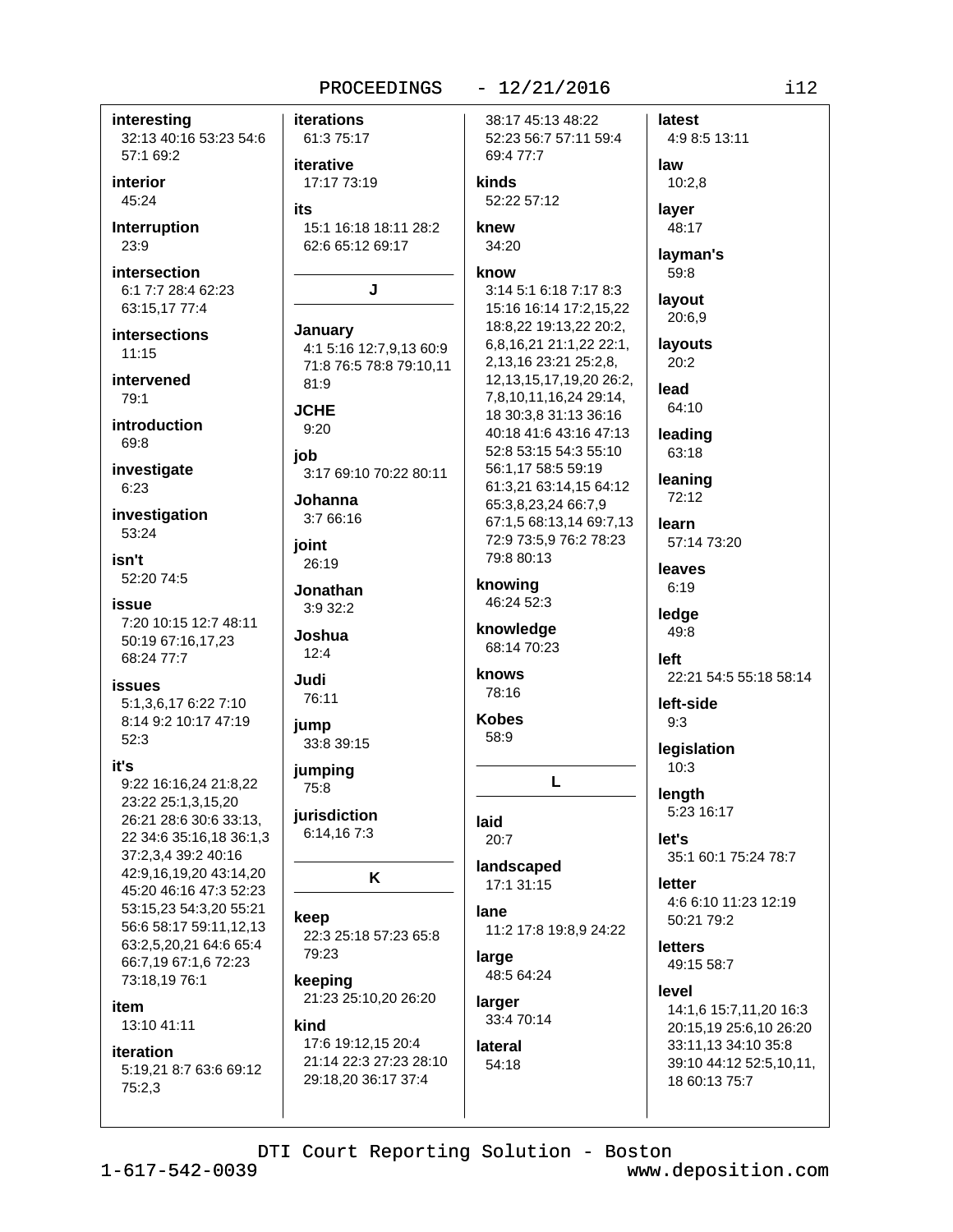#### $-12/21/2016$ PROCEEDINGS

levels 21:10 24:15 25:5 35:8 36:8 38:11 39:7 54:11

license  $26:11$ 

lift 14:21

**lifts** 19:8 27:20

light 29:11 36:2 46:13 63:18

liahter 29:1 38:16

lighting 41:23 43:24 44:2,4 50:5

liked  $R \cdot Q$ 

limited 46:13

## line

6:23 10:23 15:22,23 16:1 17:22 19:3,11 23:24 26:19 30:4 35:7 54:22 60:17

lines 7:23 11:14 24:9 26:20 27:1 74:14

list 79:2,13

listening 61:4

lit.

40:8,9 44:9

### little

13:18 14:9 18:14 20:23 24:10 25:2,9 26:11 28:21 29:7,8,11 33:20 34:6,18 35:1 37:6 38:6 39:12 40:11 47:16.22 52:18 54:7 66:19 68:23 74:6 77:10 78:3,4 80:13

live

12:22 19:16 58:10,12 68:15

### liveable

 $21:4$ 

liven 58:21 59:9,13 62:12 41:24 lose livening 38:4 41:22 loss loading 37:16 50:18 62:10 5:4, 18, 22 6:1, 17, 18 7:9 lost 9:21 10:16 16:16 18:17  $33:9$ 19:2 42:12 49:3 63:23  $68.1$  $Int$ 5:20 16:6 18:24 20:21 local 22:12 25:9 26:19,22,24  $10:10$ 32:11,15,19 33:3,15 located 34:9,10 36:2 41:23 45:11,20 51:3,11 52:23  $48:1$ 59:9 60:12 70:6 71:1,2 location 7:4 14:15 15:1,2,9 42:20 65:1 **locations** 44:8 long 21:20 25:19 59:20 62:13 63:2 65:10 long-lasting 42:20 longer 67:19 look 6:6 7:24 22:24 24:4 27:23 31:8 46:12 51:18 55:20 56:24 59:11 66:21,23 76:4,5 looked 14:3 19:23 24:8 27:15 34:21 looking 21:12 23:23 24:2,3,19 26:5,15,16 27:11 28:10, 13,14 29:13,17 33:5 38:16 58:11 61:1,2 62:1.6 65:19.20 67:15,

looks 21:21 52:18 58:13 59:3 65:9 66:17 75:20

17 68:9 73:15 74:8 75:1

#### **loom** 61:12

looming

78:13

73:4.5.17 75:10.12 76:18 80:12

loud 78:7

low

21:8 47:6 lower 13:24 22:8 59:11

**lowered** 59:12

#### м

mail  $17:12$ 

mail/package 19:18

main 35:23 52:10 56:4

majestic  $28:7$ 

major  $20:16$ 

making 28:2,7 29:18 36:19 38:19 39:5 45:2 66:23 73:11

**Maloney**  $8:7$ 

manage

**Maloney's** 8:16,17

70:17 management 48:4,9

map  $7:2$ 

> **March** 3:23 76:6

**Maria** 4:5,19 12:18 13:9 14:12 32:15,22 42:12 49:3 75:2 79:13,15

**Mark**  $3:8.9$ 

marketable  $21:5$ 

mass 28:22 48:19 72:1

**Massachusetts** 10:1 44:17

massaging 19:24

**Massdot** 5:9 6:24 7:1,3,8,12,14, 20 11:17 79:19

massing 5:7 9:2 20:22,24 21:18 26:6 36:7,17 39:4 60:2 61:7 64:23 68:24 69:17 75:20

match  $26:12$ 

material 22:17 38:9,16 39:9 40:19 42:21 52:23 55:24

materiality 22:13 25:11 27:18 29:1

materials 22:14 26:1 31:17 38:5. 6,7 39:15 41:7 42:15, 16,17 45:4 54:9 55:8 56:13 57:24 61:16 67:8

matter 59:23 63:20 64:4 70:9 78:15

matters

### DTI Court Reporting Solution - Boston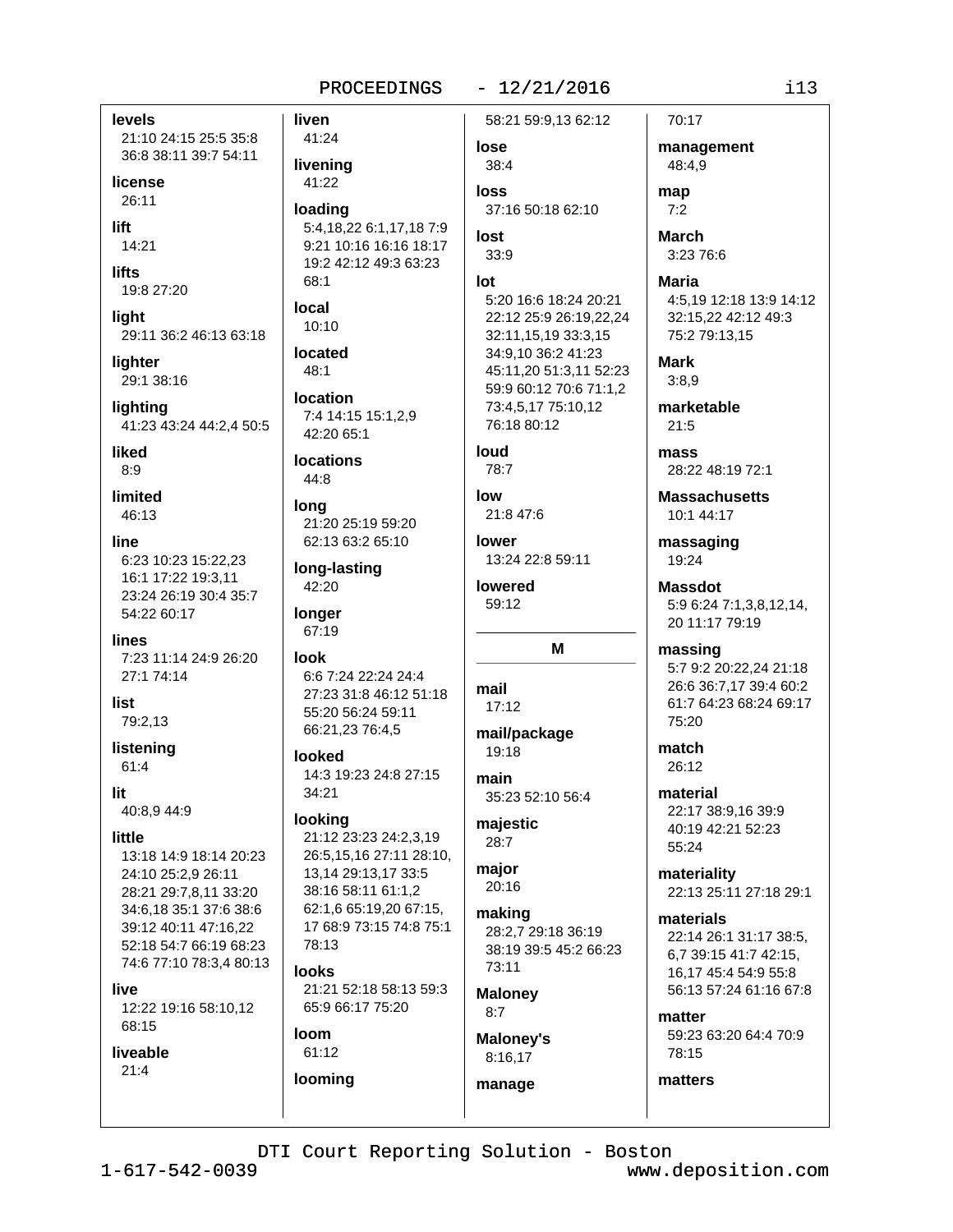12:3 59:23

mature  $30:4$ 

mean 68:2 69:4.23 75:16

meander 19:15

means  $3:21$ 

mechanical 39:13 53:9

medical 61:19

meet 12:11,15 47:5

meeting 11:23 14:3,4 31:24 59:21 69:22

meetings 8:23 13:20 32:22 51:13

meets 53:6

member's  $62:16$ 

memo 76:12

mentioned 14:23 18:6.11 25:24 32:22 37:15 48:11 55:6, 20

mentioning  $14:12$ 

**MEP** 43:1 44:15

metal  $26:3$ 

meter 52:17

meters 52:13,15,17

microphone  $57:21$ 

mile 61:23

24:10 mind 65:8 mine

millimeter

64:13 minimize

 $45:9$ 

minimum 21:4 45:2

minute 21:16 23:19 24:16

minutes  $60:4$ 

misled 58:18

misread  $38:3$ 

missing  $37:5$ 

misunderstood 77:9,21

mitigate 37:2 50:19

mitigation 49:24 51:2

mix 33:20

model 74:3.8

models 75:4

modestly 61:12

modifiable  $20.9$ 

modifications 15:19 29:18 36:11

modified 17:10 63:3

moment  $32:3$ money

56:14 77:15,16

month 72:21 73:1 74:5,17

 $-12/21/2016$ 

months 4:10 61:3 65:4

**Morelli** 4:5,21 9:18 13:1 31:7, 10 72:18,20 76:10 79:16

mountain 58:15 59:3

move

37:4.6 48:19 57:14 movement 56:13 73:17

moves 15:21 51:3

moving 16:2 20:24

multiple 23:9

multispeed 45:23 mutual

 $17:17$ 

mutually 76:21

N

name

3:7 57:22 narrative

44:1 47:22 near

 $11:15$ nearby

 $47:7$ 

nearest  $11:2$ 

necessary 49:20 need

5:8 6:7 9:21 11:3 21:5 49:4 51:22 52:5 55:1 57:14 70:14 71:18 80:17

needed  $15.6$ 

needs 12:2 15:4 47:2 52:10 53:6 55:21 56:22,23

negative 63:21 64:17

negligible 36:11

negotiation 76:15

neighbor 35:3 54:24

neighbor's 38:24

neighborhood 9:5 21:24 28:3,8 41:12 59:14 62:1,22 63:4,11, 16 64:16 65:17,18 67:5, 21 78:21

neighboring 37:19 39:19,21 49:20

neighbors 34:23 35:2.11 36:13.17 55:1 56:16 65:12 69:18

neighbors' 35:10,13

never 66:9

new 19:6 40:7 49:22 61:9

nice 42:18 50:4 69:10

nicelv  $17:1$ 

night 29:21

noise 48:16,22 53:20,21 79:18

nonparking 64:9

normal 10:17 44:12 52:23 56:7,  $21$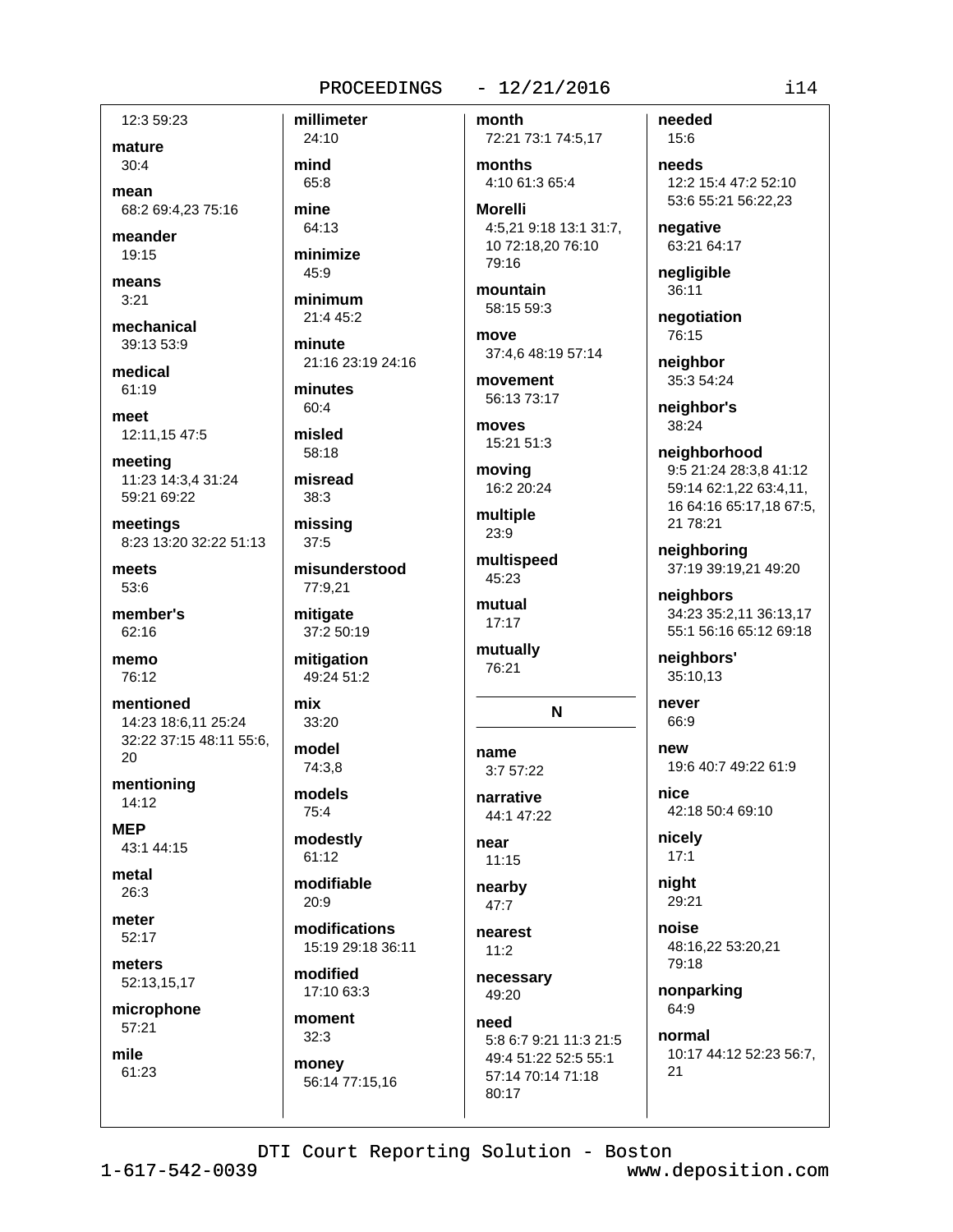## normally 10:11

north-facing 36:3 39:18.21

northeast  $28:10$ 

notable  $32:13$ 

note 3:24 43:9

noted 14:20 25:12 35:6 43:20 44:20 45:19 48:23 50:8 52:19

notes 54:16 55:8

notice 23:24

noticed  $60.24$ 

notified  $10:1$ 

notion

78:3

number 7:1 14:5,23 33:1 47:6 52:19

numbers 71:16,17 73:13,21

 $\Omega$ 

object 70:24

oblong 24:6

observe 70:17

obtuse 24:6

obviously 20:9 21:7 22:14 25:3 37:12 63:1 72:21

occurs 66:13

 $-12/21/2016$ office opportunity 9:24 17:10 43:15 61:19 67:19 60:3 78:9 order Oh 77:24  $3:4$ ordinance okay 3:3 12:17 13:7,9 31:8 53:20.21 54:5 57:17 59:18 69:20 originally 73:5 76:9 79:15,20 61:11 old outcrops  $47:3$ 26:8 older outdoor  $47:3$ 46:13 once outflow 11:19 63:4 oncoming outline 24:21 one-bedroom 33:21.22 outside one-bedrooms  $11:8$  $20:5$ one-story  $5:3,6$ 58:16 59:1,5 overall ODAS 28:23 34:2 ongoing 79:16 open 63:15 15:16 29:10 36:1 45:18 57:19 65:8 overhang  $50:4$ operable 45:16 34:23 44:3 operating 71:22 operation 7:6 11:7.8 14:24 p.m. operations 3:2 81:9,10 53:18 pace operators 56:21 16:8 package opinion 35:17 6:7,14 10:10 36:11 37:1 page 42:11 46:17 47:15 50:2

opportunities 18:24 51:15

17:13 19:19,20 54:6

18:1 19:1,7

39:1 42:24 44:16 45:14 46:2 51:22 53:14,22,24

outstanding

13:18 14:24 15:22,24 16:18 17:4,7,13 18:19 20:8 21:1,2,23 25:1,4 26:13 28:22 64:19

overcrowded

overhanging

P

23:2 28:24 pages  $32:11$ 

13:12,13 22:22 23:13, 18,21 30:9,13,19,22 31:1.4.8.12.20 33:24 37:22 54:3 paneling 38:22

panels 38:8,10,12 39:23 42:18 56:1 76:12

parapet 22:6,8,10

Pandva

paraphrase  $57:4$ 

park 64:8

parked 42:8 63:21

parking 5:2 11:9,12 14:1 15:7 31:23 34:19 42:2,4,6 44:9 47:5.9 48:8 49:12 52:4,9 54:12 60:22 64:2,6 66:3 71:21 80:3

part

17:15 25:13 27:14 31:22 46:24 50:24 55:17 67:22 73:18

particular 34:9 42:17 49:13 63:3 64:23 69:17

particularly 36:22 52:8 55:5 66:2  $79:1$ 

parties  $23:9$ 

parts 69:13

passenger 10:16

Pat 8:7,16,17

path

64:8 pattern 39:23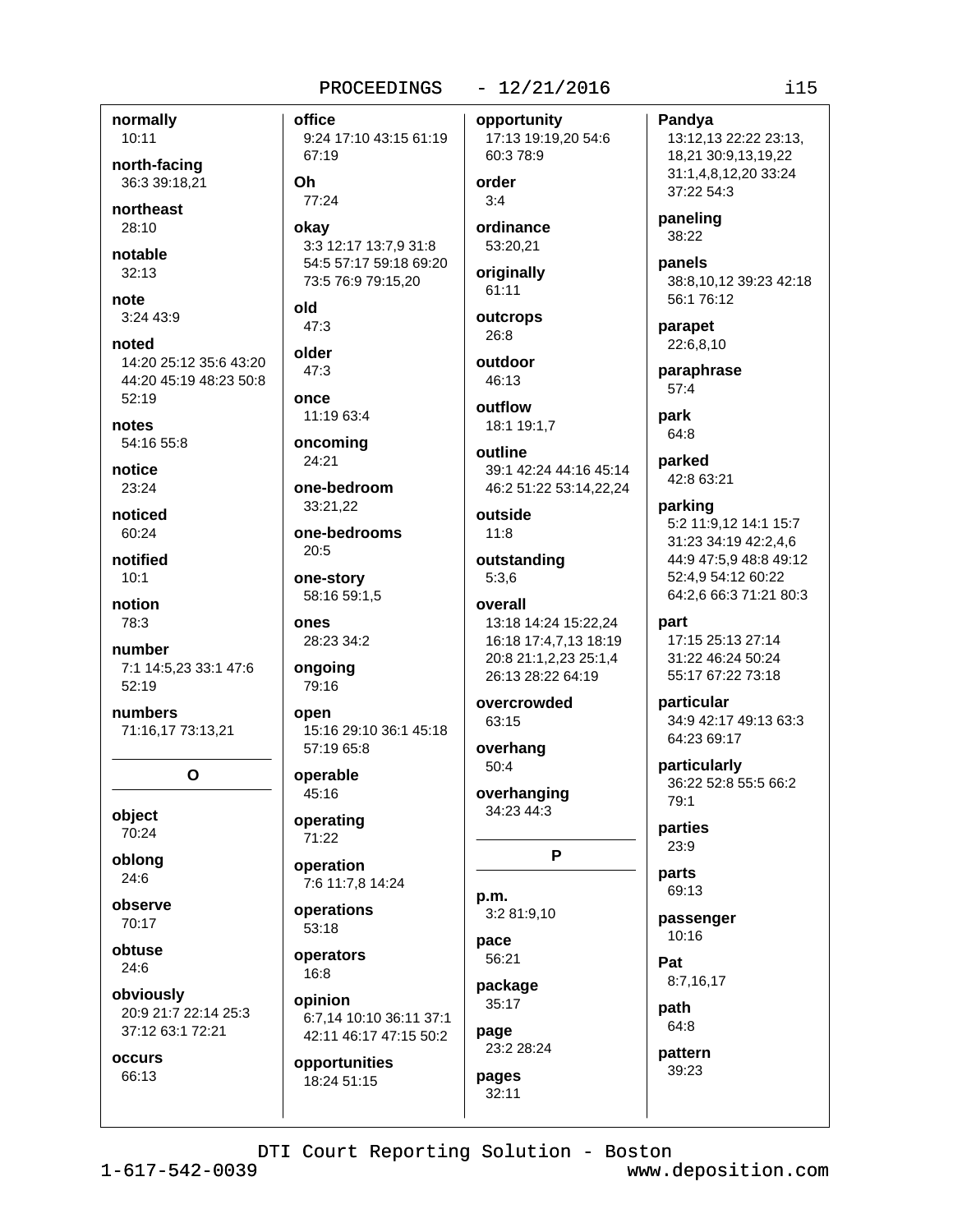#### $-12/21/2016$

patterns 43:17

paying 79:24 80:7

peak 11:9

pedestrian 11:14 18:15 19:1,11 47:18 55:8 64:18

pedestrians 11:1 16:9 18:6

peer 4:11 47:7 71:15 72:14 76:8 80:22

pending  $3:15$ 

people 3:14 53:8 63:9 64:7 72:1 80:2.3

percent 75:5

perfectly 47:21

performance 44:19

performed 55:5

period  $3:21$ 

permitting  $10:5$ 

perspective 4:13 19:14 33:15 35:24 37:12 39:23 45:14.17 46:1 51:2 61:15

pertain  $5:3$ 

pertains  $9.19$ 

pertinent  $11:10$ 

**Peter**  $6:24$ 

petitioned  $3:16$ 

plant petitioner 11:5,7,10 12:1  $30:1$ photograph 26:12 phrase play 70:10 picked please 20:16 pickup 20:17 picky plow 79:23 picture 70:14 33:14,19 34:15 35:23 piece 36:24 37:8,15 49:10 17:18 22:8 23:12 34:20. 51:20 52:20,21 58:14 23 42:14 65:14 70:20 71:3 78:5 pointed  $72:7$ 38:24 51:1 62:16 66:16 points 21:14 36:14 **Police**  $11.18$ porous 19:14 placement portions 22:7 54:18 places position  $19:2$ 16:18 possibility 7:13 49:16 possible 35:16.18 51:17 66:20. 24 67:2 79:3 17:5 29:21 34:9,22 35:8 possibly 44:23 68:17 postconstruction  $55.3$ planning potential 58:8 67:14 21:13 49:13 62:10

plans 4:9 13:11 19:24 34:21 39:10 41:15,17 44:8,11 46:6.21 51:1 61:2 73:15 78:24

planting  $30:3$ 

28:18

3:23 4:19 9:17 57:21,22 72:19

plenty 29:15 52:9

 $32:10$ 

point

pitch

pitched 66:22

place  $25:15$ 

placed 11:22 44:18

45:8

plan 4:13 8:3.5 14:6.9 15:14. 17 20:4.10 21:19 42:10 47:4 48:9 49:2 53:9 71:10

plane 60:18

planned 63:20

55:3 precedent 63:3,4

pre-

precious 38:21 43:23 56:13

preclude 78:9

preferable 39:3

prepared 12:11 74:12 77:12

present  $13:11$ 

presentation 4:8 61:9

presses 40:14

pressure 58:4

presume 48:6

pretty 14:16 15:12 16:2 17:4 18:4,10 25:1,20,24 31:5 32:21 56:21

previous 8:7 22:1

> previously 14:2 15:15 20:2 21:19 29:9

primarily 42:5 48:16

private 11:1,4 31:7 48:24 49:1

privy 74:2

> pro 71:7 74:18 76:13

probably 24:9 26:21 29:6 33:9,12 46:14 54:7 77:22

problem 49:21 64:7,10 77:6

DTI Court Reporting Solution - Boston

potentially

45:17

practical

68:11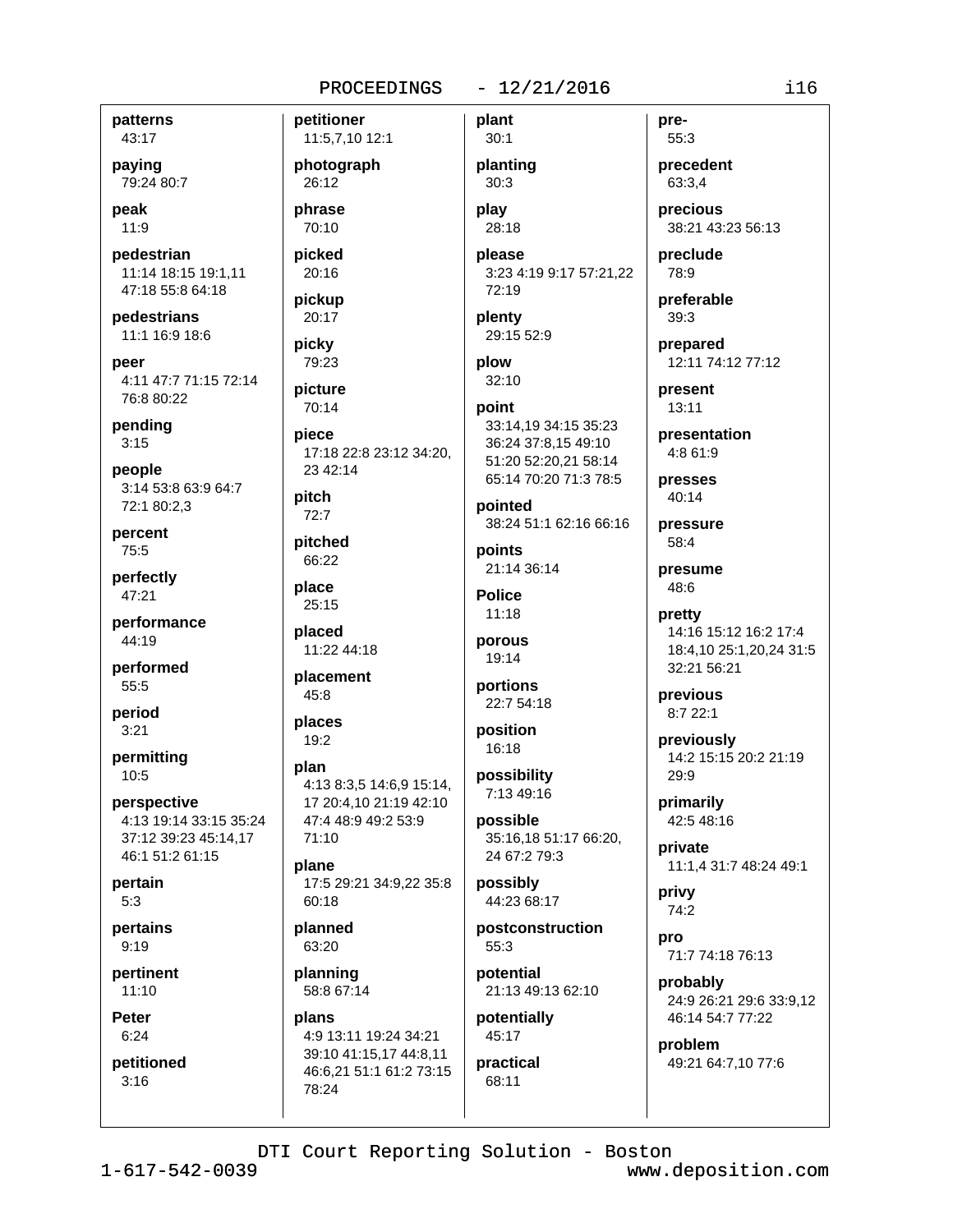problematic 45:16

procedure  $12:21$ 

proceed  $4:18$ 

proceedings 3:1,8,22 4:1 81:10

process 17:17 59:19 72:10 73:4, 19 74:10 75:3 76:13,15  $77:11$ 

processed  $42:7$ 

productive  $8:24$ 

program 20:5

progress 5:13 16:20

progresses 48:10

progression 52:24

project 3:20 4:7,11 5:1,5 6:8 8:2,11,15 9:11,20 17:15 44:12 48:10 54:12 55:4 59:8 60:19 61:3 62:6 63:20 67:13.15 72:23

73:4,10,20 76:16,19,22

projected 53:18

projects 3:19 9:10.19 11:21 73:17

prominent 28:23 56:10,19

properties 35:13 54:17

property 11:1,5 15:22,23 16:1 19:3,11 31:7,10,11 35:7 54:22 60:16

proponent 10:13 36:23 proportioned 61:12

proposed 10:21,23 11:5,6,7,8 54:13 58:2

proposing 38:9 46:17 52:15

provide 4:16 10:14 12:3,22 53:6

provided 10:13 11:19 55:19

provides 69:2

providing 31:18 45:5 48:14 81:6

provision 11:4 46:19

proximity 6:4 7:9 26:24

pruned 30:14 31:15

public 4:14 6:17 9:21 10:7,16, 21 11:1,4 16:7 39:17 57:19

pulling

60:16

punctures 43:17.18

push 28:24 29:5 47:15

nut 31:14 41:10 56:6,7,12, 15,22 57:5 74:20

putting 66:8

**PV** 

45:7

Q

qualities

27:22 81:1 quality 22:17 46:1,5 48:11

 $-12/21/2016$ **auestion** 

22:19 23:11,14 27:10 51:24 52:13 54:14,23 55:7,17 57:2

**auestions** 9:15 13:7 29:23 33:16 42:3,8 47:20 55:15 79:2,4 80:4,17

quick 57:13

quickly 8:12,19 42:7

quite  $31:12$ 

auoted  $50:21$ 

 $\mathsf{R}$ 

rails  $27:24$ rainscreen

26:1 38:7 42:19 raise

 $68:1$ raised

62:14 65:15 range

 $33.4$ rate 76:7 78:2

rated 14:19

**RCPS**  $44:10$ 

re-read  $50:14$ 

read 6:9 9:15 31:17 34:12 61:18,20 67:19

reading 24:23

reads 28:22 64:24

ready 9:14 45:2 72:17 realistic

42:10

really 5:14 7:7,15 8:2,8,9,18 15:21 17:18 18:2,4,9 19:10,24 20:21 24:11 26:9 27:6 28:4,5,6,16, 17 29:4,10 32:8 33:2 35:21 37:1,14,17 41:1, 2, 3, 5, 12, 24 42: 8, 19 43:18,23 46:3,5 50:5,9 52:7 53:20 57:14 59:4, 21 60:14,15,17 67:20 69:16 73:3,23 74:4,9,15 76:13,14,22 77:2 80:12, 23 realm 18:8 19:11 rear  $39.16$ rearticulate 66:11 reason 11:4 56:4 reasonable 76:23 recall 76:12 received 13:22 receiving  $12:19$ receptacles 8:13.14 recognize 21:9 59:20 recognizing 19:6,9 20:21 21:3 recommendation 10:10,14 11:24 12:20 recommended  $71:4$ recommends 55:2

reconciling 47:14

DTI Court Reporting Solution - Boston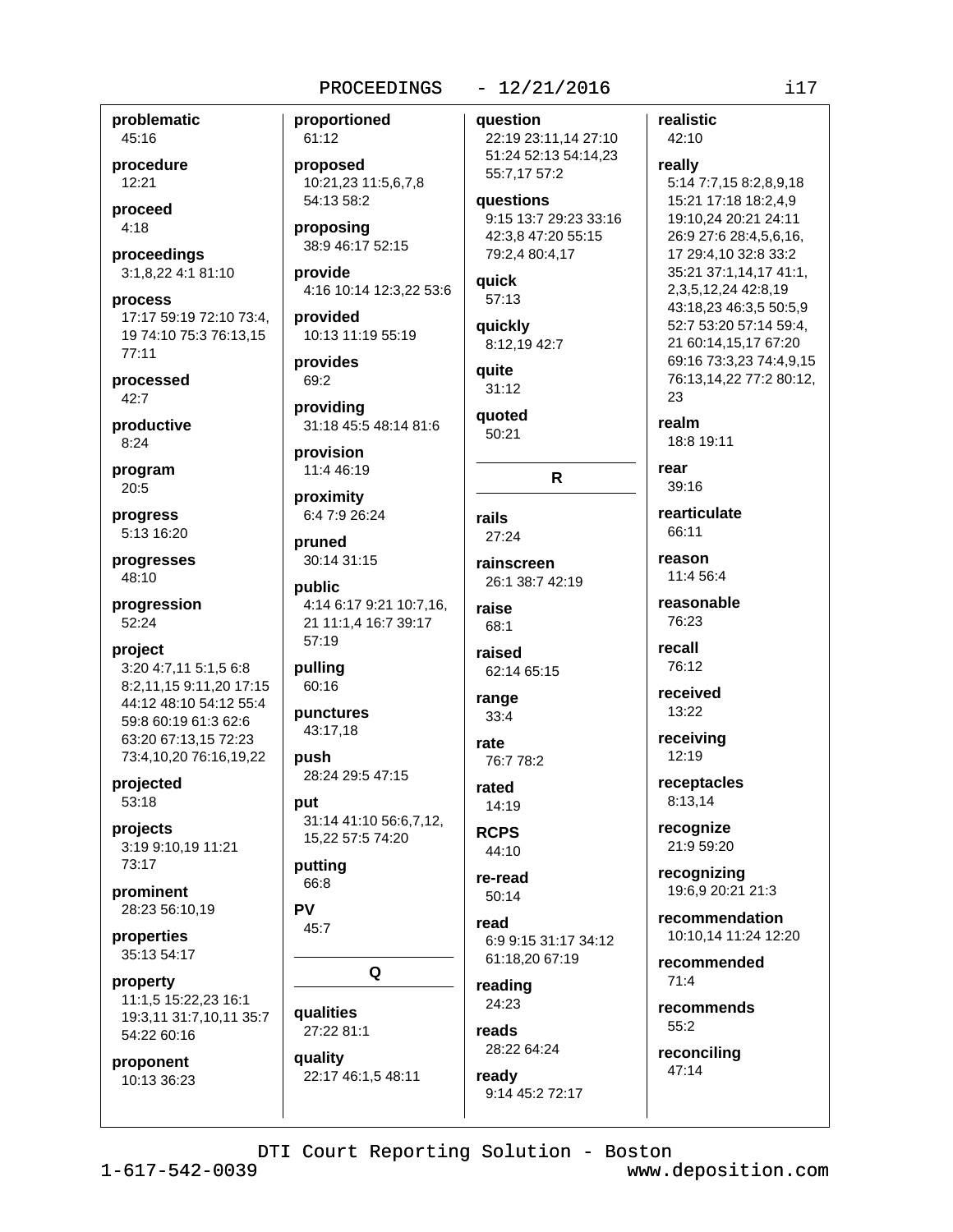record 6:9 9:16 32:18 49:15 80:10

recvcle  $14:18$ 

recycling 8:3,13 14:11 15:10 79:18

reduced 5:22 14:5,23 16:13 21:1  $72:1$ 

reduction 14:1.5 73:6.7

reemphasize 34:4.20

refer  $13:16$ 

references 44:16

reflect 60:4 61:21

reflected  $44:11$ 

regard  $5:7$ 

regarding 5:1 6:14,22 7:10 76:23 79:17

regardless 63:1

regs 76:2

regular 68:14

regularly 62:23

regulations  $10:6$ 

reinforce  $32:14$ 

relate 40:21

related

43:9 66:2

52:11 relatively 18:23 19:14

relative

release 48:6 relief

 $3:1821:14$ remain 68:16

remaining

 $6:20$ 

remains 34:23

remember

3:6 31:12 35:11 40:7 reminiscent

67:12

removal 47:23

removing 65:4

renderings 29:24 39:2 74:1

rentable  $21:4$ 

repairs 49:20

repeat 73:1

report 4:5 6:8 8:20 32:21 35:5 36:15 37:15 40:2,12 54:8,13,16 55:2 57:9 78:22,23

**Reportedly** 37:20

reporter  $23:10$ 

reports  $5:2$ 

represent 27:22 75:5

represents 10:17 27:9

 $-12/21/2016$ 

reauest 6:12 10:17 13:1 41:11 79:7

reauested  $5:12$  12:8

requesting 9:10 10:12 74:15

requests 49:24

require 10:8 46:2 47:9

reauired 54:18

requirement 49:19

**requirements** 14:17 21:4 43:8 44:19 46:18 47:6

resident 46:23 47:2

residential 8:4 19:23 25:17 41:19 61:20 62:3.9 65:18 66:18,21,23 67:13,15, 21 69:4,7,9,18 73:7

residents 45:18 47:17 53:7

resistance 64:8

resolved  $47:21$ 

respect 4:8,10,17 60:21 79:7

respond 70:3 77:13 79:4

responded 62:14

responding  $40.12$ 

response 4:9 13:8 59:17 69:22 80:21

responsible 48:2 responsive

5:12 8:24  $r$  $et$ 23:15 67:4 restricted

 $47.1$ 

result 13:20 16:12 50:18

resulting 49:11

retail 8:3 15:13 16:14 25:3.15 29:20 54:11 60:15 69:3 71:20 75:10

retailers 19:16 30:15

returning  $22:12$ 

review 16:17 33:10 70:23 71:6. 15 72:14,16 74:18 76:8 77:17 78:12 80:6 81:7

reviewed 4:13 8:5.6 43:2 49:18

reviewer 4:12 47:7

reviewer's 80:22

reviewing 5:9 9:12 16:20 32:18 49:24 58:11

reviews  $80:1$ 

revised 36:7 61:2

revisit  $5:5$ 

riaht 3:8 7:5 8:21 15:17 16:17,18 23:18 24:23 28:5 30:17,19 31:13 32:1 37:18 38:12 41:19 56:11 58:12 66:3.15 68:12 72:11 80:20

rip 67:11

DTI Court Reporting Solution - Boston

 $1 - 617 - 542 - 0039$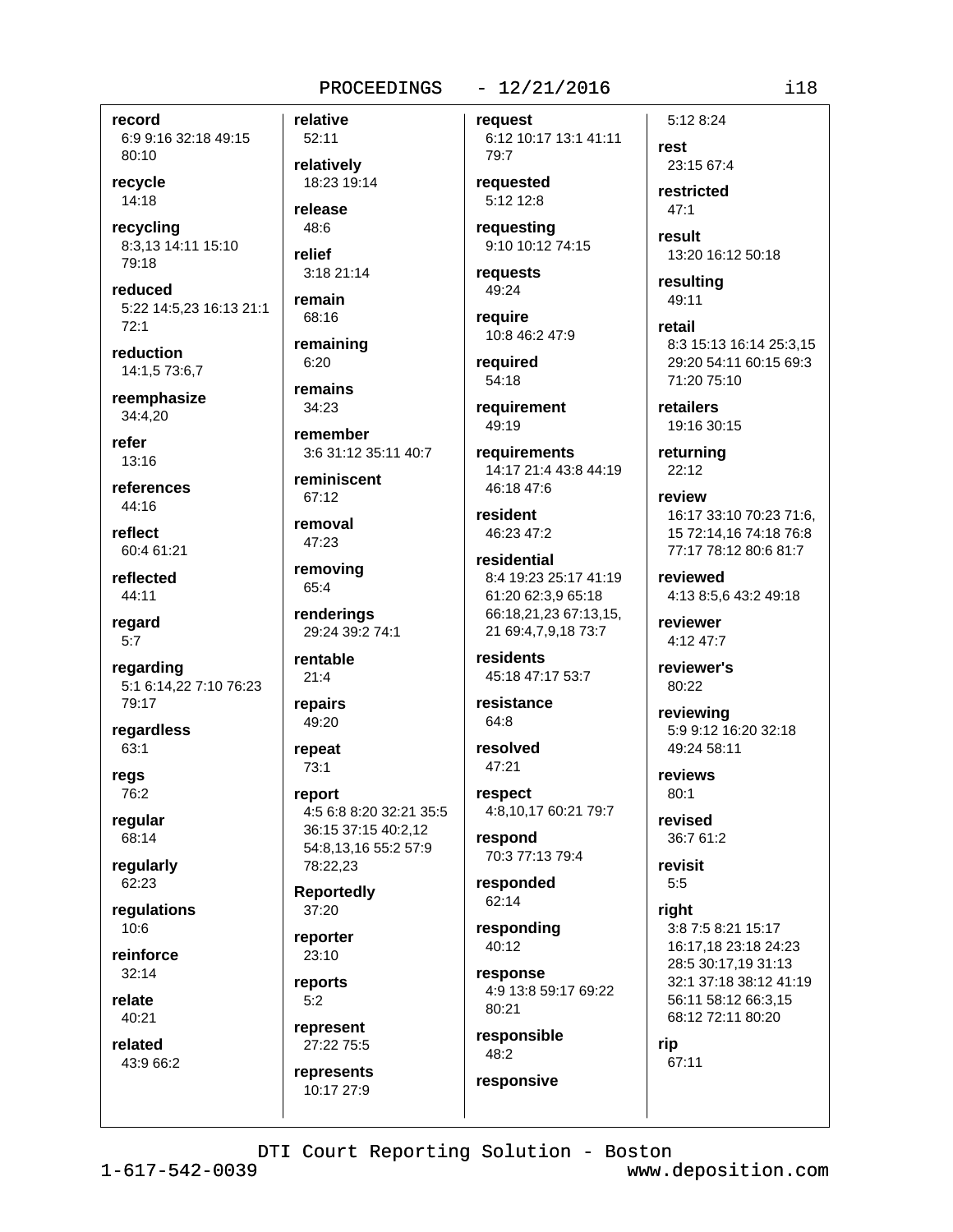safety

 $-12/21/2016$ 

ripped 67:15

rising 75:6

risk

76:14

road 68:13

roof 45:10 48:23 53:9

roofs 66:22

rooftop 45:5,8

room 14:18 19:19 20:12.18 45:5,6 52:12,17,19 78:16

rooms 20:14 47:24 52:6

rough 20:6

roughly 16:1 25:3

Route 24:20 25:21 28:6 36:20 40:17,20 48:16 56:17 61:21 63:19 77:4

rubbish 8:2,5 79:17,18

rules  $10:6$ 

run 4:3 13:14.19 45:23 63:2 64:9 71:16,21 72:13

S

running 73:21

rush  $63.19$ 

safe 68:10

**Safer** 

 $12:4$ 

8:14 16:7 17:9 29:16 70:15 satisfactorily  $50:3$ saw 29:1 31:16 40:2 saying 30:5 59:7 71:24 74:21 75:1,6,8,19,23 77:11 says 69:6 75:21 78:7 scale 21:23 22:11 28:2 35:14 scales  $28:8$ scaling 64:14 scenario  $42:9$ schedule  $3:13$ scheduled  $12:7$ scheme 44:2 54:15

**Schneider** 3:3,7 4:22 9:17 12:10, 13,17 13:5,9 22:19 23:6.11.14 32:2.4.6 55:13 57:17 59:15,18 67:10 69:20,23 70:2 72:8,19 74:11,23 76:9 77:8,24 78:10 79:15,20 80:15 81:3

school 63:16

scope

51:24 57:23 screen

28:11,13 53:9 script 41:9

**Se** 63:12 seat 18:4

section 24:18 27:11

sections 10:2 38:10

#### see

5:14 8:12 14:6,12,15 17:8,20,24 18:3 20:8 21:15,19 22:5 23:18 24:5,13,21 25:5 26:6 27:12,19 28:1 29:14,19 30:7 31:5 34:8 35:1,12, 14 36:20,21 37:9,18,23 40:3,10,15 41:4 43:16 46:6 51:9 56:2.4 57:12 58:14 59:2 60:1.8.12.18 62:2 64:14,20 65:1,9 66:1,5,9,11,24 71:17, 18,20,22 72:1 73:12,22 77:17 78:7,8

seeing 8:9 22:23 23:5 33:3 56:18 78:17

### seen 29:9 33:6 40:13 41:9

44:18 46:7 50:1 65:23  $66.20$ 

selected 61:17

selectmen  $50:21$ 

sense 26:10,13 48:3

sent  $11.2476.12$ 

separate  $8:13$ 

separated 14:19

separation 26:18.28:8

separator 17:23

**September**  $6:12$ 

service

 $52:12$ 

set 18:12 22:7 63:3 78:24 setback

15:24 34:13 35:6 36:9 46:10 49:23 50:1,3

setbacks 14:8 27:19.24 29:19 34:11 39:10 40:19

sets 39:24 66:4

setting 15:21 25:6

sewer 48:7

shadow 35:12,16,19,24 36:12 45:9 50:14 62:10 65:23 66:11 75:5

shadowing 66:1

shallow  $49:9$ 

share 4:14 62:21 64:22

sharing 59:22

she's 79:13

shot 71:10

show 23:19 24:11 29:24 39:2 40:24 41:15.17 50:9 59:8 71:17,23 72:6 74:1

showed  $24:7$ 

showina 8:15 19:10,11,16 24:13

shown 23:16 34:13 46:16 52:6

shows 5:22 7:3 39:2

shrubs 16:23

DTI Court Reporting Solution - Boston

 $1 - 617 - 542 - 0039$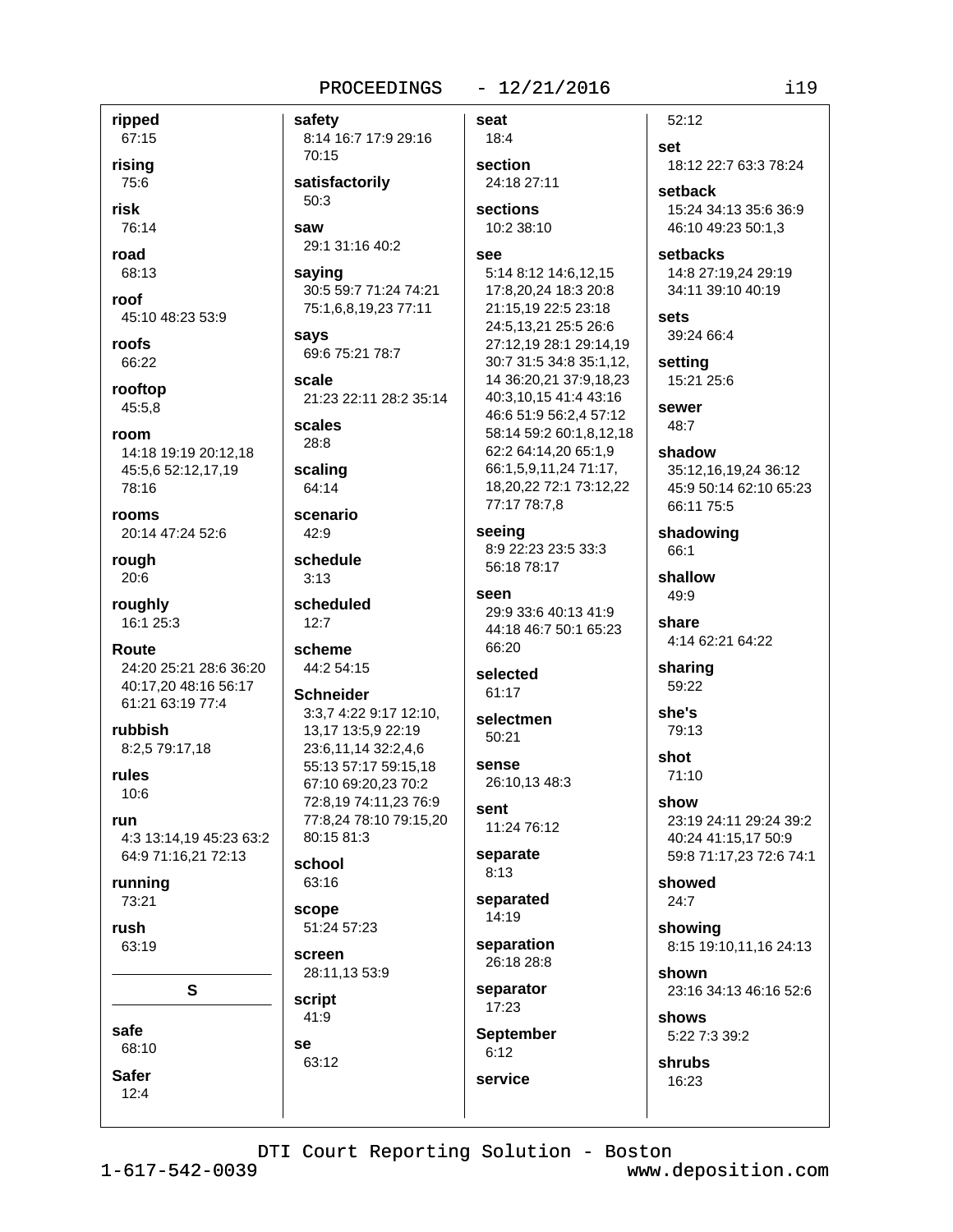#### $-12/21/2016$ PROCEEDINGS

shrunk 14:9

shut 76:14

side 3:9 14:8 16:19 20:15 21:13 24:6 25:8,17 26:9 27:3,5 36:18,19 37:5, 19,24 39:16,20 43:6 62:9 65:19 73:8

sides 39:2,3 40:10 77:1,3

sidewalk 6:19,20 10:24 16:7 18:8.10.15.19 24:22 25:4 29:14.15 41:22 42:1 60:15

sidewalks 16:10 50:6

siding 38:9

siaht 6:23 7:23 11:14 30:4 64:10

signage  $30:18$ 

signal 55:9

signalized  $7:6$ 

significant 15:19 16:2 17:4 54:8 61:5 64:1

significantly 16:12 50:19

similar 22:4 28:11

simple 45:11 53:16

simply 73:9 76:22

**Sincerely**  $12:4$ 

sink  $54:1$  sit 55:16

site 8:10 34:8 49:6,8 50:8, 10.23 55:6 76:17 80:2

sited  $52:16$ 

sitting 16:6 68:12

situation 46:11 49:17 63:22 64:2

situations  $10:20$ 

six 21:11 46:8 49:1 59:11, 12 63:9,10

six-family 17:3 21:13 36:5 40:22 50:12.15 51:6

six-story 59:10

sixth 36:10 65:7

**Size** 37:13 62:24 65:11 75:9,  $21$ 

sizeable  $30:13$ 

sized  $62:6$ 

**sketches** 33:5 73:12

sketching 73:21

skinnier

67:20 sky

29:4 35:11,15 36:1,13  $62.10$ slide

24:12 55:18

slides 13:15 29:22 slight

23:4.22

slots

22:3 25:18 small 47:23 52:19 62:8 80:21

smaller 21:22 62:3

smaller-scale 67:21

soffits  $44:3$ 

solar 36:4 45:2

solidity 26:17

solution 43:13

somebody  $12:23$ 

somewhat 48:16

sorry 12:12 30:23 66:13 74:24

sort 13:14,17 14:13 15:3,15

17:21 21:21 22:2,3,24 23:1 25:5 26:8,9 27:22 28:17,22 42:5 61:11 62:2,11 65:11 67:18 69:13 72:22

sound  $53:17$ 

south 26:15 35:12 46:10 55:18 65:7,13 69:18 78:18

south-facing  $40.8$ 

southeastern 36:10

southern 35:7 65:16

space 14:13 16:14 19:13 21:4, 5 34:5 44:7 45:6 46:23 52:4,6,9 68:1 75:10

spaces

14:2 19:17 31:18,19,20, 21 41:18 42:6,9 44:5 47:5,9

spatial 53:3 81:1

speak 7:20 57:20 58:3 69:23 74:13.19

speaking 23:9 78:7 80:4

speaks 76:13

> **spec** 39:1 42:24 43:1 44:16 45:22 46:2 48:17,20 51:23 52:5,20 53:14,19, 22,24

special 48:12

specific 32:21 33:16 40:18

specifically 33:6 40:15

specifications 32:20 43:20

specified 53:10

**specs** 53:5

spend  $5:20$ 

> spent  $71:1$

spoke 60:21

spot 74:21

sprinkler 52:12

square 34:7 73:7

squeeze 75:22 **stackers** 

DTI Court Reporting Solution - Boston

 $1 - 617 - 542 - 0039$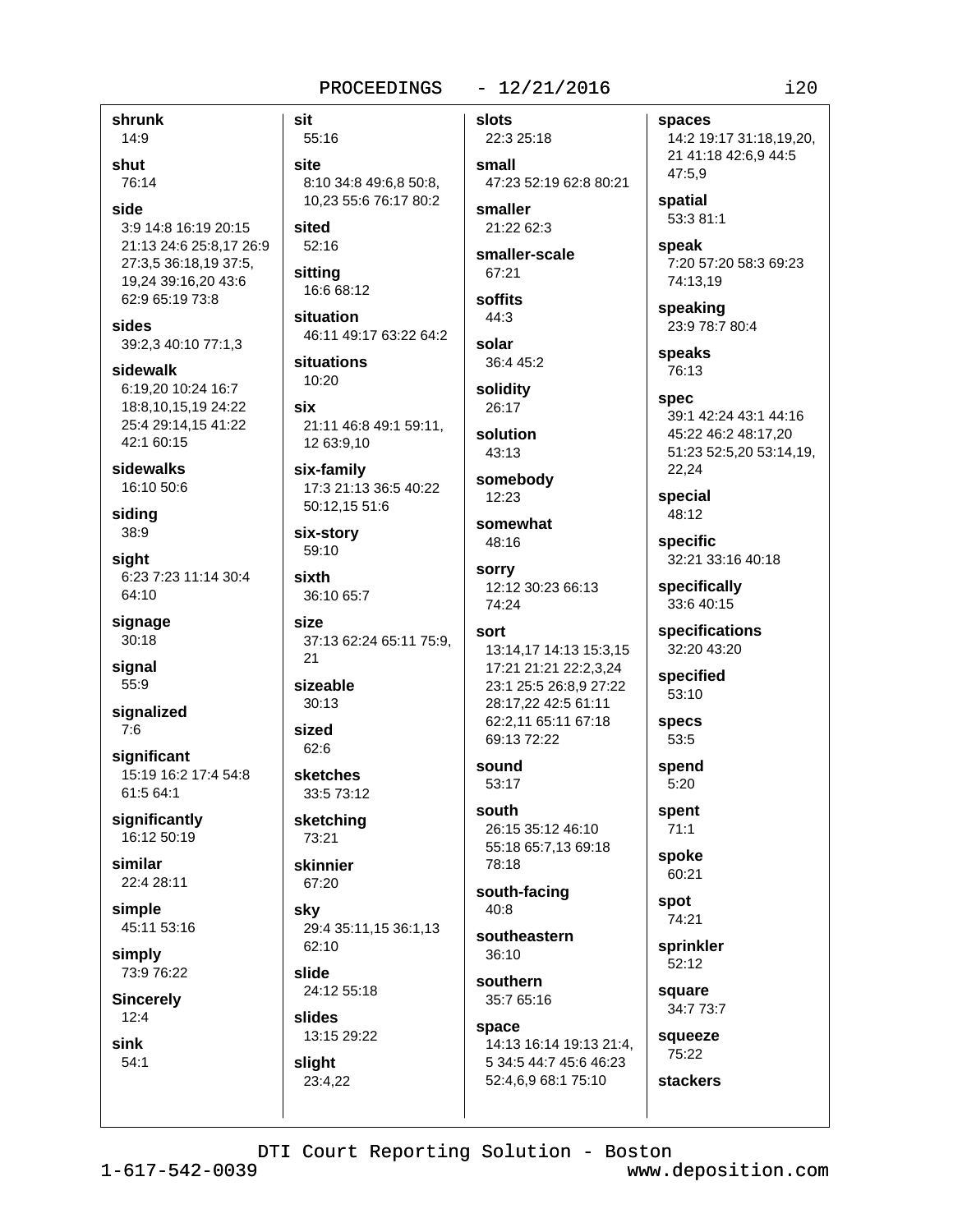#### $-12/21/2016$

14:5.24

staff 4:4,20 5:12 8:23 11:20 12:2 13:2,3,7,20 32:23 72:24 78:14

staging 31:21,22

**stairs**  $15:2$ 

standards  $47:7$ 

start 4:4 13:24 27:1 30:10 60:10.11

starting 41:6 74:7

**starts**  $30:8$ 

state 3:17 6:2,5 7:9,18 10:8 36:24 57:22 64:5

stated 44:23

statement 28:5

states 44:10 45:14

status 5:14 55:10

steal  $9:1$ 

step

 $22:6$ 

step-backs 39:7

stepback  $21:13$ 

stepped 39:9

steps

stepping 20:24 21:10,11,18 24:14,15 27:1 28:1,16, 21 29:19 30:5 50:16 65:6

 $1 - 617 - 542 - 0039$ 

 $6:15$ stipulated  $6:15$ stipulates  $7:4$ 

18:24

stipulate

stole 79:22

stood 77:10

stop 75:3 78:4

stopping 75:7

storage 20:13 48:5

store

63:7.8 storefront

38:13 stores

64:9 **stories** 59:11,12 63:10

storm 48:7

stormwater 5:2 15:1 48:4

story 71:5,11

straight 23:23 24:2,4 74:18

straw  $71:11$ 

street

3:5 7:17,22 9:6 11:21, 22 16:18 20:15 22:4 25:7,8,21 26:10 27:18 30:1,2,21,23 35:3,4,10, 13,20,23 37:10,20 38:12,22,23 39:19,22 40:1 41:20,22 42:12,14 44:6 45:19 47:18 48:17, 18,22 50:2,7 51:6 56:15 58:10,17,19 59:2,7

63:7.8.18 64:6 68:1 69:3 70:18

**streets** 39:17 45:19 48:13

streetscape  $77:4,5$ 

stretch 41:24 44:21,24

strident 77:23

strikina

 $61:1$ 

stringent 44:20

strong 38:19 39:8 77:22

stronger  $37:10$ 

structural 42:24 51:16

structure 35:9 36:4,5 39:19,22 50:15 54:21

structured 45:10

**structures** 49:20 55:4

struggles  $43:15$ 

studied 40:4 51:5

studies 35:16 56:18 65:23 75:5

study 34:9 41:11

studying 28:18

stuff 16:24 25:21

styles 61:22 submission

DTI Court Reporting Solution - Boston

12:14 34:24 submissions

78:14 submit

9:11 12:9 52:23

15:15 20:3 43:1 44:1 46:21 48:10

suffers  $36:4$ 

80:18

suggest 72:12

suggested 65:6

suggesting 71:6

summary 33:10 53:14

sun

sunlight 66:9,10

super 25:19 68:2

supercedes  $10:3$ 

supplied 45:15

 $11:12$ 

54:18 63:6 72:5

supposed 44:17

sure 5:19 21:18 66:19 70:2 80:16

surroundings 62:7

survey 10:22 55:3

sustainable

www.deposition.com

sushi 25:14

 $i21$ 

submitted

sufficient

35:19 66:4.5

supply

support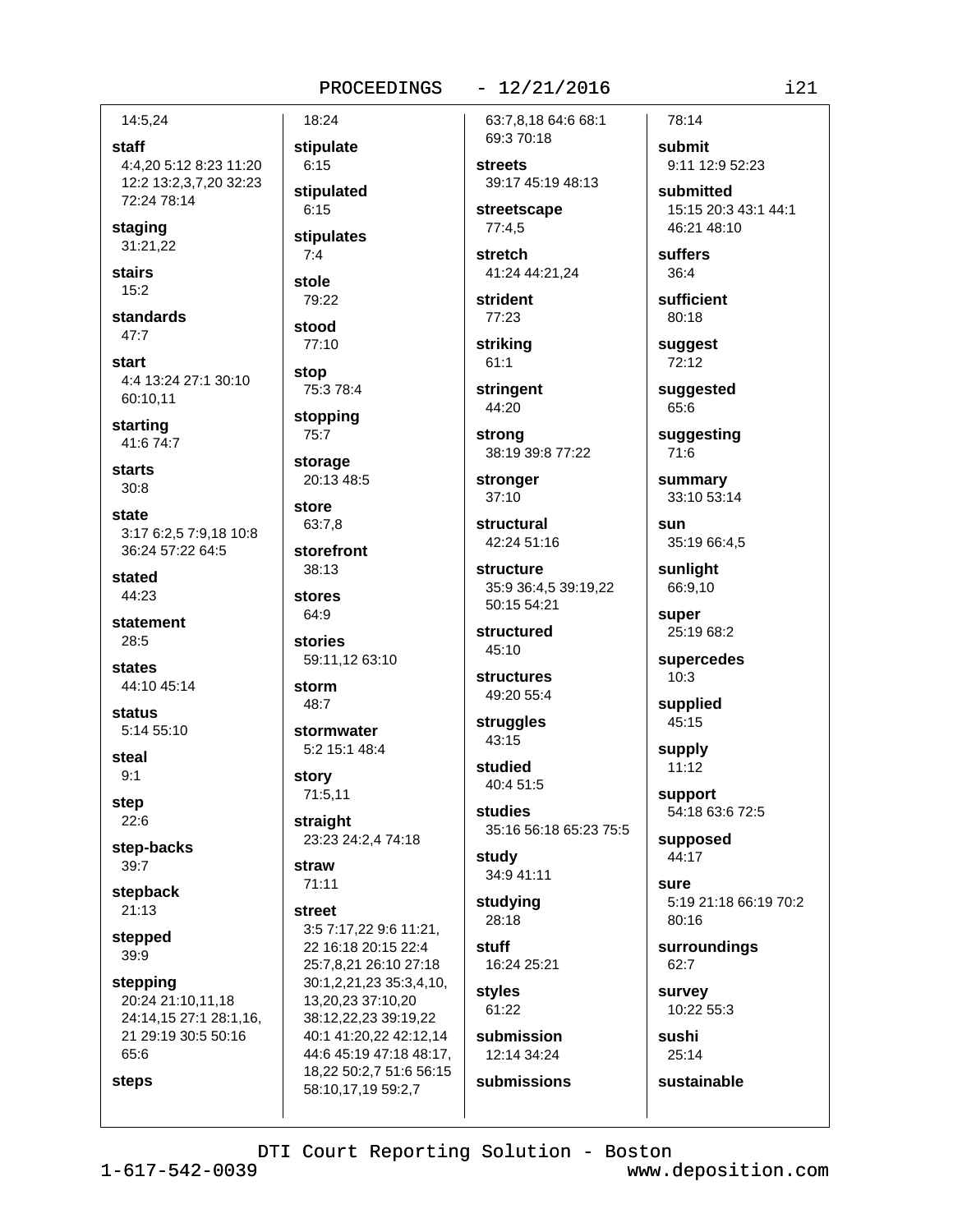#### $-12/21/2016$

44:14 54:6

switch 50:16

system 38:22 39:13 42:6,18,19 43:2,5,14 45:7 48:7 51:16 52:14 53:4,5,6 54:1,19

systems

43:3

T

table

49:6,11

take

3:24 10:9 12:7 13:11 40:11 52:6 60:3 64:7 70:13 71:4,5,11,14 75:21.22

taken 20:14 40:5 41:4 47:19 55:21 75:12

takes 18:13

talk 12:23 35:1 37:5 38:5 42:2.22 48:8 49:15 59:9,16 60:7

talked 14:24 18:17 31:23 34:11,19 39:6 42:13 46:23 47:22 49:3,6 65:3

talking 7:1 50:22 77:7

tall 29:5 53:10

taller  $53:11$ 

tank 48:5

tearing

team 5:5 6:8 8:2,11,15 9:11 12:11,14 72:23 73:4,10, 20 76:16,22 79:3 80:16 81:5

 $25:5$ technology 54:20 telecom  $52.19$ tell 35:21 telling 40:16 73:23 temporary 20:13

tenant  $34:15$ 

tenants 8:4 15:13,14,18 16:14 17:13 19:20 48:2

tension 18:13

tentative 15:17

tera  $26:1$ 

term 38:21

terms 7:24 64:5 68:23 69:1 78:13

terrace  $39:11$ 

terrific 80:19

territory 80:23

testimony 12:23 68:6

testing 46:3

textural  $27:22$ 

thank

3:11 4:21 12:17 13:6,9, 12 32:4 55:13 57:16.17 59:14,15,18,24 78:10 81:3,7,9

theme 79:23 there's 5:8,19 9:1 14:4,17 17:1, 8 19:19 21:3 25:19 26:11 31:4,21 32:15,23 34:8 37:24 39:1 41:23 46:9,11 49:1,8 52:9,17, 19 53:4 57:11 61:17 62:17 63:16 68:10 73:5 77:1 78:24 79:3

they'd 6:6 74:6

They'll 30:13

#### they're

7:15 30:7,10,12 38:9 40:8 45:10 47:18 50:6 52:14 56:11 66:5,21 79:5

#### they've

46:21 47:20 56:12 57:5 69:10,11

#### thing

3:13 9:8 26:6,12 29:3,4 30:15 41:8 44:6 48:3 70:16 73:23 79:21 80:8

#### things

3:12 7:1 8:1 32:12,21 33:6,17 40:13 41:23 45:11 51:21 62:12 64:20 76:18 77:19,20

#### think

15:14,17 18:18 26:13 28:5,16,20 29:11 31:23 32:8,14 33:1,11,18,22 34:4,16,19,20 35:18 36:20,23 37:2,3,9 40:14,16,24 41:3,8,16, 20 42:1,3,16,19 43:17, 22 44:5 46:21 47:20 48:21 50:5 51:2,4,10,22 53:5,6,15 56:6,11,17, 20,21,22 58:5 60:2,6,7, 13.16.19.20 61:1.9.14. 15 62:21 63:10 64:19 65:10 67:16,22 68:3,12, 16,20 69:1,5,10,11 70:19 71:18 72:4,8,11 73:3,14 74:2 76:1,11 77:24 78:5,12,15,18,24

79:5 80:11,12,13 81:3

thinking 15:17

third 5:19.21

thought 56:22 66:18 74:23 77:10,18

thoughts 4:7 59:22

three 15:13.18 20:10 21:21 31:18.20 39:3 46:7.8 57:6 68:12

three-dimensional 21:15 33:4

throw

 $80:8$ 

thunder  $9.1$ 

tiebacks 54:17

#### time

3:16 5:20 11:23 21:9 22:7 31:24 33:4,5,20 42:22,23 43:15 47:19, 20 48:15 49:5 50:9,13 57:5 59:20 60:21 71:1 72:13,16 76:6,8 77:15, 16

#### times

 $35:4$ today 8:6 13:15,20 told

 $73:2$ 

toned 25:23

tones 26:1,4

tonight 4:1,4 5:14,21 9:7 50:1 57:21,24 59:16 72:9 74:17 77:14

top 23:22 38:13,17,18

DTI Court Reporting Solution - Boston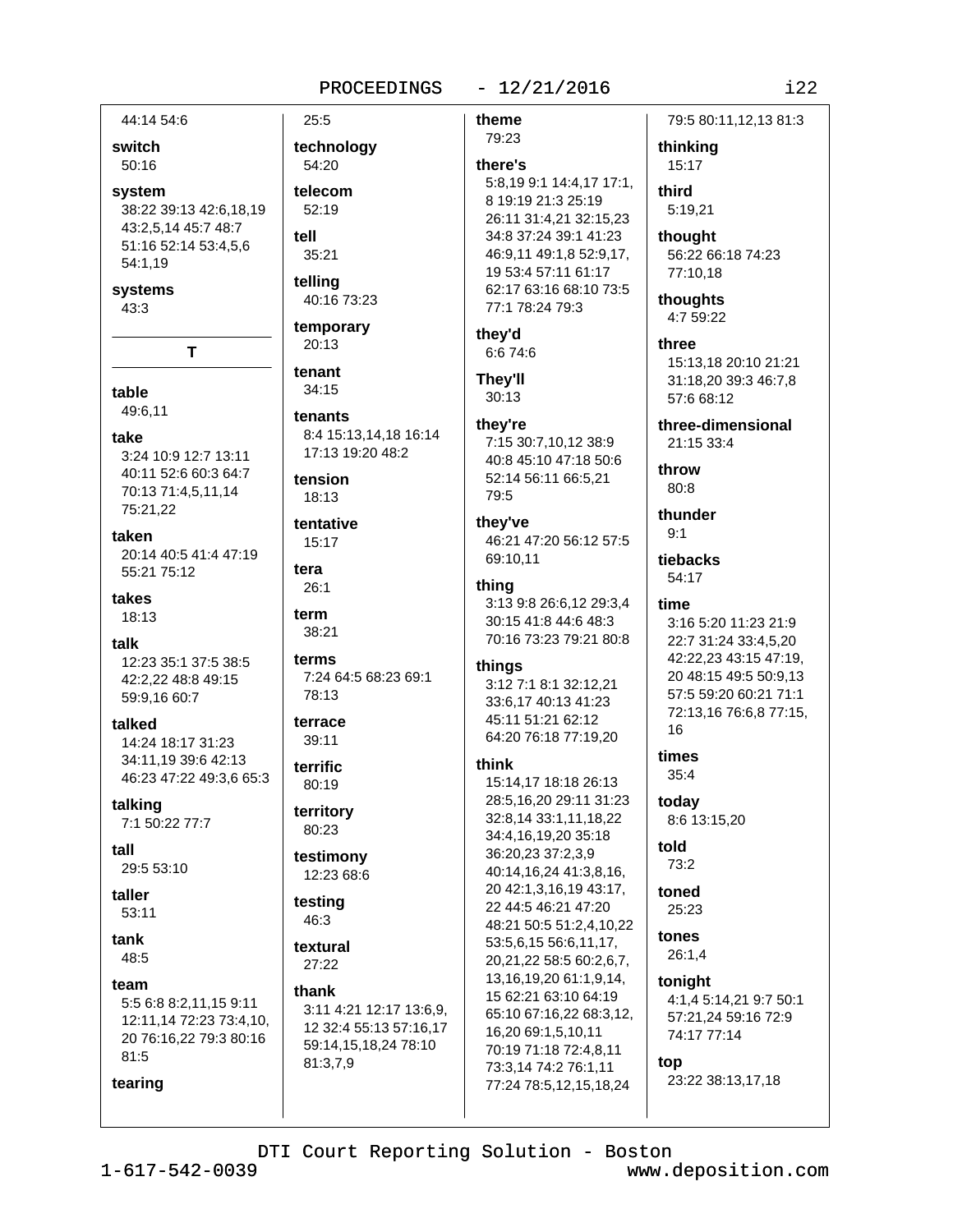#### $-12/21/2016$

uncommon

54:20

50:16 76:24 tough 72:5 tour

 $74:3$ town

3:14 6:12,15,21 7:12,19 9:24 76:19

town's 10:6 77:16

traffic 5:3 10:6 11:9.16 14:4 18:1,15,16 19:1,7 20:16 24:21 31:24 45:20 63:13,22,24 64:17,18

transition 50:22 69:2

transportation 4:6 5:4 6:5,9,13,16 9:16 11:20 12:2,5,6,20 13:3, 4 14:3 68:7 79:8

trash 8:9,14 14:11,16 15:9 20:12.13.14.17.18 32:20 47:23,24 79:17

travel  $11:2$ 

treatment 22:21 23:15 27:18 41:4

tree 30:21,24 31:2

trees 16:23 17:22 26:7,22 28:13 30:1,4,7,11,13 66:8,9

tricky 54:22

tried  $25:17$ 

triggers 76:13

triple 48:20

trouble 47:14

10:23 true 22:24 23:2 24:4 31:19  $50:10$ 

truck

try 28:15 29:4,6,10 32:7, 10.12 33:9 57:23 67:7

trying 17:5 20:22 24:11 26:12 28:4,21 29:3 65:5 78:2

turn  $29:4$ 

turning 41:6

two 8:23 9:19 11:20 20:10. 20 27:20 32:22 36:8,17 39:2 44:8 46:7,8 50:16 54:11 64:21 68:23 75:22

two-bedroom  $33:21$ 

two-bedrooms 20:5 33:23

two-family  $9:5$ 

twos  $34:3$ 

tvpe 52:14 53:15 70:24

types 40:18 53:1

typical 5:23 20:7,10

typically 7:14 30:9 43:12 57:11

U

Uh-huh  $31:1$ uncharacteristic 64:16 uncomfortable 62:8

understand 4:12 7:14 12:6.18 29:6 78:19 understanding 10:19 20:4,22 understood  $51:16$ unhabitable  $21:8$ unit 19:24 33:19 43:4 46:9 53:7 75:9 units 8:4 20:1 33:21 43:6 45:14,16 46:3,8,15,16, 20 48:18 50:18 71:4 73:6 unresolved 4:24 5:17 unsightly 43:13 unspecified 34:18 update 4:20 8:16 79:19 updated 4:13 54:15 updates  $5:8$ updating  $5:6$ upgrades  $55:9$ uplighting 44:8

upper 9:3 14:6 19:23 20:20 21:10 22:6 25:5,6 35:8 36:8 39:7,10

urge  $51:18$ usage  $11:13$ 

use 22:17 26:19 31:22 useful

16:8 uses 11:5,6,8  $\mathbf{v}$ 

79:6

user

valet 42:6 71:21 valets

15:3 31:22

valid 28:20 value

57:12 73:14

varies 49:8

variety 14:22 61:22

vehicle 16:8

vehicles 14:22 15:6 19:7

vehicular 18:7,16

vented 43:10

venting  $43:13$ 

versa 76:20

vertical 24:9 39:5

verticality 67:18

vibrancy 29:20

vice 76:20 view

26:23 27:4 28:9,11,12

DTI Court Reporting Solution - Boston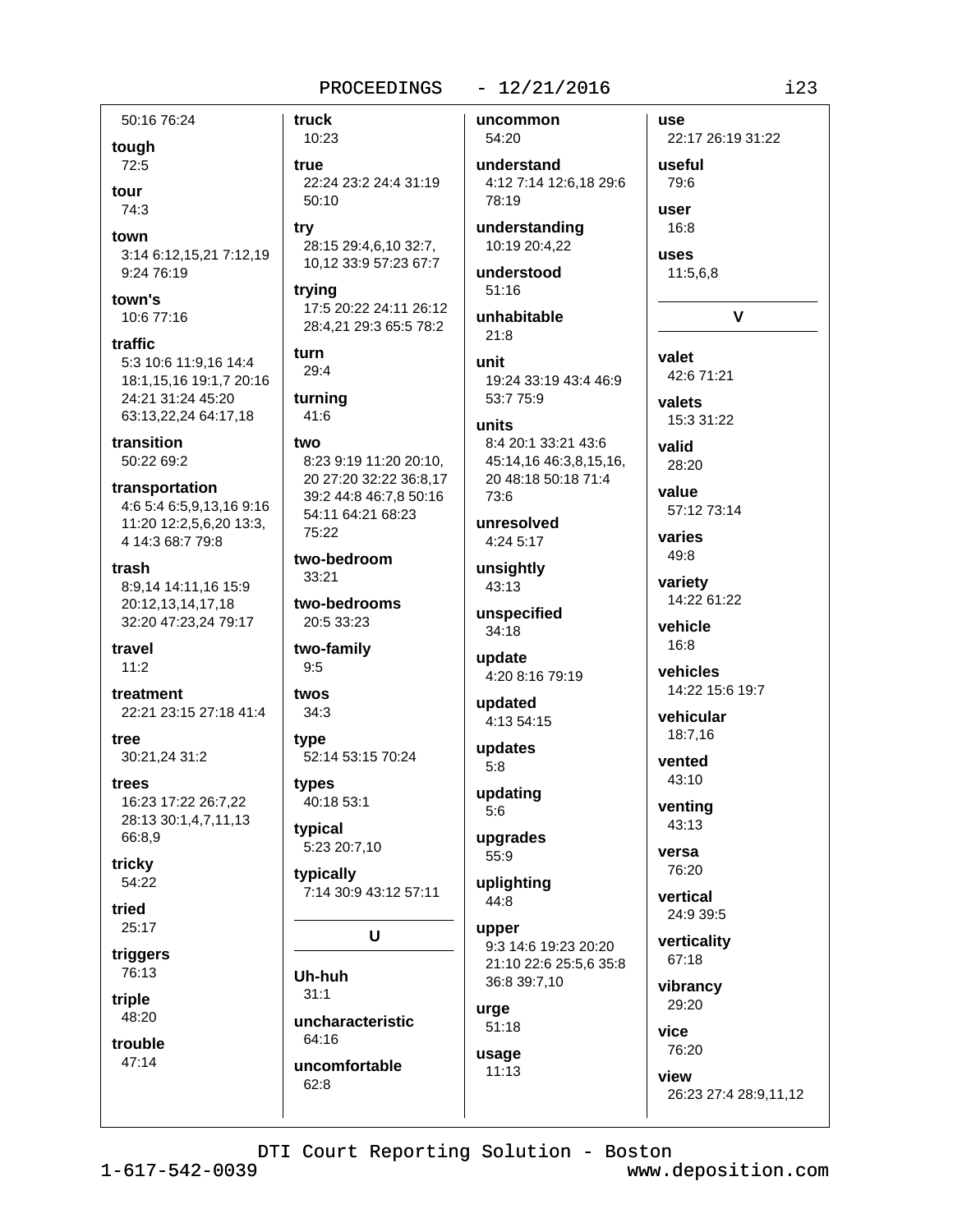29:13 31:5 35:15 36:1 40:1,5 58:12 59:5,8 66:6,7 70:20

views 39:24 40:7 41:1 64:22

viewsheds  $9:5$ 

visibility 16:7 17:11 18:2,4,9,15 29:15 30:15

visible 41:5,13 65:17

visual 35:10 36:12 37:12 41:3 51:3 53:7,11 63:1

visualize 59:4

visually 37:13 50:20 56:24

VOC. 49:22

vote  $71:11$ 

W

wait

74:16

walk 17:9

walking 17:24 19:12 29:16

wall

27:13 29:5 38:14 43:11, 22 48:19 65:21

#### want

3:12,13 6:23,24 7:7,12, 19,23 22:16,17 29:5 30:15 34:4 37:8 43:16 46:12 53:8,15 57:7 58:14,18 59:16 60:3,11 65:22 67:24 69:13 71:6, 11,12 72:7 74:16 75:11, 19,24 76:14 77:14,16 78:6,9 79:23 80:8,10

wanted

6:11 21:9 72:12 78:12

wants 6:5 75:2 80:4

warm 25:23 26:1.3

wasn't 33:19 45:3

waste 77:15,16

water 43:2 48:7 49:6,11 54:1

#### wav 6:17 7:5 8:10 9:21 10:16,21 11:4 15:18 18:7 24:5,24 27:16 28:2,15,17 29:10 31:13 36:22 46:3,5 56:6 59:6 62:13 65:10 67:9 68:11

75:20 79:3 80:12

10:7 66:22

3:24 12:19 14:6 21:11 24:15 28:24 60:7 71:16  $72:6$ 

#### we're

ways

we'll

3:3 4:4,7 8:18 13:19 16:20.22 18:18 21:12 22:10,12,14 24:13,22 25:3,24 26:12,18 27:1 28:6,15,17,20 33:5 37:24 52:8 56:18 67:17 71:12,23,24 72:3,17 73:9,15 74:15,21 75:3, 4,18 76:6 78:5 79:24  $80:7$ 

#### we've

3:12 13:20,22 14:5,6, 11, 12, 23 16: 4, 5, 12, 15, 16,21 17:8,9,11,12 18:11 20:22 21:1,20 32:18 34:16 40:13 62:14 65:23 70:18,19 71:7,10 74:10 75:12

#### wealth  $81:5$

weigh  $7:15$ 

### weight

38:18

58:6 welcomed  $4:24$ well-written

welcome

53:21 went 34:1 51:10

 $-12/21/2016$ 

west 24:20 28:14 29:14 59:7 66:5

westerly 66:10

#### western 36:13

what's 12:21 40:16 58:17,21 62:3 70:17 73:3,8

whatnot 26:23

wide 15:16 18:10,19 29:15

widened 60:14

widening 16:13 17:8

wider

14:21 17:20 19:1 25:3 width 10:24 14:7 15:24 16:5 18:12 25:19

widths 14:21 22:3,5 25:18,22

willing 74:6

willingness  $6:21$ 

window 37:22 48:20

windowed 27:13

## windows

23:8,12 24:8 25:13 26:22 27:3,5,16 37:17, 18,21,24 38:4 45:18

### 67:18.20 71:1 winter 35:18

wire  $27:21$ 

wish 57:20

wishes

11:10 58:3

won't 9:1 48:8 52:1 72:8

wonderful  $80:11$ 

wood 38:10,12

work 5:13 17:6 20:6 36:20 50:6 59:10 60:12,18 61:5 62:17 69:14 72:23 73:5,10,12,22 76:3,20

workable 46:9

worked 8:11,21 33:14 73:17

working 7:18 8:1,18 13:22 20:1 21:17 50:11 77:20

works 37:3 70:20 72:4 76:19

would've 27:15

wrap  $5:16$ 

wrapping 22:18

wrestle 70:8.16

written 12:19 40:12

Yeah

wrote 40:2 Y